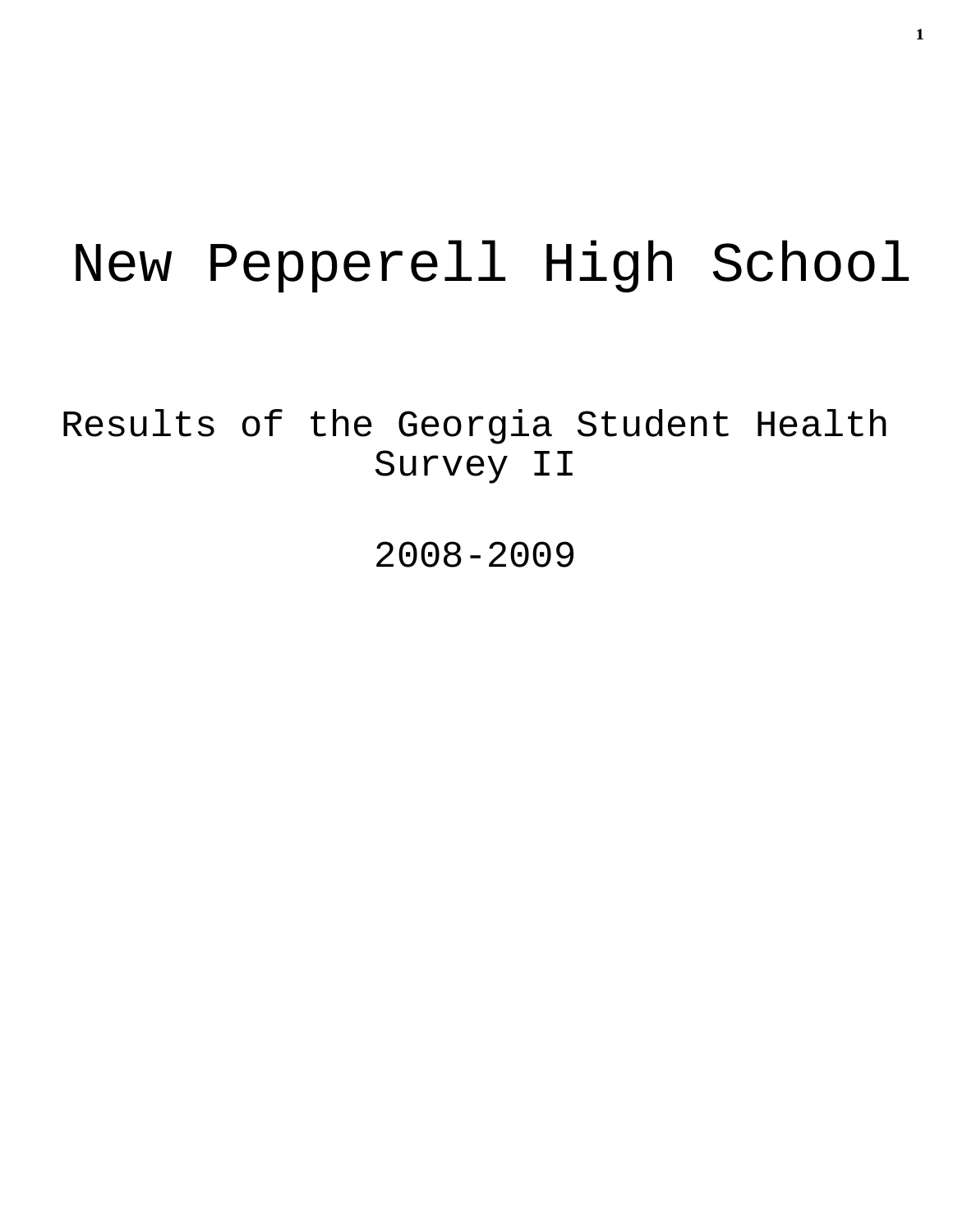# *Demographics* **2**

| Grade                    |     |  |  |
|--------------------------|-----|--|--|
| <b>Grade   Frequency</b> |     |  |  |
| 10                       | 146 |  |  |
| 12                       | 101 |  |  |

| Frequency      | <b>Table of Gender by Grade</b> |              |             |              |  |  |
|----------------|---------------------------------|--------------|-------------|--------------|--|--|
| <b>Col Pct</b> |                                 | Grade(Grade) |             |              |  |  |
|                | Gender(Gender)                  | 10           | 12          | <b>Total</b> |  |  |
|                | <b>Female</b>                   | 77<br>52.74  | 57<br>56.44 | 134          |  |  |
|                | <b>Male</b>                     | 69<br>47.26  | 44<br>43.56 | 113          |  |  |
|                | <b>Total</b>                    | 146          | 101         | 247          |  |  |

| <b>Frequency</b> |  |
|------------------|--|
| <b>Col Pct</b>   |  |

| <b>Table of Ethnicity by Grade</b> |              |             |              |  |  |
|------------------------------------|--------------|-------------|--------------|--|--|
|                                    | Grade(Grade) |             |              |  |  |
| <b>Ethnicity</b> (Ethnicity)       | 10           | 12          | <b>Total</b> |  |  |
| <b>Black</b>                       | 12<br>8.22   | 9<br>8.91   | 21           |  |  |
| <b>Hispanic</b>                    | 10<br>6.85   | 5<br>4.95   | 15           |  |  |
| <b>White</b>                       | 121<br>82.88 | 86<br>85.15 | 207          |  |  |
| <b>Asian</b>                       | 2<br>1.37    | 0<br>0.00   | 2            |  |  |
| <b>Other</b>                       | 1<br>0.68    | 0.99        | 2            |  |  |
| <b>Total</b>                       | 146          | 101         | 247          |  |  |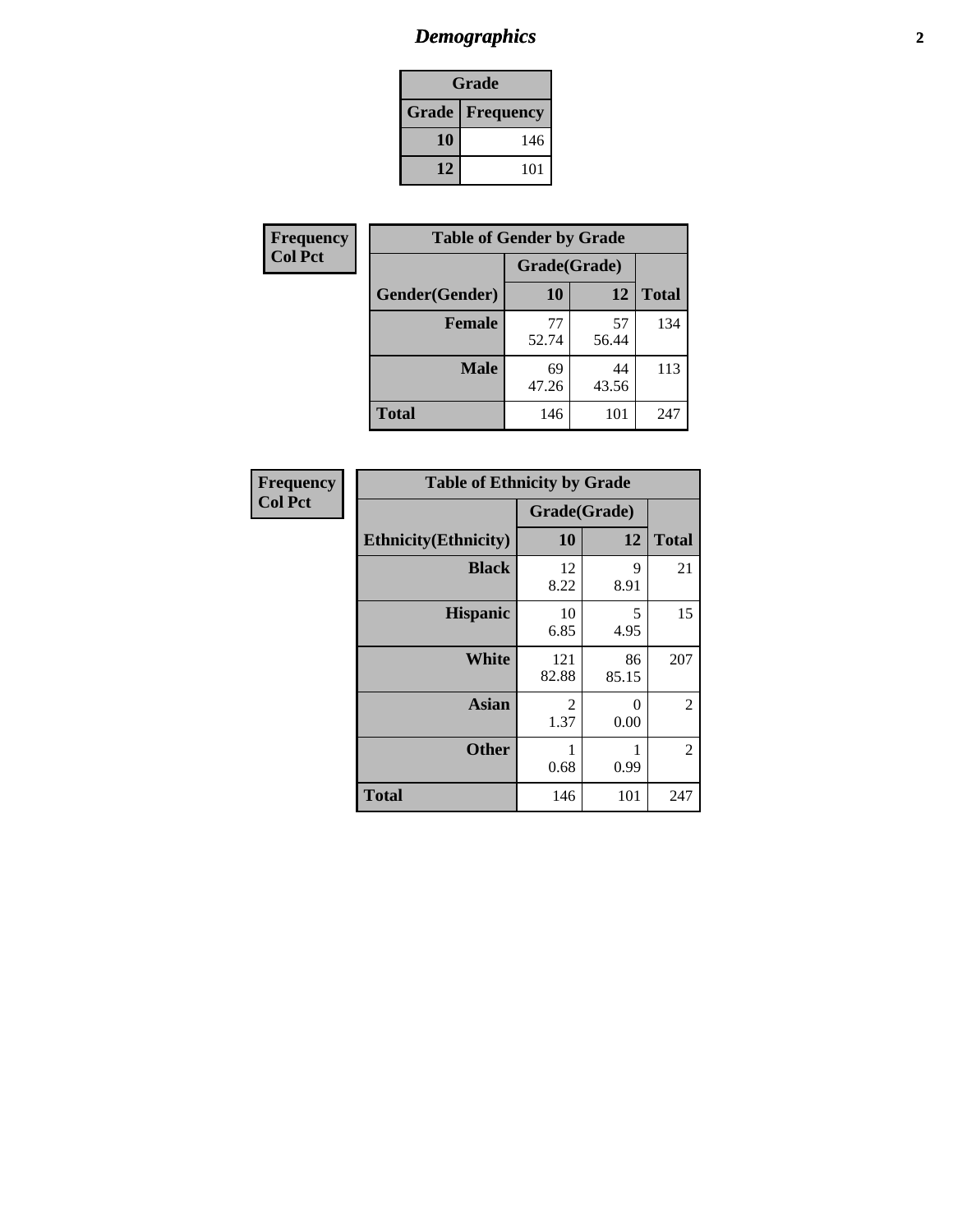### *Title IV, Part A, Schedule A* **3** *Goal 1: Ensure that all schools are drug-free Baseline Data: Year 2008-2009 Prevalence of Drug Use*

| Frequency<br><b>Col Pct</b> | <b>Table of AlcoholAlt by Grade</b> |              |             |              |  |
|-----------------------------|-------------------------------------|--------------|-------------|--------------|--|
|                             | AlcoholAlt(Alcohol                  | Grade(Grade) |             |              |  |
|                             | use, past 30 days)                  | <b>10</b>    | 12          | <b>Total</b> |  |
|                             | Yes                                 | 37<br>25.34  | 30<br>29.70 | 67           |  |
|                             | N <sub>0</sub>                      | 109<br>74.66 | 71<br>70.30 | 180          |  |
|                             | Total                               | 146          | 101         | 247          |  |

| Frequency      | <b>Table of TobaccoAny by Grade</b> |              |             |              |  |  |
|----------------|-------------------------------------|--------------|-------------|--------------|--|--|
| <b>Col Pct</b> | <b>TobaccoAny(Tobacco</b>           | Grade(Grade) |             |              |  |  |
|                | use, past 30 days)                  | 10           | 12          | <b>Total</b> |  |  |
|                | Yes                                 | 36<br>24.66  | 22<br>21.78 | 58           |  |  |
|                | N <sub>0</sub>                      | 110<br>75.34 | 79<br>78.22 | 189          |  |  |
|                | <b>Total</b>                        | 146          | 101         | 247          |  |  |

| Frequency<br><b>Col Pct</b> | <b>Table of MarijuanaAlt by Grade</b> |              |             |              |  |
|-----------------------------|---------------------------------------|--------------|-------------|--------------|--|
|                             | MarijuanaAlt(Marijuana                | Grade(Grade) |             |              |  |
|                             | use, past 30 days)                    | <b>10</b>    | 12          | <b>Total</b> |  |
|                             | <b>Yes</b>                            | 17<br>11.64  | 8<br>7.92   | 25           |  |
|                             | N <sub>0</sub>                        | 129<br>88.36 | 93<br>92.08 | 222          |  |
|                             | <b>Total</b>                          | 146          | 101         | 247          |  |

| Frequency<br><b>Col Pct</b> | <b>Table of OtherDrugAny by Grade</b>  |              |             |              |  |
|-----------------------------|----------------------------------------|--------------|-------------|--------------|--|
|                             | <b>OtherDrugAny(Other</b><br>drug use, | Grade(Grade) |             |              |  |
|                             | past 30 days)                          | 10           | 12          | <b>Total</b> |  |
|                             | Yes                                    | 21<br>14.38  | 12<br>11.88 | 33           |  |
|                             | N <sub>0</sub>                         | 125<br>85.62 | 89<br>88.12 | 214          |  |
|                             | <b>Total</b>                           | 146          | 101         | 247          |  |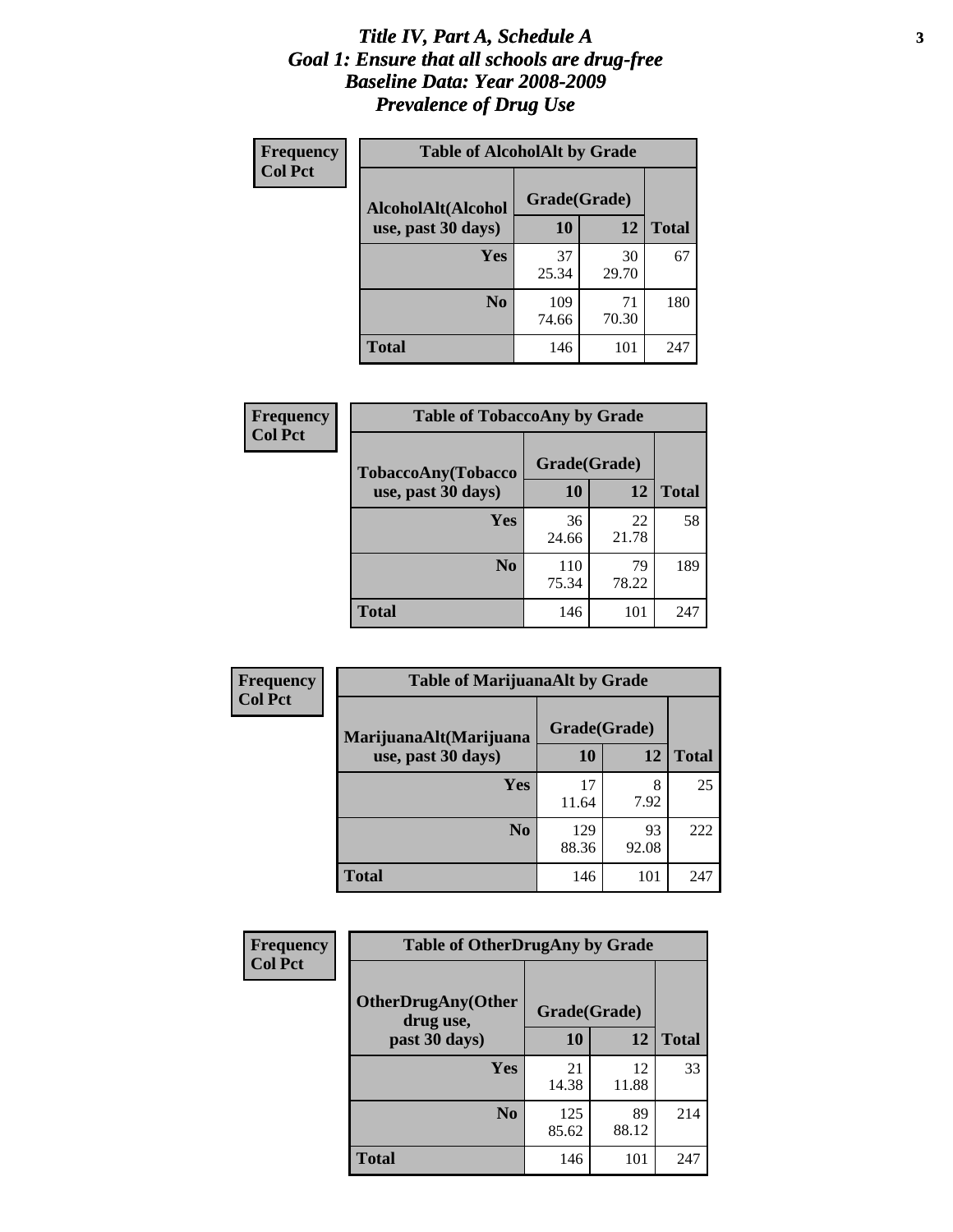### *Average Age of Onset of Use* **4** *Results for "Average Age of Onset of Use" questions exclude students who said they did not use that substance*

| <b>Variable</b>    | Label                                                              | <b>Mean</b> |
|--------------------|--------------------------------------------------------------------|-------------|
| Alcoholinit2       | I started using alcohol when I was                                 | 14.22       |
| Cigarettesinit2    | I started smoking tobacco when I was                               | 13.90       |
| Smokelessinit2     | I started chewing tobacco when I was                               | 13.07       |
| Marijuanainit2     | I started using marijuana when I was                               | 14.14       |
| Cocaineinit2       | I started using cocaine when I was                                 | 15.25       |
| Inhalantsinit2     | I started using inhalants when I was                               | 14.60       |
| Steroidsinit2      | I started using steroids when I was                                | 14.67       |
| Ecstasyinit2       | I started using ecstasy when I was                                 | 14.00       |
| Methinit2          | I started using methamphetamines when I was                        | 14.00       |
| Hallucinogensinit2 | I started using hallucinogens when I was                           | 15.00       |
| Prescriptioninit2  | I started using prescription drugs not prescribed to me when I was | 14.07       |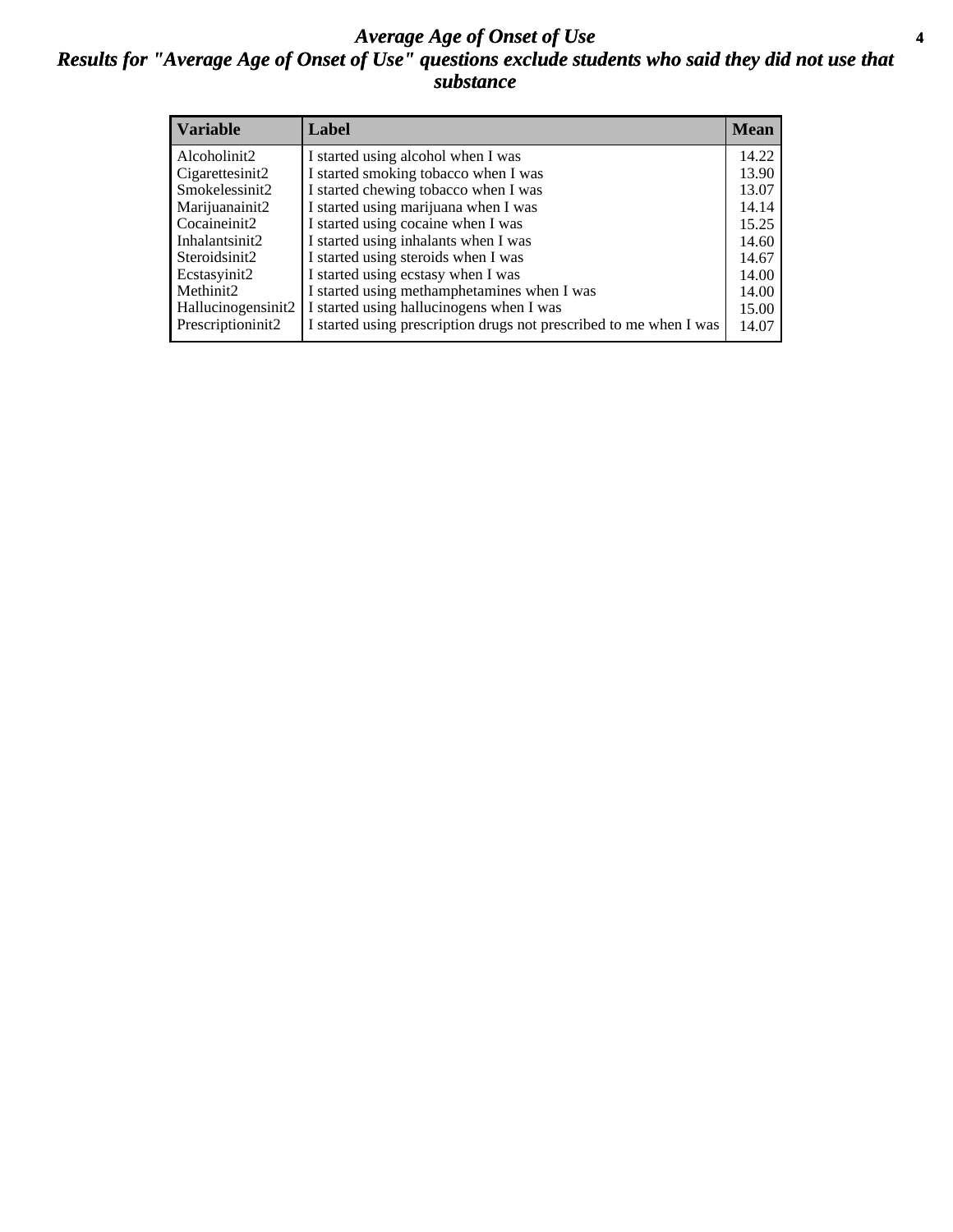# *Perception of Health Risk* **5**

| Frequency      | <b>Table of Alcoholharmdich by Grade</b> |              |             |              |  |
|----------------|------------------------------------------|--------------|-------------|--------------|--|
| <b>Col Pct</b> | Alcoholharmdich(I<br>think alcohol is    | Grade(Grade) |             |              |  |
|                | harmful)                                 | 10           | 12          | <b>Total</b> |  |
|                | Yes                                      | 123<br>84.25 | 83<br>82.18 | 206          |  |
|                | N <sub>0</sub>                           | 23<br>15.75  | 18<br>17.82 | 41           |  |
|                | <b>Total</b>                             | 146          | 101         | 247          |  |

| Frequency      | <b>Table of Tobaccoharmdich by Grade</b> |              |             |              |  |
|----------------|------------------------------------------|--------------|-------------|--------------|--|
| <b>Col Pct</b> | Tobaccoharmdich(I<br>think tobacco is    | Grade(Grade) |             |              |  |
|                | harmful)                                 | 10           | 12          | <b>Total</b> |  |
|                | <b>Yes</b>                               | 140<br>95.89 | 97<br>96.04 | 237          |  |
|                | N <sub>0</sub>                           | 6<br>4.11    | 4<br>3.96   | 10           |  |
|                | <b>Total</b>                             | 146          | 101         | 247          |  |

| <b>Frequency</b> | <b>Table of Marijuanaharmdich by Grade</b> |              |             |              |  |
|------------------|--------------------------------------------|--------------|-------------|--------------|--|
| <b>Col Pct</b>   | Marijuanaharmdich(I<br>think marijuana is  | Grade(Grade) |             |              |  |
|                  | harmful)                                   | 10           | 12          | <b>Total</b> |  |
|                  | Yes                                        | 115<br>78.77 | 81<br>80.20 | 196          |  |
|                  | N <sub>0</sub>                             | 31<br>21.23  | 20<br>19.80 | 51           |  |
|                  | <b>Total</b>                               | 146          | 101         | 247          |  |

| <b>Frequency</b> | <b>Table of Otherdrugharmdich by Grade</b>   |              |              |              |  |  |
|------------------|----------------------------------------------|--------------|--------------|--------------|--|--|
| <b>Col Pct</b>   | Otherdrugharmdich(I<br>think other drugs are |              |              |              |  |  |
|                  | harmful)                                     | 10           | 12           | <b>Total</b> |  |  |
|                  | <b>Yes</b>                                   | 142<br>97.26 | 100<br>99.01 | 242          |  |  |
|                  | N <sub>0</sub>                               | 4<br>2.74    | 0.99         | 5            |  |  |
|                  | <b>Total</b>                                 | 146          | 101          | 247          |  |  |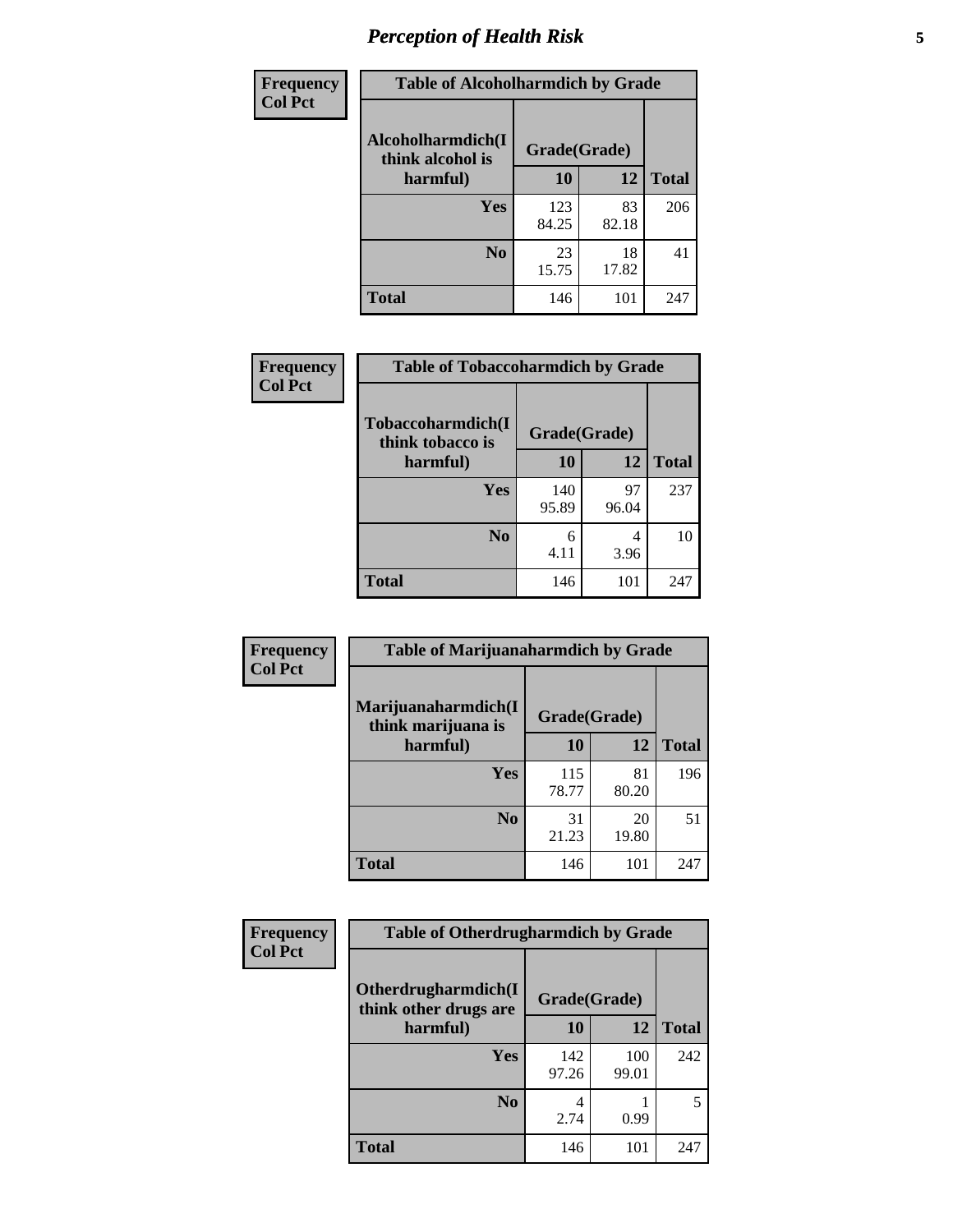# *Social Disapproval* **6**

| <b>Frequency</b> | <b>Table of Alcoholpeerdich by Grade</b>                    |              |             |              |
|------------------|-------------------------------------------------------------|--------------|-------------|--------------|
| <b>Col Pct</b>   | Alcoholpeerdich(My<br>friends would<br>disapprove if I used | Grade(Grade) |             |              |
|                  | alcohol)                                                    |              | 12          | <b>Total</b> |
|                  | <b>Yes</b>                                                  | 68<br>46.58  | 37<br>36.63 | 105          |
|                  | N <sub>0</sub>                                              | 78<br>53.42  | 64<br>63.37 | 142          |
|                  | <b>Total</b>                                                | 146          | 101         | 247          |

| <b>Frequency</b> |
|------------------|
| <b>Col Pct</b>   |

| <b>Table of Tobaccopeerdich by Grade</b>                            |              |             |              |  |
|---------------------------------------------------------------------|--------------|-------------|--------------|--|
| <b>Tobaccopeerdich</b> (My<br>friends would<br>disapprove if I used | Grade(Grade) |             |              |  |
| tobacco)                                                            | 10           | 12          | <b>Total</b> |  |
| Yes                                                                 | 89<br>60.96  | 52<br>51.49 | 141          |  |
| N <sub>0</sub>                                                      | 57<br>39.04  | 49<br>48.51 | 106          |  |
| <b>Total</b>                                                        | 146          | 101         | 247          |  |

| <b>Frequency</b> | <b>Table of Marijuanapeerdich by Grade</b>                    |              |             |              |  |  |
|------------------|---------------------------------------------------------------|--------------|-------------|--------------|--|--|
| <b>Col Pct</b>   | Marijuanapeerdich(My<br>friends would<br>disapprove if I used | Grade(Grade) |             |              |  |  |
|                  | marijuana)                                                    | 10           | 12          | <b>Total</b> |  |  |
|                  | Yes                                                           | 95<br>65.07  | 69<br>68.32 | 164          |  |  |
|                  | N <sub>0</sub>                                                | 51<br>34.93  | 32<br>31.68 | 83           |  |  |
|                  | <b>Total</b>                                                  | 146          | 101         | 247          |  |  |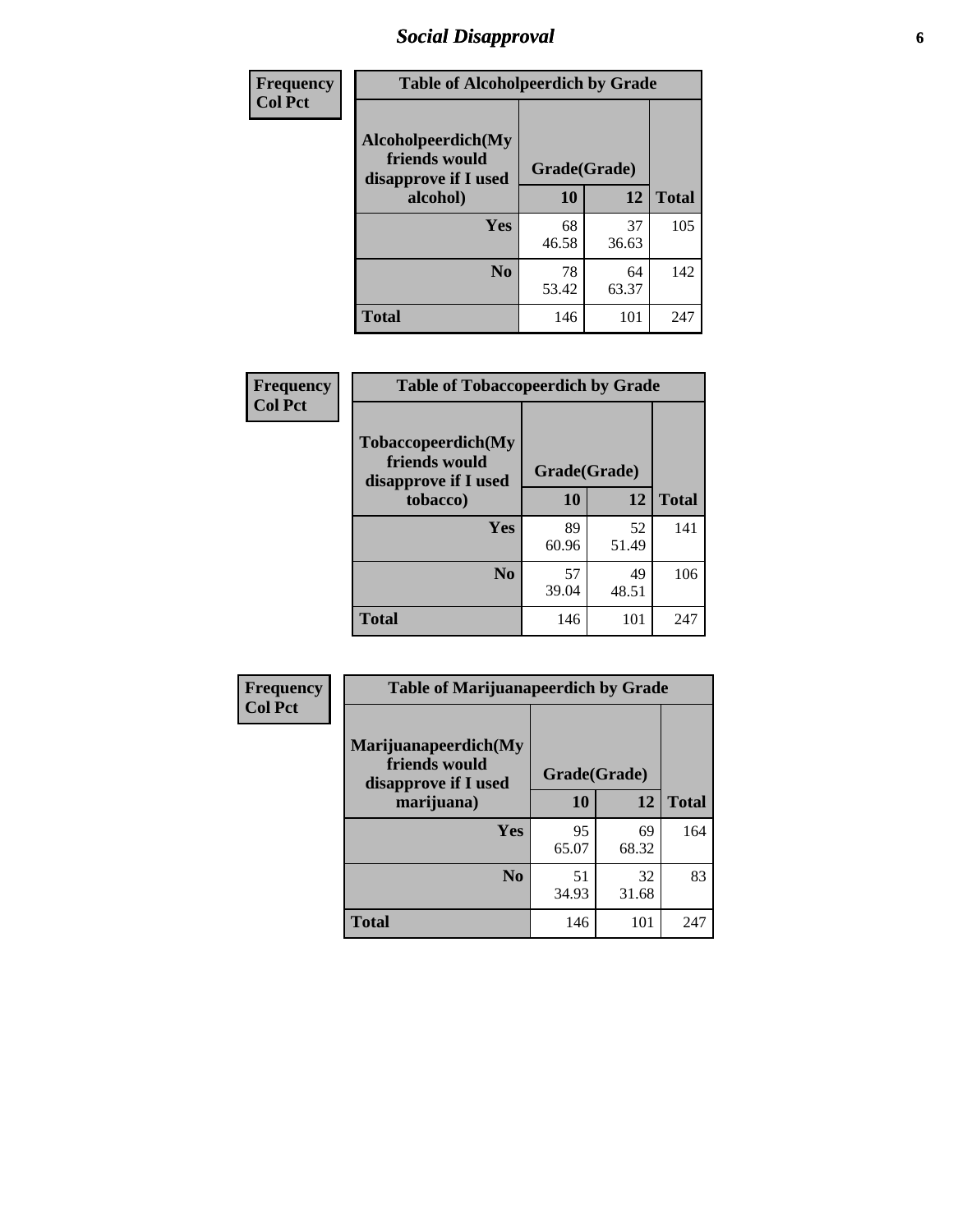# *Social Disapproval* **7**

| Frequency      | <b>Table of Otherdrugpeerdich by Grade</b>                    |              |             |              |  |  |
|----------------|---------------------------------------------------------------|--------------|-------------|--------------|--|--|
| <b>Col Pct</b> | Otherdrugpeerdich(My<br>friends would<br>disapprove if I used | Grade(Grade) |             |              |  |  |
|                | other drugs)                                                  | 10           | 12          | <b>Total</b> |  |  |
|                | Yes                                                           | 115<br>78.77 | 84<br>83.17 | 199          |  |  |
|                | N <sub>0</sub>                                                | 31<br>21.23  | 17<br>16.83 | 48           |  |  |
|                | <b>Total</b>                                                  | 146          | 101         | 247          |  |  |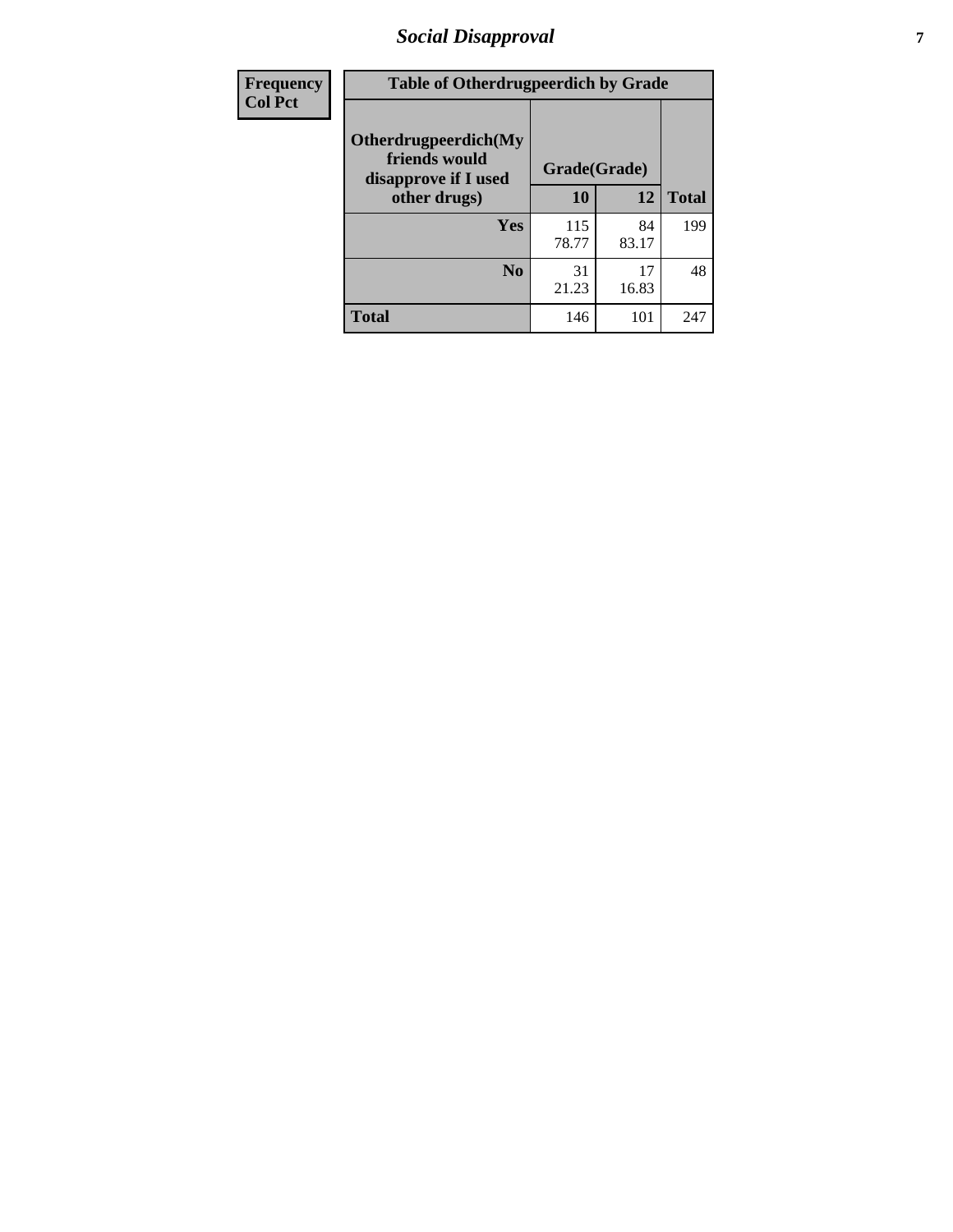### Title IV, Part A, Schedule A **8** *Goal 2: To help ensure that all schools are safe and disciplined Baseline Data: Year 2008-2009 Student Involvement in Gang Activity*

| Frequency      | <b>Table of Gangself by Grade</b>                                                                 |                    |             |              |
|----------------|---------------------------------------------------------------------------------------------------|--------------------|-------------|--------------|
| <b>Col Pct</b> | Gangself(I<br>have<br>participated<br>in illegal<br>gang<br>activities in<br>the past 30<br>days) | Grade(Grade)<br>10 | 12          | <b>Total</b> |
|                | Yes                                                                                               | 7<br>4.79          | 3<br>2.97   | 10           |
|                | N <sub>0</sub>                                                                                    | 139<br>95.21       | 98<br>97.03 | 237          |
|                | <b>Total</b>                                                                                      | 146                | 101         | 247          |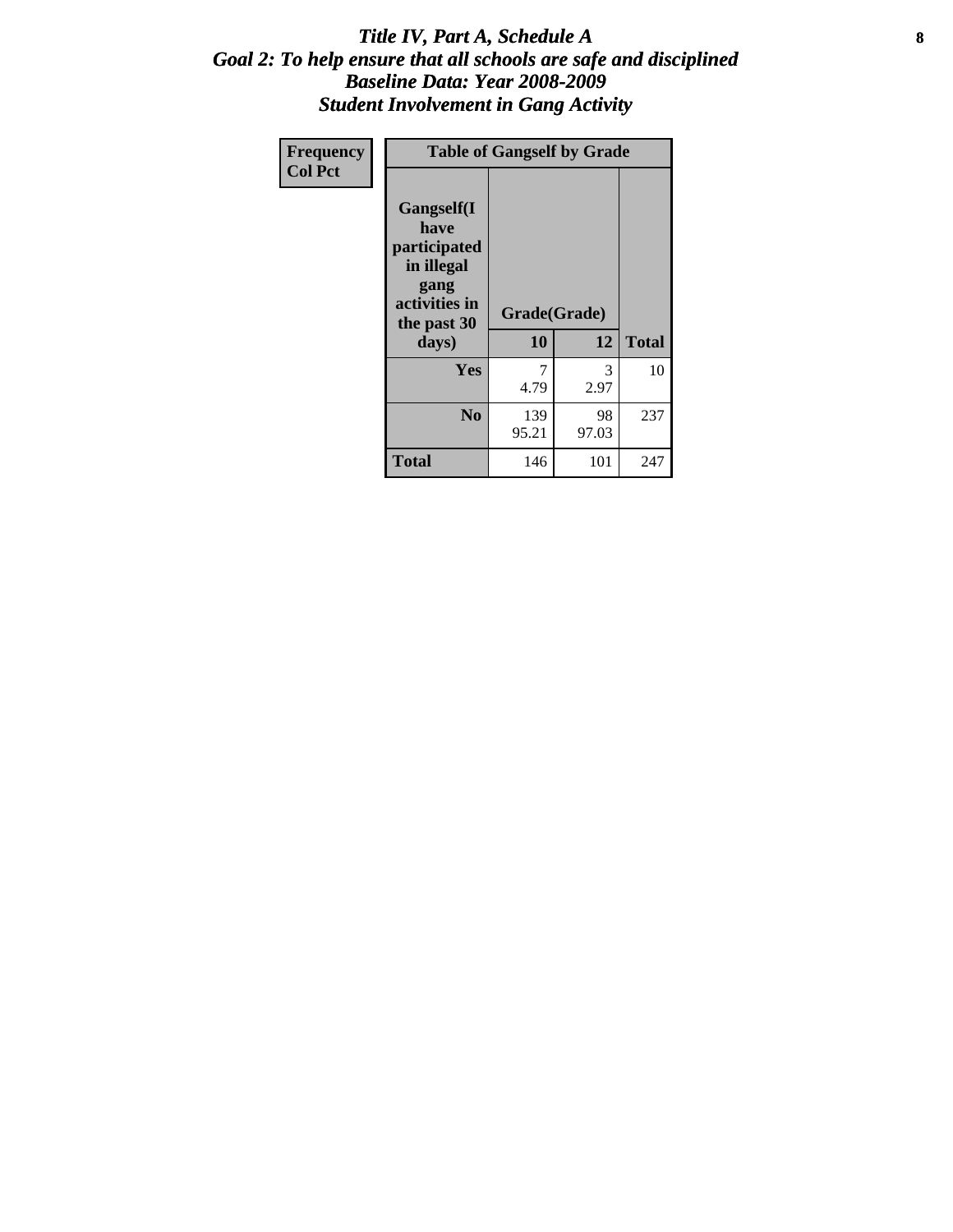# *Student Perception of School Safety* **9**

| <b>Frequency</b><br>Row Pct |
|-----------------------------|
|                             |

| <b>Table of Grade by Safeschool</b> |                                                                                                                      |                                                        |             |            |     |  |
|-------------------------------------|----------------------------------------------------------------------------------------------------------------------|--------------------------------------------------------|-------------|------------|-----|--|
|                                     |                                                                                                                      | Safeschool (School is a place at which I feel<br>safe) |             |            |     |  |
| Grade(Grade)                        | Somewhat  <br><b>Somewhat</b><br><b>Strongly</b><br><b>Strongly</b><br><b>Disagree</b><br>Agree<br>Disagree<br>Agree |                                                        |             |            |     |  |
| 10                                  | 34<br>23.29                                                                                                          | 76<br>52.05                                            | 24<br>16.44 | 12<br>8.22 | 146 |  |
| 12                                  | 36<br>35.64                                                                                                          | 56<br>55.45                                            | 5<br>4.95   | 4<br>3.96  | 101 |  |
| <b>Total</b>                        | 70                                                                                                                   | 132                                                    | 29          | 16         | 247 |  |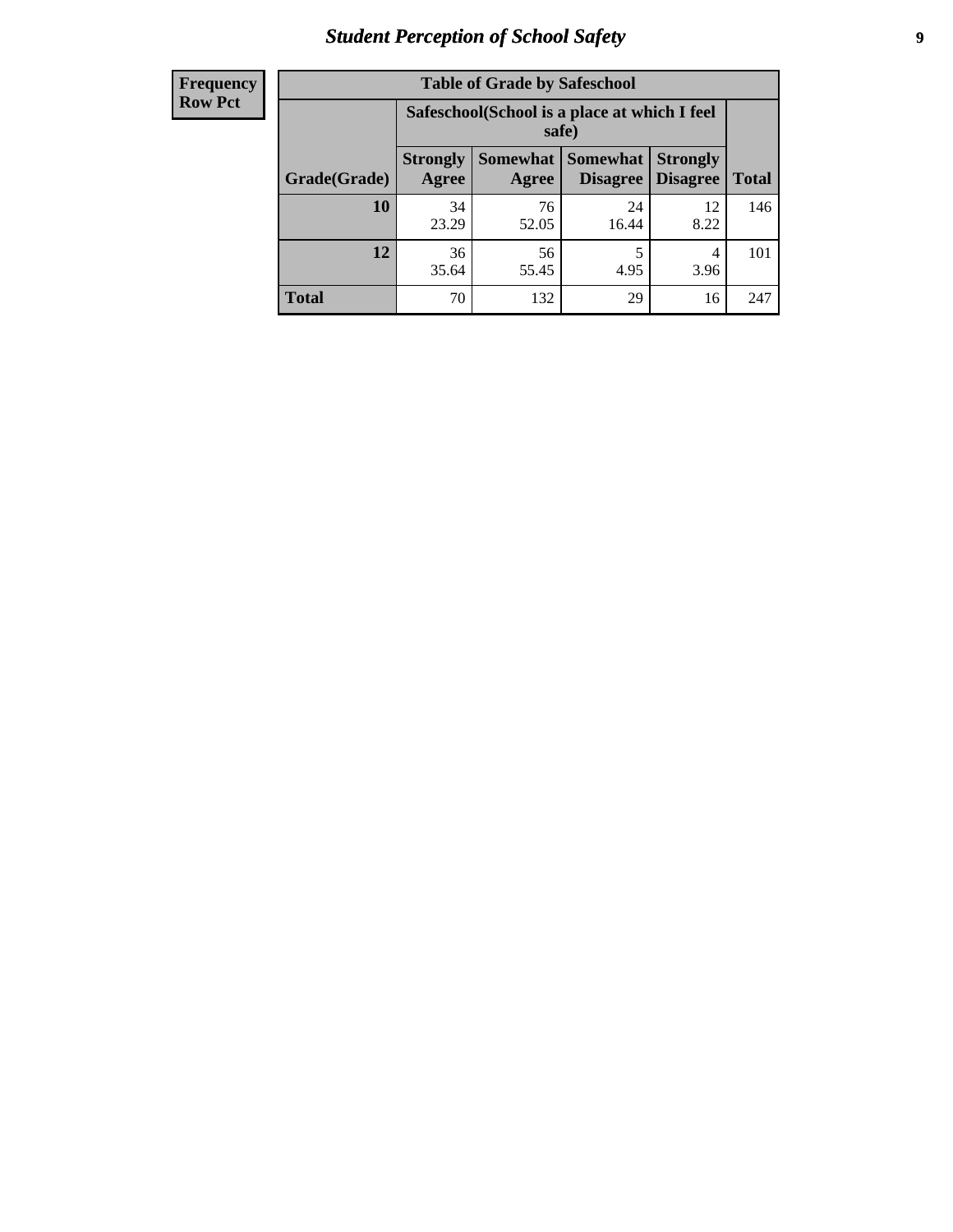### *Students Who Have Been Bullied* **10**

#### **Frequency Row Pct**

| <b>Table of Grade by Bullied</b> |              |                                                                               |                              |                          |                        |                        |                          |              |
|----------------------------------|--------------|-------------------------------------------------------------------------------|------------------------------|--------------------------|------------------------|------------------------|--------------------------|--------------|
|                                  |              | <b>Bullied</b> (I have been bullied by other<br>students in the past 30 days) |                              |                          |                        |                        |                          |              |
| Grade(Grade)   Days              | 0            | 1 or<br>2<br>days                                                             | 3 <sub>to</sub><br>5<br>days | <b>6 to</b><br>9<br>days | 10<br>to<br>19<br>days | 20<br>to<br>29<br>days | All<br><b>30</b><br>days | <b>Total</b> |
| 10                               | 129<br>88.36 | 5<br>3.42                                                                     | 2<br>1.37                    | 0.68                     | 4<br>2.74              | 0.68                   | 4<br>2.74                | 146          |
| 12                               | 93<br>92.08  | 4<br>3.96                                                                     | $\overline{2}$<br>1.98       | 0.99                     | $\Omega$<br>0.00       | 0<br>0.00              | 0.99                     | 101          |
| <b>Total</b>                     | 222          | 9                                                                             | 4                            | $\overline{2}$           | 4                      |                        | 5                        | 247          |

 $\blacksquare$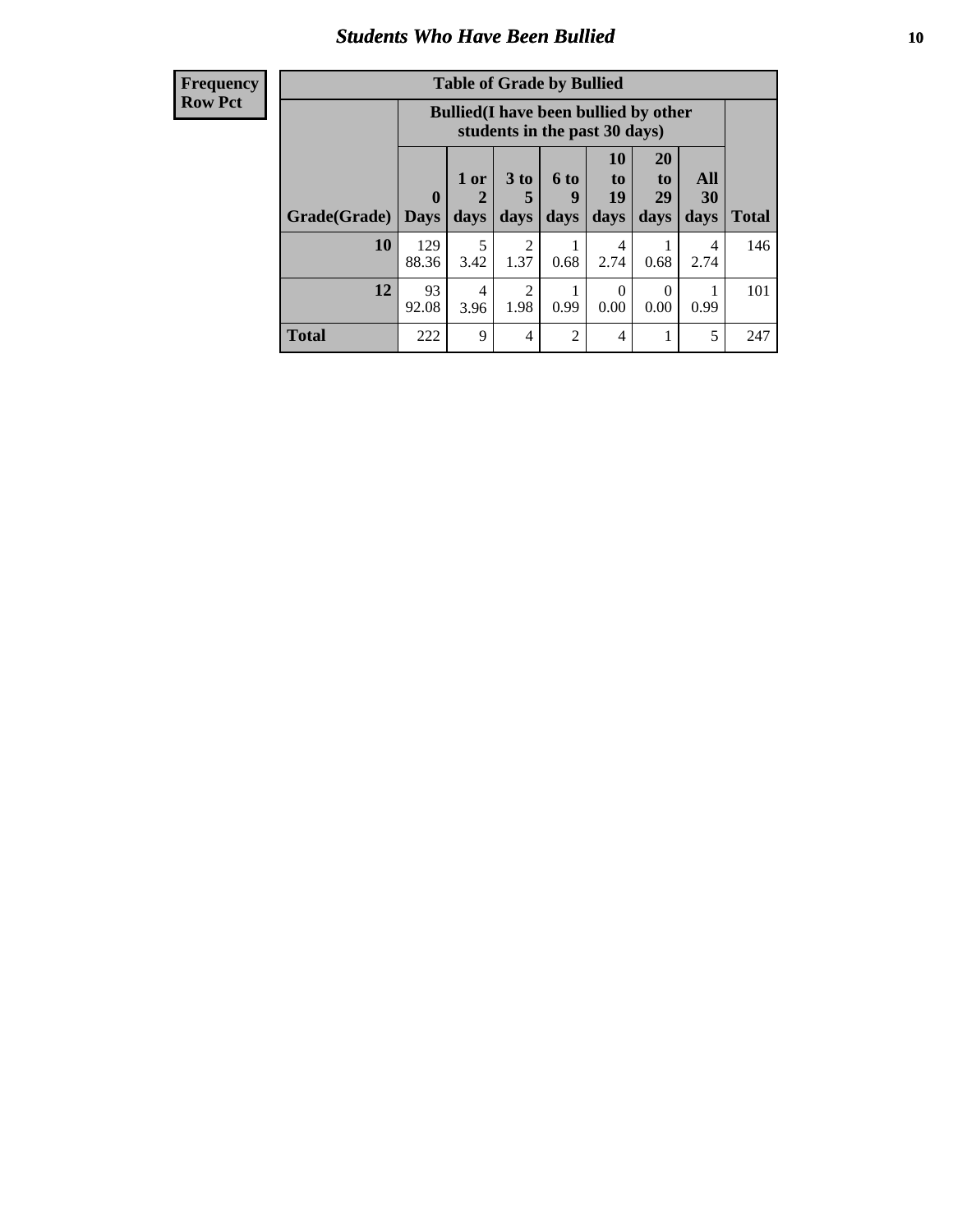### *School Climate* **11**

| Frequency      | <b>Table of SchoolClimate1 by Grade</b> |                    |             |              |  |  |
|----------------|-----------------------------------------|--------------------|-------------|--------------|--|--|
| <b>Col Pct</b> | SchoolClimate1(I<br>like school)        | Grade(Grade)<br>10 | 12          | <b>Total</b> |  |  |
|                | <b>Strongly Agree</b>                   | 16<br>10.96        | 19<br>18.81 | 35           |  |  |
|                | <b>Somewhat Agree</b>                   | 90<br>61.64        | 58<br>57.43 | 148          |  |  |
|                | <b>Somewhat Disagree</b>                | 29<br>19.86        | 20<br>19.80 | 49           |  |  |
|                | <b>Strongly Disagree</b>                | 11<br>7.53         | 4<br>3.96   | 15           |  |  |
|                | <b>Total</b>                            | 146                | 101         | 247          |  |  |

| Frequency      | <b>Table of SchoolClimate2 by Grade</b>           |                    |             |              |
|----------------|---------------------------------------------------|--------------------|-------------|--------------|
| <b>Col Pct</b> | SchoolClimate2(I<br>feel successful at<br>school) | Grade(Grade)<br>10 | 12          | <b>Total</b> |
|                | <b>Strongly Agree</b>                             | 34<br>23.29        | 31<br>30.69 | 65           |
|                | <b>Somewhat Agree</b>                             | 92<br>63.01        | 61<br>60.40 | 153          |
|                | <b>Somewhat Disagree</b>                          | 15<br>10.27        | 9<br>8.91   | 24           |
|                | <b>Strongly Disagree</b>                          | 5<br>3.42          | 0<br>0.00   | 5            |
|                | <b>Total</b>                                      | 146                | 101         | 247          |

| Frequency | <b>Table of SchoolClimate3 by Grade</b>                      |              |             |              |  |
|-----------|--------------------------------------------------------------|--------------|-------------|--------------|--|
| Col Pct   | <b>SchoolClimate3(My</b><br>school has high<br>standards for | Grade(Grade) |             |              |  |
|           | achievement)                                                 | 10           | 12          | <b>Total</b> |  |
|           | <b>Strongly Agree</b>                                        | 71<br>48.63  | 38<br>37.62 | 109          |  |
|           | <b>Somewhat Agree</b>                                        | 68<br>46.58  | 54<br>53.47 | 122          |  |
|           | <b>Somewhat Disagree</b>                                     | 6<br>4.11    | 6<br>5.94   | 12           |  |
|           | <b>Strongly Disagree</b>                                     | 0.68         | 3<br>2.97   | 4            |  |
|           | Total                                                        | 146          | 101         | 247          |  |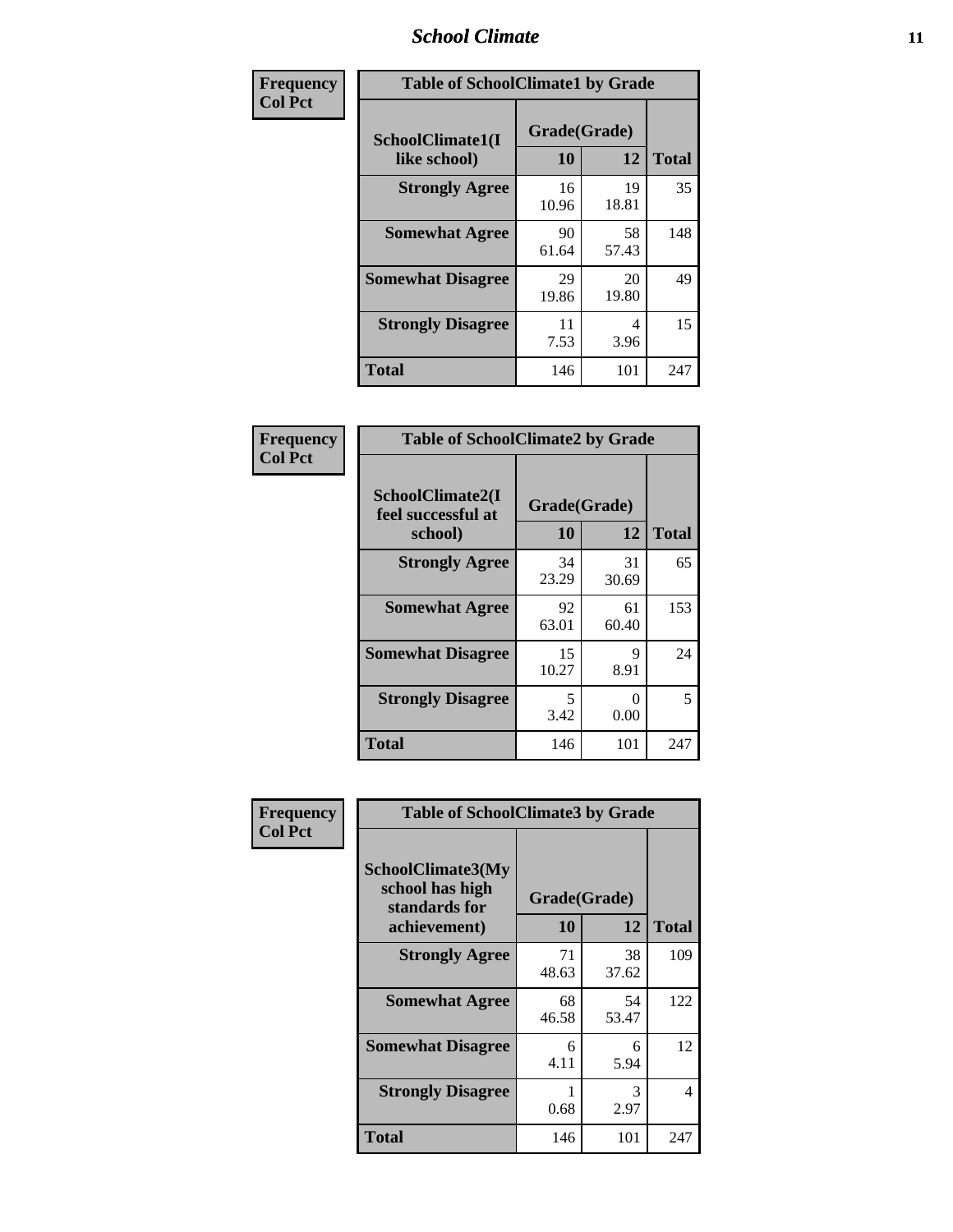### *School Climate* **12**

| Frequency      | <b>Table of SchoolClimate4 by Grade</b>                       |                    |                                     |              |
|----------------|---------------------------------------------------------------|--------------------|-------------------------------------|--------------|
| <b>Col Pct</b> | SchoolClimate4(My<br>school sets clear<br>rules for behavior) | Grade(Grade)<br>10 | 12                                  | <b>Total</b> |
|                | <b>Strongly Agree</b>                                         | 99<br>67.81        | 57<br>56.44                         | 156          |
|                | <b>Somewhat Agree</b>                                         | 41<br>28.08        | 33<br>32.67                         | 74           |
|                | <b>Somewhat Disagree</b>                                      | 5<br>3.42          | 9<br>8.91                           | 14           |
|                | <b>Strongly Disagree</b>                                      | 0.68               | $\mathcal{D}_{\mathcal{L}}$<br>1.98 | 3            |
|                | <b>Total</b>                                                  | 146                | 101                                 | 247          |

| <b>Table of SchoolClimate5 by Grade</b>                              |                    |              |     |  |
|----------------------------------------------------------------------|--------------------|--------------|-----|--|
| SchoolClimate5(I<br>know what to do in<br>an emergency at<br>school) | Grade(Grade)<br>10 | <b>Total</b> |     |  |
| <b>Strongly Agree</b>                                                | 84<br>57.53        | 52<br>51.49  | 136 |  |
| <b>Somewhat Agree</b>                                                | 54<br>36.99        | 40<br>39.60  | 94  |  |
| <b>Somewhat Disagree</b>                                             | 4<br>2.74          | 7<br>6.93    | 11  |  |
| <b>Strongly Disagree</b>                                             | 4<br>2.74          | 2<br>1.98    | 6   |  |
| <b>Total</b>                                                         | 146                | 101          | 247 |  |

| Frequency      | <b>Table of SchoolClimate6 by Grade</b>                  |                    |             |              |
|----------------|----------------------------------------------------------|--------------------|-------------|--------------|
| <b>Col Pct</b> | <b>SchoolClimate6(Teachers</b><br>treat me with respect) | Grade(Grade)<br>10 | 12          | <b>Total</b> |
|                | <b>Strongly Agree</b>                                    | 46<br>31.51        | 38<br>37.62 | 84           |
|                | <b>Somewhat Agree</b>                                    | 75<br>51.37        | 48<br>47.52 | 123          |
|                | <b>Somewhat Disagree</b>                                 | 16<br>10.96        | 9<br>8.91   | 25           |
|                | <b>Strongly Disagree</b>                                 | 9<br>6.16          | 6<br>5.94   | 15           |
|                | <b>Total</b>                                             | 146                | 101         | 247          |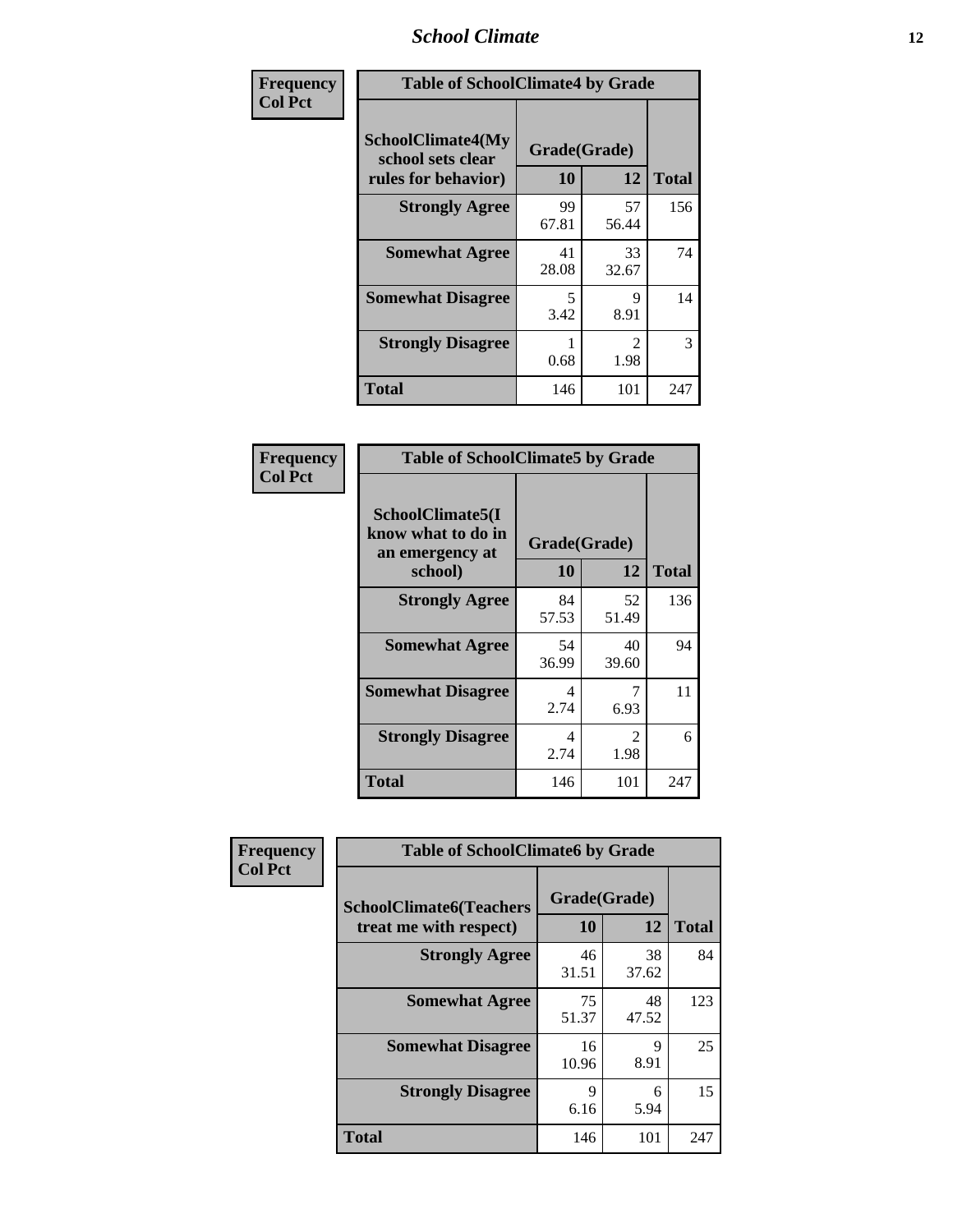### *School Climate* **13**

| Frequency      | <b>Table of SchoolClimate7 by Grade</b>                                       |                           |             |              |
|----------------|-------------------------------------------------------------------------------|---------------------------|-------------|--------------|
| <b>Col Pct</b> | <b>SchoolClimate7(Behaviors</b><br>in my class allow the<br>teacher to teach) | Grade(Grade)<br><b>10</b> | 12          | <b>Total</b> |
|                | <b>Strongly Agree</b>                                                         | 38<br>26.03               | 24<br>23.76 | 62           |
|                | <b>Somewhat Agree</b>                                                         | 75<br>51.37               | 60<br>59.41 | 135          |
|                | <b>Somewhat Disagree</b>                                                      | 26<br>17.81               | 14<br>13.86 | 40           |
|                | <b>Strongly Disagree</b>                                                      | 7<br>4.79                 | 3<br>2.97   | 10           |
|                | <b>Total</b>                                                                  | 146                       | 101         | 247          |

| Frequency      | <b>Table of SchoolClimate8 by Grade</b>                                              |                    |             |              |
|----------------|--------------------------------------------------------------------------------------|--------------------|-------------|--------------|
| <b>Col Pct</b> | <b>SchoolClimate8(Students</b><br>are frequently<br>recognized for good<br>behavior) | Grade(Grade)<br>10 | 12          | <b>Total</b> |
|                | <b>Strongly Agree</b>                                                                | 24<br>16.44        | 15<br>14.85 | 39           |
|                | <b>Somewhat Agree</b>                                                                | 63<br>43.15        | 50<br>49.50 | 113          |
|                | <b>Somewhat Disagree</b>                                                             | 47<br>32.19        | 31<br>30.69 | 78           |
|                | <b>Strongly Disagree</b>                                                             | 12<br>8.22         | 5<br>4.95   | 17           |
|                | <b>Total</b>                                                                         | 146                | 101         | 247          |

| Frequency      | <b>Table of SchoolClimate9 by Grade</b>                                           |                    |             |              |
|----------------|-----------------------------------------------------------------------------------|--------------------|-------------|--------------|
| <b>Col Pct</b> | SchoolClimate9(School<br>counselor would be<br>helpful if I needed<br>assistance) | Grade(Grade)<br>10 | 12          | <b>Total</b> |
|                | <b>Strongly Agree</b>                                                             | 83<br>56.85        | 58<br>57.43 | 141          |
|                | <b>Somewhat Agree</b>                                                             | 49<br>33.56        | 35<br>34.65 | 84           |
|                | <b>Somewhat Disagree</b>                                                          | 9<br>6.16          | 5<br>4.95   | 14           |
|                | <b>Strongly Disagree</b>                                                          | 5<br>3.42          | 3<br>2.97   | 8            |
|                | Total                                                                             | 146                | 101         | 247          |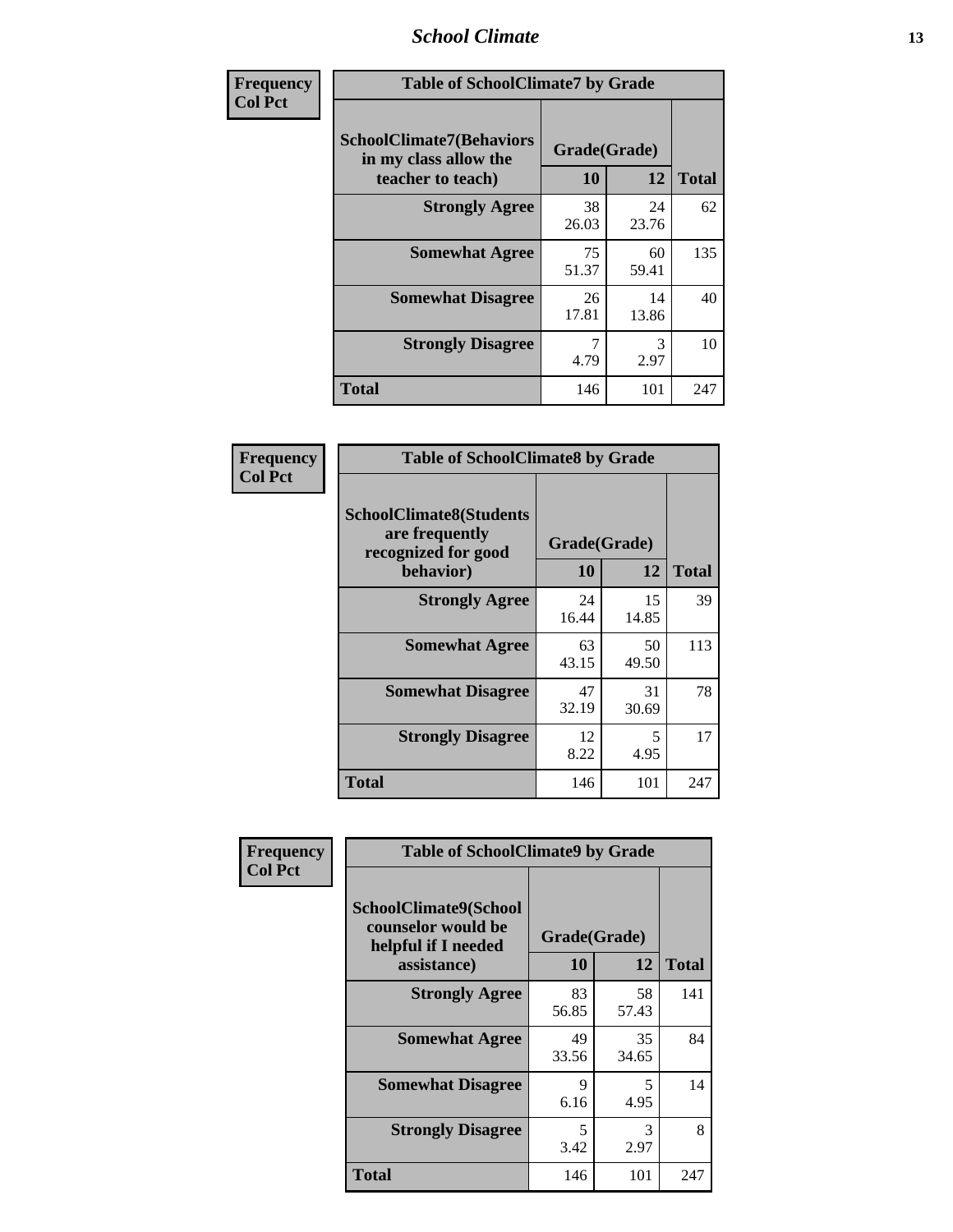### *Reasons for Dropping Out* **14**

| Frequency      | <b>Table of Dropoutreason by Grade</b>                                   |                    |             |              |
|----------------|--------------------------------------------------------------------------|--------------------|-------------|--------------|
| <b>Col Pct</b> | Dropoutreason(If<br>I dropped out the<br>reason would<br>most likely be) | Grade(Grade)<br>10 | 12          | <b>Total</b> |
|                | <b>Won't Drop out</b>                                                    | 83<br>56.85        | 60<br>59.41 | 143          |
|                | <b>Bored</b>                                                             | 28<br>19.18        | 18<br>17.82 | 46           |
|                | <b>Family Reasons</b>                                                    | 14<br>9.59         | 11<br>10.89 | 25           |
|                | <b>Being Bullied</b>                                                     | 2<br>1.37          | 0.99        | 3            |
|                | <b>Other</b>                                                             | 19<br>13.01        | 11<br>10.89 | 30           |
|                | <b>Total</b>                                                             | 146                | 101         | 247          |

| Frequency<br><b>Col Pct</b> | <b>Table of Dropout by Grade</b>                            |              |              |              |  |
|-----------------------------|-------------------------------------------------------------|--------------|--------------|--------------|--|
|                             | Dropout(I<br>have<br>thought<br>about<br>dropping<br>out of |              | Grade(Grade) |              |  |
|                             | school)                                                     | 10           | 12           | <b>Total</b> |  |
|                             | Yes                                                         | 41<br>28.08  | 20<br>19.80  | 61           |  |
|                             | N <sub>0</sub>                                              | 105<br>71.92 | 81<br>80.20  | 186          |  |
|                             | <b>Total</b>                                                | 146          | 101          | 247          |  |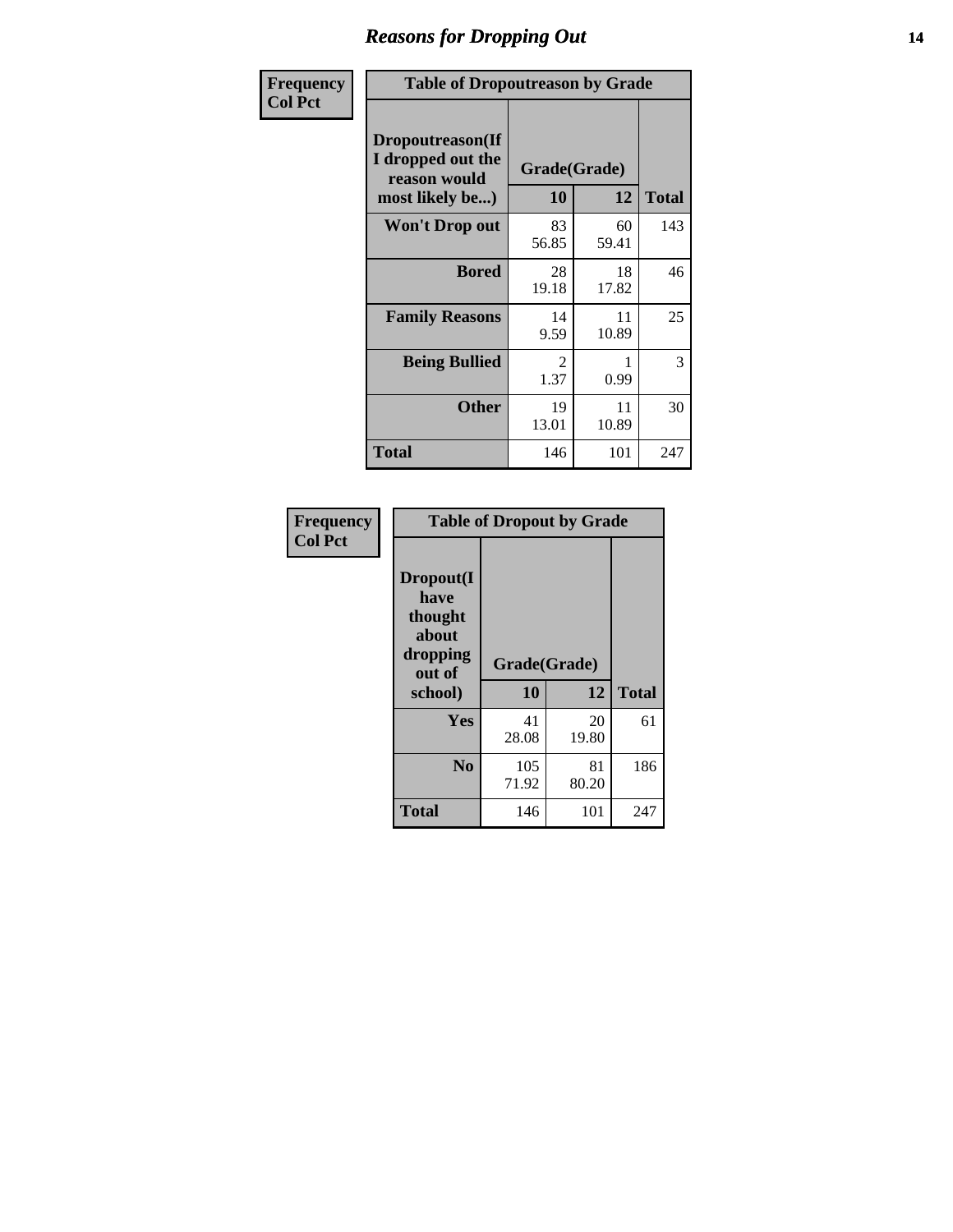*School Safety* **15**

| Frequency      | <b>Table of Gangself by Grade</b>                                                                         |                    |             |              |
|----------------|-----------------------------------------------------------------------------------------------------------|--------------------|-------------|--------------|
| <b>Col Pct</b> | <b>Gangself</b> (I<br>have<br>participated<br>in illegal<br>gang<br>activities in<br>the past 30<br>days) | Grade(Grade)<br>10 | 12          | <b>Total</b> |
|                | Yes                                                                                                       | 7<br>4.79          | 3<br>2.97   | 10           |
|                | N <sub>0</sub>                                                                                            | 139<br>95.21       | 98<br>97.03 | 237          |
|                | <b>Total</b>                                                                                              | 146                | 101         | 247          |

| Frequency<br><b>Col Pct</b> | <b>Table of Gangpeers by Grade</b>                                                                                             |                    |             |              |
|-----------------------------|--------------------------------------------------------------------------------------------------------------------------------|--------------------|-------------|--------------|
|                             | <b>Gangpeers</b> (I<br>have friends<br>who have<br>participated<br>in illegal<br>gang<br>activities in<br>the past 30<br>days) | Grade(Grade)<br>10 | 12          | <b>Total</b> |
|                             | Yes                                                                                                                            | 26<br>17.81        | 13<br>12.87 | 39           |
|                             | N <sub>0</sub>                                                                                                                 | 120<br>82.19       | 88<br>87.13 | 208          |
|                             | <b>Total</b>                                                                                                                   | 146                | 101         | 247          |

| Frequency      | <b>Table of Pickedon by Grade</b>                                   |              |             |              |
|----------------|---------------------------------------------------------------------|--------------|-------------|--------------|
| <b>Col Pct</b> | <b>Pickedon</b> (I have<br>been picked on or<br>teased at school in | Grade(Grade) |             |              |
|                | the past 30 days)                                                   | 10           | 12          | <b>Total</b> |
|                | <b>Strongly Agree</b>                                               | 17<br>11.64  | 10<br>9.90  | 27           |
|                | <b>Somewhat Agree</b>                                               | 27<br>18.49  | 13<br>12.87 | 40           |
|                | <b>Somewhat Disagree</b>                                            | 25<br>17.12  | 17<br>16.83 | 42           |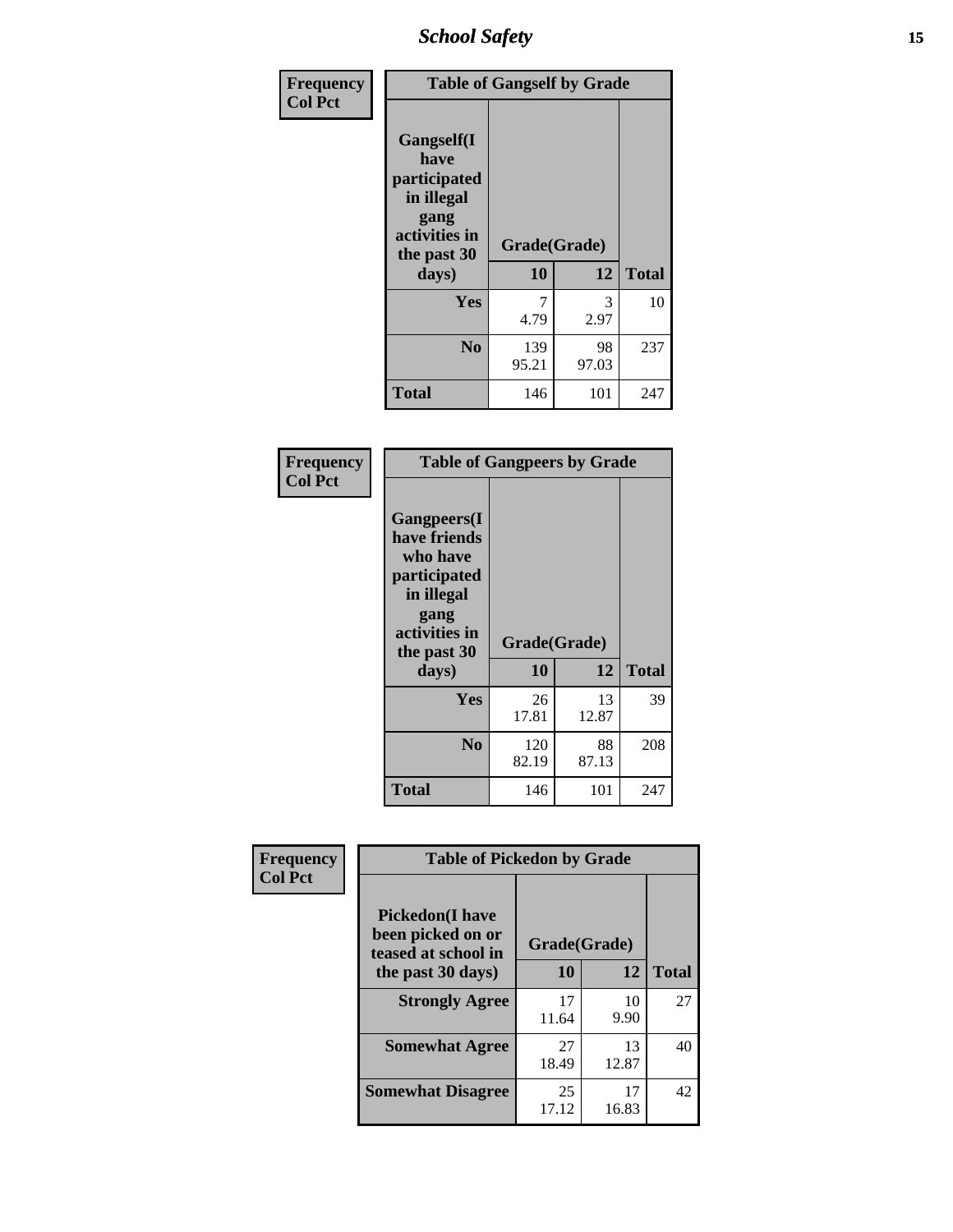# *School Safety* **16**

| Frequency<br><b>Col Pct</b> | <b>Table of Pickedon by Grade</b>                                                        |                    |             |              |
|-----------------------------|------------------------------------------------------------------------------------------|--------------------|-------------|--------------|
|                             | <b>Pickedon</b> (I have<br>been picked on or<br>teased at school in<br>the past 30 days) | Grade(Grade)<br>10 | 12          | <b>Total</b> |
|                             | <b>Strongly Disagree</b>                                                                 | 77<br>52.74        | 61<br>60.40 | 138          |
|                             | Total                                                                                    | 146                | 101         | 247          |

| Frequency      | <b>Table of Safeschool by Grade</b>                      |                    |             |              |  |  |  |  |  |
|----------------|----------------------------------------------------------|--------------------|-------------|--------------|--|--|--|--|--|
| <b>Col Pct</b> | Safeschool(School<br>is a place at which I<br>feel safe) | Grade(Grade)<br>10 | 12          | <b>Total</b> |  |  |  |  |  |
|                | <b>Strongly Agree</b>                                    | 34<br>23.29        | 36<br>35.64 | 70           |  |  |  |  |  |
|                | <b>Somewhat Agree</b>                                    | 76<br>52.05        | 56<br>55.45 | 132          |  |  |  |  |  |
|                | <b>Somewhat Disagree</b>                                 | 24<br>16.44        | 5<br>4.95   | 29           |  |  |  |  |  |
|                | <b>Strongly Disagree</b>                                 | 12<br>8.22         | 4<br>3.96   | 16           |  |  |  |  |  |
|                | <b>Total</b>                                             | 146                | 101         | 247          |  |  |  |  |  |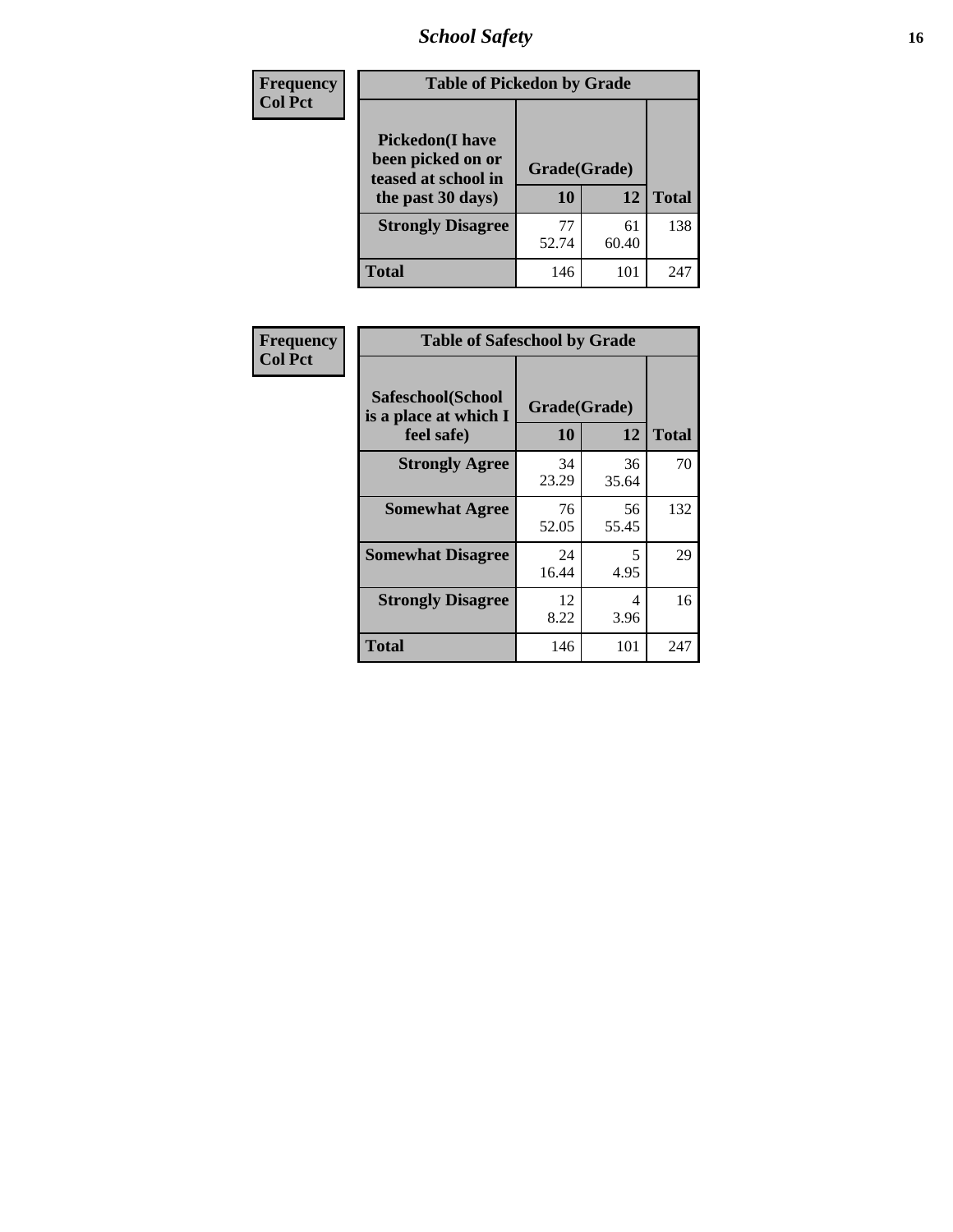*School Safety* **17**

| Frequency |  |
|-----------|--|
| Row Pct   |  |

| <b>Table of Grade by Bullied</b> |                             |              |                                                                               |                     |                          |                        |                               |                   |              |  |  |  |  |
|----------------------------------|-----------------------------|--------------|-------------------------------------------------------------------------------|---------------------|--------------------------|------------------------|-------------------------------|-------------------|--------------|--|--|--|--|
|                                  |                             |              | <b>Bullied</b> (I have been bullied by other<br>students in the past 30 days) |                     |                          |                        |                               |                   |              |  |  |  |  |
|                                  | <b>Grade</b> (Grade)   Days | $\mathbf{0}$ | $1$ or<br>days                                                                | $3$ to<br>5<br>days | <b>6 to</b><br>9<br>days | 10<br>to<br>19<br>days | <b>20</b><br>to<br>29<br>days | All<br>30<br>days | <b>Total</b> |  |  |  |  |
|                                  | 10                          | 129<br>88.36 | 5<br>3.42                                                                     | 2<br>1.37           | 0.68                     | 4<br>2.74              | 0.68                          | 4<br>2.74         | 146          |  |  |  |  |
|                                  | 12                          | 93<br>92.08  | 4<br>3.96                                                                     | 2<br>1.98           | 0.99                     | 0<br>0.00              | $\theta$<br>0.00              | 0.99              | 101          |  |  |  |  |
|                                  | <b>Total</b>                | 222          | 9                                                                             | $\overline{4}$      | $\overline{c}$           | 4                      |                               | 5                 | 247          |  |  |  |  |

| <b>Frequency</b> |  |
|------------------|--|
| <b>Row Pct</b>   |  |

| <b>Table of Grade by Bulliedothers</b> |                             |                                                                |                              |                        |                               |                               |                        |              |  |  |  |
|----------------------------------------|-----------------------------|----------------------------------------------------------------|------------------------------|------------------------|-------------------------------|-------------------------------|------------------------|--------------|--|--|--|
|                                        |                             | <b>Bulliedothers</b> (I bullied others in the past<br>30 days) |                              |                        |                               |                               |                        |              |  |  |  |
| Grade(Grade)                           | $\mathbf{0}$<br><b>Days</b> | 1 or<br>2<br>days                                              | 3 <sub>to</sub><br>5<br>days | 6 to<br>g<br>days      | <b>10</b><br>to<br>19<br>days | <b>20</b><br>to<br>29<br>days | All<br>30<br>days      | <b>Total</b> |  |  |  |
| 10                                     | 132<br>90.41                | 6<br>4.11                                                      | 0.68                         | $\mathfrak{D}$<br>1.37 | 2<br>1.37                     | 0.68                          | $\mathfrak{D}$<br>1.37 | 146          |  |  |  |
| 12                                     | 96<br>95.05                 | 3<br>2.97                                                      | $\Omega$<br>0.00             | 0.99                   | 0<br>0.00                     | 0.99                          | $\Omega$<br>0.00       | 101          |  |  |  |
| <b>Total</b>                           | 228                         | 9                                                              |                              | 3                      | $\overline{2}$                | 2                             | $\overline{2}$         | 247          |  |  |  |

| Frequency      | <b>Table of Grade by Weaponschool</b> |                                                           |                   |                   |                               |                   |              |  |  |  |
|----------------|---------------------------------------|-----------------------------------------------------------|-------------------|-------------------|-------------------------------|-------------------|--------------|--|--|--|
| <b>Row Pct</b> |                                       | Weaponschool (I brought a<br>weapon to school in the past |                   |                   |                               |                   |              |  |  |  |
|                | Grade(Grade)                          | $\bf{0}$<br><b>Days</b>                                   | 1 or<br>2<br>days | 6 to<br>9<br>days | <b>10</b><br>to<br>19<br>days | All<br>30<br>days | <b>Total</b> |  |  |  |
|                | 10                                    | 144<br>98.63                                              | 0<br>0.00         | 0<br>0.00         | 0.68                          | 0.68              | 146          |  |  |  |
|                | 12                                    | 98<br>97.03                                               | 0.99              | 0.99              | 0.99                          | $\theta$<br>0.00  | 101          |  |  |  |
|                | <b>Total</b>                          | 242                                                       |                   | 1                 | $\mathfrak{D}$                |                   | 247          |  |  |  |

ł,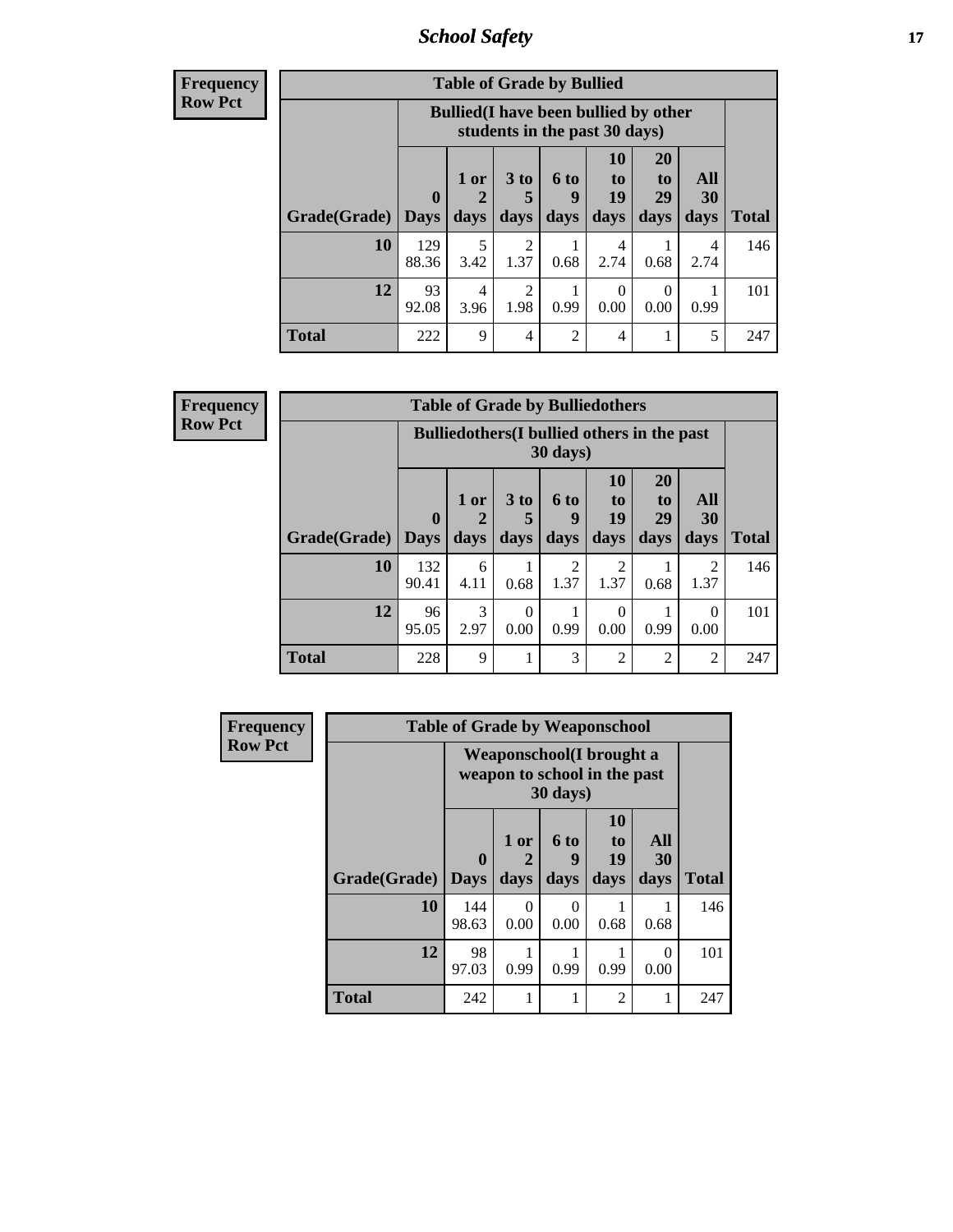*School Safety* **18**

| <b>Frequency</b> | <b>Table of Grade by Absentunsafe</b> |                                                                                          |                   |                        |              |  |  |  |  |  |
|------------------|---------------------------------------|------------------------------------------------------------------------------------------|-------------------|------------------------|--------------|--|--|--|--|--|
| <b>Row Pct</b>   |                                       | Absentunsafe(I<br>have missed<br>school because I<br>felt unsafe in the<br>past 30 days) |                   |                        |              |  |  |  |  |  |
|                  | Grade(Grade)                          | 0<br><b>Days</b>                                                                         | 1 or<br>2<br>days | 3 to<br>5<br>days      | <b>Total</b> |  |  |  |  |  |
|                  | 10                                    | 145<br>99.32                                                                             | 0<br>0.00         | 0.68                   | 146          |  |  |  |  |  |
|                  | 12                                    | 98<br>97.03                                                                              | 0.99              | $\mathfrak{D}$<br>1.98 | 101          |  |  |  |  |  |
|                  | <b>Total</b>                          | 243                                                                                      |                   | 3                      | 247          |  |  |  |  |  |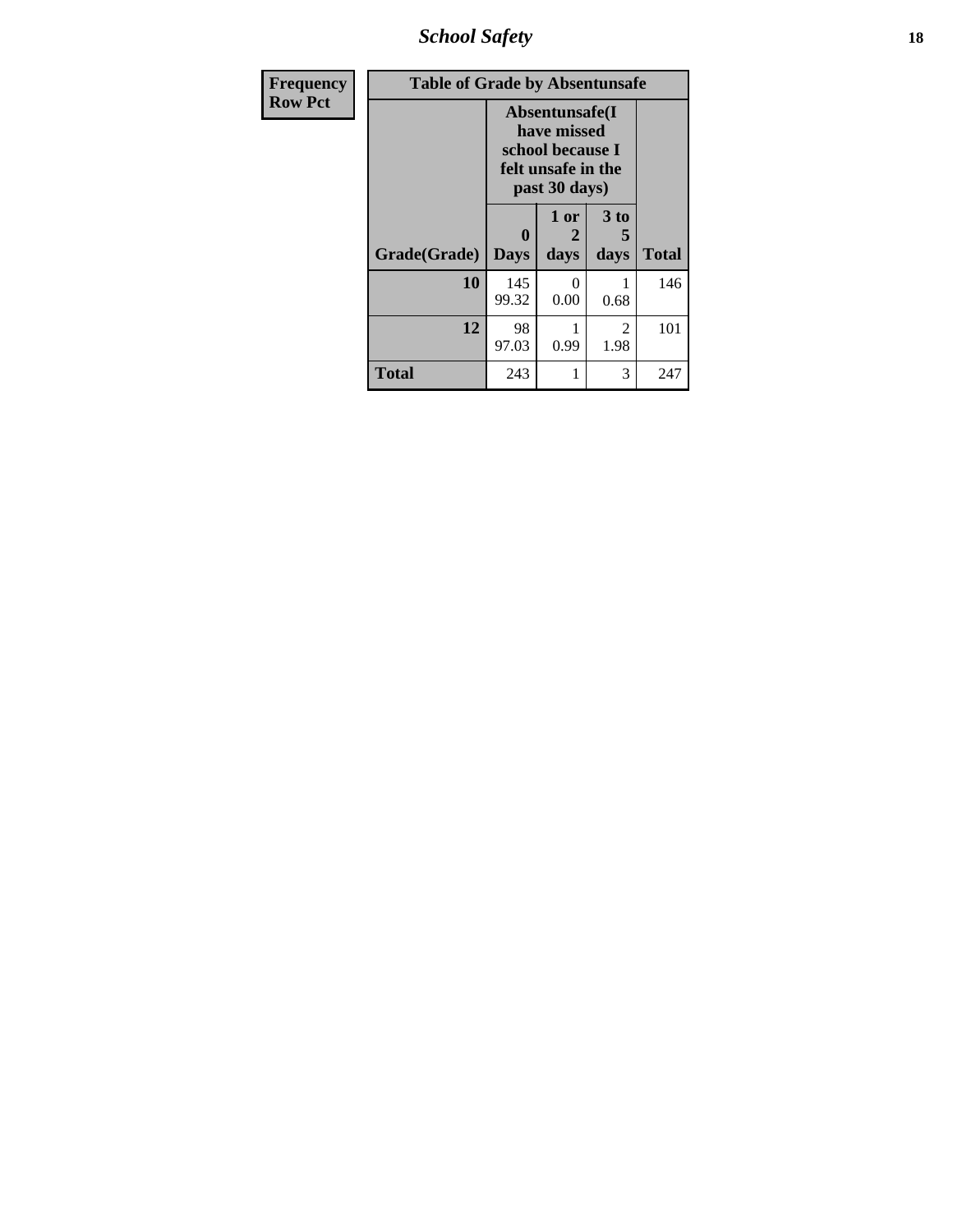# *Drug Use During Last 30 Days* **19**

#### **Frequency Row Pct**

| <b>Table of Grade by Alcohol</b> |                                 |                                    |                 |                        |                 |               |                  |              |  |  |  |
|----------------------------------|---------------------------------|------------------------------------|-----------------|------------------------|-----------------|---------------|------------------|--------------|--|--|--|
|                                  |                                 | Alcohol(Alcohol use, past 30 days) |                 |                        |                 |               |                  |              |  |  |  |
| Grade(Grade)                     | <b>Did</b><br>not<br><b>use</b> | $1 - 2$<br>days                    | $3 - 5$<br>days | $6-9$<br>days          | $10-19$<br>days | 20-29<br>days | Every<br>day     | <b>Total</b> |  |  |  |
| 10                               | 109<br>74.66                    | 7<br>4.79                          | 11<br>7.53      | $\overline{2}$<br>1.37 | 7<br>4.79       | 8<br>5.48     | 2<br>1.37        | 146          |  |  |  |
| 12                               | 71<br>70.30                     | 8<br>7.92                          | 9<br>8.91       | $\overline{2}$<br>1.98 | 8<br>7.92       | 3<br>2.97     | $\Omega$<br>0.00 | 101          |  |  |  |
| <b>Total</b>                     | 180                             | 15                                 | 20              | $\overline{4}$         | 15              | 11            | $\overline{2}$   | 247          |  |  |  |

#### **Frequency Row Pct**

| <b>Table of Grade by Cigarettes</b> |                                 |                                                          |                        |                  |                        |                        |                     |              |  |  |  |
|-------------------------------------|---------------------------------|----------------------------------------------------------|------------------------|------------------|------------------------|------------------------|---------------------|--------------|--|--|--|
|                                     |                                 | <b>Cigarettes (Smoking tobacco use,</b><br>past 30 days) |                        |                  |                        |                        |                     |              |  |  |  |
| Grade(Grade)                        | <b>Did</b><br>not<br><b>use</b> | $1 - 2$<br>days                                          | $3 - 5$<br>days        | $6 - 9$<br>days  | $10-19$<br>days        | $20 - 29$<br>days      | <b>Every</b><br>day | <b>Total</b> |  |  |  |
| 10                                  | 125<br>85.62                    | 8<br>5.48                                                | 5<br>3.42              | 0.68             | $\overline{c}$<br>1.37 | $\mathfrak{D}$<br>1.37 | 3<br>2.05           | 146          |  |  |  |
| 12                                  | 81<br>80.20                     | $\mathbf Q$<br>8.91                                      | $\overline{4}$<br>3.96 | $\theta$<br>0.00 | 3<br>2.97              | 0<br>0.00              | 4<br>3.96           | 101          |  |  |  |
| <b>Total</b>                        | 206                             | 17                                                       | 9                      | 1                | 5                      | $\overline{2}$         | 7                   | 247          |  |  |  |

| <b>Table of Grade by Smokeless</b> |                                                        |                        |                 |                        |                 |                        |              |  |  |  |  |
|------------------------------------|--------------------------------------------------------|------------------------|-----------------|------------------------|-----------------|------------------------|--------------|--|--|--|--|
|                                    | <b>Smokeless</b> (Chewing tobaccouse,<br>past 30 days) |                        |                 |                        |                 |                        |              |  |  |  |  |
| Grade(Grade)                       | <b>Did</b><br>not<br><b>use</b>                        | $1-2$<br>days          | $3 - 5$<br>days | $6 - 9$<br>days        | $10-19$<br>days | <b>Every</b><br>day    | <b>Total</b> |  |  |  |  |
| 10                                 | 123<br>84.25                                           | 10<br>6.85             | 4<br>2.74       | $\mathfrak{D}$<br>1.37 | 3<br>2.05       | 4<br>2.74              | 146          |  |  |  |  |
| 12                                 | 96<br>95.05                                            | $\mathfrak{D}$<br>1.98 | 0.99            | 0<br>0.00              | 0<br>0.00       | $\overline{c}$<br>1.98 | 101          |  |  |  |  |
| <b>Total</b>                       | 219                                                    | 12                     | 5               | $\overline{2}$         | 3               | 6                      | 247          |  |  |  |  |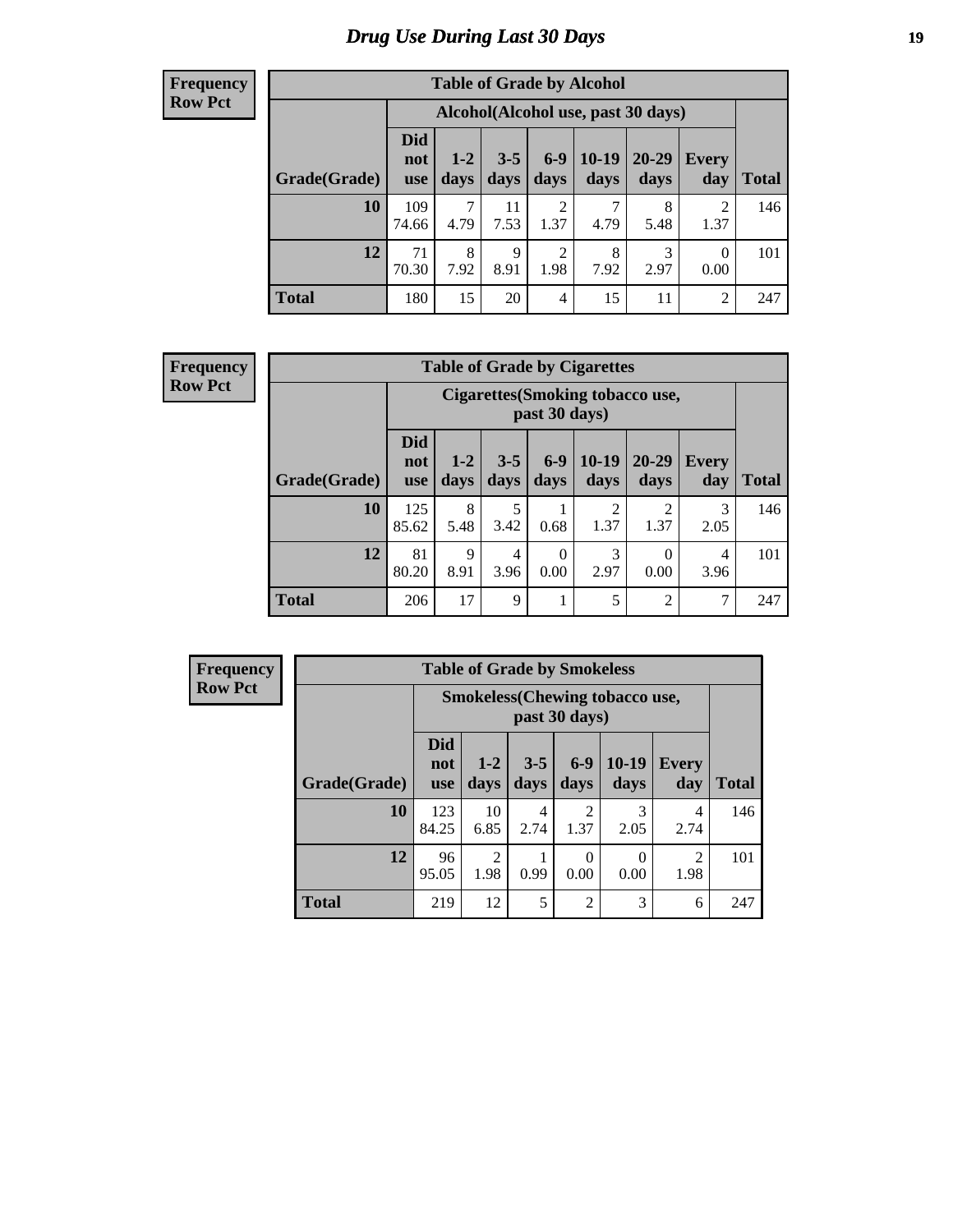| <b>Table of Grade by Marijuana</b> |                          |                                         |                        |                        |                        |               |              |       |  |  |  |
|------------------------------------|--------------------------|-----------------------------------------|------------------------|------------------------|------------------------|---------------|--------------|-------|--|--|--|
|                                    |                          | Marijuana (Marijuana use, past 30 days) |                        |                        |                        |               |              |       |  |  |  |
| Grade(Grade)                       | Did<br>not<br><b>use</b> | $1 - 2$<br>days                         | $3 - 5$<br>days        | $6-9$<br>days          | $10-19$<br>days        | 20-29<br>days | Every<br>day | Total |  |  |  |
| 10                                 | 129<br>88.36             | 4<br>2.74                               | $\mathfrak{D}$<br>1.37 | $\overline{c}$<br>1.37 | $\mathfrak{D}$<br>1.37 | ∍<br>1.37     | 5<br>3.42    | 146   |  |  |  |
| 12                                 | 93<br>92.08              | 3<br>2.97                               | 0<br>0.00              | 0<br>0.00              | 0.99                   | 0.99          | 3<br>2.97    | 101   |  |  |  |
| <b>Total</b>                       | 222                      | $\overline{7}$                          | 2                      | $\overline{2}$         | 3                      | 3             | 8            | 247   |  |  |  |

| Frequency      | <b>Table of Grade by Cocaine</b> |                                               |                |                   |              |  |  |
|----------------|----------------------------------|-----------------------------------------------|----------------|-------------------|--------------|--|--|
| <b>Row Pct</b> |                                  | <b>Cocaine</b> (Cocaine<br>use, past 30 days) |                |                   |              |  |  |
|                | Grade(Grade)                     | <b>Did</b><br>not<br><b>use</b>               | $1-2$<br>days  | $20 - 29$<br>days | <b>Total</b> |  |  |
|                | 10                               | 144<br>98.63                                  | 2<br>1.37      | 0<br>0.00         | 146          |  |  |
|                | 12                               | 100<br>99.01                                  | 0<br>0.00      | 0.99              | 101          |  |  |
|                | <b>Total</b>                     | 244                                           | $\overline{2}$ | 1                 | 247          |  |  |

| Frequency      | <b>Table of Grade by Inhalants</b> |                                                  |                 |                 |              |  |
|----------------|------------------------------------|--------------------------------------------------|-----------------|-----------------|--------------|--|
| <b>Row Pct</b> |                                    | <b>Inhalants</b> (Inhalant<br>use, past 30 days) |                 |                 |              |  |
|                | Grade(Grade)                       | <b>Did</b><br>not<br><b>use</b>                  | $1 - 2$<br>days | $10-19$<br>days | <b>Total</b> |  |
|                | 10                                 | 143<br>97.95                                     | 0.68            | 2<br>1.37       | 146          |  |
|                | 12                                 | 100<br>99.01                                     | 0<br>0.00       | 0.99            | 101          |  |
|                | <b>Total</b>                       | 243                                              |                 | 3               | 247          |  |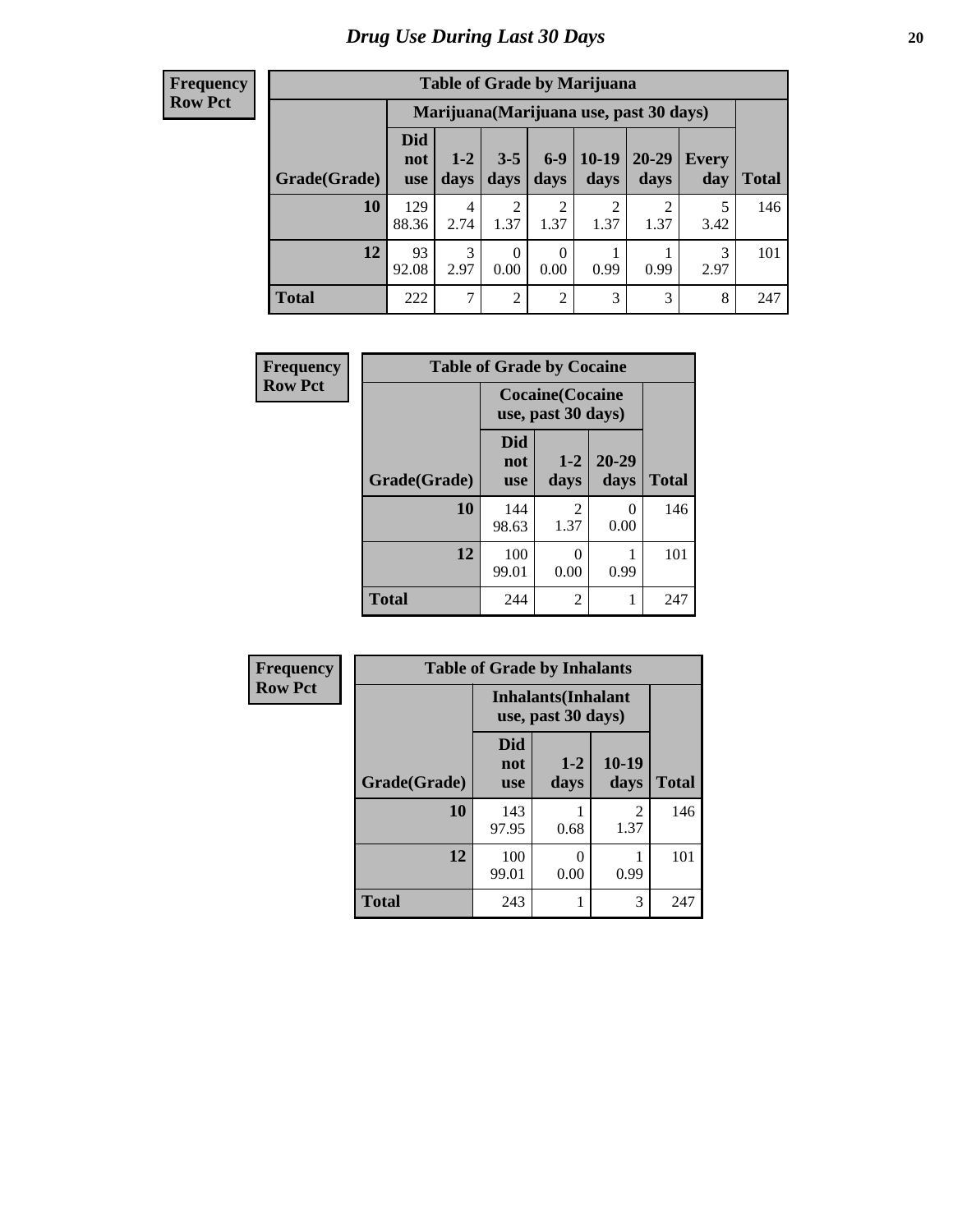| <b>Frequency</b> | <b>Table of Grade by Steroids</b> |                                                |                 |                   |              |
|------------------|-----------------------------------|------------------------------------------------|-----------------|-------------------|--------------|
| <b>Row Pct</b>   |                                   | <b>Steroids</b> (Steroid<br>use, past 30 days) |                 |                   |              |
|                  | Grade(Grade)                      | Did<br>not<br><b>use</b>                       | $1 - 2$<br>days | $20 - 29$<br>days | <b>Total</b> |
|                  | 10                                | 142<br>97.26                                   | 3<br>2.05       | 0.68              | 146          |
|                  | 12                                | 100<br>99.01                                   | 0.99            | 0.00              | 101          |
|                  | <b>Total</b>                      | 242                                            | 4               |                   | 247          |

| Frequency      |              | <b>Table of Grade by Ecstasy</b>              |                 |              |  |  |
|----------------|--------------|-----------------------------------------------|-----------------|--------------|--|--|
| <b>Row Pct</b> |              | <b>Ecstasy</b> (Ecstasy<br>use, past 30 days) |                 |              |  |  |
|                | Grade(Grade) | Did not<br><b>use</b>                         | $10-19$<br>days | <b>Total</b> |  |  |
|                | 10           | 145<br>99.32                                  | 0.68            | 146          |  |  |
|                | 12           | 101<br>100.00                                 | 0<br>0.00       | 101          |  |  |
|                | Total        | 246                                           |                 | 247          |  |  |

| Frequency      | <b>Table of Grade by Meth</b> |                                                    |            |              |  |
|----------------|-------------------------------|----------------------------------------------------|------------|--------------|--|
| <b>Row Pct</b> |                               | <b>Meth</b> (Methamphetamine<br>use, past 30 days) |            |              |  |
|                | Grade(Grade)                  | Did not use                                        | $1-2$ days | <b>Total</b> |  |
|                | 10                            | 145<br>99.32                                       | 0.68       | 146          |  |
|                | 12                            | 101<br>100.00                                      | 0<br>0.00  | 101          |  |
|                | <b>Total</b>                  | 246                                                |            | 247          |  |

| <b>Frequency</b> | <b>Table of Grade by Hallucinogens</b> |                                                   |            |              |  |  |
|------------------|----------------------------------------|---------------------------------------------------|------------|--------------|--|--|
| <b>Row Pct</b>   |                                        | Hallucinogens (Hallucinogen<br>use, past 30 days) |            |              |  |  |
|                  | Grade(Grade)                           | Did not use                                       | $3-5$ days | <b>Total</b> |  |  |
|                  | 10                                     | 145<br>99.32                                      | 0.68       | 146          |  |  |
|                  | 12                                     | 101<br>100.00                                     | 0.00       | 101          |  |  |
|                  | <b>Total</b>                           | 246                                               |            | 247          |  |  |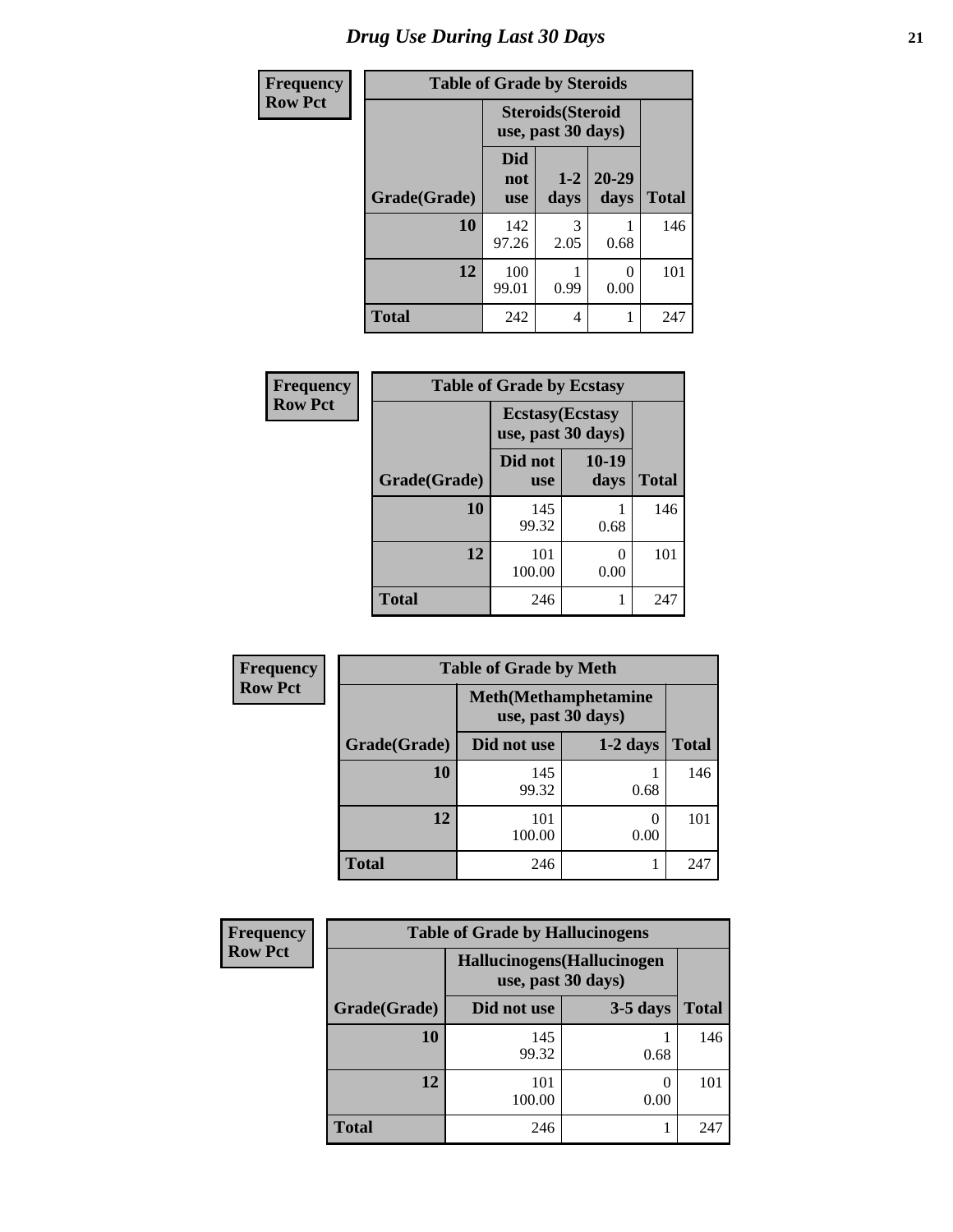| <b>Table of Grade by Prescription</b> |                                 |                                                                                |                 |                        |                 |                  |              |              |
|---------------------------------------|---------------------------------|--------------------------------------------------------------------------------|-----------------|------------------------|-----------------|------------------|--------------|--------------|
|                                       |                                 | <b>Prescription</b> (Prescription drugs not<br>prescribed to me, past 30 days) |                 |                        |                 |                  |              |              |
| Grade(Grade)                          | <b>Did</b><br>not<br><b>use</b> | $1 - 2$<br>days                                                                | $3 - 5$<br>days | $6 - 9$<br>days        | $10-19$<br>days | 20-29<br>days    | Every<br>day | <b>Total</b> |
| 10                                    | 129<br>88.36                    | 4<br>2.74                                                                      | 6<br>4.11       | 3<br>2.05              | 0<br>0.00       | 0.68             | 3<br>2.05    | 146          |
| 12                                    | 91<br>90.10                     | 4<br>3.96                                                                      | 2.97            | $\overline{c}$<br>1.98 | 0.99            | $\Omega$<br>0.00 | 0<br>0.00    | 101          |
| <b>Total</b>                          | 220                             | 8                                                                              | 9               | 5                      |                 |                  | 3            | 247          |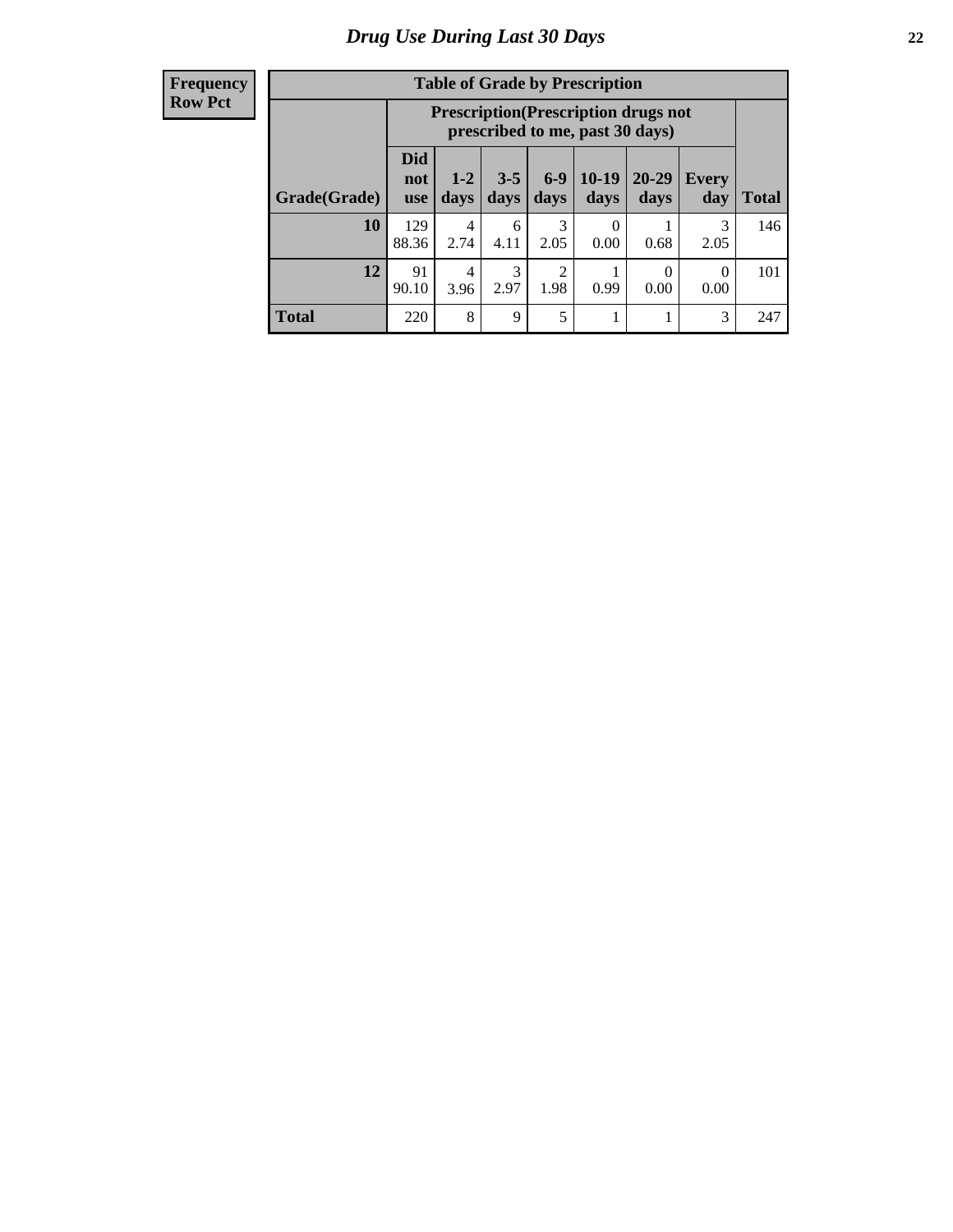| Frequency      | <b>Table of Alcoholease by Grade</b>              |                          |             |              |  |  |
|----------------|---------------------------------------------------|--------------------------|-------------|--------------|--|--|
| <b>Col Pct</b> | <b>Alcoholease</b> (It is<br>easy to get alcohol) | Grade(Grade)<br>10<br>12 |             | <b>Total</b> |  |  |
|                | <b>Strongly Agree</b>                             | 49<br>33.56              | 41<br>40.59 | 90           |  |  |
|                | <b>Somewhat Agree</b>                             | 52<br>35.62              | 46<br>45.54 | 98           |  |  |
|                | <b>Somewhat Disagree</b>                          | 22<br>15.07              | 7<br>6.93   | 29           |  |  |
|                | <b>Strongly Disagree</b>                          | 23<br>15.75              | 6.93        | 30           |  |  |
|                | <b>Total</b>                                      | 146                      | 101         | 247          |  |  |

| Frequency      | <b>Table of Cigarettesease by Grade</b>                  |                    |             |              |  |
|----------------|----------------------------------------------------------|--------------------|-------------|--------------|--|
| <b>Col Pct</b> | Cigarettesease (It is<br>easy to get smoking<br>tobacco) | Grade(Grade)<br>10 | 12          | <b>Total</b> |  |
|                | <b>Strongly Agree</b>                                    | 58<br>39.73        | 55<br>54.46 | 113          |  |
|                | <b>Somewhat Agree</b>                                    | 45<br>30.82        | 35<br>34.65 | 80           |  |
|                | <b>Somewhat Disagree</b>                                 | 13<br>8.90         | 3<br>2.97   | 16           |  |
|                | <b>Strongly Disagree</b>                                 | 30<br>20.55        | 8<br>7.92   | 38           |  |
|                | <b>Total</b>                                             | 146                | 101         | 247          |  |

| Frequency      | <b>Table of Smokelessease by Grade</b>                                                     |             |             |              |  |  |  |
|----------------|--------------------------------------------------------------------------------------------|-------------|-------------|--------------|--|--|--|
| <b>Col Pct</b> | <b>Smokelessease</b> (It is<br>Grade(Grade)<br>easy to get chewing<br>12<br>10<br>tobacco) |             |             | <b>Total</b> |  |  |  |
|                | <b>Strongly Agree</b>                                                                      | 73<br>50.00 | 57<br>56.44 | 130          |  |  |  |
|                | <b>Somewhat Agree</b>                                                                      | 36<br>24.66 | 28<br>27.72 | 64           |  |  |  |
|                | <b>Somewhat Disagree</b>                                                                   | 10<br>6.85  | 5<br>4.95   | 15           |  |  |  |
|                | <b>Strongly Disagree</b>                                                                   | 27<br>18.49 | 11<br>10.89 | 38           |  |  |  |
|                | <b>Total</b>                                                                               | 146         | 101         | 247          |  |  |  |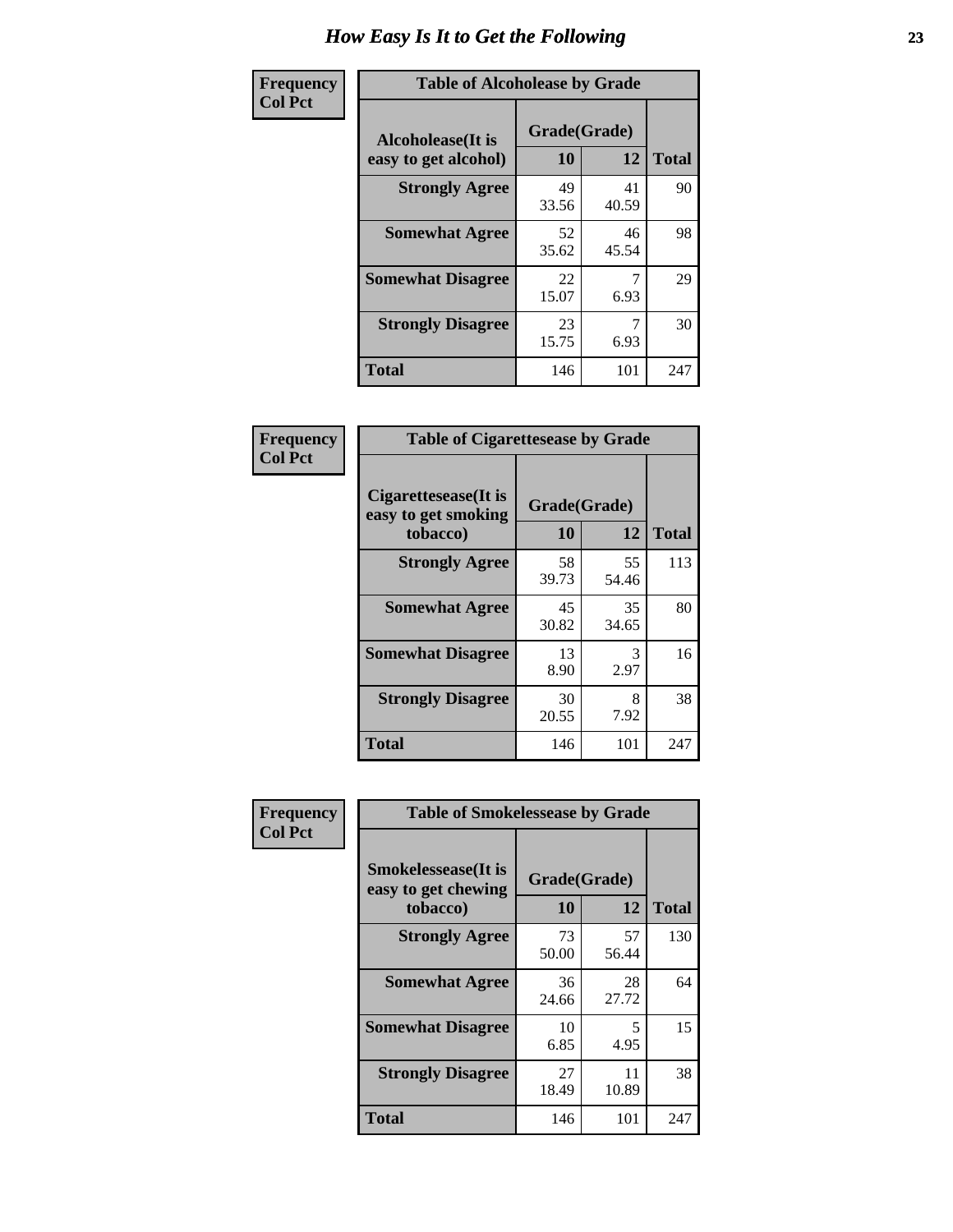| Frequency      | <b>Table of Marijuanaease by Grade</b>           |                    |             |              |  |
|----------------|--------------------------------------------------|--------------------|-------------|--------------|--|
| <b>Col Pct</b> | Marijuanaease(It is<br>easy to get<br>marijuana) | Grade(Grade)<br>10 | 12          | <b>Total</b> |  |
|                | <b>Strongly Agree</b>                            | 41<br>28.08        | 24<br>23.76 | 65           |  |
|                | <b>Somewhat Agree</b>                            | 47<br>32.19        | 33<br>32.67 | 80           |  |
|                | <b>Somewhat Disagree</b>                         | 23<br>15.75        | 22<br>21.78 | 45           |  |
|                | <b>Strongly Disagree</b>                         | 35<br>23.97        | 22<br>21.78 | 57           |  |
|                | <b>Total</b>                                     | 146                | 101         | 247          |  |

| <b>Table of Cocaineease by Grade</b>              |                    |              |     |  |  |  |
|---------------------------------------------------|--------------------|--------------|-----|--|--|--|
| <b>Cocaineease</b> (It is<br>easy to get cocaine) | Grade(Grade)<br>10 | <b>Total</b> |     |  |  |  |
| <b>Strongly Agree</b>                             | 16<br>10.96        | 9<br>8.91    | 25  |  |  |  |
| <b>Somewhat Agree</b>                             | 28<br>19.18        | 26<br>25.74  | 54  |  |  |  |
| <b>Somewhat Disagree</b>                          | 36<br>24.66        | 27<br>26.73  | 63  |  |  |  |
| <b>Strongly Disagree</b>                          | 66<br>45.21        | 39<br>38.61  | 105 |  |  |  |
| <b>Total</b>                                      | 146                | 101          | 247 |  |  |  |

| Frequency      |                                                          | <b>Table of Inhalantsease by Grade</b> |              |     |  |  |  |  |  |  |  |
|----------------|----------------------------------------------------------|----------------------------------------|--------------|-----|--|--|--|--|--|--|--|
| <b>Col Pct</b> | <b>Inhalantsease</b> (It is<br>easy to get<br>inhalants) | Grade(Grade)<br><b>10</b>              | <b>Total</b> |     |  |  |  |  |  |  |  |
|                | <b>Strongly Agree</b>                                    | 46<br>31.51                            | 30<br>29.70  | 76  |  |  |  |  |  |  |  |
|                | <b>Somewhat Agree</b>                                    | 28<br>19.18                            | 27<br>26.73  | 55  |  |  |  |  |  |  |  |
|                | <b>Somewhat Disagree</b>                                 | 21<br>14.38                            | 17<br>16.83  | 38  |  |  |  |  |  |  |  |
|                | <b>Strongly Disagree</b>                                 | 51<br>34.93                            | 27<br>26.73  | 78  |  |  |  |  |  |  |  |
|                | Total                                                    | 146                                    | 101          | 247 |  |  |  |  |  |  |  |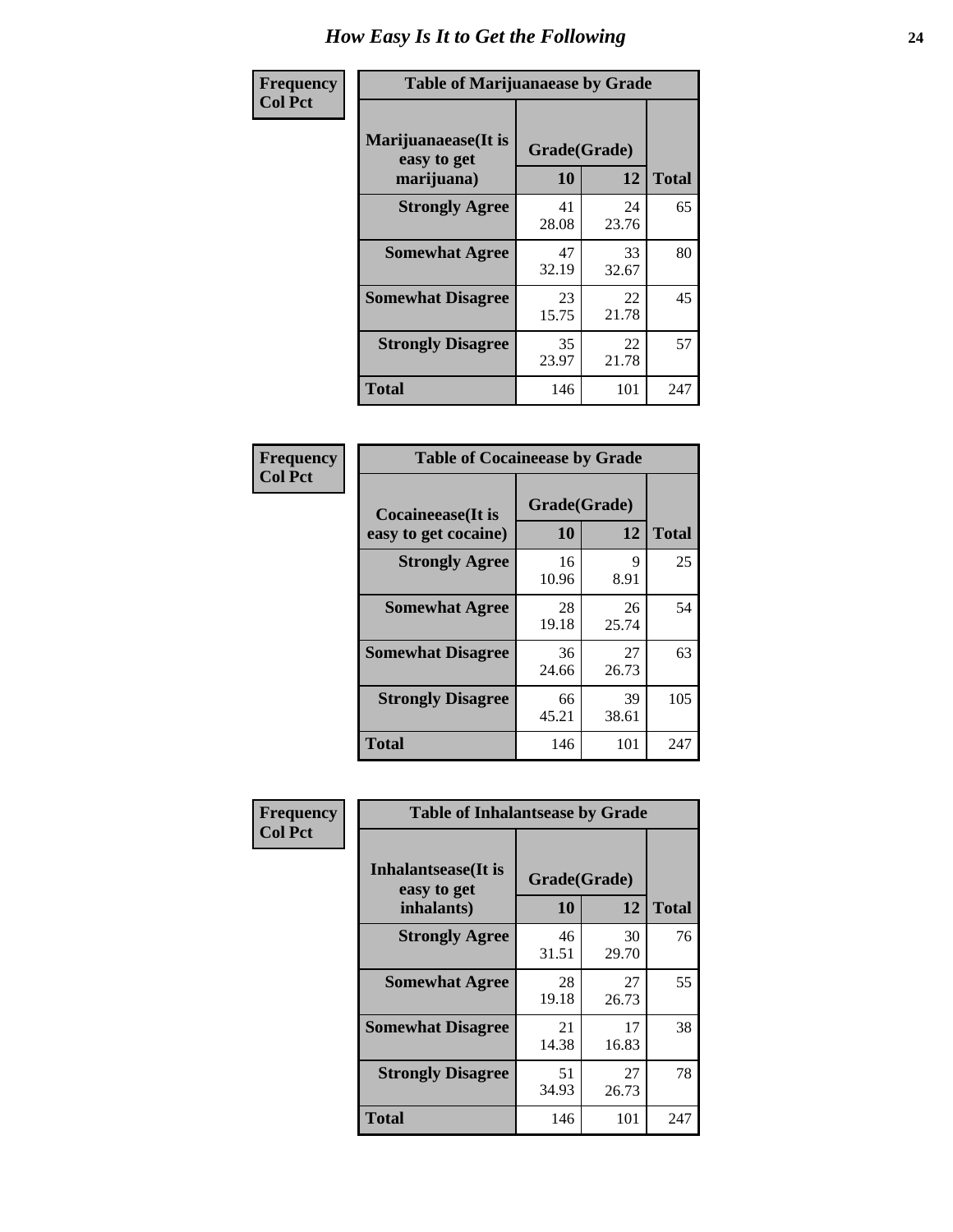| Frequency      | <b>Table of Steroidsease by Grade</b>               |                    |              |     |  |  |  |  |  |  |
|----------------|-----------------------------------------------------|--------------------|--------------|-----|--|--|--|--|--|--|
| <b>Col Pct</b> | <b>Steroidsease</b> (It is<br>easy to get steroids) | Grade(Grade)<br>10 | <b>Total</b> |     |  |  |  |  |  |  |
|                | <b>Strongly Agree</b>                               | 21<br>14.38        | 20<br>19.80  | 41  |  |  |  |  |  |  |
|                | <b>Somewhat Agree</b>                               | 43<br>29.45        | 29<br>28.71  | 72  |  |  |  |  |  |  |
|                | <b>Somewhat Disagree</b>                            | 34<br>23.29        | 26<br>25.74  | 60  |  |  |  |  |  |  |
|                | <b>Strongly Disagree</b>                            | 48<br>32.88        | 26<br>25.74  | 74  |  |  |  |  |  |  |
|                | <b>Total</b>                                        | 146                | 101          | 247 |  |  |  |  |  |  |

| Frequency      | <b>Table of Ecstasyease by Grade</b>              |                           |              |     |
|----------------|---------------------------------------------------|---------------------------|--------------|-----|
| <b>Col Pct</b> | <b>Ecstasyease</b> (It is<br>easy to get ecstasy) | Grade(Grade)<br><b>10</b> | <b>Total</b> |     |
|                | <b>Strongly Agree</b>                             | 13<br>8.90                | 6<br>5.94    | 19  |
|                | <b>Somewhat Agree</b>                             | 36<br>24.66               | 22<br>21.78  | 58  |
|                | <b>Somewhat Disagree</b>                          | 28<br>19.18               | 34<br>33.66  | 62  |
|                | <b>Strongly Disagree</b>                          | 69<br>47.26               | 39<br>38.61  | 108 |
|                | <b>Total</b>                                      | 146                       | 101          | 247 |

| <b>Frequency</b> | <b>Table of Methease by Grade</b>                          |                    |              |     |
|------------------|------------------------------------------------------------|--------------------|--------------|-----|
| <b>Col Pct</b>   | <b>Methease</b> (It is easy<br>to get<br>methamphetamines) | Grade(Grade)<br>10 | <b>Total</b> |     |
|                  | <b>Strongly Agree</b>                                      | 14<br>9.59         | 11<br>10.89  | 25  |
|                  | <b>Somewhat Agree</b>                                      | 29<br>19.86        | 17<br>16.83  | 46  |
|                  | <b>Somewhat Disagree</b>                                   | 23<br>15.75        | 32<br>31.68  | 55  |
|                  | <b>Strongly Disagree</b>                                   | 80<br>54.79        | 41<br>40.59  | 121 |
|                  | <b>Total</b>                                               | 146                | 101          | 247 |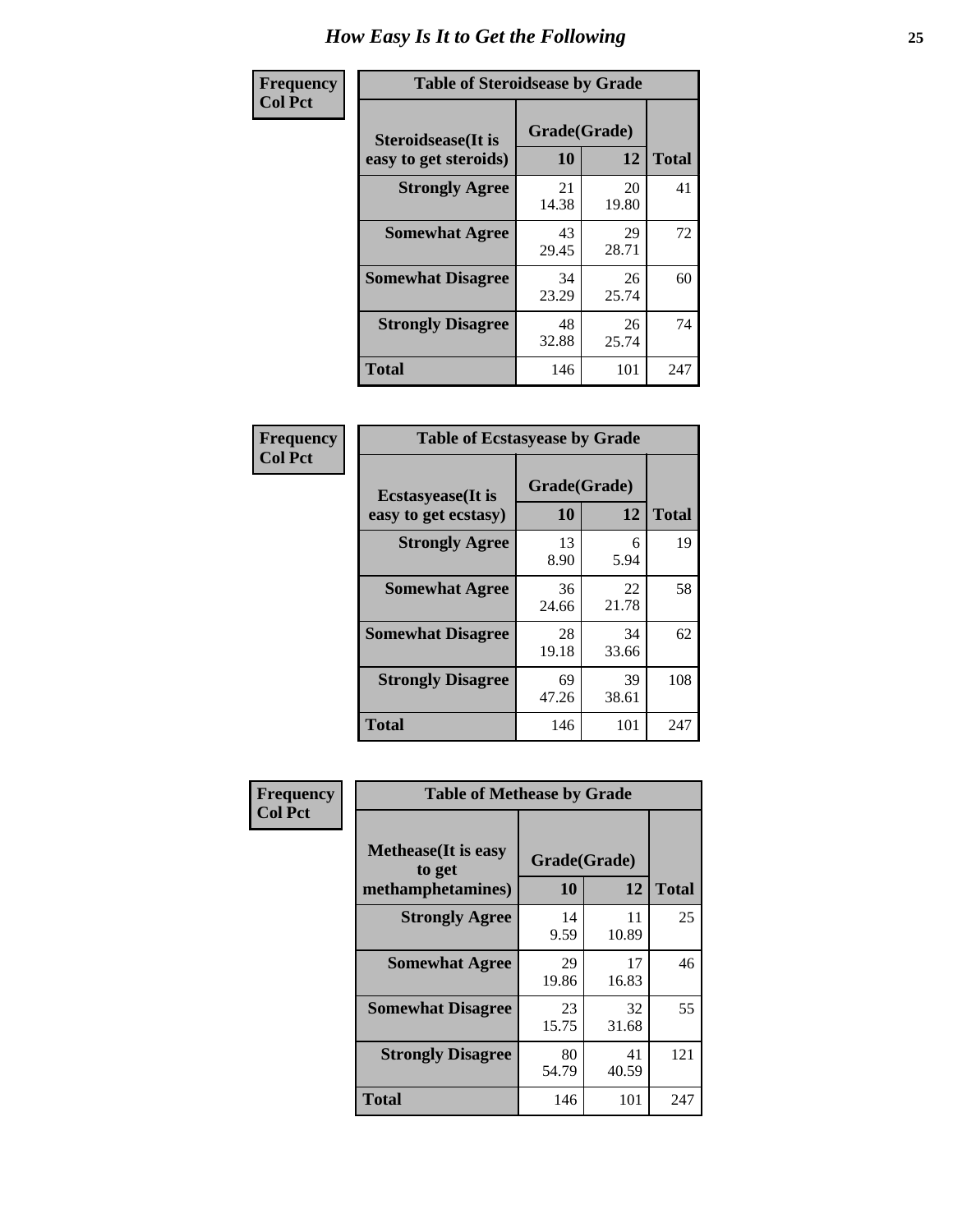| <b>Frequency</b> | <b>Table of Hallucinogensease by Grade</b>                |                    |             |              |  |  |  |  |  |  |  |
|------------------|-----------------------------------------------------------|--------------------|-------------|--------------|--|--|--|--|--|--|--|
| <b>Col Pct</b>   | Hallucinogensease(It)<br>is easy to get<br>hallucinogens) | Grade(Grade)<br>10 | 12          | <b>Total</b> |  |  |  |  |  |  |  |
|                  | <b>Strongly Agree</b>                                     | 11<br>7.53         | 5<br>4.95   | 16           |  |  |  |  |  |  |  |
|                  | <b>Somewhat Agree</b>                                     | 27<br>18.49        | 21<br>20.79 | 48           |  |  |  |  |  |  |  |
|                  | <b>Somewhat Disagree</b>                                  | 33<br>22.60        | 32<br>31.68 | 65           |  |  |  |  |  |  |  |
|                  | <b>Strongly Disagree</b>                                  | 75<br>51.37        | 43<br>42.57 | 118          |  |  |  |  |  |  |  |
|                  | <b>Total</b>                                              | 146                | 101         | 247          |  |  |  |  |  |  |  |

| <b>Table of Prescriptionease by Grade</b>                                                |             |              |              |
|------------------------------------------------------------------------------------------|-------------|--------------|--------------|
| <b>Prescriptionease</b> (It<br>is easy to get<br>prescription drugs<br>not prescribed to |             | Grade(Grade) |              |
| me)                                                                                      | 10          | 12           | <b>Total</b> |
| <b>Strongly Agree</b>                                                                    | 58<br>39.73 | 37<br>36.63  | 95           |
| <b>Somewhat Agree</b>                                                                    | 35<br>23.97 | 35<br>34.65  | 70           |
| <b>Somewhat Disagree</b>                                                                 | 14<br>9.59  | 12<br>11.88  | 26           |
| <b>Strongly Disagree</b>                                                                 | 39<br>26.71 | 17<br>16.83  | 56           |
| <b>Total</b>                                                                             | 146         | 101          | 247          |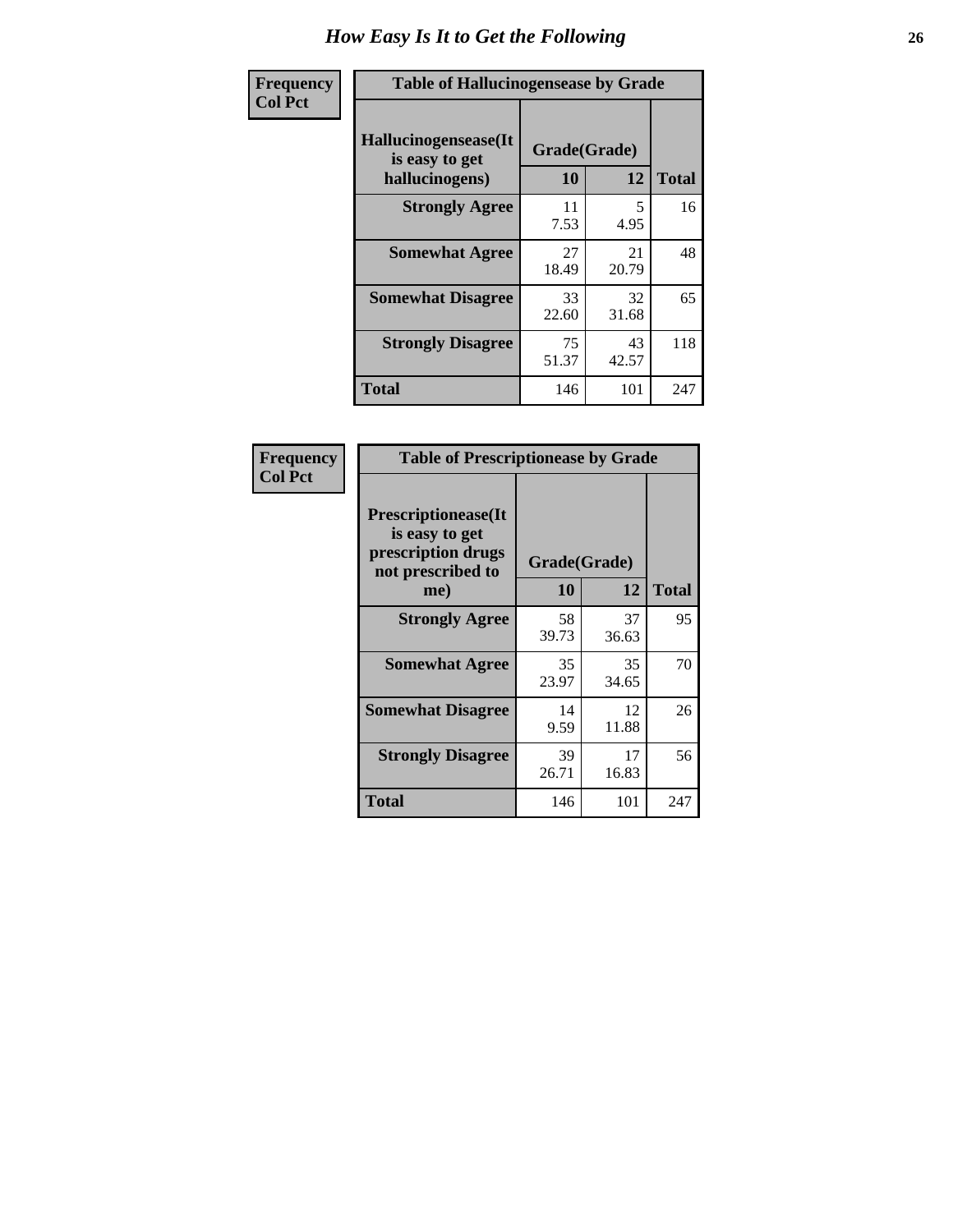### *Age at Onset of Use* **27** *Results for "Age at Onset of Use" questions exclude students who said they did not use that substance*

| <b>Frequency</b> |                        | <b>Table of Grade by Alcoholinit</b> |                                                  |          |                                |            |                           |             |            |                  |                       |              |
|------------------|------------------------|--------------------------------------|--------------------------------------------------|----------|--------------------------------|------------|---------------------------|-------------|------------|------------------|-----------------------|--------------|
| <b>Row Pct</b>   |                        |                                      | Alcoholinit (I started using alcohol when I was) |          |                                |            |                           |             |            |                  |                       |              |
|                  | Grade(Grade)   younger | <b>8 or</b>                          | <b>10</b>                                        | 11       | <b>12</b>                      | 13         | 14                        | 15          | <b>16</b>  | 17               | <b>18 or</b><br>older | <b>Total</b> |
|                  | 10                     | 3.64                                 | 3.64                                             | 5.45     | 9.09                           | 6<br>10.91 | 15<br>27.27               | 16<br>29.09 | 6<br>10.91 | $\Omega$<br>0.00 | $\Omega$<br>0.00      | 55           |
|                  | 12                     | 2.38                                 | $\Omega$<br>0.00                                 | $\Omega$ | $\mathcal{E}$<br>$0.00$   7.14 | 5<br>11.90 | 5<br>11.90                | 12<br>28.57 | 8<br>19.05 | 11.90            | 3<br>7.14             | 42           |
|                  | <b>Total</b>           | 3                                    | 2                                                | 3        | 8                              | 11         | 20                        | 28          | 14         | 5                | 3                     | 97           |
|                  |                        |                                      |                                                  |          |                                |            | Frequency Missing $= 150$ |             |            |                  |                       |              |

| <b>Frequency</b> |  |
|------------------|--|
| <b>Row Pct</b>   |  |

| <b>Table of Grade by Cigarettesinit</b> |                        |                                                      |                  |                  |                                |           |            |             |            |            |              |
|-----------------------------------------|------------------------|------------------------------------------------------|------------------|------------------|--------------------------------|-----------|------------|-------------|------------|------------|--------------|
|                                         |                        | Cigarettesinit(I started smoking tobacco when I was) |                  |                  |                                |           |            |             |            |            |              |
| Grade(Grade)                            | 8 or<br>younger        | 9                                                    | 10               | 11               | <b>12</b>                      | 13        | 14         | <b>15</b>   | 16         | 17         | <b>Total</b> |
| 10                                      | $\overline{2}$<br>6.06 | $\Omega$<br>0.00                                     | 2<br>6.06        | 3<br>9.09        | 4<br>12.12                     | 2<br>6.06 | 6<br>18.18 | 12<br>36.36 | ◠<br>6.06  | 0<br>0.00  | 33           |
| 12                                      | 3.85                   | 3.85                                                 | $\Omega$<br>0.00 | $\theta$<br>0.00 | 3.85                           | 3.85      | 5<br>19.23 | 7<br>26.92  | 6<br>23.08 | 4<br>15.38 | 26           |
| <b>Total</b>                            | 3                      |                                                      | 2                | 3                | 5                              | 3         | 11         | 19          | 8          | 4          | 59           |
|                                         |                        |                                                      |                  |                  | <b>Frequency Missing = 188</b> |           |            |             |            |            |              |

|              | <b>Table of Grade by Smokelessinit</b> |                                                      |                |                  |                           |                  |       |             |                 |                       |              |  |
|--------------|----------------------------------------|------------------------------------------------------|----------------|------------------|---------------------------|------------------|-------|-------------|-----------------|-----------------------|--------------|--|
|              |                                        | Smokelessinit (I started chewing tobacco when I was) |                |                  |                           |                  |       |             |                 |                       |              |  |
| Grade(Grade) | 8 or<br>younger                        | 9                                                    | 10             | <b>11</b>        | 12                        | 13               | 14    | 15          | 16 <sup>1</sup> | <b>18 or</b><br>older | <b>Total</b> |  |
| 10           | 15.63                                  | 3.13                                                 | 3<br>9.38      | $\theta$<br>0.00 | 4<br>12.50                | 4<br>12.50       | 6.25  | 11<br>34.38 | 6.25            | 0<br>0.00             | 32           |  |
| 12           | 7.69                                   | 0<br>0.00                                            | 7.69           | 7.69             | 7.69                      | $\Omega$<br>0.00 | 15.38 | 7.69        | 4<br>30.77      | 15.38                 | 13           |  |
| <b>Total</b> | 6                                      |                                                      | $\overline{4}$ |                  | 5                         | 4                | 4     | 12          | 6               | $\overline{2}$        | 45           |  |
|              |                                        |                                                      |                |                  | Frequency Missing $= 202$ |                  |       |             |                 |                       |              |  |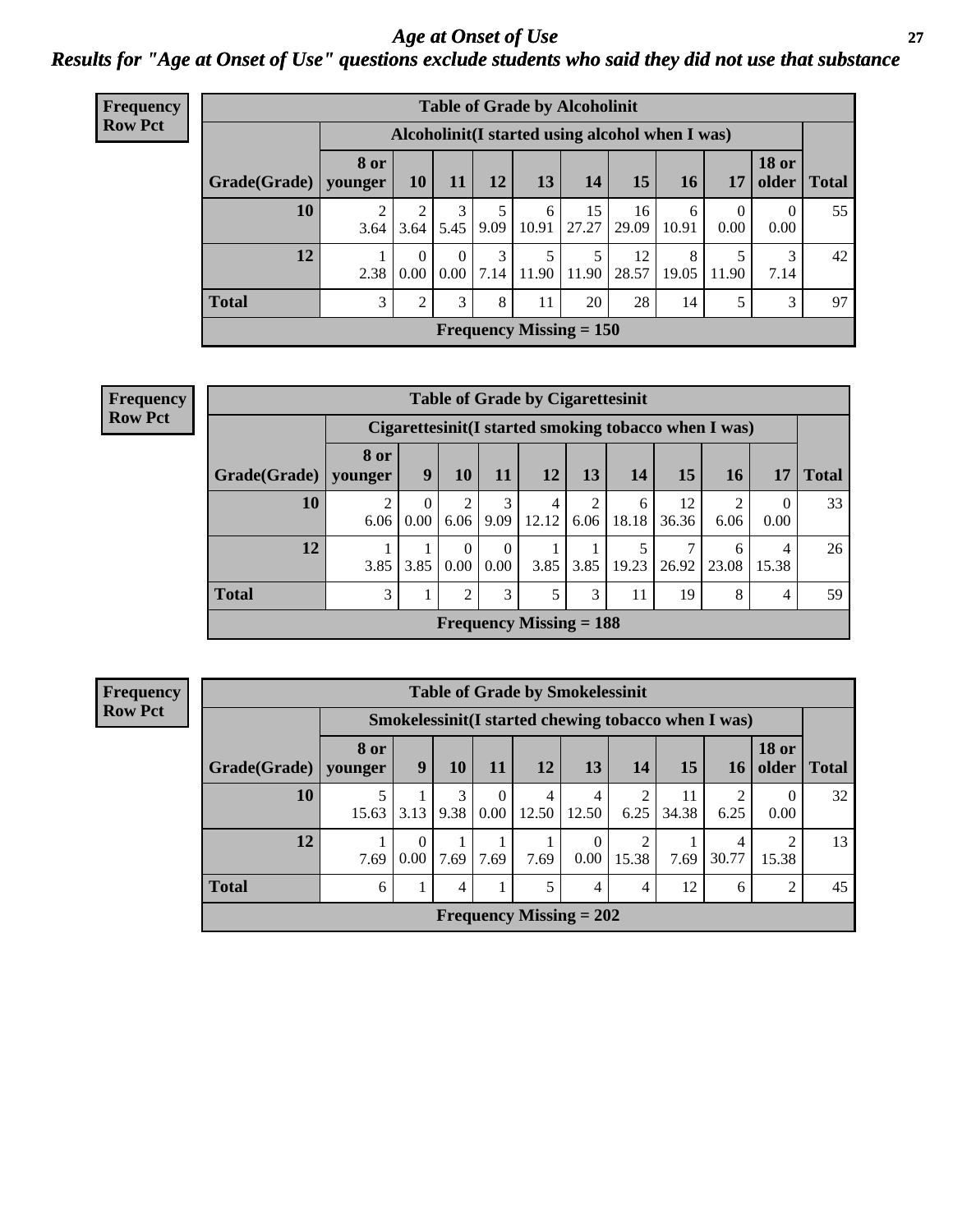#### *Age at Onset of Use* **28**

*Results for "Age at Onset of Use" questions exclude students who said they did not use that substance*

| Frequency      | <b>Table of Grade by Marijuanainit</b> |                  |                  |                  |                           |                      |            |            |                  |                                                     |              |               |  |
|----------------|----------------------------------------|------------------|------------------|------------------|---------------------------|----------------------|------------|------------|------------------|-----------------------------------------------------|--------------|---------------|--|
| <b>Row Pct</b> |                                        |                  |                  |                  |                           |                      |            |            |                  | Marijuanainit(I started using marijuana when I was) |              |               |  |
|                | Grade(Grade)                           | 9                | 10               | 11               | 12                        | 13 <sup>1</sup>      | 14         | 15         | <b>16</b>        | 17                                                  | <b>18 or</b> | older   Total |  |
|                | 10                                     | 3<br>9.38        | 4<br>12.50       | 3.13             | 6.25                      | 4<br>12.50           | 15.63      | 9<br>28.13 | $\Omega$<br>0.00 | 3.13                                                | 3<br>9.38    | 32            |  |
|                | 12                                     | $\Omega$<br>0.00 | $\Omega$<br>0.00 | $\theta$<br>0.00 | 2<br>11.76                | $\theta$<br>$0.00\,$ | 2<br>11.76 | 4<br>23.53 | 4<br>23.53       | 3<br>17.65                                          | 2<br>11.76   | 17            |  |
|                | <b>Total</b>                           | 3                | 4                | 1                | $\overline{4}$            | 4                    | 7          | 13         | $\overline{4}$   | 4                                                   | 5            | 49            |  |
|                |                                        |                  |                  |                  | Frequency Missing $= 198$ |                      |            |            |                  |                                                     |              |               |  |

| <b>Frequency</b> |              | <b>Table of Grade by Cocaineinit</b> |                                                       |           |                       |                             |  |  |  |
|------------------|--------------|--------------------------------------|-------------------------------------------------------|-----------|-----------------------|-----------------------------|--|--|--|
| <b>Row Pct</b>   |              |                                      | Cocaineinit(I started<br>using cocaine when I<br>was) |           |                       |                             |  |  |  |
|                  | Grade(Grade) | 10                                   | 16                                                    | 17        | <b>18 or</b><br>older | <b>Total</b>                |  |  |  |
|                  | 10           | 50.00                                | $\Omega$<br>0.00                                      | 0<br>0.00 | 50.00                 | $\mathcal{D}_{\mathcal{L}}$ |  |  |  |
|                  | 12           | $\left( \right)$<br>0.00             | 50.00                                                 | 50.00     | 0<br>0.00             | $\mathfrak{D}$              |  |  |  |
|                  | <b>Total</b> |                                      |                                                       |           |                       | 4                           |  |  |  |
|                  |              | Frequency Missing $= 243$            |                                                       |           |                       |                             |  |  |  |

**Frequency Row Pct**

| <b>Table of Grade by Inhalantsinit</b> |                           |                                                         |           |           |       |                |                       |              |  |  |
|----------------------------------------|---------------------------|---------------------------------------------------------|-----------|-----------|-------|----------------|-----------------------|--------------|--|--|
|                                        |                           | Inhalantsinit (I started using inhalants when<br>I was) |           |           |       |                |                       |              |  |  |
| Grade(Grade)                           | <b>10</b>                 | 13                                                      | 14        | 15        | 16    | 17             | <b>18 or</b><br>older | <b>Total</b> |  |  |
| 10                                     | 0.00                      | 3<br>42.86                                              | 14.29     | 14.29     | 14.29 | 14.29          | 0.00                  |              |  |  |
| 12                                     | 33.33                     | 0<br>0.00                                               | 0<br>0.00 | 0<br>0.00 | 0.00  | 33.33          | 33.33                 | 3            |  |  |
| <b>Total</b>                           |                           | 3                                                       |           |           |       | $\overline{2}$ |                       | 10           |  |  |
|                                        | Frequency Missing $= 237$ |                                                         |           |           |       |                |                       |              |  |  |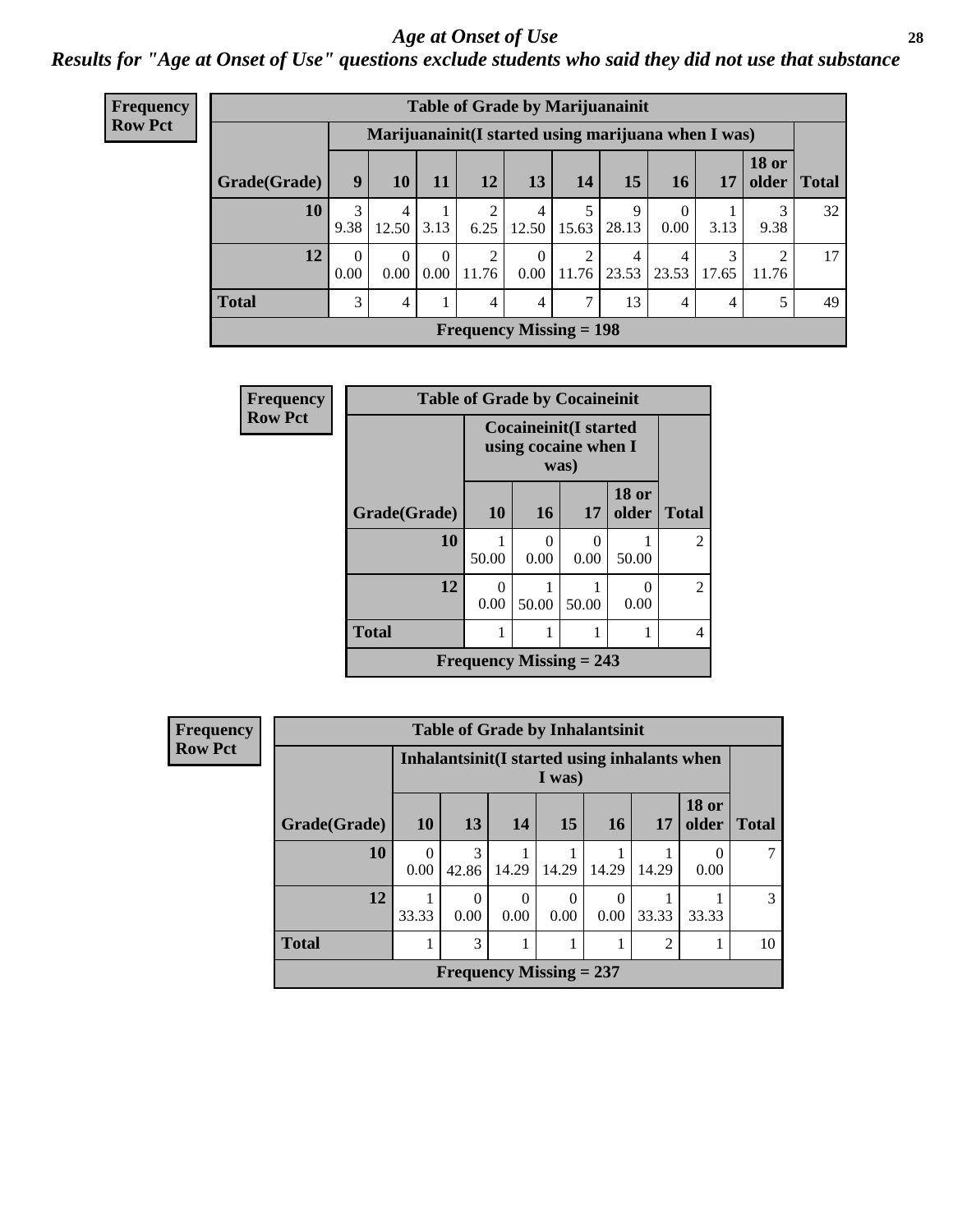#### *Age at Onset of Use* **29**

### *Results for "Age at Onset of Use" questions exclude students who said they did not use that substance*

| <b>Frequency</b> | <b>Table of Grade by Steroidsinit</b> |                                                              |                         |       |                |                |  |  |  |
|------------------|---------------------------------------|--------------------------------------------------------------|-------------------------|-------|----------------|----------------|--|--|--|
| <b>Row Pct</b>   |                                       | <b>Steroidsinit (I started using</b><br>steroids when I was) |                         |       |                |                |  |  |  |
|                  | Grade(Grade)                          | 8 or<br>younger                                              | 15                      | 16    | 17             | <b>Total</b>   |  |  |  |
|                  | 10                                    | 25.00                                                        | $\mathfrak{D}$<br>50.00 | 0.00  | 25.00          | 4              |  |  |  |
|                  | 12                                    | ∩<br>0.00                                                    | 0<br>0.00               | 50.00 | 50.00          | $\overline{2}$ |  |  |  |
|                  | <b>Total</b>                          |                                                              | $\overline{2}$          |       | $\overline{2}$ | 6              |  |  |  |
|                  |                                       | Frequency Missing $= 241$                                    |                         |       |                |                |  |  |  |

| Frequency      | <b>Table of Grade by Ecstasyinit</b> |                                                          |       |              |  |  |
|----------------|--------------------------------------|----------------------------------------------------------|-------|--------------|--|--|
| <b>Row Pct</b> |                                      | Ecstasyinit(I<br>started using<br>ecstasy when<br>I was) |       |              |  |  |
|                | Grade(Grade)                         | 13                                                       | 15    | <b>Total</b> |  |  |
|                | 10                                   | 1<br>50.00                                               | 50.00 | 2            |  |  |
|                | 12                                   | 0                                                        | 0     |              |  |  |
|                | <b>Total</b>                         | 1                                                        | 1     | 2            |  |  |
|                | <b>Frequency Missing = 245</b>       |                                                          |       |              |  |  |

| <b>Frequency</b> | <b>Table of Grade by Methinit</b> |                                                                       |                |  |  |  |
|------------------|-----------------------------------|-----------------------------------------------------------------------|----------------|--|--|--|
| <b>Row Pct</b>   |                                   | <b>Methinit(I started</b><br>using<br>methamphetamines<br>when I was) |                |  |  |  |
|                  | Grade(Grade)                      | 14                                                                    | <b>Total</b>   |  |  |  |
|                  | 10                                | 100.00                                                                |                |  |  |  |
|                  | 12                                | 100.00                                                                |                |  |  |  |
|                  | <b>Total</b>                      | $\overline{c}$                                                        | $\overline{c}$ |  |  |  |
|                  | Frequency Missing $= 245$         |                                                                       |                |  |  |  |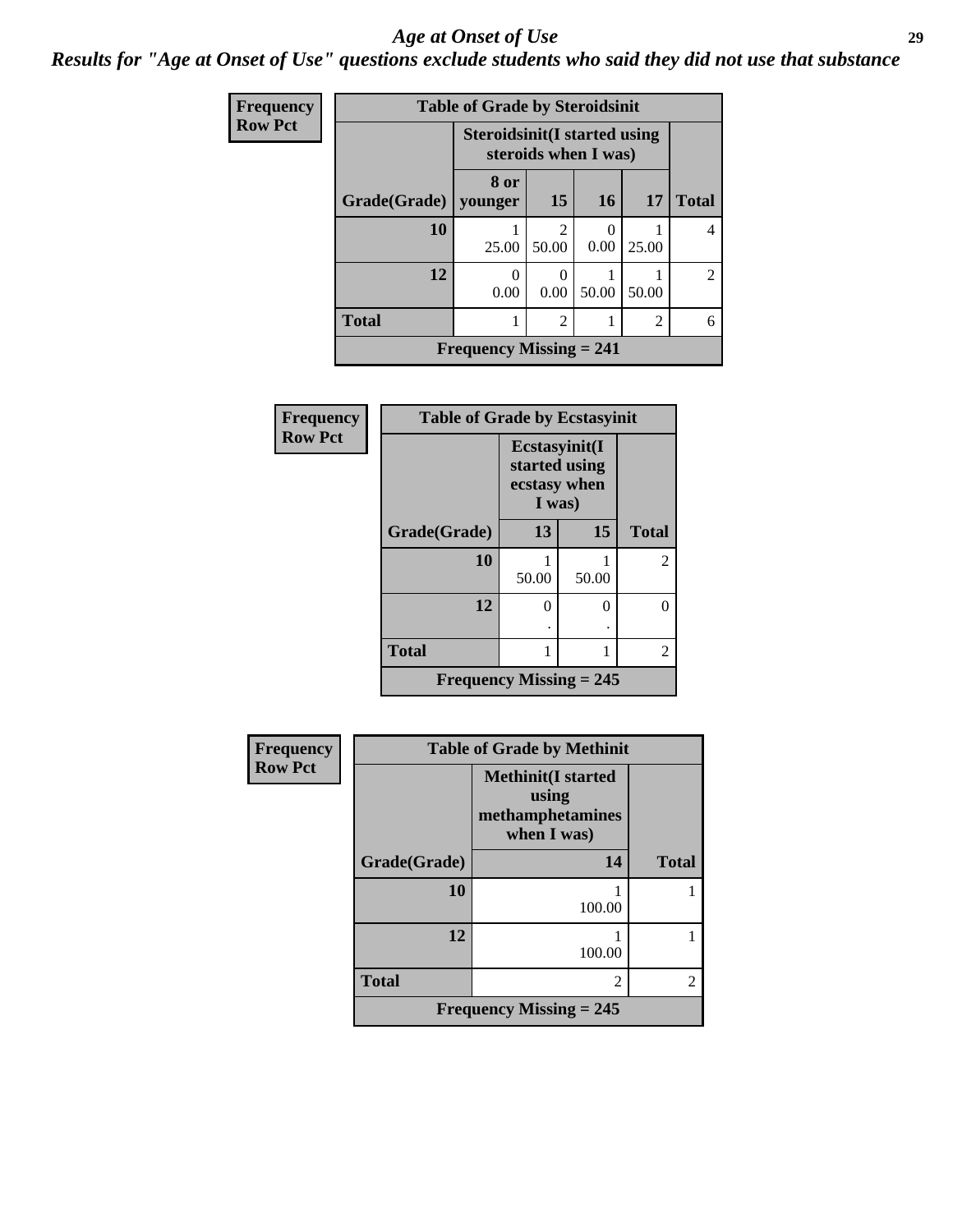#### Age at Onset of Use **30**

*Results for "Age at Onset of Use" questions exclude students who said they did not use that substance*

| Frequency      | <b>Table of Grade by Hallucinogensinit</b> |                                                                      |              |  |  |
|----------------|--------------------------------------------|----------------------------------------------------------------------|--------------|--|--|
| <b>Row Pct</b> |                                            | Hallucinogensinit(I<br>started using<br>hallucinogens<br>when I was) |              |  |  |
|                | Grade(Grade)                               | 15                                                                   | <b>Total</b> |  |  |
|                | 10                                         | 100.00                                                               |              |  |  |
|                | 12                                         | 0                                                                    | 0            |  |  |
|                | <b>Total</b>                               | 1                                                                    |              |  |  |
|                |                                            | Frequency Missing $= 246$                                            |              |  |  |

| <b>Frequency</b> |              | <b>Table of Grade by Prescriptioninit</b>                                                |                  |                  |                           |            |            |            |           |       |                       |              |
|------------------|--------------|------------------------------------------------------------------------------------------|------------------|------------------|---------------------------|------------|------------|------------|-----------|-------|-----------------------|--------------|
| <b>Row Pct</b>   |              | Prescriptioninit (I started using prescription drugs not prescribed<br>to me when I was) |                  |                  |                           |            |            |            |           |       |                       |              |
|                  | Grade(Grade) | <b>8 or</b><br>younger                                                                   | 10 <sup>1</sup>  | <b>11</b>        | 12                        | 13         | 14         | 15         | <b>16</b> | 17    | <b>18 or</b><br>older | <b>Total</b> |
|                  | 10           | 0<br>0.00                                                                                | 11.11            | 5.56             | 2<br>11.11                | 3<br>16.67 | 5.56       | 7<br>38.89 | 11.11     | 0.00  | 0.00                  | 18           |
|                  | 12           | 8.33                                                                                     | $\Omega$<br>0.00 | $\Omega$<br>0.00 | $\theta$<br>0.00          | 2<br>16.67 | ↑<br>16.67 | 8.33       | 25.00     | 16.67 | 8.33                  | 12           |
|                  | <b>Total</b> |                                                                                          | 2                |                  | $\overline{2}$            | 5          | 3          | 8          | 5         | っ     |                       | 30           |
|                  |              |                                                                                          |                  |                  | Frequency Missing $= 217$ |            |            |            |           |       |                       |              |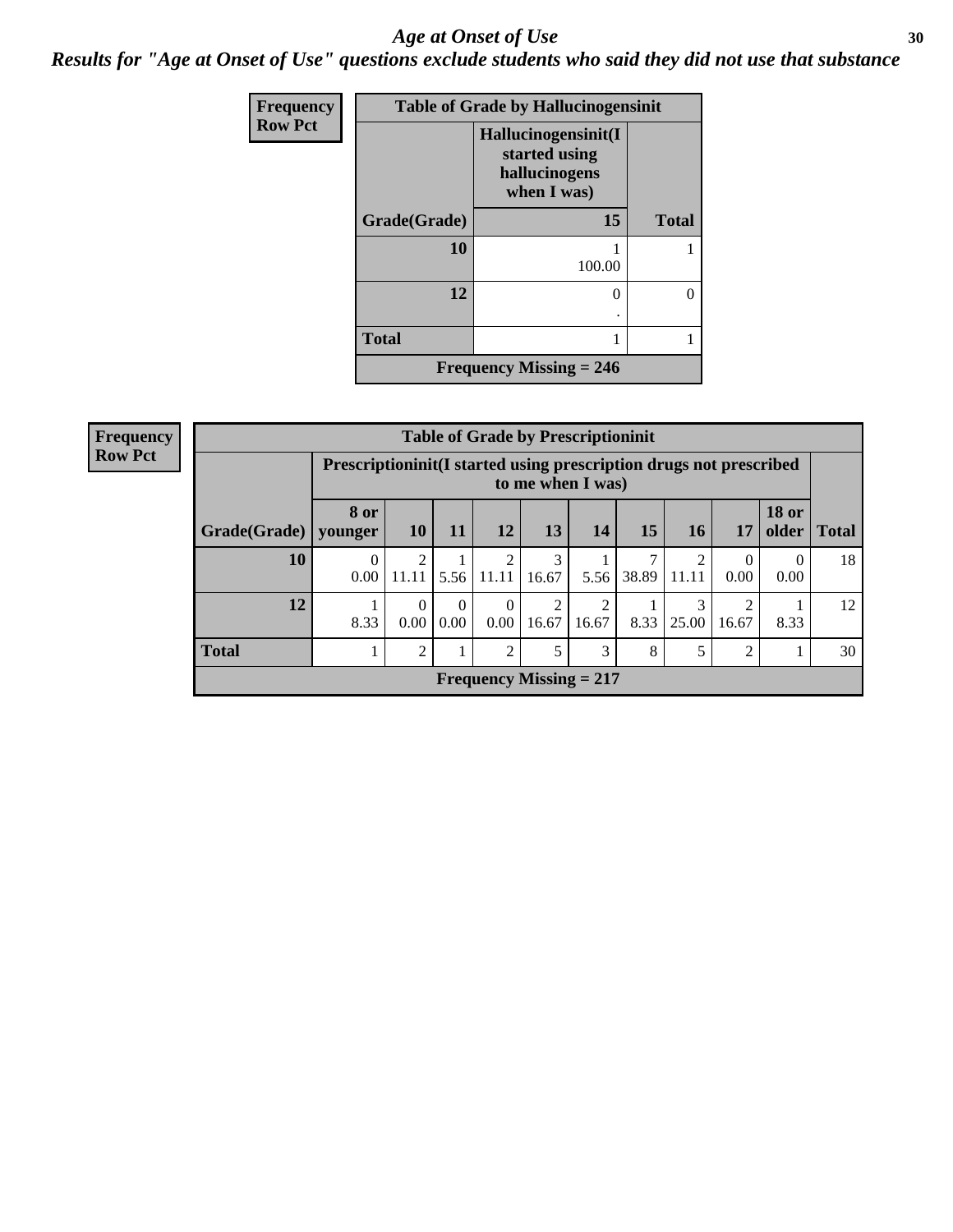| Frequency      | <b>Table of Alcoholharm by Grade</b>          |                    |             |              |  |  |
|----------------|-----------------------------------------------|--------------------|-------------|--------------|--|--|
| <b>Col Pct</b> | Alcoholharm(I<br>think alcohol is<br>harmful) | Grade(Grade)<br>10 | 12          | <b>Total</b> |  |  |
|                | <b>Strongly Agree</b>                         | 72<br>49.32        | 54<br>53.47 | 126          |  |  |
|                | <b>Somewhat Agree</b>                         | 51<br>34.93        | 29<br>28.71 | 80           |  |  |
|                | <b>Somewhat Disagree</b>                      | 13<br>8.90         | 12<br>11.88 | 25           |  |  |
|                | <b>Strongly Disagree</b>                      | 10<br>6.85         | 6<br>5.94   | 16           |  |  |
|                | <b>Total</b>                                  | 146                | 101         | 247          |  |  |

| <b>Table of Cigarettesharm by Grade</b>                  |                    |                        |              |  |  |  |  |
|----------------------------------------------------------|--------------------|------------------------|--------------|--|--|--|--|
| Cigarettesharm(I<br>think smoking<br>tobacco is harmful) | Grade(Grade)<br>10 | 12                     | <b>Total</b> |  |  |  |  |
| <b>Strongly Agree</b>                                    | 117<br>80.14       | 83<br>82.18            | 200          |  |  |  |  |
| <b>Somewhat Agree</b>                                    | 22<br>15.07        | 13<br>12.87            | 35           |  |  |  |  |
| <b>Somewhat Disagree</b>                                 | 4<br>2.74          | 3<br>2.97              | 7            |  |  |  |  |
| <b>Strongly Disagree</b>                                 | 3<br>2.05          | $\mathfrak{D}$<br>1.98 | 5            |  |  |  |  |
| <b>Total</b>                                             | 146                | 101                    | 247          |  |  |  |  |

| Frequency      | <b>Table of Smokelessharm by Grade</b>                  |                    |             |              |  |  |
|----------------|---------------------------------------------------------|--------------------|-------------|--------------|--|--|
| <b>Col Pct</b> | Smokelessharm(I<br>think chewing<br>tobacco is harmful) | Grade(Grade)<br>10 | 12          | <b>Total</b> |  |  |
|                | <b>Strongly Agree</b>                                   | 95<br>65.07        | 74<br>73.27 | 169          |  |  |
|                | <b>Somewhat Agree</b>                                   | 32<br>21.92        | 20<br>19.80 | 52           |  |  |
|                | <b>Somewhat Disagree</b>                                | 9<br>6.16          | 5<br>4.95   | 14           |  |  |
|                | <b>Strongly Disagree</b>                                | 10<br>6.85         | 2<br>1.98   | 12           |  |  |
|                | <b>Total</b>                                            | 146                | 101         | 247          |  |  |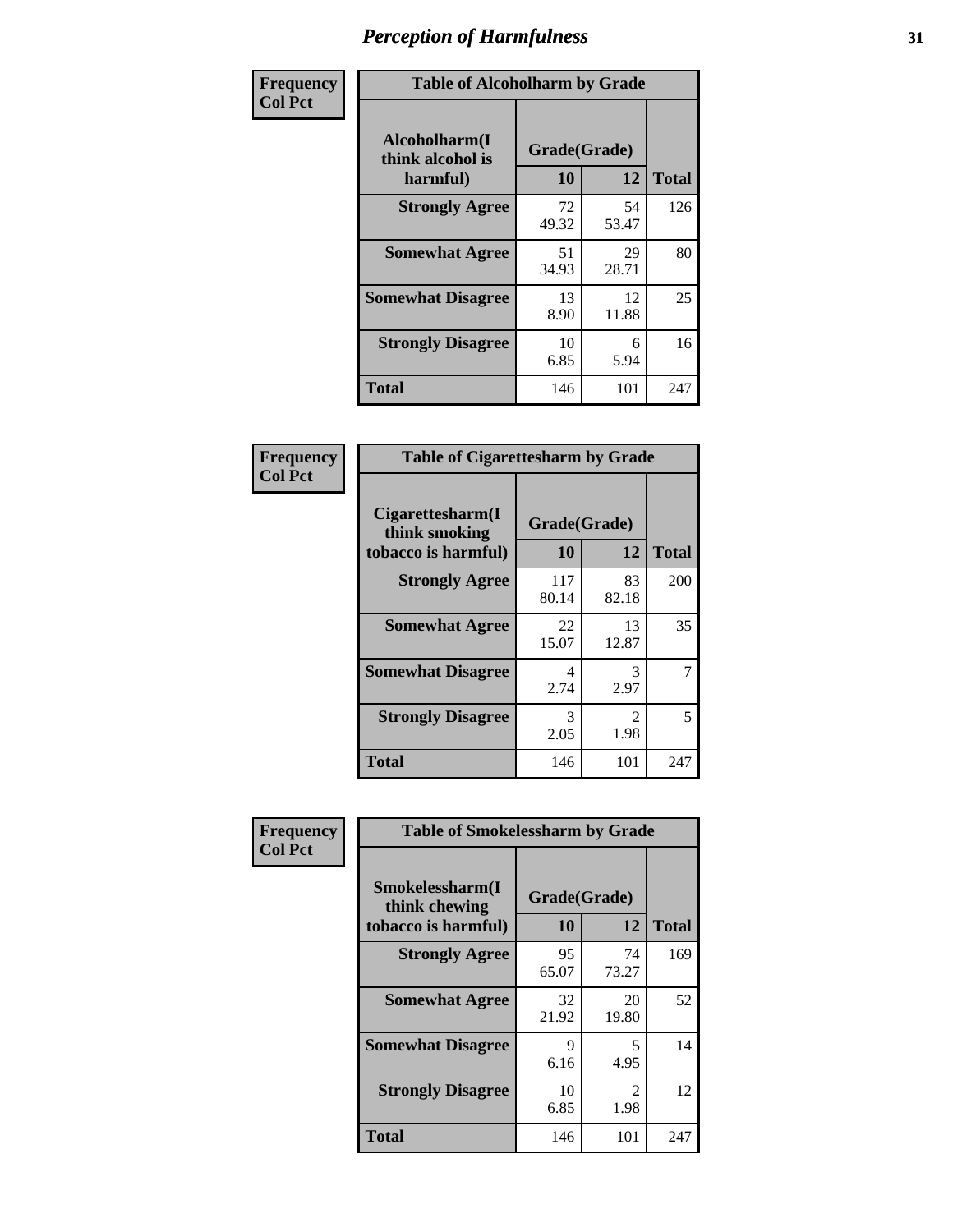| Frequency      | <b>Table of Marijuanaharm by Grade</b>            |                    |             |              |  |  |
|----------------|---------------------------------------------------|--------------------|-------------|--------------|--|--|
| <b>Col Pct</b> | Marijuanaharm(I<br>think marijuana is<br>harmful) | Grade(Grade)<br>10 | 12          | <b>Total</b> |  |  |
|                | <b>Strongly Agree</b>                             | 102<br>69.86       | 69<br>68.32 | 171          |  |  |
|                | <b>Somewhat Agree</b>                             | 13<br>8.90         | 12<br>11.88 | 25           |  |  |
|                | <b>Somewhat Disagree</b>                          | 12<br>8.22         | 9<br>8.91   | 21           |  |  |
|                | <b>Strongly Disagree</b>                          | 19<br>13.01        | 11<br>10.89 | 30           |  |  |
|                | <b>Total</b>                                      | 146                | 101         | 247          |  |  |

| <b>Table of Cocaineharm by Grade</b>          |                    |                        |     |  |  |  |  |  |
|-----------------------------------------------|--------------------|------------------------|-----|--|--|--|--|--|
| Cocaineharm(I<br>think cocaine is<br>harmful) | Grade(Grade)<br>10 | <b>Total</b>           |     |  |  |  |  |  |
| <b>Strongly Agree</b>                         | 134<br>91.78       | 95<br>94.06            | 229 |  |  |  |  |  |
| <b>Somewhat Agree</b>                         | 5<br>3.42          | $\mathfrak{D}$<br>1.98 | 7   |  |  |  |  |  |
| <b>Somewhat Disagree</b>                      | 0<br>0.00          | $\mathfrak{D}$<br>1.98 | 2   |  |  |  |  |  |
| <b>Strongly Disagree</b>                      | 7<br>4.79          | $\mathfrak{D}$<br>1.98 | 9   |  |  |  |  |  |
| <b>Total</b>                                  | 146                | 101                    | 247 |  |  |  |  |  |

| Frequency      | <b>Table of Inhalantsharm by Grade</b>              |                        |              |     |  |  |  |
|----------------|-----------------------------------------------------|------------------------|--------------|-----|--|--|--|
| <b>Col Pct</b> | Inhalantsharm(I)<br>think inhalants are<br>harmful) | Grade(Grade)<br>10     | <b>Total</b> |     |  |  |  |
|                | <b>Strongly Agree</b>                               | 127<br>86.99           | 86<br>85.15  | 213 |  |  |  |
|                | <b>Somewhat Agree</b>                               | 11<br>7.53             | 10<br>9.90   | 21  |  |  |  |
|                | <b>Somewhat Disagree</b>                            | $\mathfrak{D}$<br>1.37 | 3<br>2.97    | 5   |  |  |  |
|                | <b>Strongly Disagree</b>                            | 6<br>4.11              | 2<br>1.98    | 8   |  |  |  |
|                | <b>Total</b>                                        | 146                    | 101          | 247 |  |  |  |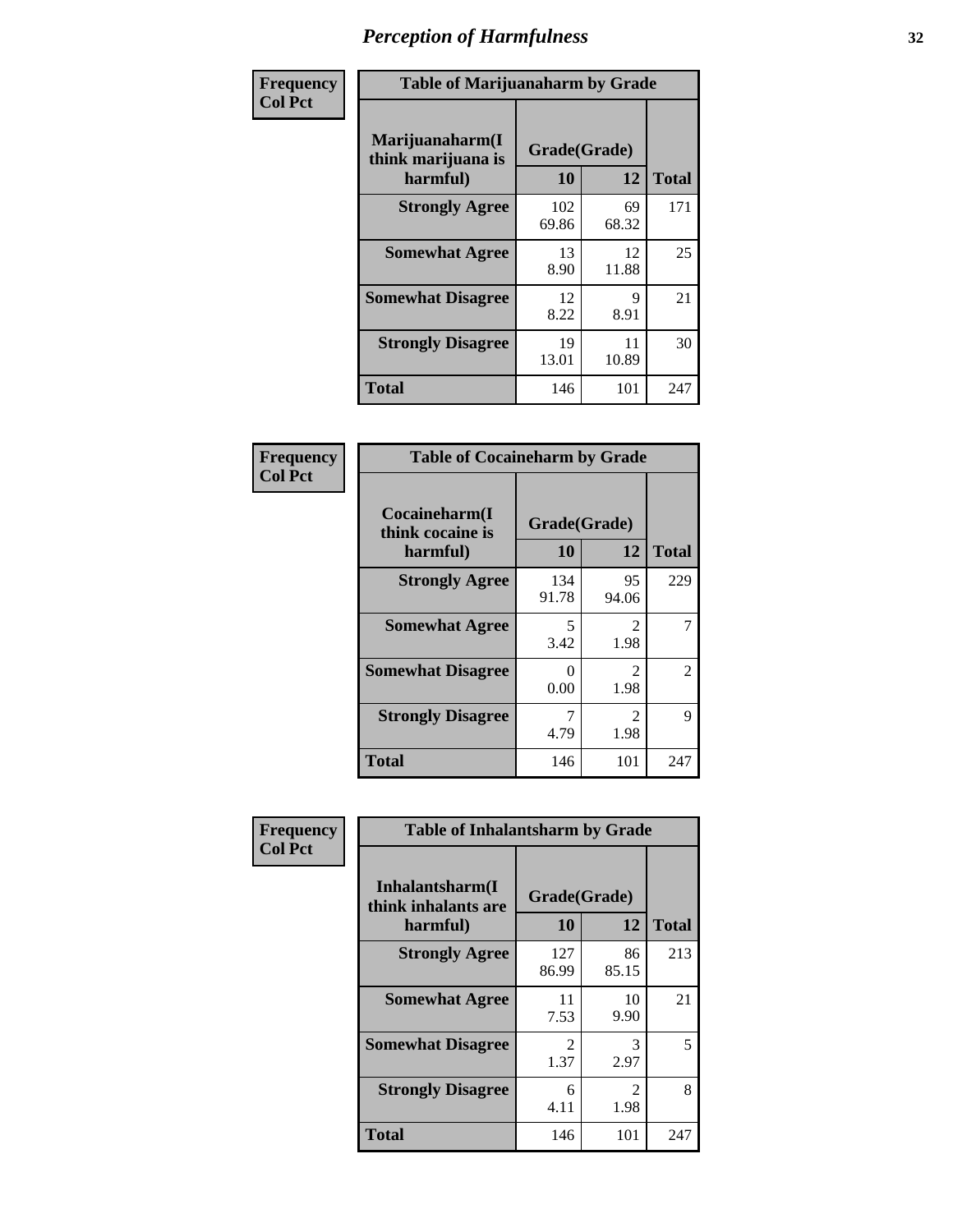| Frequency      | <b>Table of Steroidsharm by Grade</b>            |                    |                                     |              |
|----------------|--------------------------------------------------|--------------------|-------------------------------------|--------------|
| <b>Col Pct</b> | Steroidsharm(I<br>think steroids are<br>harmful) | Grade(Grade)<br>10 | 12                                  | <b>Total</b> |
|                | <b>Strongly Agree</b>                            | 115<br>78.77       | 77<br>76.24                         | 192          |
|                | <b>Somewhat Agree</b>                            | 21<br>14.38        | 21<br>20.79                         | 42           |
|                | <b>Somewhat Disagree</b>                         | 3<br>2.05          | 0.99                                | 4            |
|                | <b>Strongly Disagree</b>                         | 4.79               | $\mathcal{D}_{\mathcal{L}}$<br>1.98 | 9            |
|                | <b>Total</b>                                     | 146                | 101                                 | 247          |

| <b>Table of Ecstasyharm by Grade</b>          |                    |                        |     |  |
|-----------------------------------------------|--------------------|------------------------|-----|--|
| Ecstasyharm(I<br>think ecstasy is<br>harmful) | Grade(Grade)<br>10 | <b>Total</b>           |     |  |
| <b>Strongly Agree</b>                         | 128<br>87.67       | 88<br>87.13            | 216 |  |
| <b>Somewhat Agree</b>                         | 8<br>5.48          | 7<br>6.93              | 15  |  |
| <b>Somewhat Disagree</b>                      | 5<br>3.42          | 4<br>3.96              | 9   |  |
| <b>Strongly Disagree</b>                      | 5<br>3.42          | $\mathfrak{D}$<br>1.98 | 7   |  |
| <b>Total</b>                                  | 146                | 101                    | 247 |  |

| Frequency      | <b>Table of Methharm by Grade</b>                            |                        |                           |              |
|----------------|--------------------------------------------------------------|------------------------|---------------------------|--------------|
| <b>Col Pct</b> | <b>Methharm</b> (I think<br>methamphetamines<br>are harmful) | Grade(Grade)<br>10     | 12                        | <b>Total</b> |
|                | <b>Strongly Agree</b>                                        | 138<br>94.52           | 95<br>94.06               | 233          |
|                | <b>Somewhat Agree</b>                                        | $\mathfrak{D}$<br>1.37 | 3<br>2.97                 | 5            |
|                | <b>Somewhat Disagree</b>                                     | 0.68                   | $\mathbf{\Omega}$<br>0.00 |              |
|                | <b>Strongly Disagree</b>                                     | 5<br>3.42              | 3<br>2.97                 | 8            |
|                | <b>Total</b>                                                 | 146                    | 101                       | 247          |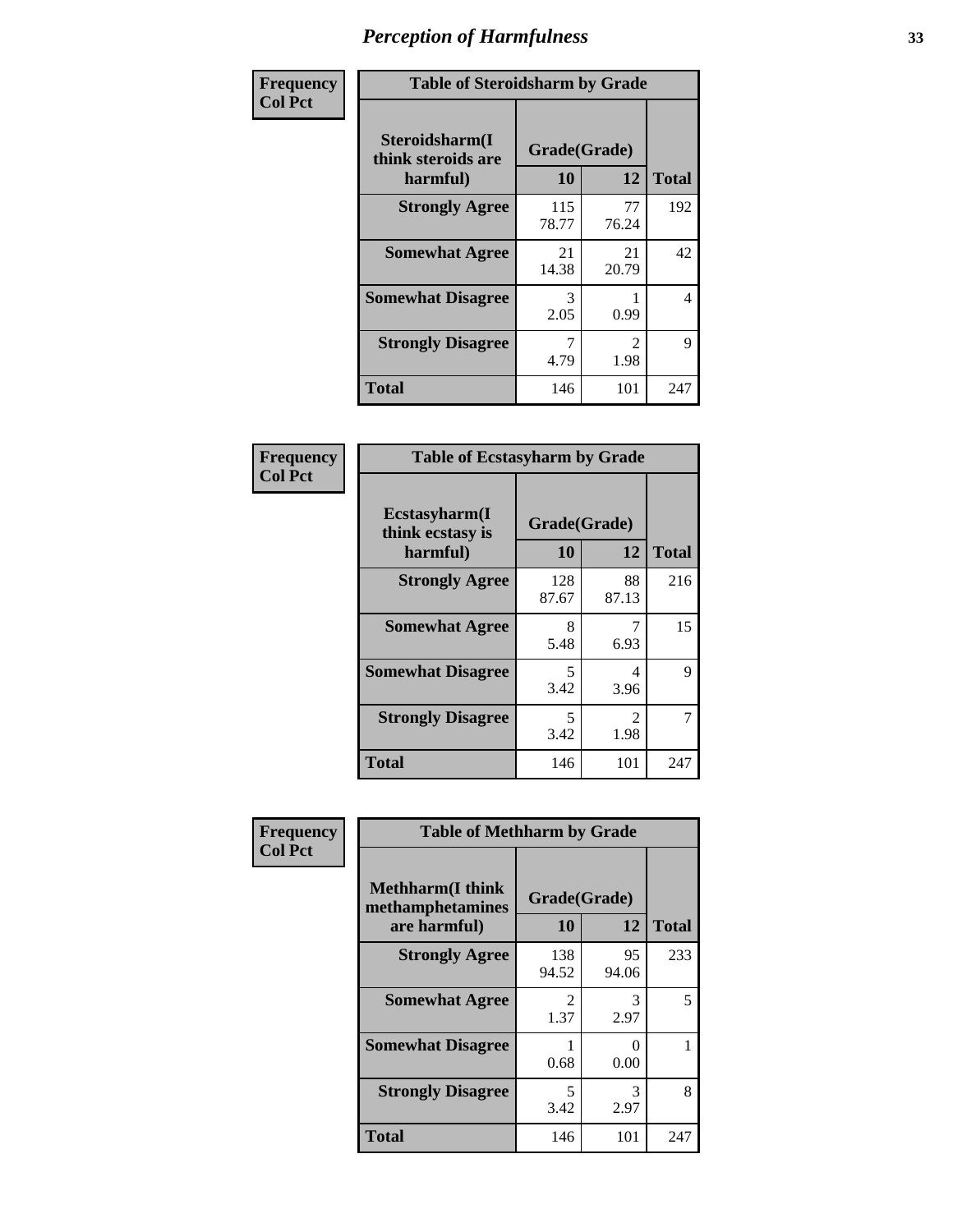| Frequency      | <b>Table of Hallucinogensharm by Grade</b>                 |                       |             |              |
|----------------|------------------------------------------------------------|-----------------------|-------------|--------------|
| <b>Col Pct</b> | Hallucinogensharm(I<br>think hallucinogens<br>are harmful) | Grade(Grade)<br>10    | 12          | <b>Total</b> |
|                | <b>Strongly Agree</b>                                      | 131<br>89.73          | 90<br>89.11 | 221          |
|                | <b>Somewhat Agree</b>                                      | 8<br>5.48             | 6<br>5.94   | 14           |
|                | <b>Somewhat Disagree</b>                                   | $\mathcal{L}$<br>1.37 | 0.99        | 3            |
|                | <b>Strongly Disagree</b>                                   | 5<br>3.42             | 4<br>3.96   | 9            |
|                | <b>Total</b>                                               | 146                   | 101         | 247          |

| <b>Table of Prescriptionharm by Grade</b>                                 |              |             |              |  |
|---------------------------------------------------------------------------|--------------|-------------|--------------|--|
| Prescriptionharm(I<br>think prescription<br>drugs not<br>prescribed to me | Grade(Grade) |             |              |  |
| are harmful)                                                              | 10           | 12          | <b>Total</b> |  |
| <b>Strongly Agree</b>                                                     | 107<br>73.29 | 72<br>71.29 | 179          |  |
| <b>Somewhat Agree</b>                                                     | 27<br>18.49  | 16<br>15.84 | 43           |  |
| <b>Somewhat Disagree</b>                                                  | 6<br>4.11    | 10<br>9.90  | 16           |  |
| <b>Strongly Disagree</b>                                                  | 6<br>4.11    | 3<br>2.97   | 9            |  |
| <b>Total</b>                                                              | 146          | 101         | 247          |  |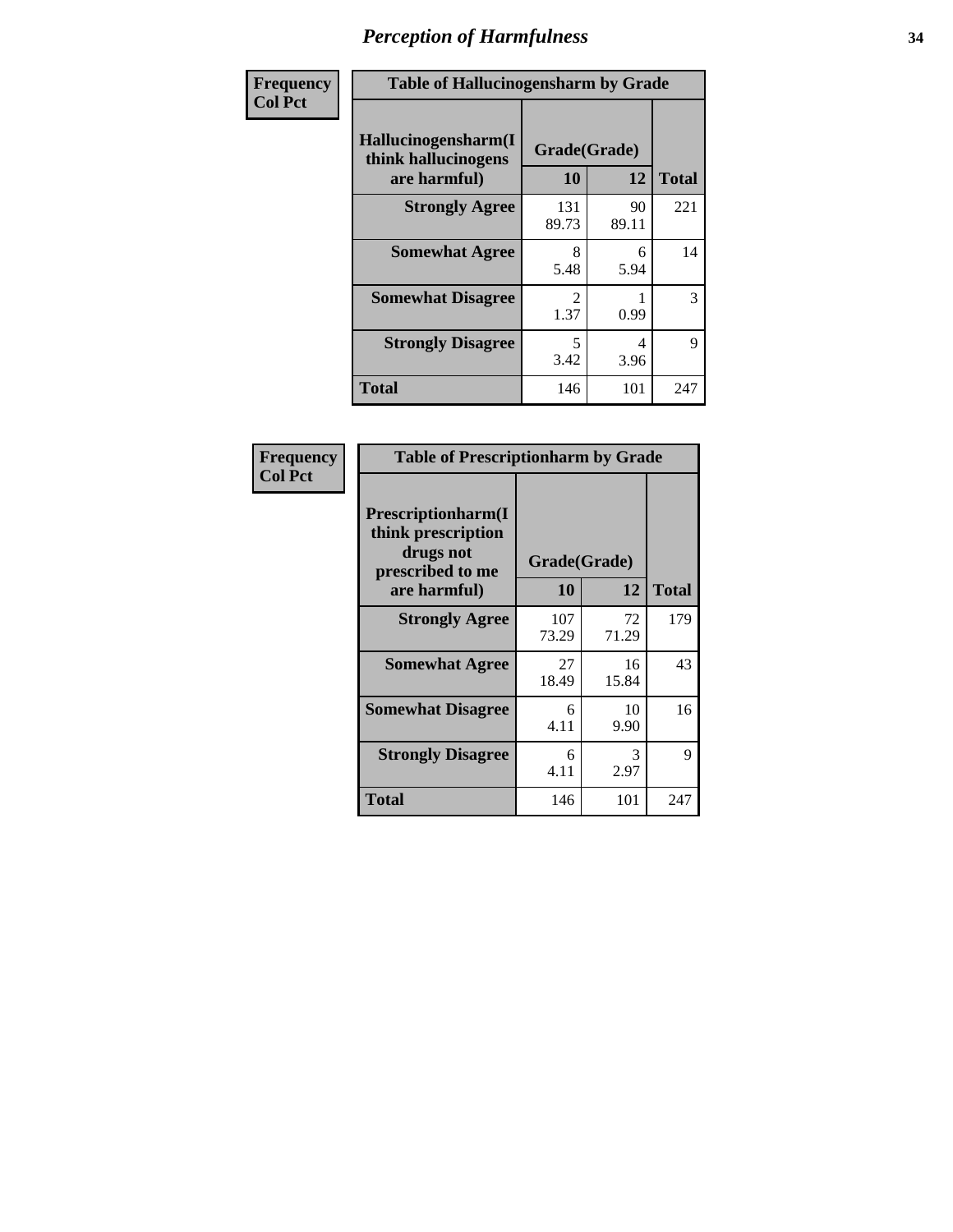# *Disapproval by Adults* **35**

| Frequency      | <b>Table of Alcoholadult by Grade</b>                                 |                    |             |              |
|----------------|-----------------------------------------------------------------------|--------------------|-------------|--------------|
| <b>Col Pct</b> | <b>Alcoholadult</b> (Adults<br>would disapprove if<br>I used alcohol) | Grade(Grade)<br>10 | 12          | <b>Total</b> |
|                | <b>Strongly Agree</b>                                                 | 86<br>58.90        | 53<br>52.48 | 139          |
|                | <b>Somewhat Agree</b>                                                 | 37<br>25.34        | 26<br>25.74 | 63           |
|                | <b>Somewhat Disagree</b>                                              | 15<br>10.27        | 18<br>17.82 | 33           |
|                | <b>Strongly Disagree</b>                                              | 8<br>5.48          | 4<br>3.96   | 12           |
|                | <b>Total</b>                                                          | 146                | 101         | 247          |

| <b>Table of Tobaccoadult by Grade</b>                         |                    |             |              |  |
|---------------------------------------------------------------|--------------------|-------------|--------------|--|
| Tobaccoadult(Adults<br>would disapprove if<br>I used tobacco) | Grade(Grade)<br>10 | 12          | <b>Total</b> |  |
| <b>Strongly Agree</b>                                         | 105<br>71.92       | 59<br>58.42 | 164          |  |
| <b>Somewhat Agree</b>                                         | 27<br>18.49        | 20<br>19.80 | 47           |  |
| <b>Somewhat Disagree</b>                                      | 4<br>2.74          | 16<br>15.84 | 20           |  |
| <b>Strongly Disagree</b>                                      | 10<br>6.85         | 6<br>5.94   | 16           |  |
| Total                                                         | 146                | 101         | 247          |  |

| Frequency      | <b>Table of Marijuanaadult by Grade</b>                           |                    |             |                |
|----------------|-------------------------------------------------------------------|--------------------|-------------|----------------|
| <b>Col Pct</b> | Marijuanaadult(Adults<br>would disapprove if I<br>used marijuana) | Grade(Grade)<br>10 | 12          | <b>Total</b>   |
|                | <b>Strongly Agree</b>                                             | 130<br>89.04       | 83<br>82.18 | 213            |
|                | <b>Somewhat Agree</b>                                             | 7<br>4.79          | 11<br>10.89 | 18             |
|                | <b>Somewhat Disagree</b>                                          | 0.68               | 0.99        | $\overline{2}$ |
|                | <b>Strongly Disagree</b>                                          | 8<br>5.48          | 6<br>5.94   | 14             |
|                | <b>Total</b>                                                      | 146                | 101         | 247            |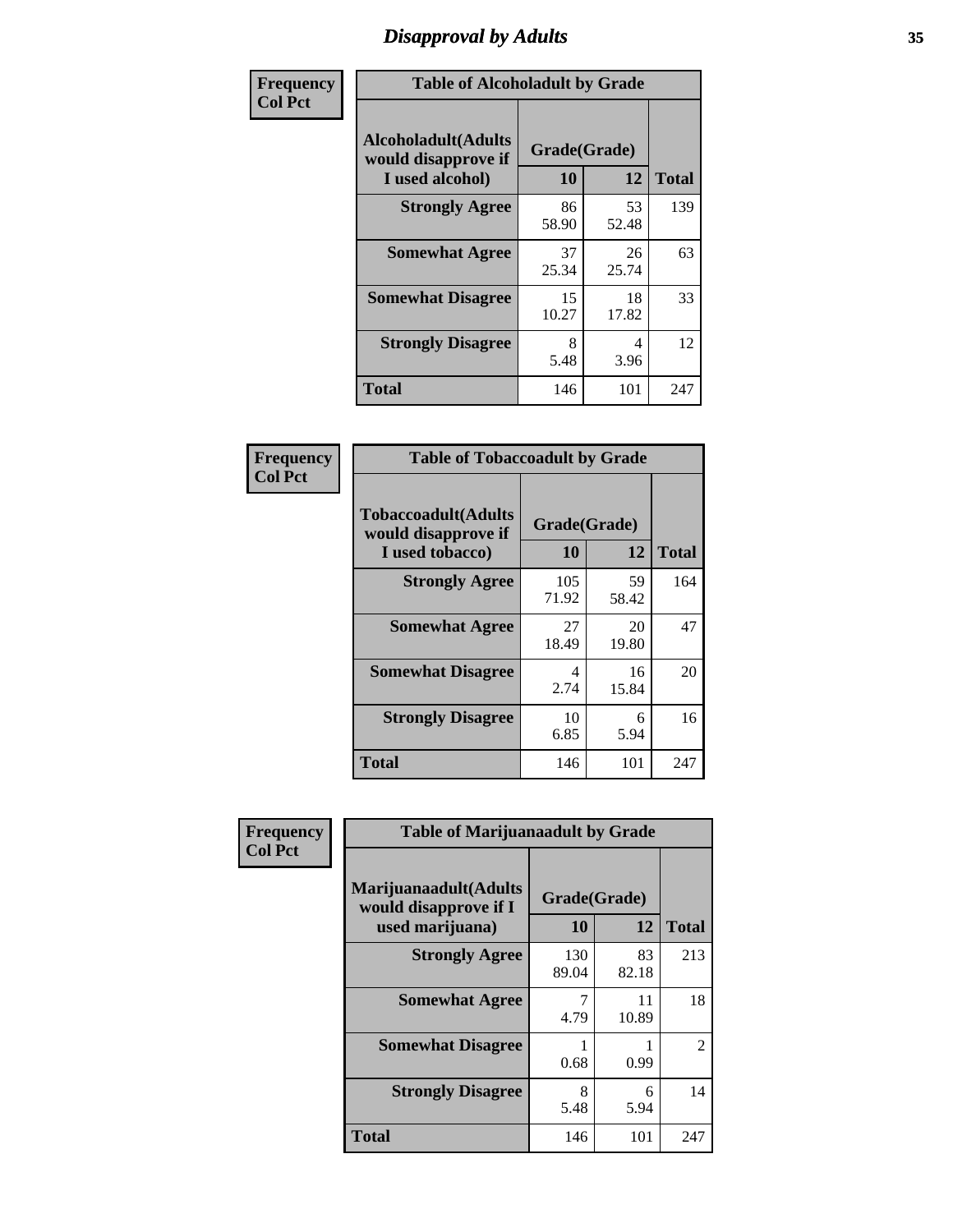### *Disapproval by Adults* **36**

| <b>Frequency</b> | <b>Table of Otherdrugadult by Grade</b>                                     |                                  |                        |                |
|------------------|-----------------------------------------------------------------------------|----------------------------------|------------------------|----------------|
| <b>Col Pct</b>   | <b>Otherdrugadult</b> (Adults<br>would disapprove if I<br>used other drugs) | Grade(Grade)<br>10               | 12                     | <b>Total</b>   |
|                  | <b>Strongly Agree</b>                                                       | 135<br>92.47                     | 95<br>94.06            | 230            |
|                  | <b>Somewhat Agree</b>                                                       | 5<br>3.42                        | 4<br>3.96              | 9              |
|                  | <b>Somewhat Disagree</b>                                                    | 0.68                             | 0<br>0.00              |                |
|                  | <b>Strongly Disagree</b>                                                    | $\overline{\phantom{0}}$<br>3.42 | $\mathfrak{D}$<br>1.98 | $\overline{7}$ |
|                  | <b>Total</b>                                                                | 146                              | 101                    | 247            |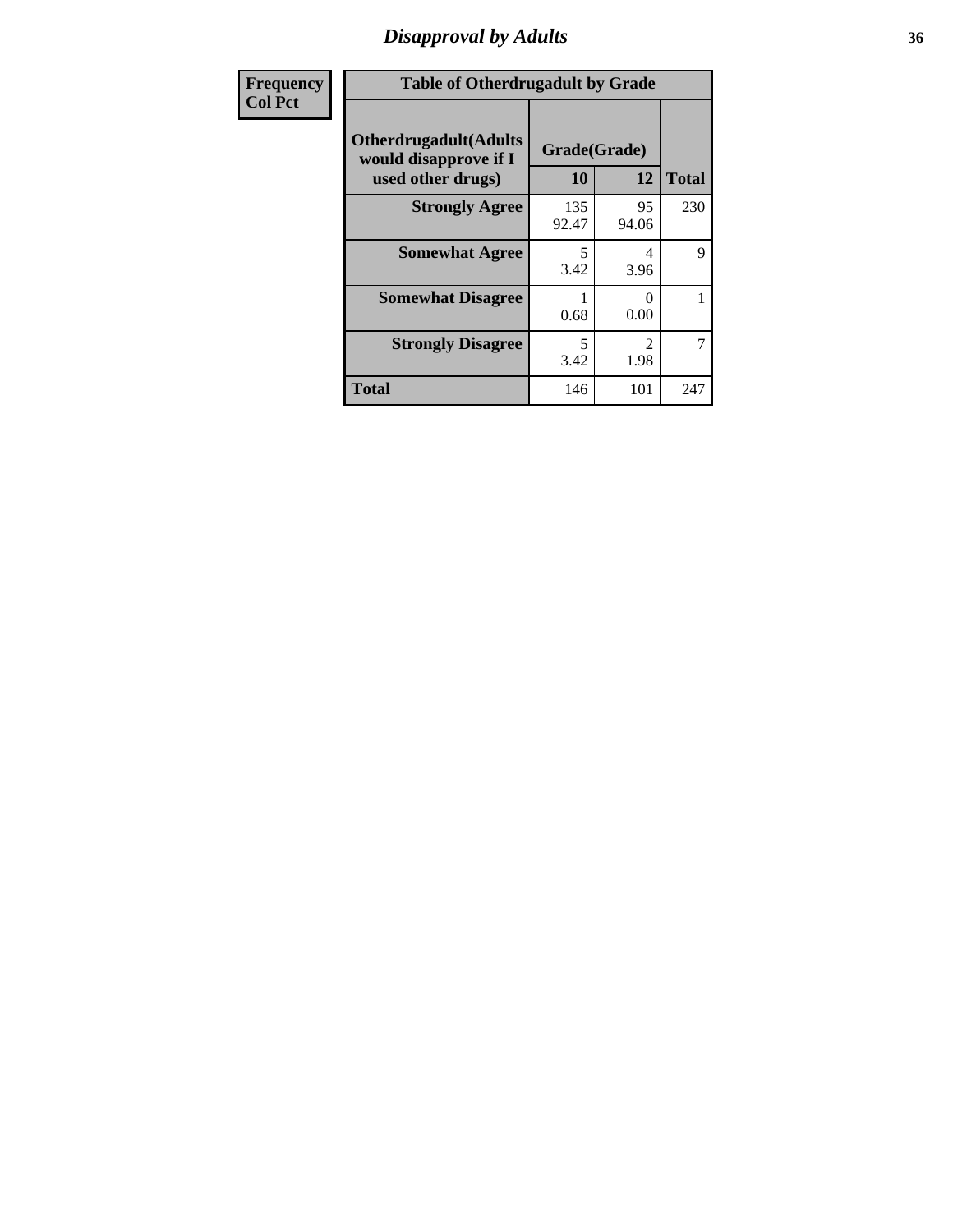## *Disapproval by Peers* **37**

| Frequency      | <b>Table of Alcoholpeer by Grade</b>                    |              |             |              |  |
|----------------|---------------------------------------------------------|--------------|-------------|--------------|--|
| <b>Col Pct</b> | Alcoholpeer(My<br>friends would<br>disapprove if I used | Grade(Grade) |             |              |  |
|                | alcohol)                                                | 10           | 12          | <b>Total</b> |  |
|                | <b>Strongly Agree</b>                                   | 30<br>20.55  | 19<br>18.81 | 49           |  |
|                | <b>Somewhat Agree</b>                                   | 38<br>26.03  | 18<br>17.82 | 56           |  |
|                | <b>Somewhat Disagree</b>                                | 34<br>23.29  | 35<br>34.65 | 69           |  |
|                | <b>Strongly Disagree</b>                                | 44<br>30.14  | 29<br>28.71 | 73           |  |
|                | Total                                                   | 146          | 101         | 247          |  |

| Frequency      | <b>Table of Tobaccopeer by Grade</b>                                |                    |             |              |
|----------------|---------------------------------------------------------------------|--------------------|-------------|--------------|
| <b>Col Pct</b> | Tobaccopeer(My<br>friends would<br>disapprove if I used<br>tobacco) | Grade(Grade)<br>10 | 12          | <b>Total</b> |
|                | <b>Strongly Agree</b>                                               | 60                 | 30          | 90           |
|                |                                                                     | 41.10              | 29.70       |              |
|                | <b>Somewhat Agree</b>                                               | 29<br>19.86        | 22<br>21.78 | 51           |
|                | <b>Somewhat Disagree</b>                                            | 25<br>17.12        | 27<br>26.73 | 52           |
|                | <b>Strongly Disagree</b>                                            | 32<br>21.92        | 22<br>21.78 | 54           |
|                | <b>Total</b>                                                        | 146                | 101         | 247          |

| Frequency      | <b>Table of Marijuanapeer by Grade</b>                    |              |             |              |
|----------------|-----------------------------------------------------------|--------------|-------------|--------------|
| <b>Col Pct</b> | Marijuanapeer(My<br>friends would<br>disapprove if I used | Grade(Grade) |             |              |
|                | marijuana)                                                | 10           | 12          | <b>Total</b> |
|                | <b>Strongly Agree</b>                                     | 71<br>48.63  | 49<br>48.51 | 120          |
|                | <b>Somewhat Agree</b>                                     | 24<br>16.44  | 20<br>19.80 | 44           |
|                | <b>Somewhat Disagree</b>                                  | 24<br>16.44  | 16<br>15.84 | 40           |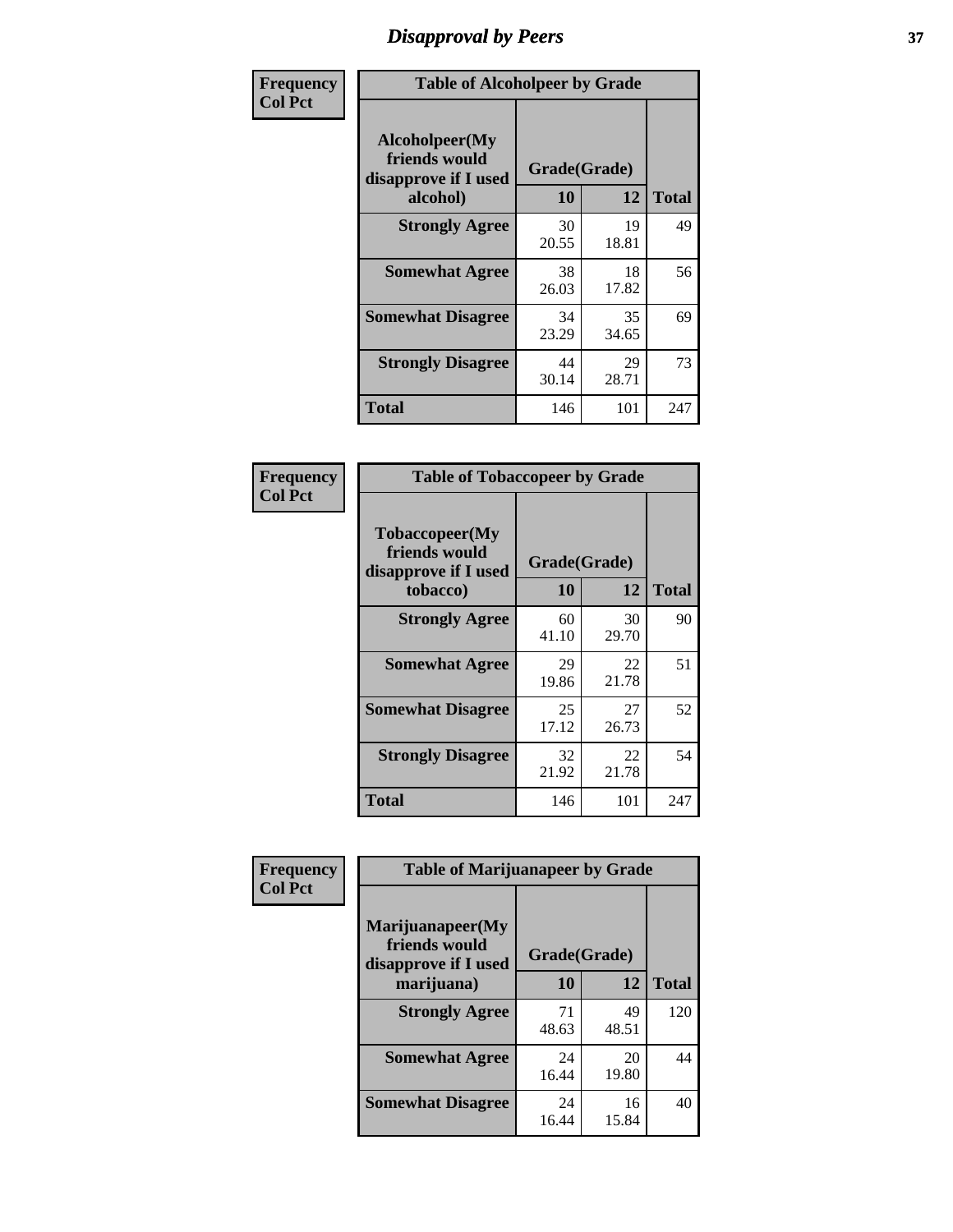# *Disapproval by Peers* **38**

| Frequency<br><b>Col Pct</b> | <b>Table of Marijuanapeer by Grade</b>                                  |                    |             |              |  |
|-----------------------------|-------------------------------------------------------------------------|--------------------|-------------|--------------|--|
|                             | Marijuanapeer(My<br>friends would<br>disapprove if I used<br>marijuana) | Grade(Grade)<br>10 | 12          | <b>Total</b> |  |
|                             | <b>Strongly Disagree</b>                                                | 27<br>18.49        | 16<br>15.84 | 43           |  |
|                             | Total                                                                   | 146                | 101         | 247          |  |

| Frequency      | <b>Table of Otherdrugpeer by Grade</b>                                    |                    |             |              |
|----------------|---------------------------------------------------------------------------|--------------------|-------------|--------------|
| <b>Col Pct</b> | Otherdrugpeer(My<br>friends would<br>disapprove if I used<br>other drugs) | Grade(Grade)<br>10 | 12          | <b>Total</b> |
|                | <b>Strongly Agree</b>                                                     | 95<br>65.07        | 70<br>69.31 | 165          |
|                | <b>Somewhat Agree</b>                                                     | 20<br>13.70        | 14<br>13.86 | 34           |
|                | <b>Somewhat Disagree</b>                                                  | 15<br>10.27        | 10<br>9.90  | 25           |
|                | <b>Strongly Disagree</b>                                                  | 16<br>10.96        | 7<br>6.93   | 23           |
|                | <b>Total</b>                                                              | 146                | 101         | 247          |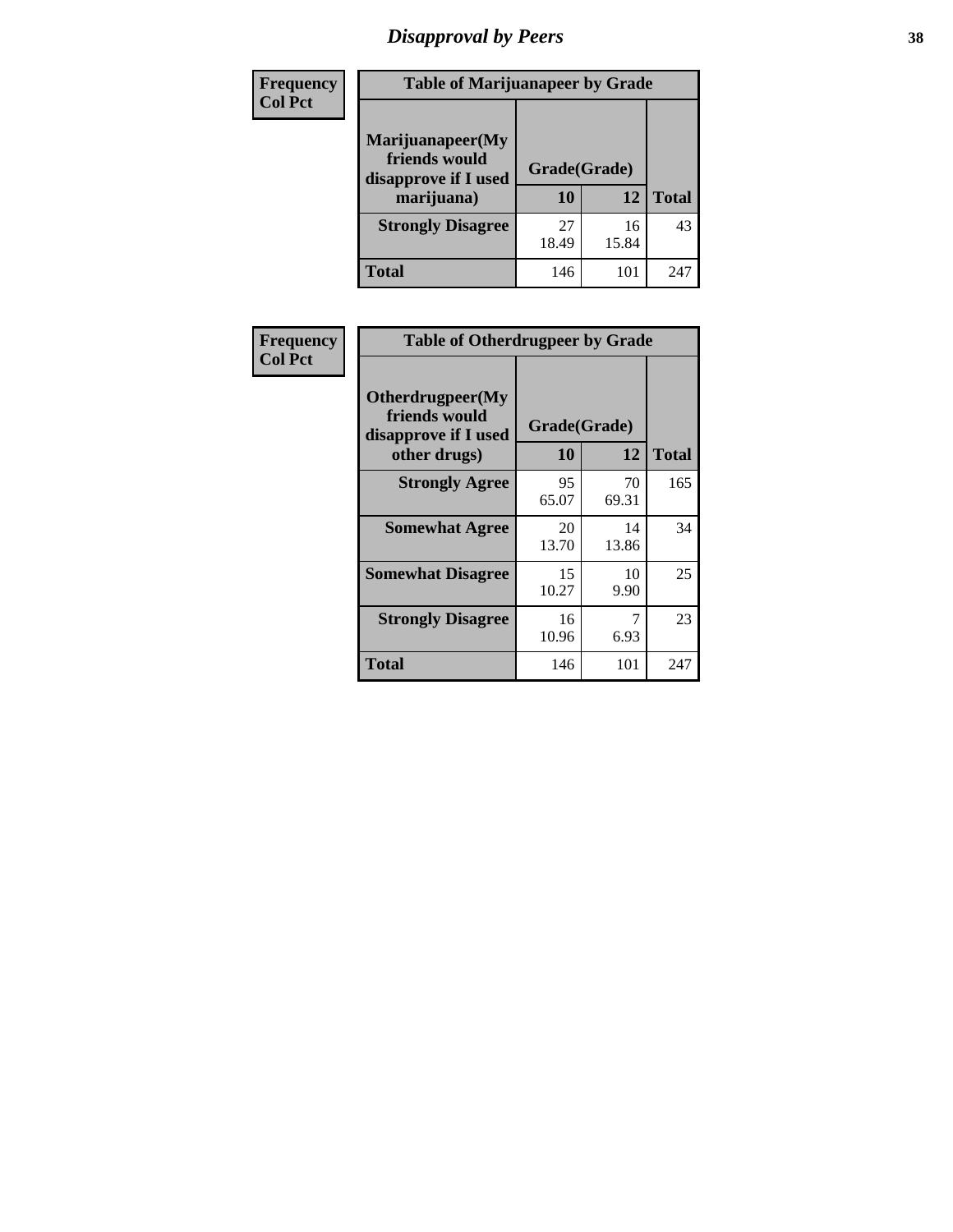| Frequency<br><b>Col Pct</b> | <b>Table of Alcohollocation1 by Grade</b> |              |             |              |
|-----------------------------|-------------------------------------------|--------------|-------------|--------------|
|                             | <b>Alcohollocation1(Places</b>            | Grade(Grade) |             |              |
|                             | <b>Friends Use Alcohol)</b>               | 10           | 12          | <b>Total</b> |
|                             |                                           | 98<br>67.12  | 73<br>72.28 | 171          |
|                             | Do Not Use                                | 48<br>32.88  | 28<br>27.72 | 76           |
|                             | <b>Total</b>                              | 146          | 101         | 247          |

| <b>Frequency</b> | <b>Table of Alcohollocation2 by Grade</b>                     |                    |             |              |  |
|------------------|---------------------------------------------------------------|--------------------|-------------|--------------|--|
| <b>Col Pct</b>   | <b>Alcohollocation2(Places</b><br><b>Friends Use Alcohol)</b> | Grade(Grade)<br>10 | 12          | <b>Total</b> |  |
|                  |                                                               | 87<br>59.59        | 60<br>59.41 | 147          |  |
|                  | Home                                                          | 59<br>40.41        | 41<br>40.59 | 100          |  |
|                  | <b>Total</b>                                                  | 146                | 101         | 247          |  |

| Frequency<br><b>Col Pct</b> | <b>Table of Alcohollocation 3 by Grade</b> |              |             |              |
|-----------------------------|--------------------------------------------|--------------|-------------|--------------|
|                             | <b>Alcohollocation3(Places</b>             | Grade(Grade) |             |              |
|                             | <b>Friends Use Alcohol)</b>                | 10           | 12          | <b>Total</b> |
|                             |                                            | 141<br>96.58 | 93<br>92.08 | 234          |
|                             | <b>School</b>                              | 3.42         | 8<br>7.92   | 13           |
|                             | Total                                      | 146          | 101         | 247          |

| Frequency      | <b>Table of Alcohollocation4 by Grade</b> |              |             |              |  |
|----------------|-------------------------------------------|--------------|-------------|--------------|--|
| <b>Col Pct</b> | <b>Alcohollocation4(Places</b>            | Grade(Grade) |             |              |  |
|                | <b>Friends Use Alcohol)</b>               | 10           | 12          | <b>Total</b> |  |
|                |                                           | 130<br>89.04 | 88<br>87.13 | 218          |  |
|                | Car                                       | 16<br>10.96  | 13<br>12.87 | 29           |  |
|                | <b>Total</b>                              | 146          | 101         | 247          |  |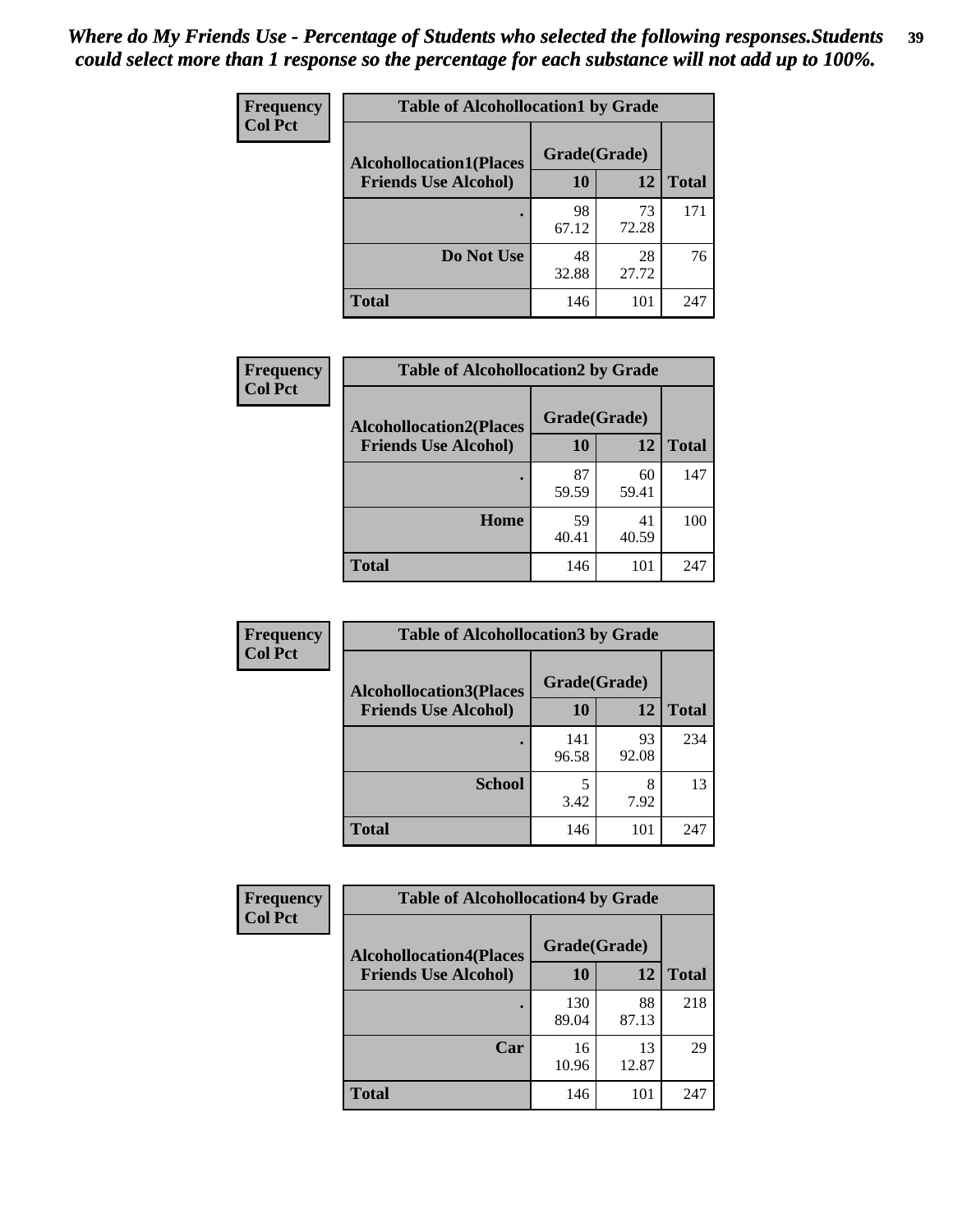| Frequency<br><b>Col Pct</b> | <b>Table of Alcohollocation5 by Grade</b> |              |             |              |  |
|-----------------------------|-------------------------------------------|--------------|-------------|--------------|--|
|                             | <b>Alcohollocation5(Places</b>            | Grade(Grade) |             |              |  |
|                             | <b>Friends Use Alcohol)</b>               | 10           | 12          | <b>Total</b> |  |
|                             |                                           | 70<br>47.95  | 40<br>39.60 | 110          |  |
|                             | <b>Friend's House</b>                     | 76<br>52.05  | 61<br>60.40 | 137          |  |
|                             | <b>Total</b>                              | 146          | 101         | 247          |  |

| <b>Frequency</b> | <b>Table of Alcohollocation6 by Grade</b> |              |             |              |
|------------------|-------------------------------------------|--------------|-------------|--------------|
| <b>Col Pct</b>   | <b>Alcohollocation6(Places</b>            | Grade(Grade) |             |              |
|                  | <b>Friends Use Alcohol)</b>               | 10           | 12          | <b>Total</b> |
|                  |                                           | 98<br>67.12  | 65<br>64.36 | 163          |
|                  | <b>Other</b>                              | 48<br>32.88  | 36<br>35.64 | 84           |
|                  | <b>Total</b>                              | 146          | 101         | 247          |

| Frequency      | <b>Table of Tobaccolocation1 by Grade</b> |              |             |              |
|----------------|-------------------------------------------|--------------|-------------|--------------|
| <b>Col Pct</b> | <b>Tobaccolocation1(Places</b>            | Grade(Grade) |             |              |
|                | <b>Friends Use Tobacco)</b>               | 10           | <b>12</b>   | <b>Total</b> |
|                |                                           | 85<br>58.22  | 61<br>60.40 | 146          |
|                | <b>Do Not Use</b>                         | 61<br>41.78  | 40<br>39.60 | 101          |
|                | <b>Total</b>                              | 146          | 101         | 247          |

| Frequency      | <b>Table of Tobaccolocation2 by Grade</b> |              |             |              |  |
|----------------|-------------------------------------------|--------------|-------------|--------------|--|
| <b>Col Pct</b> | <b>Tobaccolocation2(Places</b>            | Grade(Grade) |             |              |  |
|                | <b>Friends Use Tobacco)</b>               | 10           | 12          | <b>Total</b> |  |
|                |                                           | 73<br>50.00  | 53<br>52.48 | 126          |  |
|                | Home                                      | 73<br>50.00  | 48<br>47.52 | 121          |  |
|                | <b>Total</b>                              | 146          | 101         | 247          |  |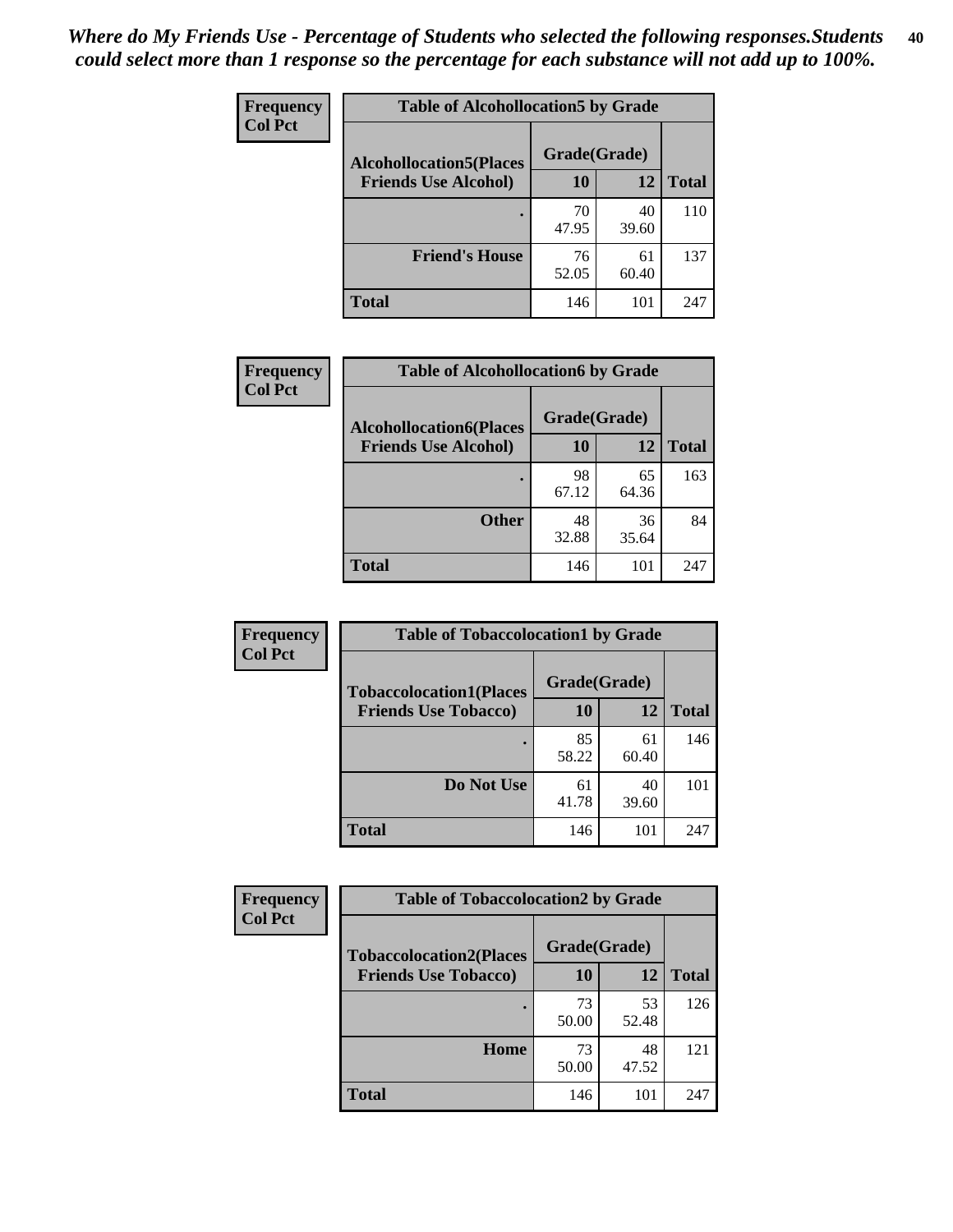| Frequency<br><b>Col Pct</b> | <b>Table of Tobaccolocation 3 by Grade</b> |              |             |              |
|-----------------------------|--------------------------------------------|--------------|-------------|--------------|
|                             | <b>Tobaccolocation3(Places</b>             | Grade(Grade) |             |              |
|                             | <b>Friends Use Tobacco)</b>                | 10           | 12          | <b>Total</b> |
|                             |                                            | 105<br>71.92 | 79<br>78.22 | 184          |
|                             | <b>School</b>                              | 41<br>28.08  | 22<br>21.78 | 63           |
|                             | <b>Total</b>                               | 146          | 101         | 247          |

| Frequency      | <b>Table of Tobaccolocation4 by Grade</b> |              |             |              |
|----------------|-------------------------------------------|--------------|-------------|--------------|
| <b>Col Pct</b> | <b>Tobaccolocation4(Places</b>            | Grade(Grade) |             |              |
|                | <b>Friends Use Tobacco)</b>               | 10           | 12          | <b>Total</b> |
|                |                                           | 90<br>61.64  | 55<br>54.46 | 145          |
|                | Car                                       | 56<br>38.36  | 46<br>45.54 | 102          |
|                | <b>Total</b>                              | 146          | 101         | 247          |

| <b>Frequency</b> | <b>Table of Tobaccolocation5 by Grade</b> |              |             |              |
|------------------|-------------------------------------------|--------------|-------------|--------------|
| <b>Col Pct</b>   | <b>Tobaccolocation5(Places</b>            | Grade(Grade) |             |              |
|                  | <b>Friends Use Tobacco)</b>               | 10           | 12          | <b>Total</b> |
|                  |                                           | 82<br>56.16  | 55<br>54.46 | 137          |
|                  | <b>Friend's House</b>                     | 64<br>43.84  | 46<br>45.54 | 110          |
|                  | <b>Total</b>                              | 146          | 101         | 247          |

| <b>Frequency</b> | <b>Table of Tobaccolocation6 by Grade</b> |              |             |              |  |
|------------------|-------------------------------------------|--------------|-------------|--------------|--|
| <b>Col Pct</b>   | <b>Tobaccolocation6(Places</b>            | Grade(Grade) |             |              |  |
|                  | <b>Friends Use Tobacco)</b>               | 10           | 12          | <b>Total</b> |  |
|                  |                                           | 92<br>63.01  | 62<br>61.39 | 154          |  |
|                  | <b>Other</b>                              | 54<br>36.99  | 39<br>38.61 | 93           |  |
|                  | <b>Total</b>                              | 146          | 101         | 247          |  |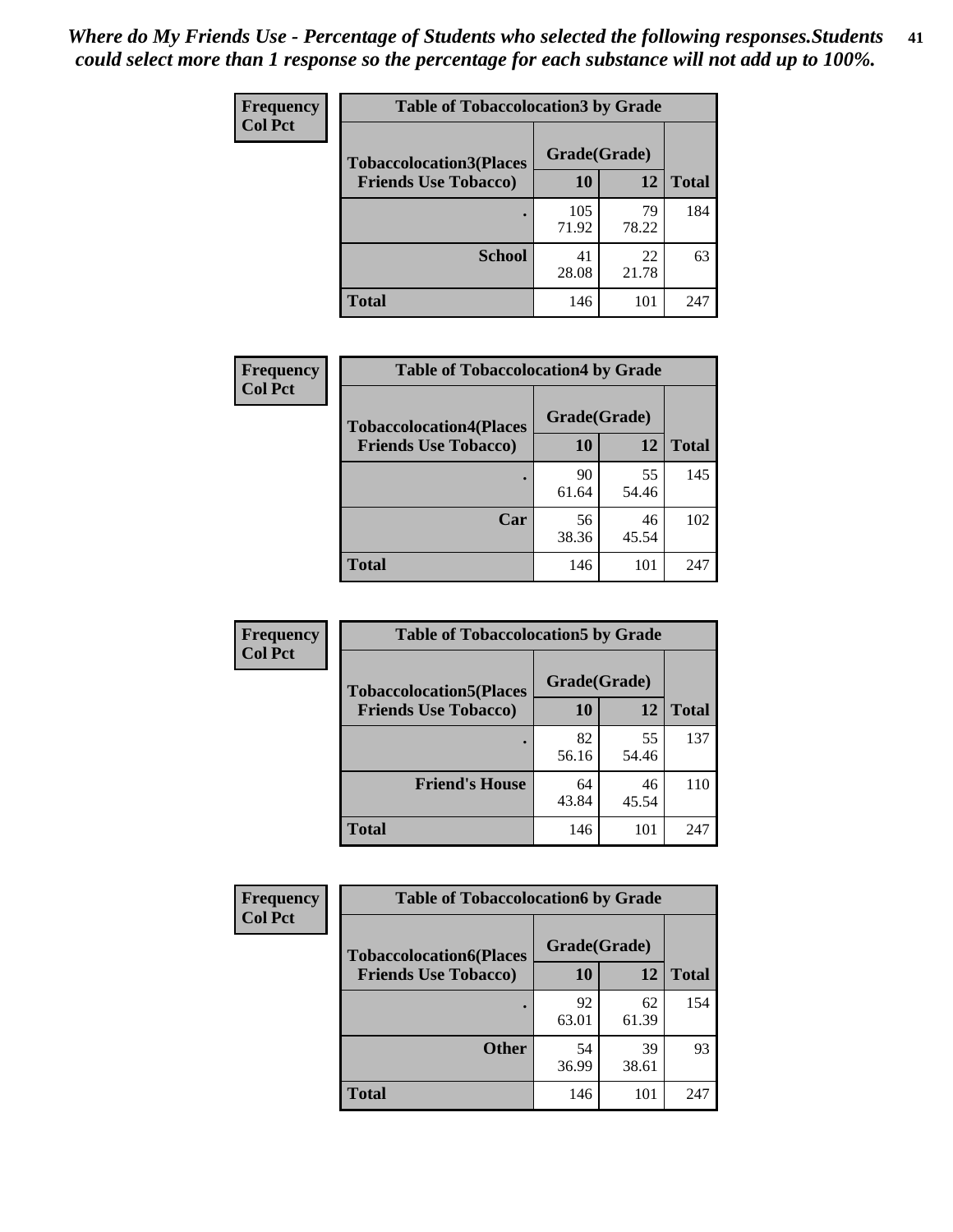| <b>Frequency</b> | <b>Table of Marijuanalocation1 by Grade</b> |              |             |              |
|------------------|---------------------------------------------|--------------|-------------|--------------|
| <b>Col Pct</b>   | <b>Marijuanalocation1(Places</b>            | Grade(Grade) |             |              |
|                  | <b>Friends Use Marijuana</b> )              | 10           | 12          | <b>Total</b> |
|                  |                                             | 56<br>38.36  | 39<br>38.61 | 95           |
|                  | Do Not Use                                  | 90<br>61.64  | 62<br>61.39 | 152          |
|                  | Total                                       | 146          | 101         | 247          |

| Frequency      | <b>Table of Marijuanalocation2 by Grade</b>                        |                    |             |              |
|----------------|--------------------------------------------------------------------|--------------------|-------------|--------------|
| <b>Col Pct</b> | <b>Marijuanalocation2(Places</b><br><b>Friends Use Marijuana</b> ) | Grade(Grade)<br>10 | 12          | <b>Total</b> |
|                |                                                                    | 107<br>73.29       | 78<br>77.23 | 185          |
|                | Home                                                               | 39<br>26.71        | 23<br>22.77 | 62           |
|                | <b>Total</b>                                                       | 146                | 101         | 247          |

| Frequency      | <b>Table of Marijuanalocation3 by Grade</b>                         |                    |       |              |
|----------------|---------------------------------------------------------------------|--------------------|-------|--------------|
| <b>Col Pct</b> | <b>Marijuanalocation3</b> (Places<br><b>Friends Use Marijuana</b> ) | Grade(Grade)<br>10 | 12    | <b>Total</b> |
|                |                                                                     |                    |       |              |
|                |                                                                     | 136                | 93    | 229          |
|                |                                                                     | 93.15              | 92.08 |              |
|                | <b>School</b>                                                       | 10                 | 8     | 18           |
|                |                                                                     | 6.85               | 7.92  |              |
|                | <b>Total</b>                                                        | 146                | 101   | 247          |

| <b>Frequency</b> | <b>Table of Marijuanalocation4 by Grade</b> |              |             |              |  |
|------------------|---------------------------------------------|--------------|-------------|--------------|--|
| <b>Col Pct</b>   | <b>Marijuanalocation4(Places</b>            | Grade(Grade) |             |              |  |
|                  | <b>Friends Use Marijuana</b> )              | <b>10</b>    | 12          | <b>Total</b> |  |
|                  |                                             | 126<br>86.30 | 81<br>80.20 | 207          |  |
|                  | Car                                         | 20<br>13.70  | 20<br>19.80 | 40           |  |
|                  | <b>Total</b>                                | 146          | 101         | 247          |  |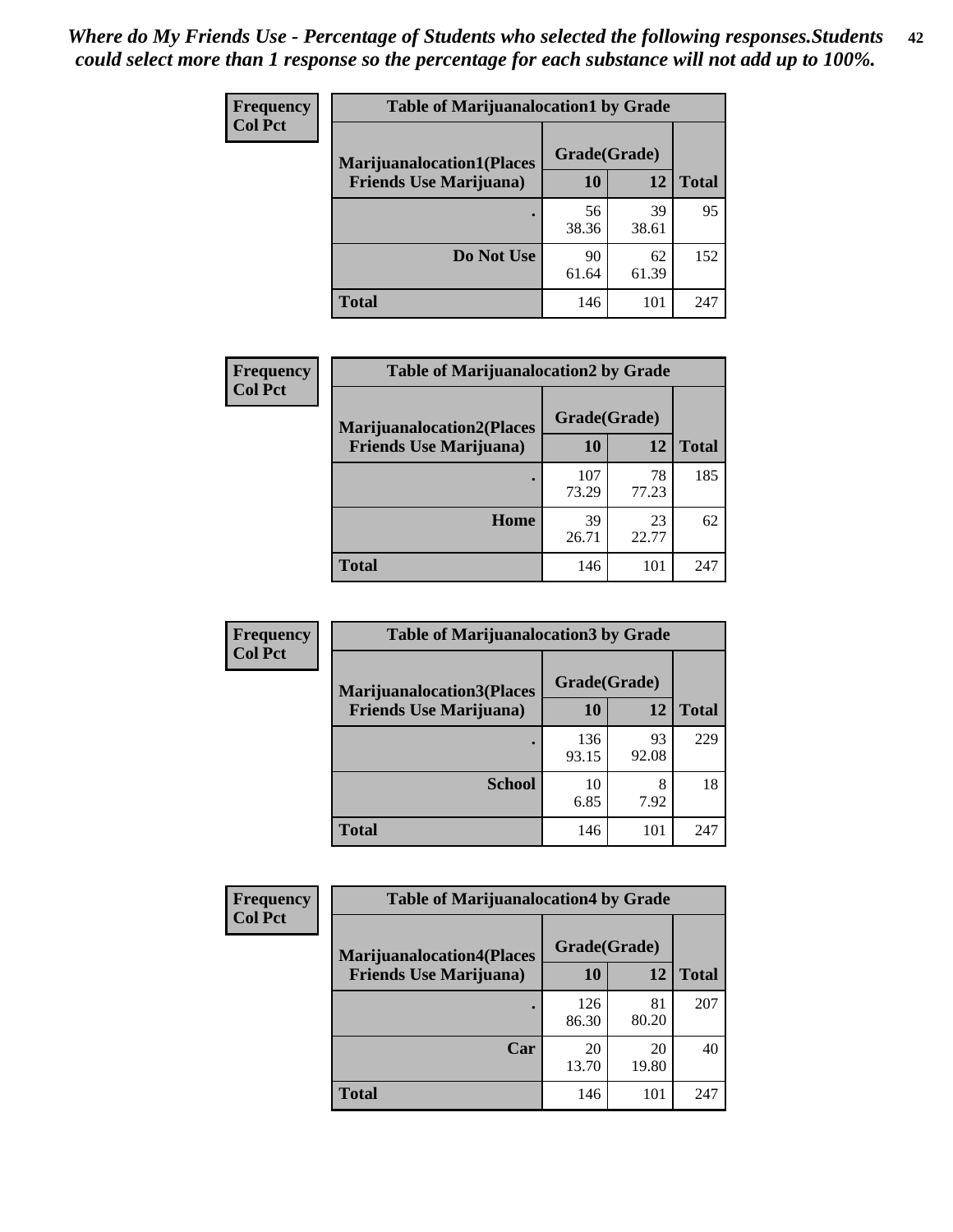| <b>Frequency</b> | <b>Table of Marijuanalocation5 by Grade</b> |              |             |              |
|------------------|---------------------------------------------|--------------|-------------|--------------|
| <b>Col Pct</b>   | <b>Marijuanalocation5(Places)</b>           | Grade(Grade) |             |              |
|                  | <b>Friends Use Marijuana</b> )              | 10           | 12          | <b>Total</b> |
|                  |                                             | 104<br>71.23 | 72<br>71.29 | 176          |
|                  | <b>Friend's House</b>                       | 42<br>28.77  | 29<br>28.71 | 71           |
|                  | <b>Total</b>                                | 146          | 101         | 247          |

| Frequency      | <b>Table of Marijuanalocation6 by Grade</b> |              |             |              |
|----------------|---------------------------------------------|--------------|-------------|--------------|
| <b>Col Pct</b> | <b>Marijuanalocation6(Places</b>            | Grade(Grade) |             |              |
|                | <b>Friends Use Marijuana</b> )              | 10           | 12          | <b>Total</b> |
|                |                                             | 113<br>77.40 | 76<br>75.25 | 189          |
|                | <b>Other</b>                                | 33<br>22.60  | 25<br>24.75 | 58           |
|                | <b>Total</b>                                | 146          | 101         | 247          |

| <b>Frequency</b> | <b>Table of Otherdruglocation1 by Grade</b>                          |              |             |              |
|------------------|----------------------------------------------------------------------|--------------|-------------|--------------|
| <b>Col Pct</b>   | <b>Otherdruglocation1(Places</b><br><b>Friends Use Other Illegal</b> | Grade(Grade) |             |              |
|                  | Drugs)                                                               | 10           | 12          | <b>Total</b> |
|                  |                                                                      | 35<br>23.97  | 23<br>22.77 | 58           |
|                  | Do Not Use                                                           | 111<br>76.03 | 78<br>77.23 | 189          |
|                  | <b>Total</b>                                                         | 146          | 101         | 247          |

| <b>Frequency</b> | <b>Table of Otherdruglocation2 by Grade</b>                          |              |             |              |
|------------------|----------------------------------------------------------------------|--------------|-------------|--------------|
| <b>Col Pct</b>   | <b>Otherdruglocation2(Places</b><br><b>Friends Use Other Illegal</b> | Grade(Grade) |             |              |
|                  | Drugs)                                                               | 10           | 12          | <b>Total</b> |
|                  |                                                                      | 122<br>83.56 | 88<br>87.13 | 210          |
|                  | Home                                                                 | 24<br>16.44  | 13<br>12.87 | 37           |
|                  | <b>Total</b>                                                         | 146          | 101         | 247          |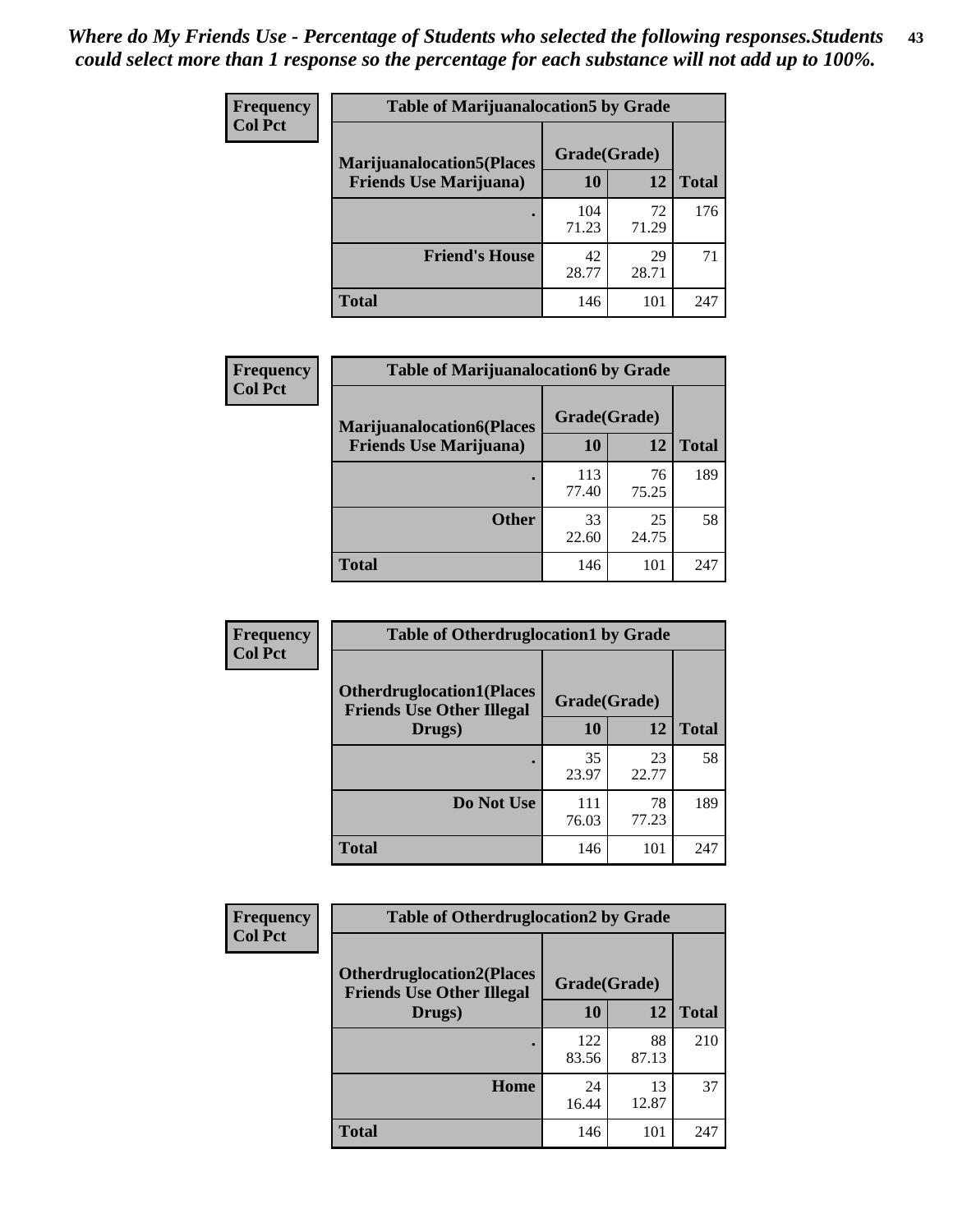| <b>Frequency</b> | <b>Table of Otherdruglocation3 by Grade</b>                           |              |             |              |
|------------------|-----------------------------------------------------------------------|--------------|-------------|--------------|
| <b>Col Pct</b>   | <b>Otherdruglocation3(Places)</b><br><b>Friends Use Other Illegal</b> | Grade(Grade) |             |              |
|                  | Drugs)                                                                | 10           | 12          | <b>Total</b> |
|                  |                                                                       | 138<br>94.52 | 92<br>91.09 | 230          |
|                  | <b>School</b>                                                         | 8<br>5.48    | Q<br>8.91   | 17           |
|                  | Total                                                                 | 146          | 101         | 247          |

| Frequency      | <b>Table of Otherdruglocation4 by Grade</b>                          |              |             |              |
|----------------|----------------------------------------------------------------------|--------------|-------------|--------------|
| <b>Col Pct</b> | <b>Otherdruglocation4(Places</b><br><b>Friends Use Other Illegal</b> | Grade(Grade) |             |              |
|                | Drugs)                                                               | <b>10</b>    | 12          | <b>Total</b> |
|                |                                                                      | 129<br>88.36 | 87<br>86.14 | 216          |
|                | Car                                                                  | 17<br>11.64  | 14<br>13.86 | 31           |
|                | <b>Total</b>                                                         | 146          | 101         | 247          |

| Frequency      | <b>Table of Otherdruglocation5 by Grade</b>                          |              |             |              |
|----------------|----------------------------------------------------------------------|--------------|-------------|--------------|
| <b>Col Pct</b> | <b>Otherdruglocation5(Places</b><br><b>Friends Use Other Illegal</b> | Grade(Grade) |             |              |
|                | Drugs)                                                               | 10           | 12          | <b>Total</b> |
|                |                                                                      | 116<br>79.45 | 84<br>83.17 | 200          |
|                | <b>Friend's House</b>                                                | 30<br>20.55  | 17<br>16.83 | 47           |
|                | <b>Total</b>                                                         | 146          | 101         | 247          |

| <b>Frequency</b> | <b>Table of Otherdruglocation6 by Grade</b>                          |              |             |              |
|------------------|----------------------------------------------------------------------|--------------|-------------|--------------|
| <b>Col Pct</b>   | <b>Otherdruglocation6(Places</b><br><b>Friends Use Other Illegal</b> | Grade(Grade) |             |              |
|                  | Drugs)                                                               | 10           | 12          | <b>Total</b> |
|                  |                                                                      | 120<br>82.19 | 82<br>81.19 | 202          |
|                  | <b>Other</b>                                                         | 26<br>17.81  | 19<br>18.81 | 45           |
|                  | Total                                                                | 146          | 101         | 247          |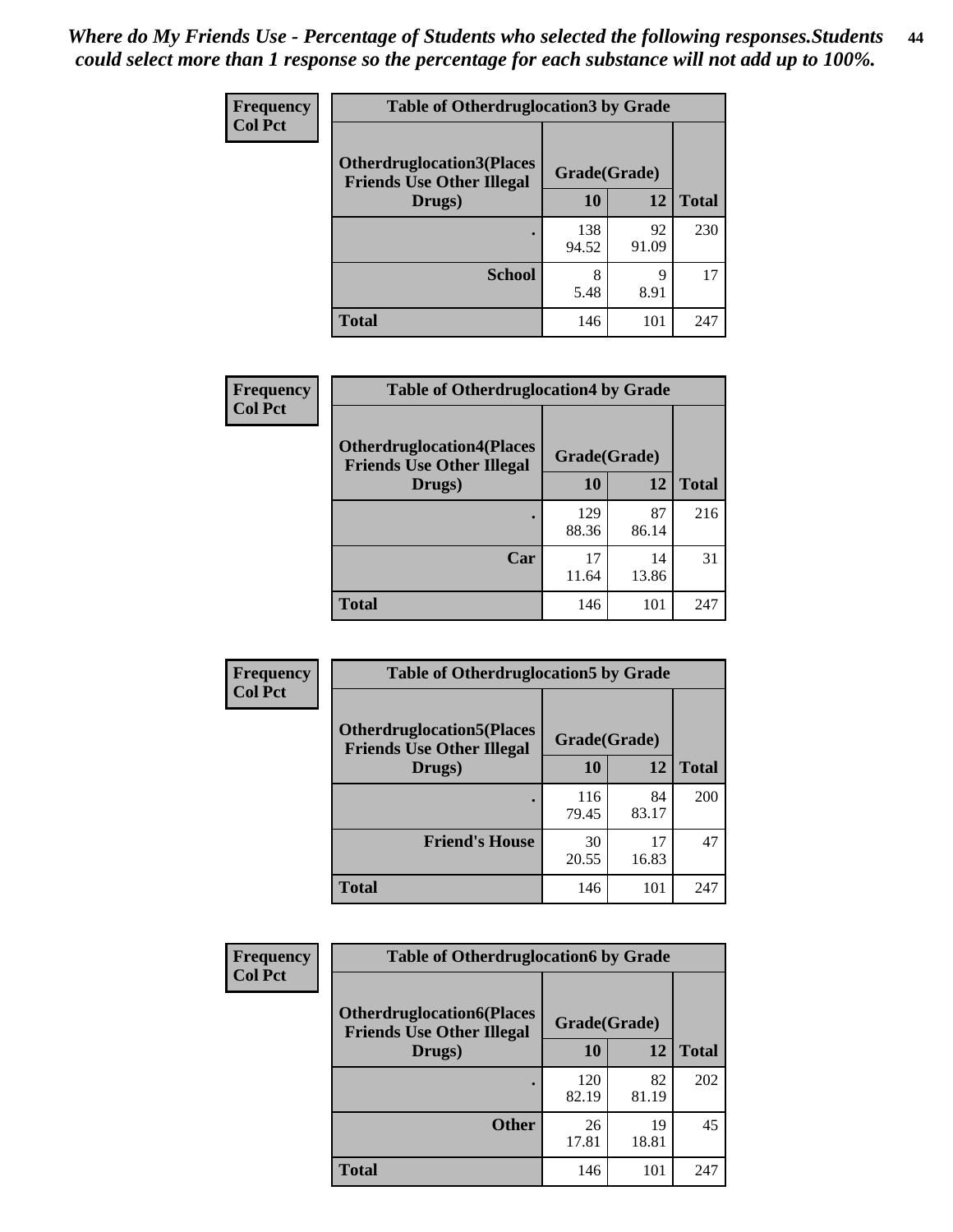| Frequency      | <b>Table of Alcoholtime1 by Grade</b>           |              |             |              |
|----------------|-------------------------------------------------|--------------|-------------|--------------|
| <b>Col Pct</b> | <b>Alcoholtime1(Times</b><br><b>Friends Use</b> | Grade(Grade) |             |              |
|                | Alcohol)                                        | <b>10</b>    | 12          | <b>Total</b> |
|                |                                                 | 103<br>70.55 | 81<br>80.20 | 184          |
|                | Do Not Use                                      | 43<br>29.45  | 20<br>19.80 | 63           |
|                | <b>Total</b>                                    | 146          | 101         | 247          |

| Frequency      | <b>Table of Alcoholtime2 by Grade</b>           |              |             |              |
|----------------|-------------------------------------------------|--------------|-------------|--------------|
| <b>Col Pct</b> | <b>Alcoholtime2(Times</b><br><b>Friends Use</b> | Grade(Grade) |             |              |
|                | Alcohol)                                        | 10           | 12          | <b>Total</b> |
|                |                                                 | 139<br>95.21 | 97<br>96.04 | 236          |
|                | <b>On Way to School</b>                         | 4.79         | 4<br>3.96   | 11           |
|                | <b>Total</b>                                    | 146          | 101         | 247          |

| Frequency<br><b>Col Pct</b> | <b>Table of Alcoholtime3 by Grade</b>           |              |             |              |
|-----------------------------|-------------------------------------------------|--------------|-------------|--------------|
|                             | <b>Alcoholtime3(Times</b><br><b>Friends Use</b> | Grade(Grade) |             |              |
|                             | <b>Alcohol</b> )                                | 10           | 12          | <b>Total</b> |
|                             |                                                 | 141<br>96.58 | 97<br>96.04 | 238          |
|                             | <b>During School</b>                            | 5<br>3.42    | 4<br>3.96   | 9            |
|                             | <b>Total</b>                                    | 146          | 101         | 247          |

| Frequency<br><b>Col Pct</b> | <b>Table of Alcoholtime4 by Grade</b> |              |             |              |
|-----------------------------|---------------------------------------|--------------|-------------|--------------|
|                             | <b>Alcoholtime4(Times</b>             | Grade(Grade) |             |              |
|                             | <b>Friends Use Alcohol)</b>           | <b>10</b>    | 12          | <b>Total</b> |
|                             |                                       | 138<br>94.52 | 97<br>96.04 | 235          |
|                             | <b>On Way Home From School</b>        | 8<br>5.48    | 3.96        | 12           |
|                             | <b>Total</b>                          | 146          | 101         | 247          |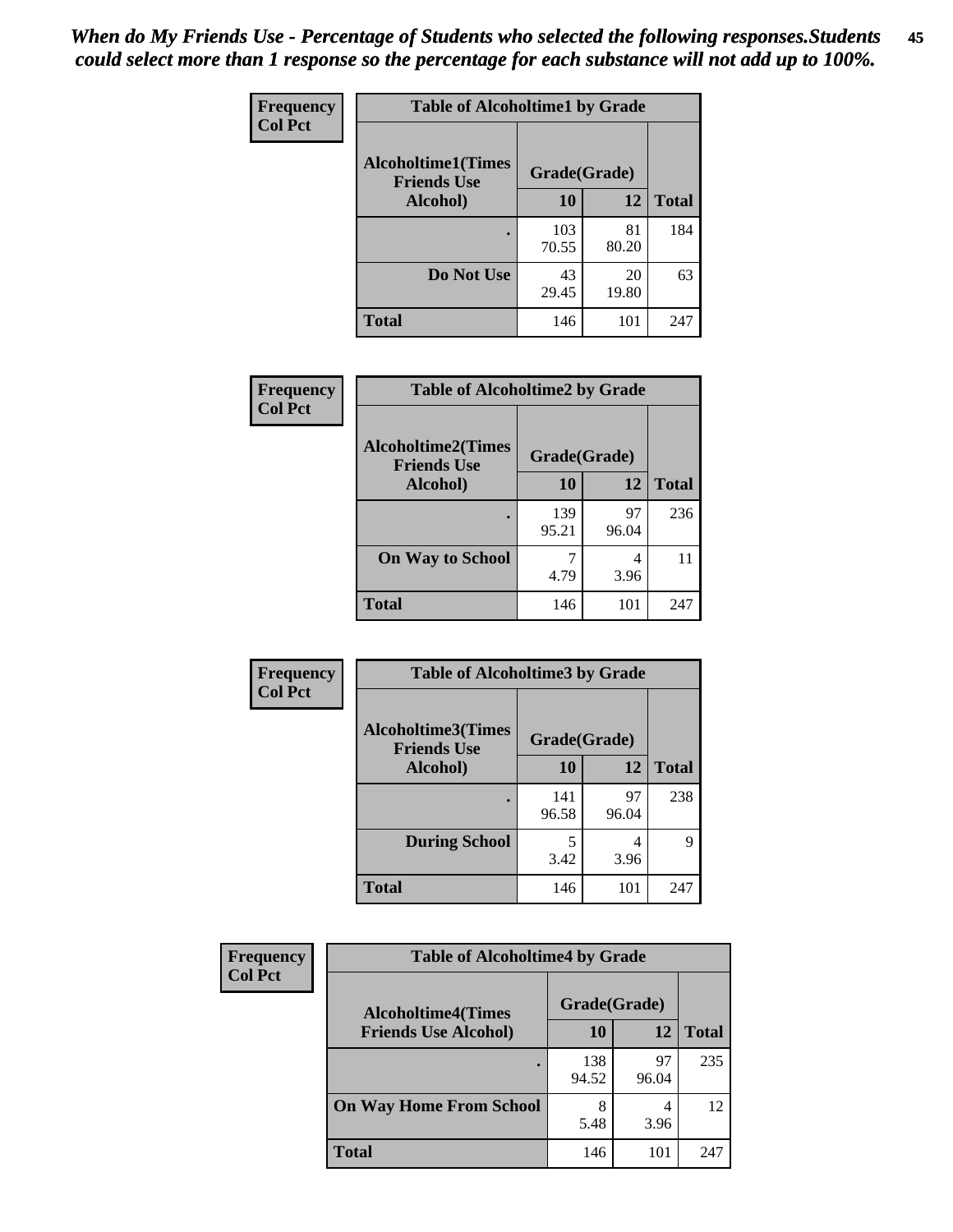*When do My Friends Use - Percentage of Students who selected the following responses.Students could select more than 1 response so the percentage for each substance will not add up to 100%.* **46**

| Frequency      | <b>Table of Alcoholtime5 by Grade</b>           |              |             |              |
|----------------|-------------------------------------------------|--------------|-------------|--------------|
| <b>Col Pct</b> | <b>Alcoholtime5(Times</b><br><b>Friends Use</b> | Grade(Grade) |             |              |
|                | Alcohol)                                        | 10           | 12          | <b>Total</b> |
|                |                                                 | 109<br>74.66 | 79<br>78.22 | 188          |
|                | <b>Weeknights</b>                               | 37<br>25.34  | 22<br>21.78 | 59           |
|                | <b>Total</b>                                    | 146          | 101         | 247          |

| Frequency      | <b>Table of Alcoholtime6 by Grade</b>           |              |             |              |
|----------------|-------------------------------------------------|--------------|-------------|--------------|
| <b>Col Pct</b> | <b>Alcoholtime6(Times</b><br><b>Friends Use</b> | Grade(Grade) |             |              |
|                | Alcohol)                                        | 10           | 12          | <b>Total</b> |
|                |                                                 | 41<br>28.08  | 16<br>15.84 | 57           |
|                | Weekends                                        | 105<br>71.92 | 85<br>84.16 | 190          |
|                | <b>Total</b>                                    | 146          | 101         | 247          |

| Frequency<br><b>Col Pct</b> | <b>Table of Tobaccotime1 by Grade</b>           |              |             |              |
|-----------------------------|-------------------------------------------------|--------------|-------------|--------------|
|                             | <b>Tobaccotime1(Times</b><br><b>Friends Use</b> | Grade(Grade) |             |              |
|                             | <b>Tobacco</b> )                                | 10           | 12          | <b>Total</b> |
|                             | ٠                                               | 92<br>63.01  | 61<br>60.40 | 153          |
|                             | Do Not Use                                      | 54<br>36.99  | 40<br>39.60 | 94           |
|                             | <b>Total</b>                                    | 146          | 101         | 247          |

| <b>Frequency</b> | <b>Table of Tobaccotime2 by Grade</b>           |              |             |              |  |
|------------------|-------------------------------------------------|--------------|-------------|--------------|--|
| <b>Col Pct</b>   | <b>Tobaccotime2(Times</b><br><b>Friends Use</b> | Grade(Grade) |             |              |  |
|                  | <b>Tobacco</b> )                                | 10           | 12          | <b>Total</b> |  |
|                  |                                                 | 102<br>69.86 | 60<br>59.41 | 162          |  |
|                  | <b>On Way to School</b>                         | 44<br>30.14  | 41<br>40.59 | 85           |  |
|                  | Total                                           | 146          | 101         | 247          |  |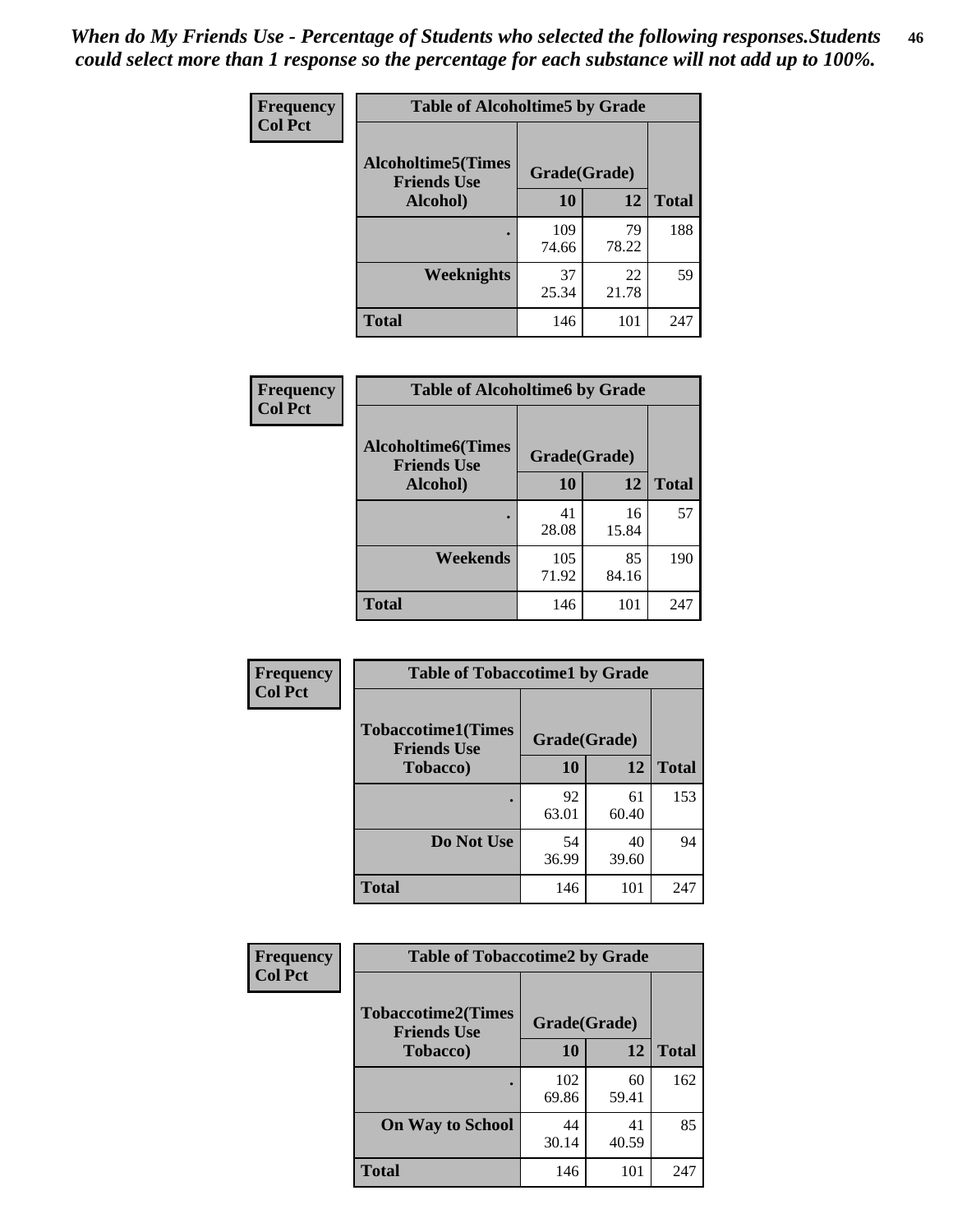*When do My Friends Use - Percentage of Students who selected the following responses.Students could select more than 1 response so the percentage for each substance will not add up to 100%.* **47**

| <b>Frequency</b> | <b>Table of Tobaccotime3 by Grade</b>           |              |             |              |  |
|------------------|-------------------------------------------------|--------------|-------------|--------------|--|
| <b>Col Pct</b>   | <b>Tobaccotime3(Times</b><br><b>Friends Use</b> | Grade(Grade) |             |              |  |
|                  | <b>Tobacco</b> )                                | 10           | 12          | <b>Total</b> |  |
|                  |                                                 | 107<br>73.29 | 79<br>78.22 | 186          |  |
|                  | <b>During School</b>                            | 39<br>26.71  | 22<br>21.78 | 61           |  |
|                  | <b>Total</b>                                    | 146          | 101         | 247          |  |

| <b>Frequency</b><br><b>Col Pct</b> | <b>Table of Tobaccotime4 by Grade</b> |              |             |              |
|------------------------------------|---------------------------------------|--------------|-------------|--------------|
|                                    | <b>Tobaccotime4(Times</b>             | Grade(Grade) |             |              |
|                                    | <b>Friends Use Tobacco)</b>           | 10           | 12          | <b>Total</b> |
|                                    |                                       | 138<br>94.52 | 97<br>96.04 | 235          |
|                                    | <b>On Way Home From School</b>        | 8<br>5.48    | 3.96        | 12           |
|                                    | <b>Total</b>                          | 146          | 101         | 247          |

| Frequency      | <b>Table of Tobaccotime5 by Grade</b>           |              |             |              |
|----------------|-------------------------------------------------|--------------|-------------|--------------|
| <b>Col Pct</b> | <b>Tobaccotime5(Times</b><br><b>Friends Use</b> | Grade(Grade) |             |              |
|                | <b>Tobacco</b> )                                | 10           | 12          | <b>Total</b> |
|                |                                                 | 81<br>55.48  | 49<br>48.51 | 130          |
|                | Weeknights                                      | 65<br>44.52  | 52<br>51.49 | 117          |
|                | <b>Total</b>                                    | 146          | 101         | 247          |

| Frequency      | <b>Table of Tobaccotime6 by Grade</b>           |              |             |              |
|----------------|-------------------------------------------------|--------------|-------------|--------------|
| <b>Col Pct</b> | <b>Tobaccotime6(Times</b><br><b>Friends Use</b> | Grade(Grade) |             |              |
|                | <b>Tobacco</b> )                                | 10           | 12          | <b>Total</b> |
|                | ٠                                               | 69<br>47.26  | 45<br>44.55 | 114          |
|                | Weekends                                        | 77<br>52.74  | 56<br>55.45 | 133          |
|                | <b>Total</b>                                    | 146          | 101         | 247          |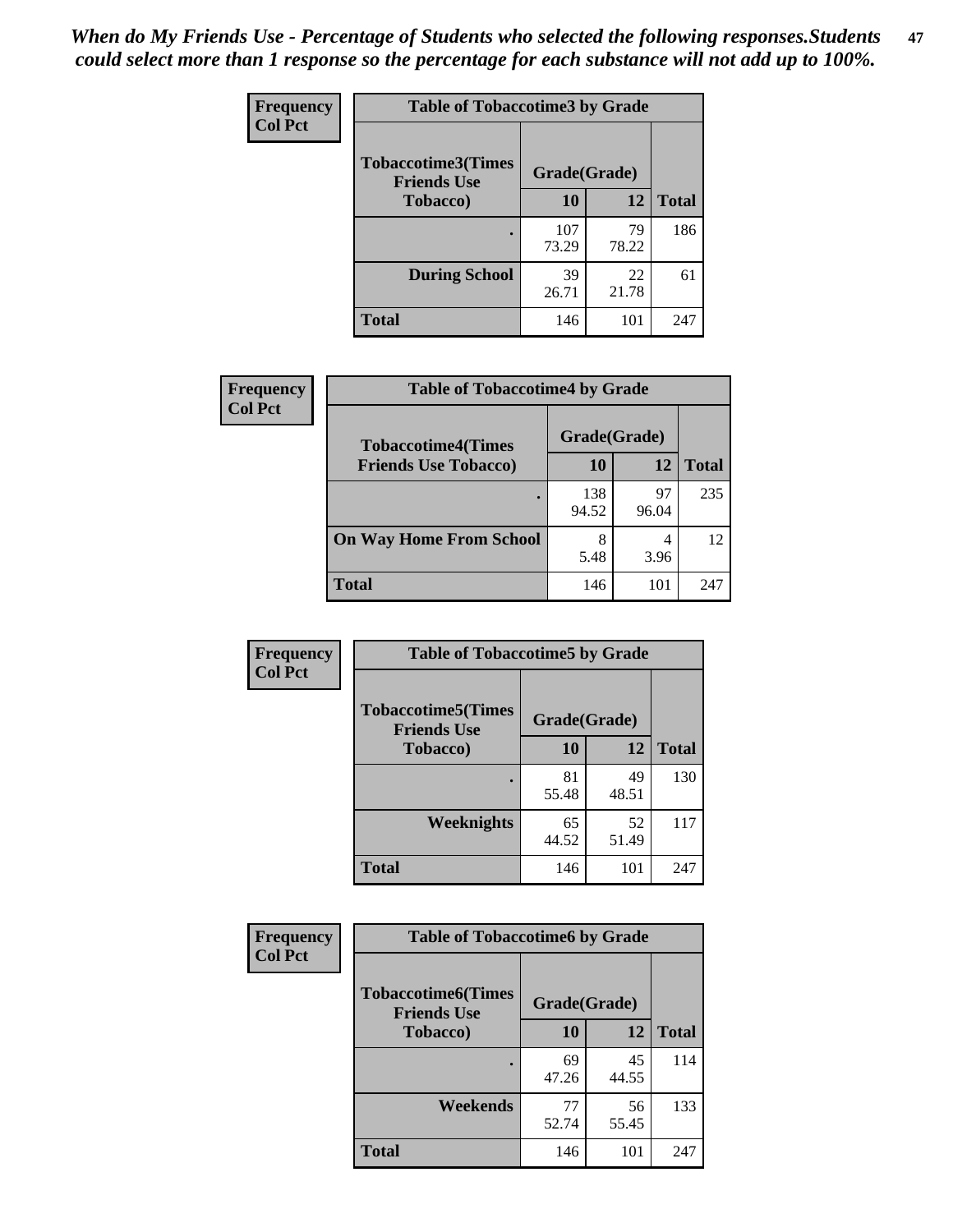| Frequency      | <b>Table of Marijuanatime1 by Grade</b>           |              |             |              |
|----------------|---------------------------------------------------|--------------|-------------|--------------|
| <b>Col Pct</b> | <b>Marijuanatime1(Times</b><br><b>Friends Use</b> | Grade(Grade) |             |              |
|                | Marijuana)                                        | 10           | 12          | <b>Total</b> |
|                |                                                   | 53<br>36.30  | 39<br>38.61 | 92           |
|                | Do Not Use                                        | 93<br>63.70  | 62<br>61.39 | 155          |
|                | <b>Total</b>                                      | 146          | 101         | 247          |

| Frequency      | <b>Table of Marijuanatime2 by Grade</b>           |              |             |              |
|----------------|---------------------------------------------------|--------------|-------------|--------------|
| <b>Col Pct</b> | <b>Marijuanatime2(Times</b><br><b>Friends Use</b> | Grade(Grade) |             |              |
|                | Marijuana)                                        | 10           | 12          | <b>Total</b> |
|                | $\bullet$                                         | 133<br>91.10 | 91<br>90.10 | 224          |
|                | <b>On Way to School</b>                           | 13<br>8.90   | 10<br>9.90  | 23           |
|                | <b>Total</b>                                      | 146          | 101         | 247          |

| Frequency      | <b>Table of Marijuanatime3 by Grade</b>    |              |             |              |
|----------------|--------------------------------------------|--------------|-------------|--------------|
| <b>Col Pct</b> | Marijuanatime3(Times<br><b>Friends Use</b> | Grade(Grade) |             |              |
|                | Marijuana)                                 | 10           | 12          | <b>Total</b> |
|                |                                            | 142<br>97.26 | 96<br>95.05 | 238          |
|                | <b>During School</b>                       | 4<br>2.74    | 5<br>4.95   | 9            |
|                | <b>Total</b>                               | 146          | 101         | 247          |

| <b>Frequency</b> | <b>Table of Marijuanatime4 by Grade</b> |              |             |              |
|------------------|-----------------------------------------|--------------|-------------|--------------|
| <b>Col Pct</b>   | <b>Marijuanatime4</b> (Times            | Grade(Grade) |             |              |
|                  | <b>Friends Use Marijuana</b> )          | 10           | 12          | <b>Total</b> |
|                  |                                         | 135<br>92.47 | 91<br>90.10 | 226          |
|                  | <b>On Way Home From School</b>          | 7.53         | 10<br>9.90  | 21           |
|                  | <b>Total</b>                            | 146          | 101         | 247          |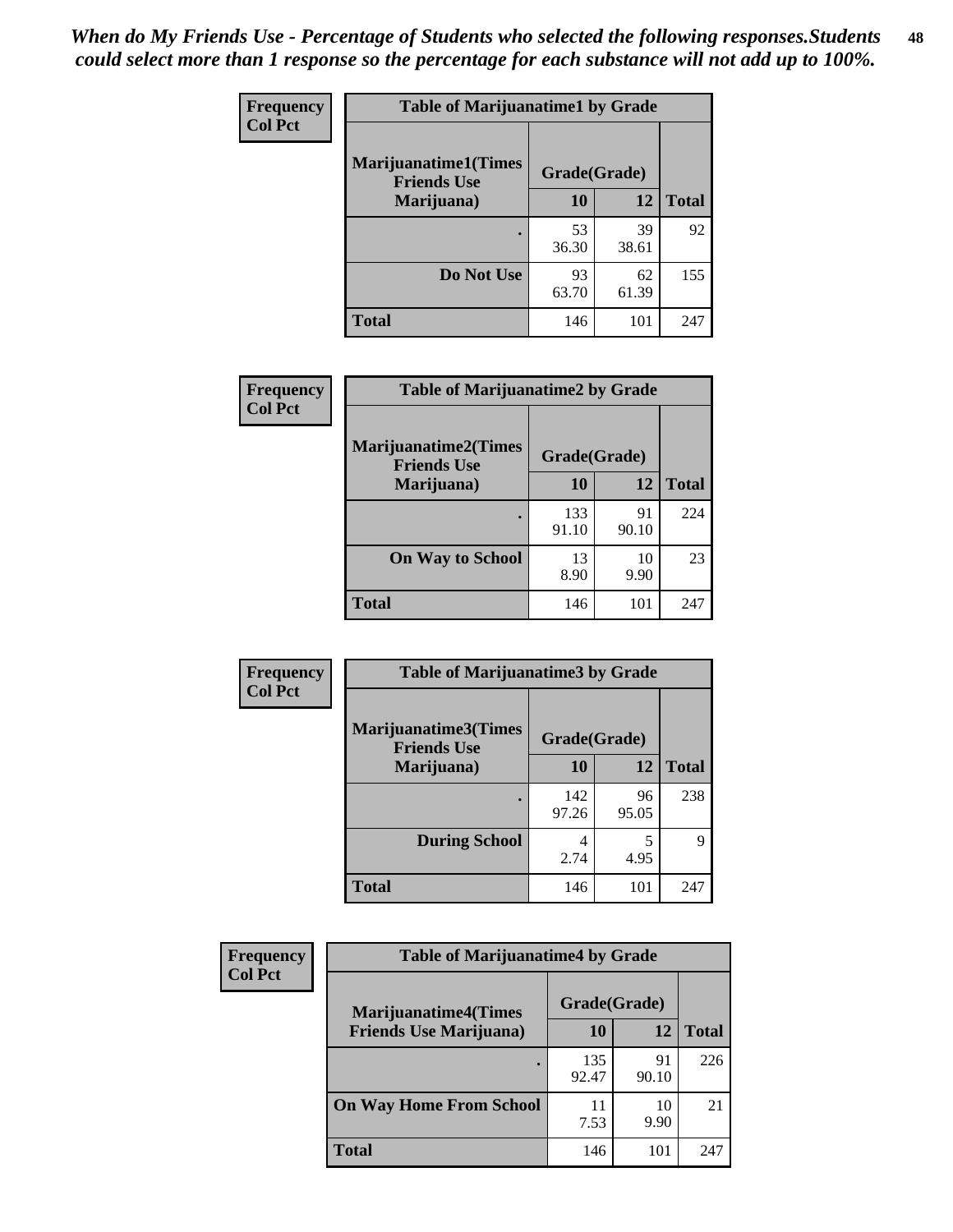| Frequency      | <b>Table of Marijuanatime5 by Grade</b>            |              |             |              |
|----------------|----------------------------------------------------|--------------|-------------|--------------|
| <b>Col Pct</b> | <b>Marijuanatime5</b> (Times<br><b>Friends Use</b> | Grade(Grade) |             |              |
|                | Marijuana)                                         | 10           | 12          | <b>Total</b> |
|                |                                                    | 113<br>77.40 | 79<br>78.22 | 192          |
|                | Weeknights                                         | 33<br>22.60  | 22<br>21.78 | 55           |
|                | <b>Total</b>                                       | 146          | 101         | 247          |

| Frequency      | <b>Table of Marijuanatime6 by Grade</b>    |              |             |              |
|----------------|--------------------------------------------|--------------|-------------|--------------|
| <b>Col Pct</b> | Marijuanatime6(Times<br><b>Friends Use</b> | Grade(Grade) |             |              |
|                | Marijuana)                                 | 10           | 12          | <b>Total</b> |
|                |                                            | 91<br>62.33  | 60<br>59.41 | 151          |
|                | Weekends                                   | 55<br>37.67  | 41<br>40.59 | 96           |
|                | <b>Total</b>                               | 146          | 101         | 247          |

| Frequency      | <b>Table of Otherdrugtime1 by Grade</b>                 |              |             |              |
|----------------|---------------------------------------------------------|--------------|-------------|--------------|
| <b>Col Pct</b> | <b>Otherdrugtime1(Times</b><br><b>Friends Use Other</b> | Grade(Grade) |             |              |
|                | <b>Illegal Drugs</b> )                                  | 10           | 12          | <b>Total</b> |
|                |                                                         | 34<br>23.29  | 21<br>20.79 | 55           |
|                | Do Not Use                                              | 112<br>76.71 | 80<br>79.21 | 192          |
|                | Total                                                   | 146          | 101         | 247          |

| Frequency      | <b>Table of Otherdrugtime2 by Grade</b>                 |              |             |              |  |  |  |
|----------------|---------------------------------------------------------|--------------|-------------|--------------|--|--|--|
| <b>Col Pct</b> | <b>Otherdrugtime2(Times</b><br><b>Friends Use Other</b> | Grade(Grade) |             |              |  |  |  |
|                | <b>Illegal Drugs</b> )                                  | 10           | 12          | <b>Total</b> |  |  |  |
|                |                                                         | 137<br>93.84 | 94<br>93.07 | 231          |  |  |  |
|                | <b>On Way to School</b>                                 | 9<br>6.16    | 7<br>6.93   | 16           |  |  |  |
|                | Total                                                   | 146          | 101         | 247          |  |  |  |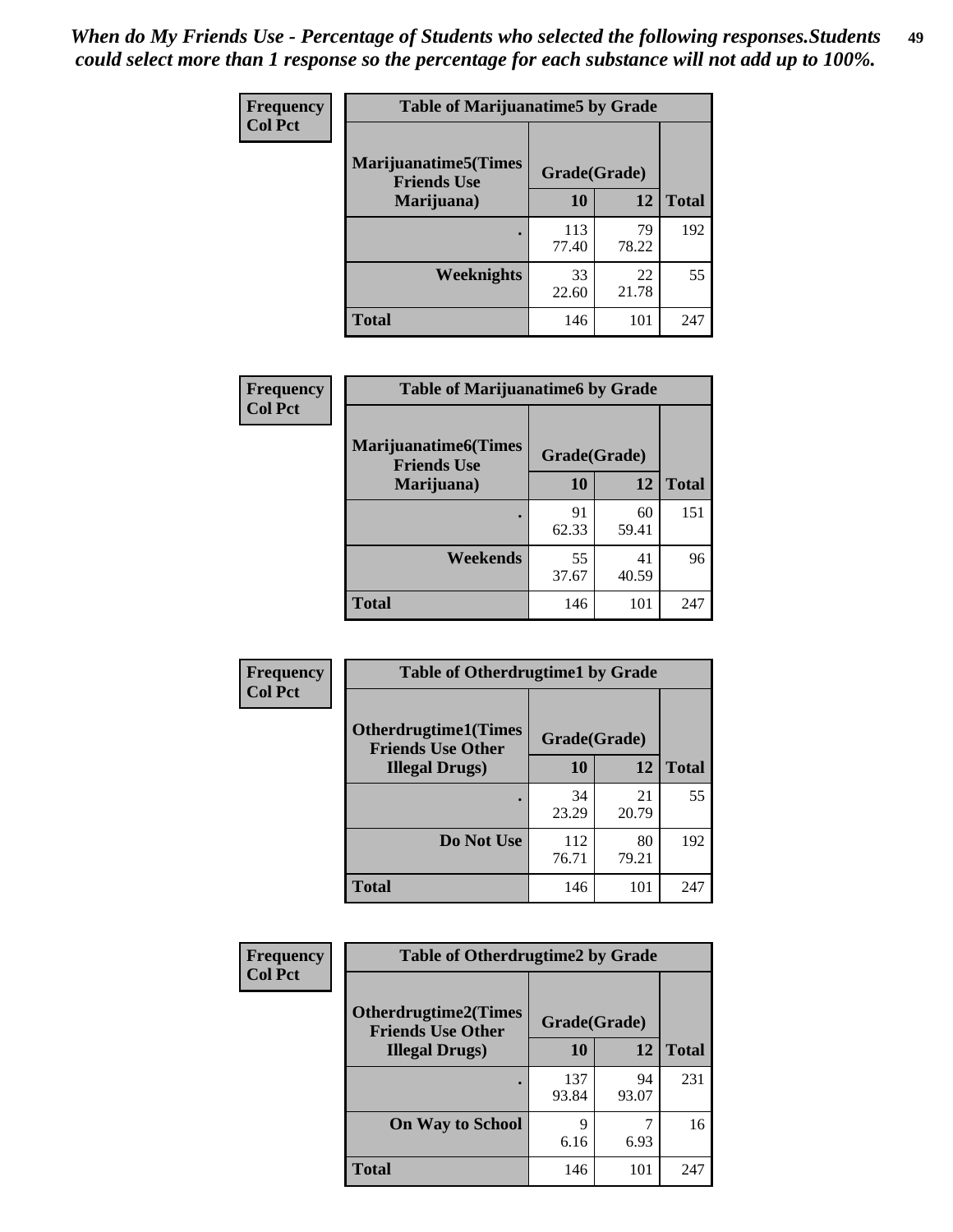| <b>Frequency</b> | <b>Table of Otherdrugtime3 by Grade</b>          |              |             |              |  |  |
|------------------|--------------------------------------------------|--------------|-------------|--------------|--|--|
| <b>Col Pct</b>   | Otherdrugtime3(Times<br><b>Friends Use Other</b> | Grade(Grade) |             |              |  |  |
|                  | <b>Illegal Drugs)</b>                            | 10           | 12          | <b>Total</b> |  |  |
|                  |                                                  | 139<br>95.21 | 96<br>95.05 | 235          |  |  |
|                  | <b>During School</b>                             | 4.79         | 5<br>4.95   | 12           |  |  |
|                  | <b>Total</b>                                     | 146          | 101         | 247          |  |  |

| Frequency      | <b>Table of Otherdrugtime4 by Grade</b>                         |              |             |              |  |  |
|----------------|-----------------------------------------------------------------|--------------|-------------|--------------|--|--|
| <b>Col Pct</b> | <b>Otherdrugtime4(Times</b><br><b>Friends Use Other Illegal</b> | Grade(Grade) |             |              |  |  |
|                | Drugs)                                                          | 10           | 12          | <b>Total</b> |  |  |
|                | $\bullet$                                                       | 138<br>94.52 | 95<br>94.06 | 233          |  |  |
|                | <b>On Way Home From School</b>                                  | 8<br>5.48    | 6<br>5.94   | 14           |  |  |
|                | <b>Total</b>                                                    | 146          | 101         | 247          |  |  |

| <b>Frequency</b> | <b>Table of Otherdrugtime5 by Grade</b>                  |              |             |              |  |  |  |
|------------------|----------------------------------------------------------|--------------|-------------|--------------|--|--|--|
| <b>Col Pct</b>   | <b>Otherdrugtime5</b> (Times<br><b>Friends Use Other</b> | Grade(Grade) |             |              |  |  |  |
|                  | <b>Illegal Drugs</b> )                                   | 10           | 12          | <b>Total</b> |  |  |  |
|                  |                                                          | 123<br>84.25 | 87<br>86.14 | 210          |  |  |  |
|                  | <b>Weeknights</b>                                        | 23<br>15.75  | 14<br>13.86 | 37           |  |  |  |
|                  | <b>Total</b>                                             | 146          | 101         | 247          |  |  |  |

| Frequency      | <b>Table of Otherdrugtime6 by Grade</b>                                 |              |             |              |  |  |
|----------------|-------------------------------------------------------------------------|--------------|-------------|--------------|--|--|
| <b>Col Pct</b> | <b>Otherdrugtime6(Times</b><br>Grade(Grade)<br><b>Friends Use Other</b> |              |             |              |  |  |
|                | <b>Illegal Drugs</b> )                                                  | 10           | 12          | <b>Total</b> |  |  |
|                |                                                                         | 110<br>75.34 | 79<br>78.22 | 189          |  |  |
|                | Weekends                                                                | 36<br>24.66  | 22<br>21.78 | 58           |  |  |
|                | Total                                                                   | 146          | 101         | 247          |  |  |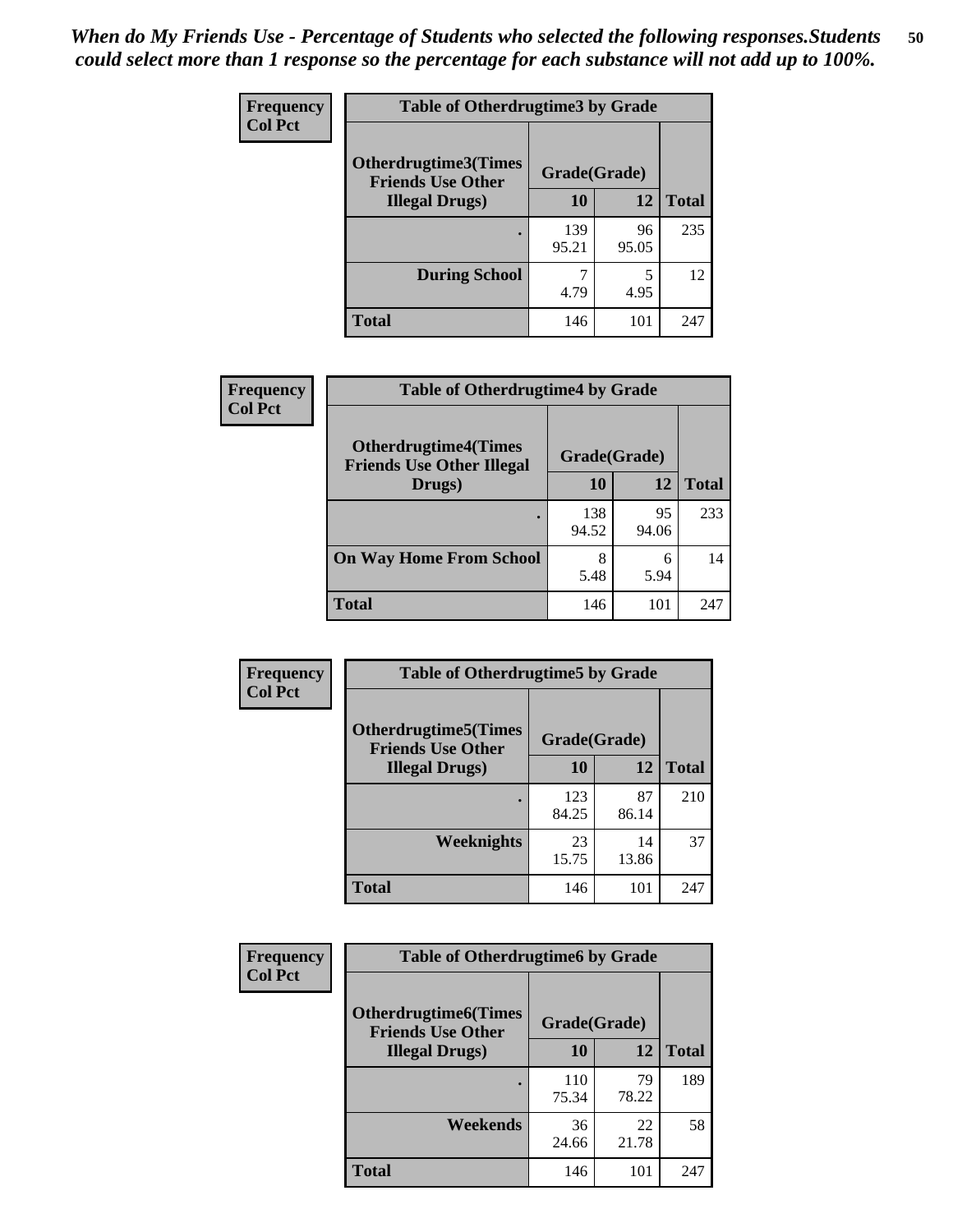| Frequency      | <b>Table of Educationalcohol by Grade</b>                                                                  |              |             |              |  |  |
|----------------|------------------------------------------------------------------------------------------------------------|--------------|-------------|--------------|--|--|
| <b>Col Pct</b> | Educationalcohol(I<br>have been taught<br>about alcohol,<br>tobacco,<br>and other drugs<br>within the last | Grade(Grade) |             |              |  |  |
|                | year at school)                                                                                            | 10           | 12          | <b>Total</b> |  |  |
|                | <b>Yes</b>                                                                                                 | 119<br>81.51 | 65<br>64.36 | 184          |  |  |
|                | N <sub>0</sub>                                                                                             | 27<br>18.49  | 36<br>35.64 | 63           |  |  |
|                | <b>Total</b>                                                                                               | 146          | 101         | 247          |  |  |

| Frequency      | <b>Table of Eversmoked by Grade</b> |              |             |              |  |  |  |
|----------------|-------------------------------------|--------------|-------------|--------------|--|--|--|
| <b>Col Pct</b> | Eversmoked(I<br>have smoked         | Grade(Grade) |             |              |  |  |  |
|                | a cigarette)                        | 10           | 12          | <b>Total</b> |  |  |  |
|                | <b>Yes</b>                          | 55<br>37.67  | 39<br>38.61 | 94           |  |  |  |
|                | N <sub>0</sub>                      | 91<br>62.33  | 62<br>61.39 | 153          |  |  |  |
|                | <b>Total</b>                        | 146          | 101         | 247          |  |  |  |

| Frequency      | <b>Table of Drovedrinking by Grade</b>                                                                              |                    |              |     |  |  |
|----------------|---------------------------------------------------------------------------------------------------------------------|--------------------|--------------|-----|--|--|
| <b>Col Pct</b> | Drovedrinking(In<br>the past 30 days I<br>have driven a car<br>or other vehicle<br>while I was<br>drinking alcohol) | Grade(Grade)<br>10 | <b>Total</b> |     |  |  |
|                | <b>Yes</b>                                                                                                          | 7<br>4.79          | 5<br>4.95    | 12  |  |  |
|                | N <sub>0</sub>                                                                                                      | 139<br>95.21       | 96<br>95.05  | 235 |  |  |
|                | <b>Total</b>                                                                                                        | 146                | 101          | 247 |  |  |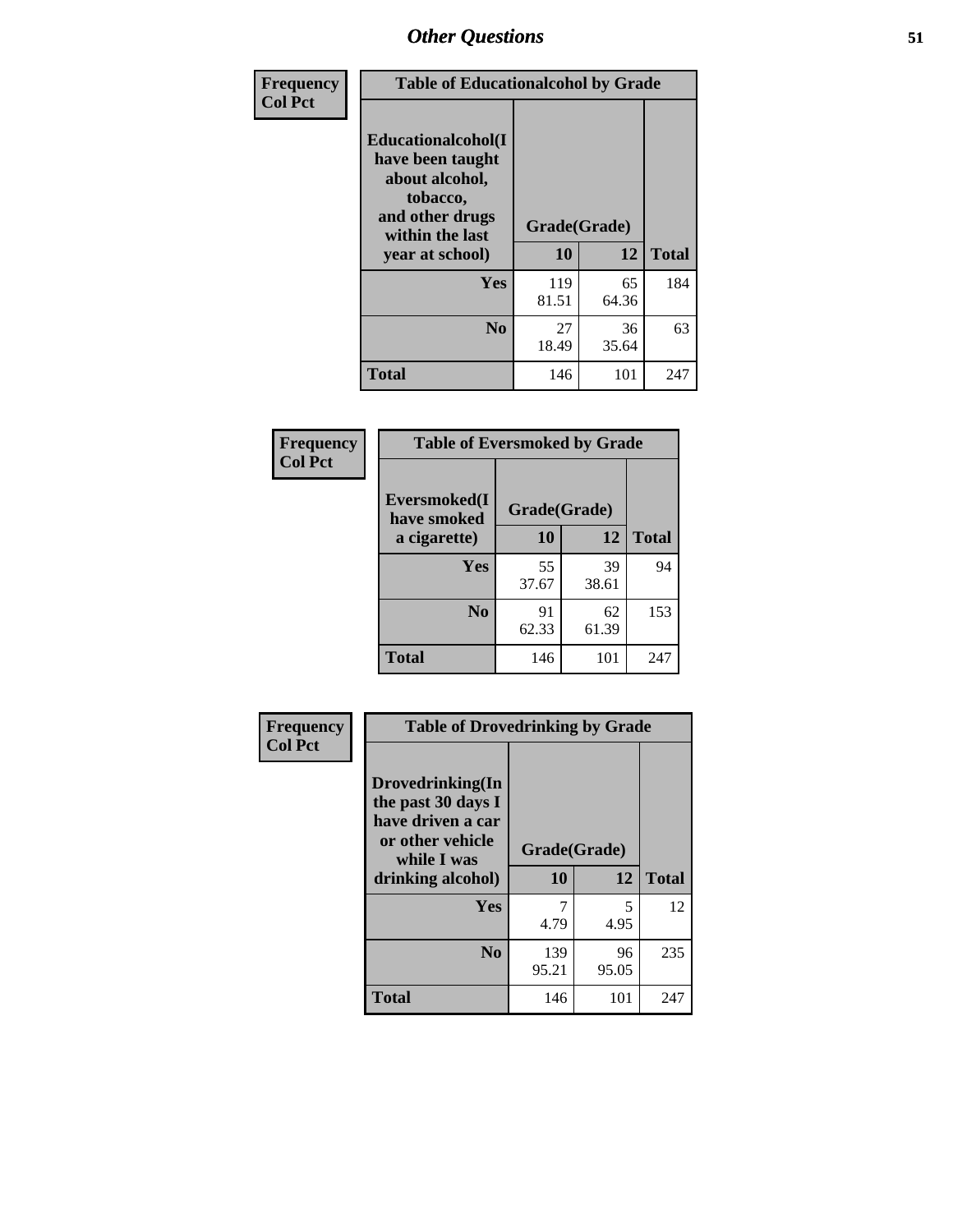| Frequency<br><b>Col Pct</b> | <b>Table of Rodedrinking by Grade</b>                                                                                             |              |             |              |  |  |
|-----------------------------|-----------------------------------------------------------------------------------------------------------------------------------|--------------|-------------|--------------|--|--|
|                             | <b>Rodedrinking(In</b><br>the past 30 days<br>I have ridden in<br>a car with a<br>driver who had<br>Grade(Grade)<br>been drinking |              |             |              |  |  |
|                             | alcohol)                                                                                                                          | 10           | 12          | <b>Total</b> |  |  |
|                             | <b>Yes</b>                                                                                                                        | 23<br>15.75  | 11<br>10.89 | 34           |  |  |
|                             | N <sub>0</sub>                                                                                                                    | 123<br>84.25 | 90<br>89.11 | 213          |  |  |
|                             | <b>Total</b>                                                                                                                      | 146          | 101         | 247          |  |  |

#### **Frequency Col Pct**

| <b>Table of Drugsschool by Grade</b>                                                                                      |              |             |              |  |  |  |
|---------------------------------------------------------------------------------------------------------------------------|--------------|-------------|--------------|--|--|--|
| <b>Drugsschool</b> (During<br>the past 12 months,<br>I have been offered,<br>sold,<br>or given illegal<br>drugs on school | Grade(Grade) |             |              |  |  |  |
| property)                                                                                                                 | 10           | 12          | <b>Total</b> |  |  |  |
| Yes                                                                                                                       | 32<br>21.92  | 17<br>16.83 | 49           |  |  |  |
| N <sub>0</sub>                                                                                                            | 114<br>78.08 | 84<br>83.17 | 198          |  |  |  |
| Total                                                                                                                     | 146          | 101         | 247          |  |  |  |

| Frequency      | <b>Table of Helpbullied by Grade</b>                                   |                          |             |              |  |  |  |
|----------------|------------------------------------------------------------------------|--------------------------|-------------|--------------|--|--|--|
| <b>Col Pct</b> | $Helpb$ ullied $(I$<br>would help<br>someone who was<br>being bullied) | Grade(Grade)<br>10<br>12 |             | <b>Total</b> |  |  |  |
|                |                                                                        |                          |             |              |  |  |  |
|                | <b>Strongly Agree</b>                                                  | 74<br>50.68              | 53<br>52.48 | 127          |  |  |  |
|                | <b>Somewhat Agree</b>                                                  | 64<br>43.84              | 43<br>42.57 | 107          |  |  |  |
|                | <b>Somewhat Disagree</b>                                               | 4.79                     | 4<br>3.96   | 11           |  |  |  |
|                | <b>Strongly Disagree</b>                                               | 0.68                     | 0.99        | 2            |  |  |  |
|                | <b>Total</b>                                                           | 146                      | 101         | 247          |  |  |  |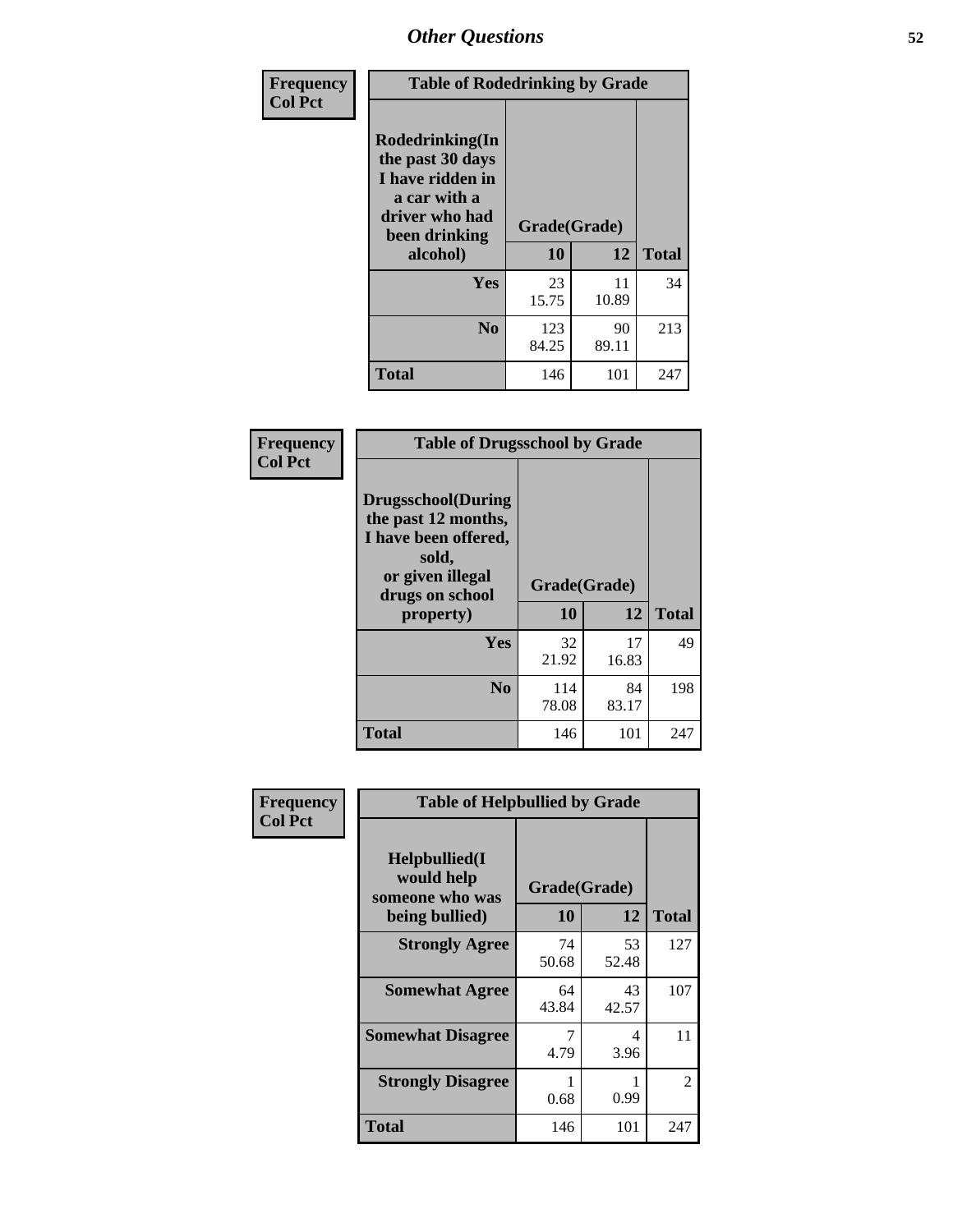| Frequency      | <b>Table of Grade by Bingedrinking</b> |                                                                                                         |                |                              |                        |                               |                               |                          |              |
|----------------|----------------------------------------|---------------------------------------------------------------------------------------------------------|----------------|------------------------------|------------------------|-------------------------------|-------------------------------|--------------------------|--------------|
| <b>Row Pct</b> |                                        | Bingedrinking(I have drunk five or more<br>drinks of alcohol at one sitting during the<br>last 30 days) |                |                              |                        |                               |                               |                          |              |
|                | Grade(Grade)                           | $\boldsymbol{0}$<br><b>Days</b>                                                                         | $1$ or<br>days | 3 <sub>to</sub><br>5<br>days | 6 to<br>q<br>days      | <b>10</b><br>to<br>19<br>days | <b>20</b><br>to<br>29<br>days | <b>All</b><br>30<br>days | <b>Total</b> |
|                | <b>10</b>                              | 121<br>82.88                                                                                            | 4<br>2.74      | 3<br>2.05                    | $\overline{2}$<br>1.37 | 7<br>4.79                     | 6<br>4.11                     | 3<br>2.05                | 146          |
|                | 12                                     | 82<br>81.19                                                                                             | 5<br>4.95      | ┑<br>6.93                    | $\Omega$<br>0.00       | 5<br>4.95                     | 2<br>1.98                     | $\Omega$<br>0.00         | 101          |
|                | <b>Total</b>                           | 203                                                                                                     | 9              | 10                           | $\overline{2}$         | 12                            | 8                             | 3                        | 247          |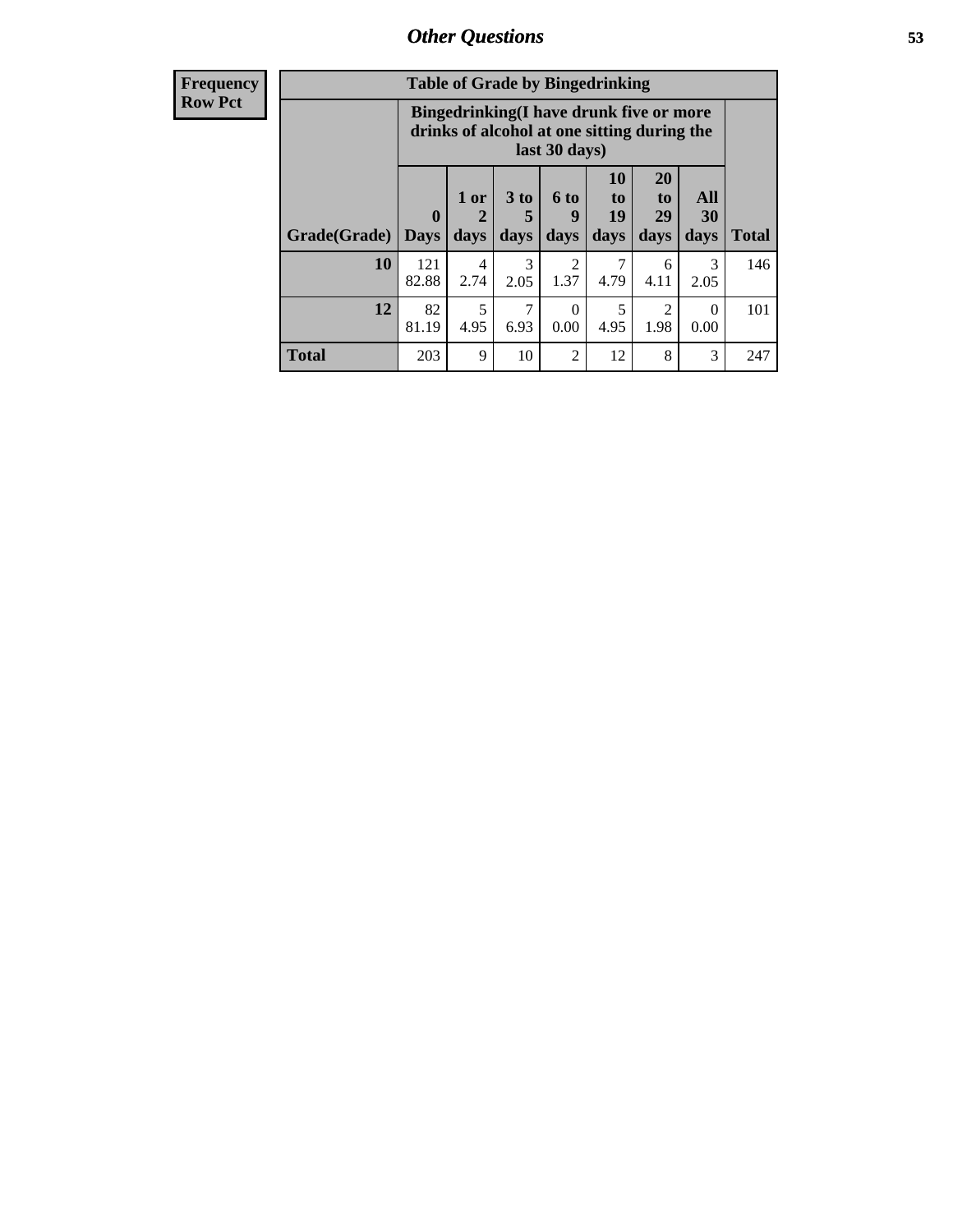## *Nutrition* **54**

| <b>Frequency</b><br>Row Pct |
|-----------------------------|
|                             |

| <b>Table of Grade by Dairy</b> |             |                                                                                                                                                                                                       |             |             |     |  |  |  |
|--------------------------------|-------------|-------------------------------------------------------------------------------------------------------------------------------------------------------------------------------------------------------|-------------|-------------|-----|--|--|--|
|                                |             | Dairy (I eat at least 3 servings of dairy<br>products each day)<br>Somewhat<br><b>Somewhat</b><br><b>Strongly</b><br><b>Strongly</b><br><b>Disagree</b><br>Disagree<br>Agree<br><b>Total</b><br>Agree |             |             |     |  |  |  |
| Grade(Grade)                   |             |                                                                                                                                                                                                       |             |             |     |  |  |  |
| 10                             | 38<br>26.03 | 62<br>42.47                                                                                                                                                                                           | 29<br>19.86 | 17<br>11.64 | 146 |  |  |  |
| 12                             | 27<br>26.73 | 47<br>46.53                                                                                                                                                                                           | 21<br>20.79 | 6<br>5.94   | 101 |  |  |  |
| <b>Total</b>                   | 65          | 109                                                                                                                                                                                                   | 50          | 23          | 247 |  |  |  |

| <b>Frequency</b> |  |
|------------------|--|
| <b>Row Pct</b>   |  |

| V | <b>Table of Grade by Fruitveg</b> |                          |                                                                                                       |             |             |     |  |  |
|---|-----------------------------------|--------------------------|-------------------------------------------------------------------------------------------------------|-------------|-------------|-----|--|--|
|   |                                   |                          | Fruitveg(I eat at least 5 servings of fruits<br>and vegetables each day)                              |             |             |     |  |  |
|   | Grade(Grade)                      | <b>Strongly</b><br>Agree | Somewhat   Somewhat<br><b>Strongly</b><br><b>Disagree</b><br><b>Disagree</b><br><b>Total</b><br>Agree |             |             |     |  |  |
|   | 10                                | 16<br>10.96              | 49<br>33.56                                                                                           | 45<br>30.82 | 36<br>24.66 | 146 |  |  |
|   | 12                                | 10.89                    | 22<br>21.78                                                                                           | 50<br>49.50 | 18<br>17.82 | 101 |  |  |
|   | <b>Total</b>                      | 27                       | 71                                                                                                    | 95          | 54          | 247 |  |  |

| <b>Frequency</b> | <b>Table of Grade by Cafeteriahealthy</b>                             |                          |             |                                      |                                    |              |  |
|------------------|-----------------------------------------------------------------------|--------------------------|-------------|--------------------------------------|------------------------------------|--------------|--|
| <b>Row Pct</b>   | Cafeteriahealthy (School meals in my<br>school cafeteria are healthy) |                          |             |                                      |                                    |              |  |
|                  | Grade(Grade)                                                          | <b>Strongly</b><br>Agree | Agree       | Somewhat Somewhat<br><b>Disagree</b> | <b>Strongly</b><br><b>Disagree</b> | <b>Total</b> |  |
|                  | 10                                                                    | 10<br>6.85               | 51<br>34.93 | 36<br>24.66                          | 49<br>33.56                        | 146          |  |
|                  | 12                                                                    | 3<br>2.97                | 37<br>36.63 | 31<br>30.69                          | 30<br>29.70                        | 101          |  |
|                  | Total                                                                 | 13                       | 88          | 67                                   | 79                                 | 247          |  |

| <b>Frequency</b> |
|------------------|
| <b>Row Pct</b>   |

| <b>Table of Grade by Cafeterianutrition</b> |                                                                                           |             |                                      |                                    |              |  |  |
|---------------------------------------------|-------------------------------------------------------------------------------------------|-------------|--------------------------------------|------------------------------------|--------------|--|--|
|                                             | <b>Cafeterianutrition</b> (Facts about nutrition<br>are available in my school cafeteria) |             |                                      |                                    |              |  |  |
| Grade(Grade)                                | <b>Strongly</b><br>Agree                                                                  | Agree       | Somewhat Somewhat<br><b>Disagree</b> | <b>Strongly</b><br><b>Disagree</b> | <b>Total</b> |  |  |
| 10                                          | 22<br>15.07                                                                               | 55<br>37.67 | 35<br>23.97                          | 34<br>23.29                        | 146          |  |  |
| 12                                          | 14<br>13.86                                                                               | 42<br>41.58 | 24<br>23.76                          | 21<br>20.79                        | 101          |  |  |
| Total                                       | 36                                                                                        | 97          | 59                                   | 55                                 | 247          |  |  |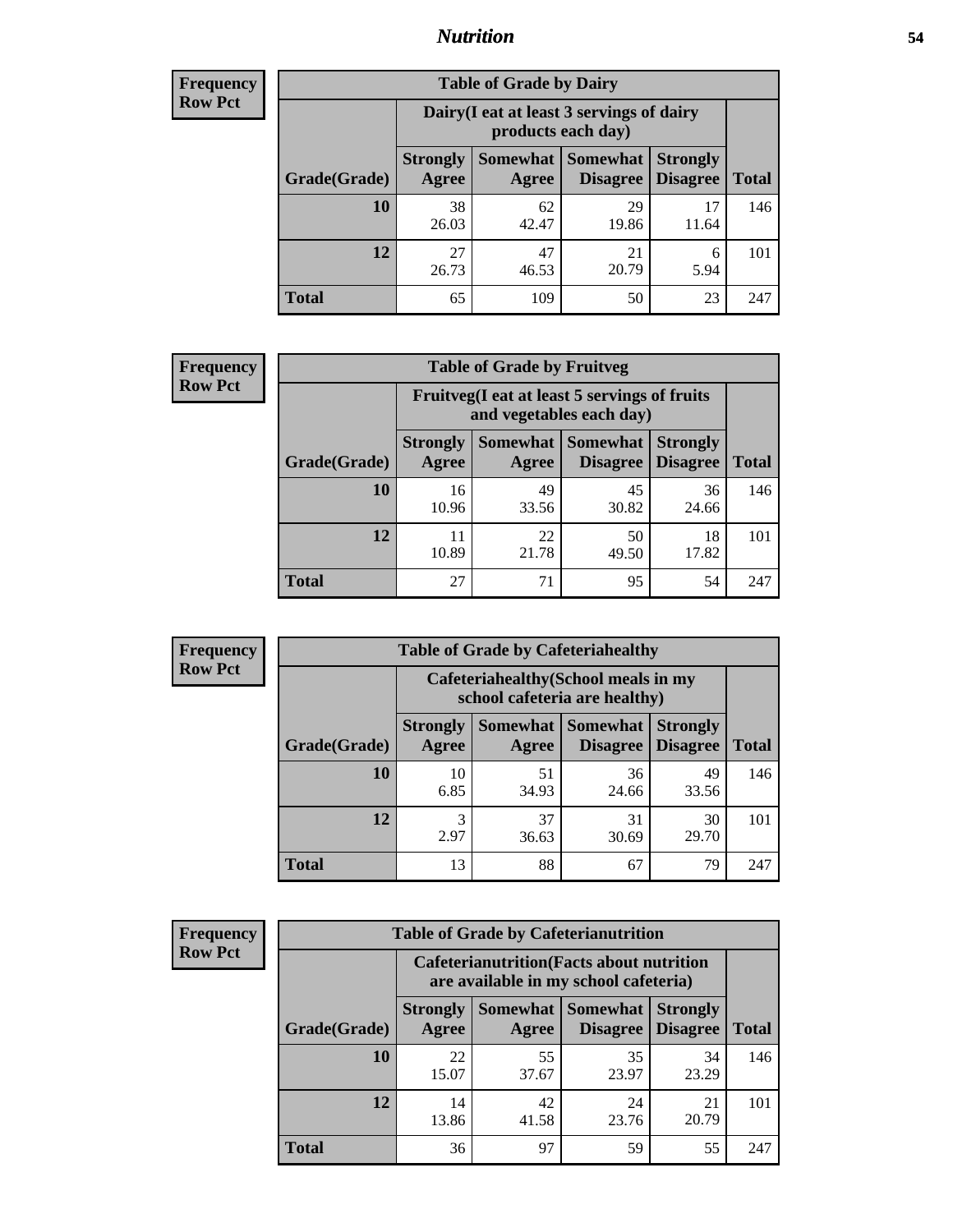## *Nutrition* **55**

| <b>Frequency</b> |
|------------------|
| Row Pct          |

| <b>Table of Grade by Schoollunch</b> |                                                                                                                                             |                                                                 |             |             |     |  |  |  |
|--------------------------------------|---------------------------------------------------------------------------------------------------------------------------------------------|-----------------------------------------------------------------|-------------|-------------|-----|--|--|--|
|                                      |                                                                                                                                             | Schoollunch(I eat school lunch three or<br>more times per week) |             |             |     |  |  |  |
| Grade(Grade)                         | Somewhat  <br><b>Somewhat</b><br><b>Strongly</b><br><b>Strongly</b><br><b>Disagree</b><br><b>Disagree</b><br><b>Total</b><br>Agree<br>Agree |                                                                 |             |             |     |  |  |  |
| 10                                   | 79<br>54.11                                                                                                                                 | 29<br>19.86                                                     | 11<br>7.53  | 27<br>18.49 | 146 |  |  |  |
| 12                                   | 38<br>37.62                                                                                                                                 | 30<br>29.70                                                     | 12<br>11.88 | 21<br>20.79 | 101 |  |  |  |
| <b>Total</b>                         | 117                                                                                                                                         | 59                                                              | 23          | 48          | 247 |  |  |  |

| <b>Frequency</b> |  |
|------------------|--|
| <b>Row Pct</b>   |  |

| <b>Table of Grade by Foodchoices</b> |                          |                                                                     |                                        |                                    |              |  |  |  |
|--------------------------------------|--------------------------|---------------------------------------------------------------------|----------------------------------------|------------------------------------|--------------|--|--|--|
|                                      |                          | Foodchoices (I make healthy food choices in<br>my school cafeteria) |                                        |                                    |              |  |  |  |
| Grade(Grade)                         | <b>Strongly</b><br>Agree | Agree                                                               | <b>Somewhat   Somewhat</b><br>Disagree | <b>Strongly</b><br><b>Disagree</b> | <b>Total</b> |  |  |  |
| 10                                   | 28<br>19.18              | 56<br>38.36                                                         | 23<br>15.75                            | 39<br>26.71                        | 146          |  |  |  |
| 12                                   | 12<br>11.88              | 42<br>41.58                                                         | 32<br>31.68                            | 15<br>14.85                        | 101          |  |  |  |
| <b>Total</b>                         | 40                       | 98                                                                  | 55                                     | 54                                 | 247          |  |  |  |

| <b>Frequency</b> | <b>Table of Grade by Wholewheat</b> |                                                                                                             |             |                                        |                                    |              |  |
|------------------|-------------------------------------|-------------------------------------------------------------------------------------------------------------|-------------|----------------------------------------|------------------------------------|--------------|--|
| <b>Row Pct</b>   |                                     | Wholewheat (There are whole wheat and<br>multigrain breads and cereals available in<br>my school cafeteria) |             |                                        |                                    |              |  |
|                  | Grade(Grade)                        | <b>Strongly</b><br>Agree                                                                                    | Agree       | Somewhat   Somewhat<br><b>Disagree</b> | <b>Strongly</b><br><b>Disagree</b> | <b>Total</b> |  |
|                  | 10                                  | 32<br>21.92                                                                                                 | 62<br>42.47 | 25<br>17.12                            | 27<br>18.49                        | 146          |  |
|                  | 12                                  | 27<br>26.73                                                                                                 | 42<br>41.58 | 24<br>23.76                            | 8<br>7.92                          | 101          |  |
|                  | <b>Total</b>                        | 59                                                                                                          | 104         | 49                                     | 35                                 | 247          |  |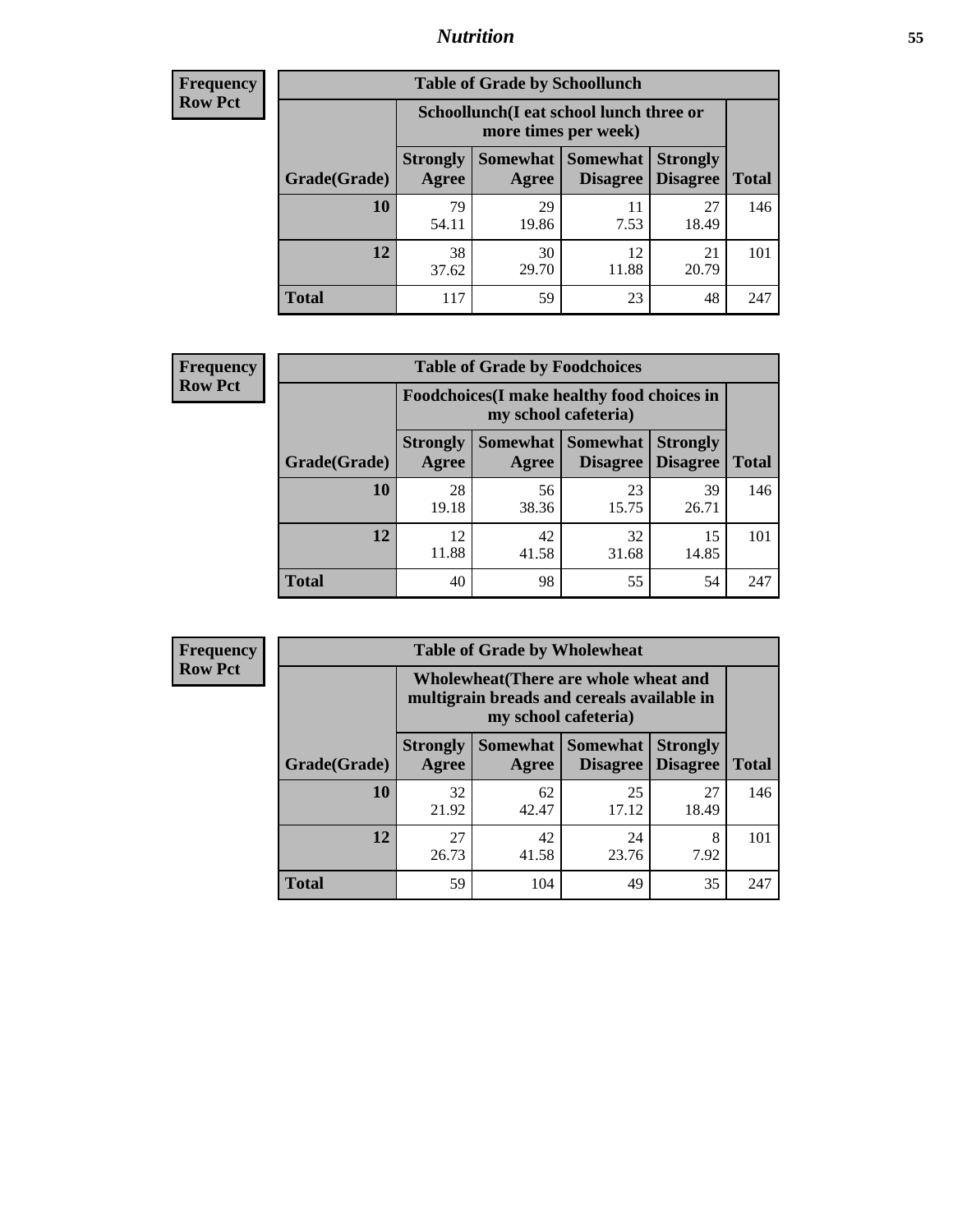## *Nutrition* **56**

**Frequency Row Pct**

| <b>Table of Grade by Healthyvending</b> |                                                                                                                                               |                     |                                    |                                    |              |  |
|-----------------------------------------|-----------------------------------------------------------------------------------------------------------------------------------------------|---------------------|------------------------------------|------------------------------------|--------------|--|
|                                         | Healthyvending (If only healthy snacks and<br>beverages were available in the vending<br>machines during the school day,<br>I would buy them) |                     |                                    |                                    |              |  |
| Grade(Grade)                            | <b>Strongly</b><br>Agree                                                                                                                      | Somewhat  <br>Agree | <b>Somewhat</b><br><b>Disagree</b> | <b>Strongly</b><br><b>Disagree</b> | <b>Total</b> |  |
| 10                                      | 39<br>26.71                                                                                                                                   | 43<br>29.45         | 21<br>14.38                        | 43<br>29.45                        | 146          |  |
| 12                                      | 24<br>23.76                                                                                                                                   | 23<br>22.77         | 22<br>21.78                        | 32<br>31.68                        | 101          |  |
| <b>Total</b>                            | 63                                                                                                                                            | 66                  | 43                                 | 75                                 | 247          |  |

**Frequency Row Pct**

| <b>Table of Grade by Schoolbreakfast</b> |                                                                                                                                         |             |             |             |     |  |
|------------------------------------------|-----------------------------------------------------------------------------------------------------------------------------------------|-------------|-------------|-------------|-----|--|
|                                          | Schoolbreakfast (If breakfast were<br>available at school,<br>but outside the cafeteria,<br>I would eat breakfast at school more often) |             |             |             |     |  |
| Grade(Grade)                             | Somewhat   Somewhat<br><b>Strongly</b><br><b>Strongly</b><br><b>Disagree</b><br><b>Total</b><br>Agree<br><b>Disagree</b><br>Agree       |             |             |             |     |  |
| 10                                       | 54<br>36.99                                                                                                                             | 50<br>34.25 | 19<br>13.01 | 23<br>15.75 | 146 |  |
| 12                                       | 35<br>18<br>12<br>36<br>17.82<br>11.88<br>35.64<br>34.65                                                                                |             |             |             |     |  |
| <b>Total</b>                             | 90                                                                                                                                      | 85          | 37          | 35          | 247 |  |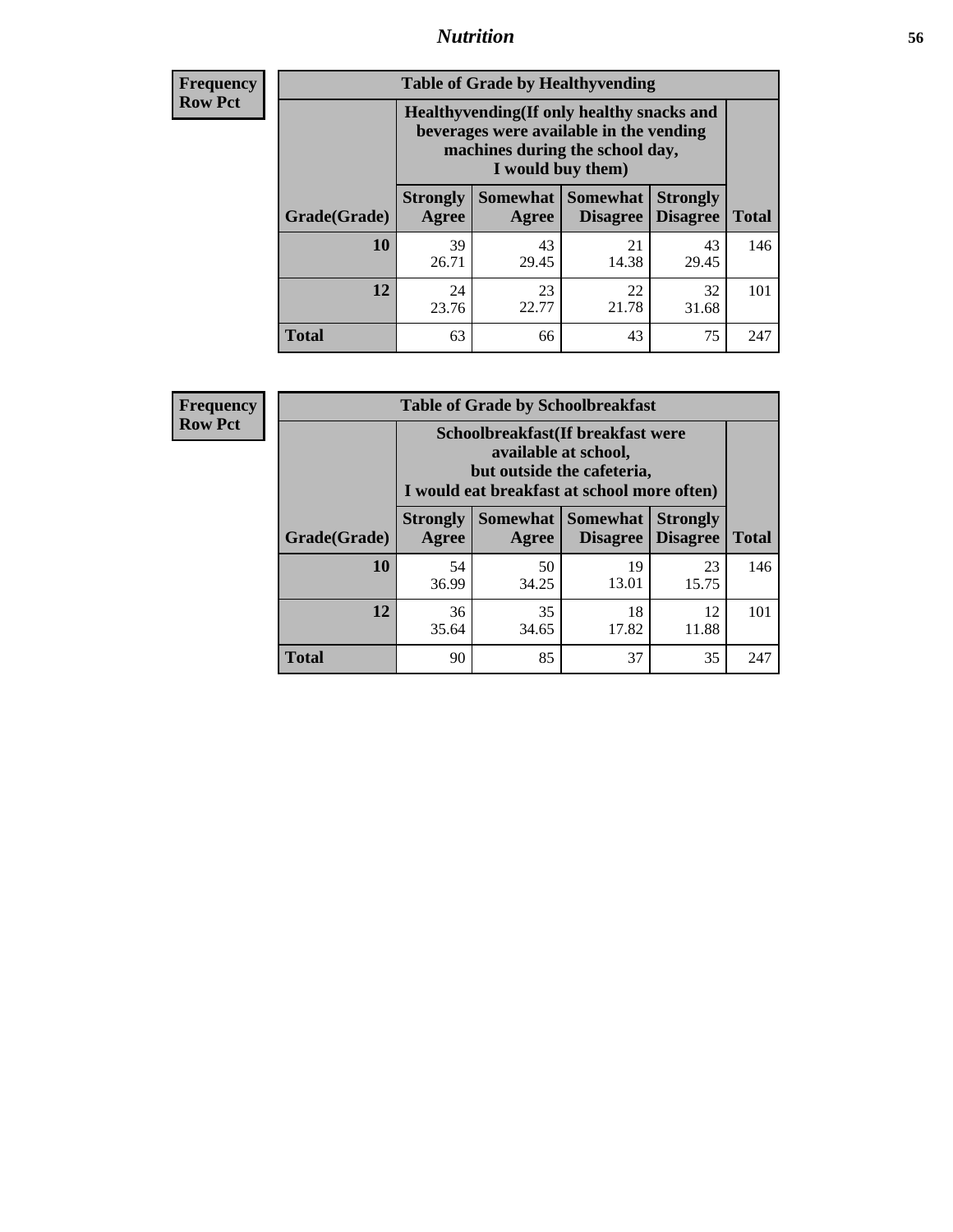| Frequency<br><b>Col Pct</b> | <b>Table of Educationaids by Grade</b>                                                                    |                    |             |              |
|-----------------------------|-----------------------------------------------------------------------------------------------------------|--------------------|-------------|--------------|
|                             | <b>Educationaids</b> (I<br>have been<br>taught about<br><b>HIV/AIDS</b> at<br>school in the<br>past year) | Grade(Grade)<br>10 | 12          | <b>Total</b> |
|                             | Yes                                                                                                       | 130<br>89.04       | 60<br>59.41 | 190          |
|                             | N <sub>0</sub>                                                                                            | 16<br>10.96        | 41<br>40.59 | 57           |
|                             | <b>Total</b>                                                                                              | 146                | 101         | 247          |

| <b>Frequency</b> | <b>Table of Educationcharacter by Grade</b>                                                             |              |             |              |
|------------------|---------------------------------------------------------------------------------------------------------|--------------|-------------|--------------|
| <b>Col Pct</b>   | Educationcharacter(I<br>have been taught<br>about character<br>education in the past<br>year at school) | Grade(Grade) |             |              |
|                  |                                                                                                         | 10           | 12          | <b>Total</b> |
|                  | Yes                                                                                                     | 113<br>77.40 | 70<br>69.31 | 183          |
|                  | N <sub>0</sub>                                                                                          | 33<br>22.60  | 31<br>30.69 | 64           |
|                  | <b>Total</b>                                                                                            | 146          | 101         | 247          |

| Frequency      | <b>Table of Gradcoach1 by Grade</b>              |              |             |              |
|----------------|--------------------------------------------------|--------------|-------------|--------------|
| <b>Col Pct</b> | Gradcoach1(I<br>know who my<br><b>Graduation</b> | Grade(Grade) |             |              |
|                | Coach is)                                        | 10           | 12          | <b>Total</b> |
|                | Yes                                              | 115<br>78.77 | 85<br>84.16 | 200          |
|                | N <sub>0</sub>                                   | 31<br>21.23  | 16<br>15.84 | 47           |
|                | <b>Total</b>                                     | 146          | 101         | 247          |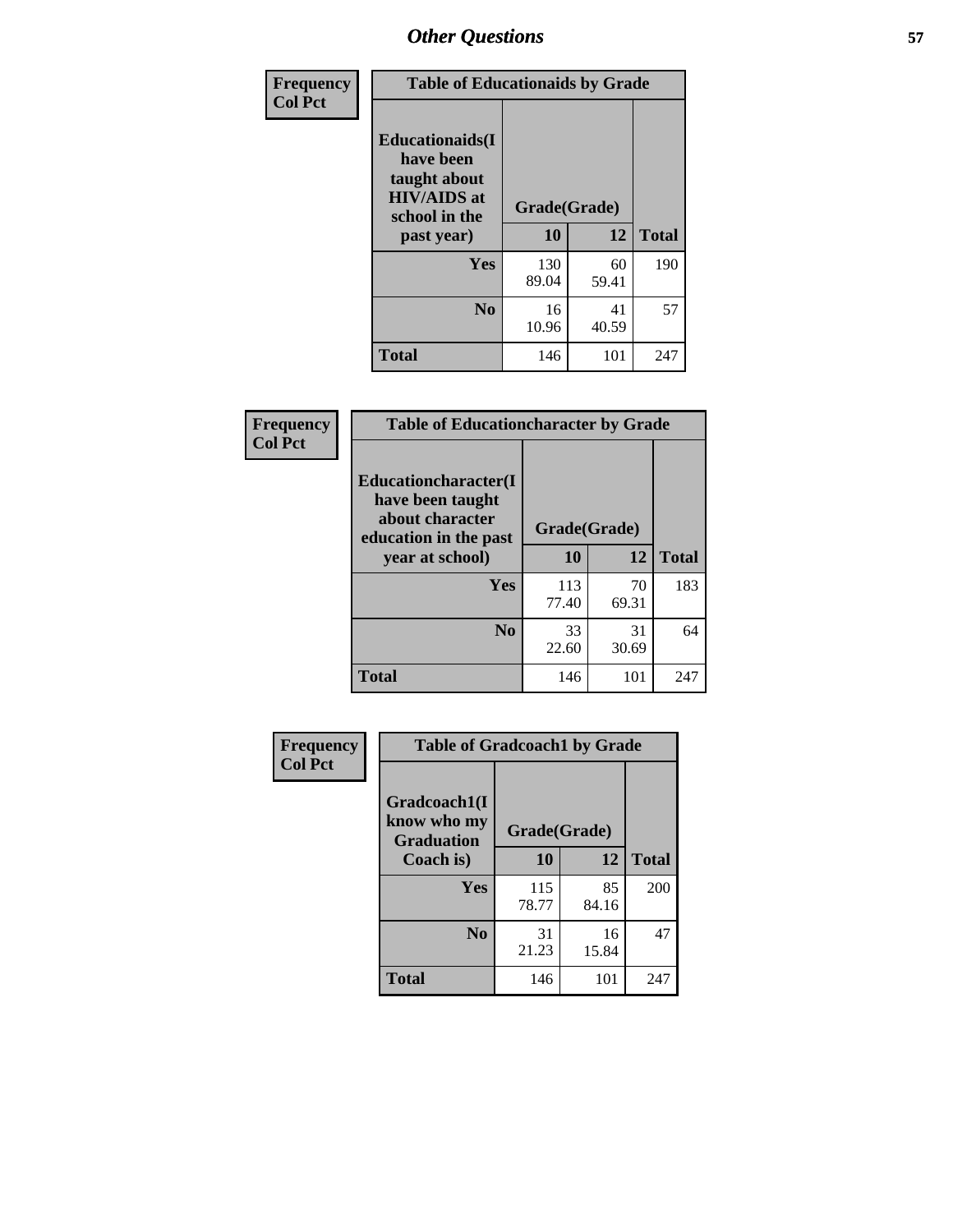| Frequency      | <b>Table of Gradcoach2 by Grade</b> |              |             |              |
|----------------|-------------------------------------|--------------|-------------|--------------|
| <b>Col Pct</b> | Gradcoach2(I<br>have                |              |             |              |
|                | contacted my<br><b>Graduation</b>   | Grade(Grade) |             |              |
|                | Coach)                              | 10           | 12          | <b>Total</b> |
|                | Yes                                 | 44<br>30.14  | 62<br>61.39 | 106          |
|                | N <sub>0</sub>                      | 102<br>69.86 | 39<br>38.61 | 141          |
|                | <b>Total</b>                        | 146          | 101         | 247          |

| <b>Frequency</b><br><b>Col Pct</b> | <b>Table of Gradcoach3 by Grade</b>                                         |              |             |              |
|------------------------------------|-----------------------------------------------------------------------------|--------------|-------------|--------------|
|                                    | Gradcoach3(I<br>have received<br>assistance<br>from my<br><b>Graduation</b> | Grade(Grade) |             |              |
|                                    | Coach)                                                                      | 10           | 12          | <b>Total</b> |
|                                    | Yes                                                                         | 41<br>28.08  | 58<br>57.43 | 99           |
|                                    | N <sub>0</sub>                                                              | 18<br>12.33  | 16<br>15.84 | 34           |
|                                    | Don't know                                                                  | 87<br>59.59  | 27<br>26.73 | 114          |
|                                    | <b>Total</b>                                                                | 146          | 101         | 247          |

|                             | <b>Table of Selfharm by Grade</b>                                                                                        |                    |             |              |
|-----------------------------|--------------------------------------------------------------------------------------------------------------------------|--------------------|-------------|--------------|
| Frequency<br><b>Col Pct</b> | <b>Selfharm</b> (During<br>the past 12<br>months,<br>I harmed myself<br>on purpose<br>Suicideconsider<br>During the past |                    |             |              |
|                             | 12 months,<br>I seriously<br>considered<br>suicide)                                                                      | Grade(Grade)<br>10 | 12          | <b>Total</b> |
|                             |                                                                                                                          |                    |             |              |
|                             | Yes                                                                                                                      | 23<br>15.75        | 11<br>10.89 | 34           |
|                             | N <sub>0</sub>                                                                                                           | 123<br>84.25       | 90<br>89.11 | 213          |
|                             | Total                                                                                                                    | 146                | 101         | 247          |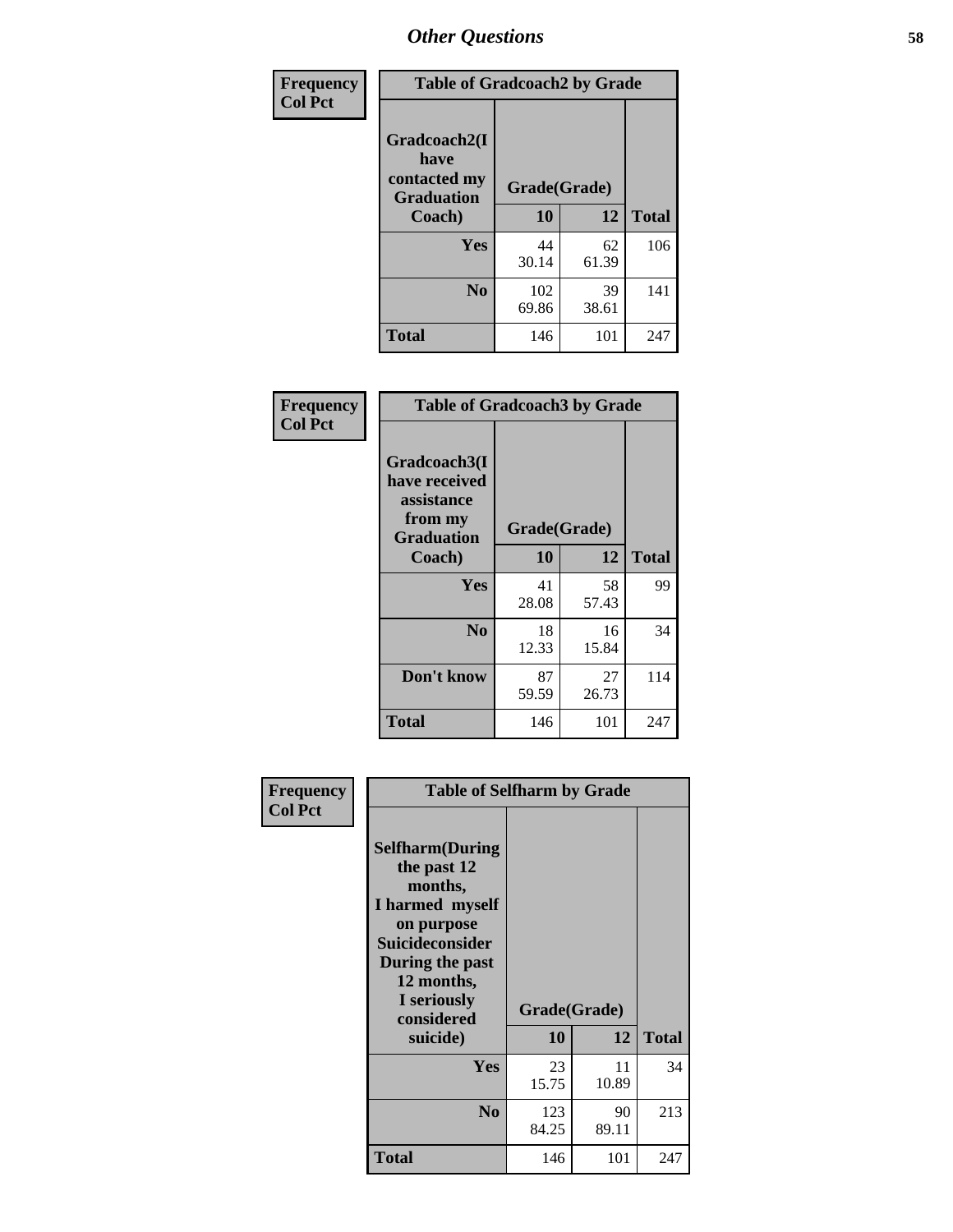| <b>Frequency</b> | <b>Table of Suicideconsider by Grade</b> |              |             |              |
|------------------|------------------------------------------|--------------|-------------|--------------|
| <b>Col Pct</b>   |                                          | Grade(Grade) |             |              |
|                  | Suicideconsider                          | <b>10</b>    | 12          | <b>Total</b> |
|                  | Yes                                      | 20<br>13.70  | q<br>8.91   | 29           |
|                  | N <sub>0</sub>                           | 126<br>86.30 | 92<br>91.09 | 218          |
|                  | <b>Total</b>                             | 146          | 101         | 247          |

| Frequency      | <b>Table of Suicideattempt by Grade</b>              |              |                                     |              |
|----------------|------------------------------------------------------|--------------|-------------------------------------|--------------|
| <b>Col Pct</b> | Suicideattempt(I<br>have attempted<br>suicide in the | Grade(Grade) |                                     |              |
|                | last year)                                           | 10           | 12                                  | <b>Total</b> |
|                | Yes                                                  | 18<br>12.33  | $\mathcal{D}_{\mathcal{A}}$<br>1.98 | 20           |
|                | $\bf No$                                             | 128<br>87.67 | 99<br>98.02                         | 227          |
|                | <b>Total</b>                                         | 146          | 101                                 | 247          |

| Frequency      | <b>Table of Instantmessaged by Grade</b>               |              |             |              |
|----------------|--------------------------------------------------------|--------------|-------------|--------------|
| <b>Col Pct</b> | Instantmessaged(I<br>have instant<br>messaged people I | Grade(Grade) |             |              |
|                | do not even know)                                      | 10           | 12          | <b>Total</b> |
|                | Yes                                                    | 62<br>42.47  | 46<br>45.54 | 108          |
|                | N <sub>0</sub>                                         | 84<br>57.53  | 55<br>54.46 | 139          |
|                | <b>Total</b>                                           | 146          | 101         | 247          |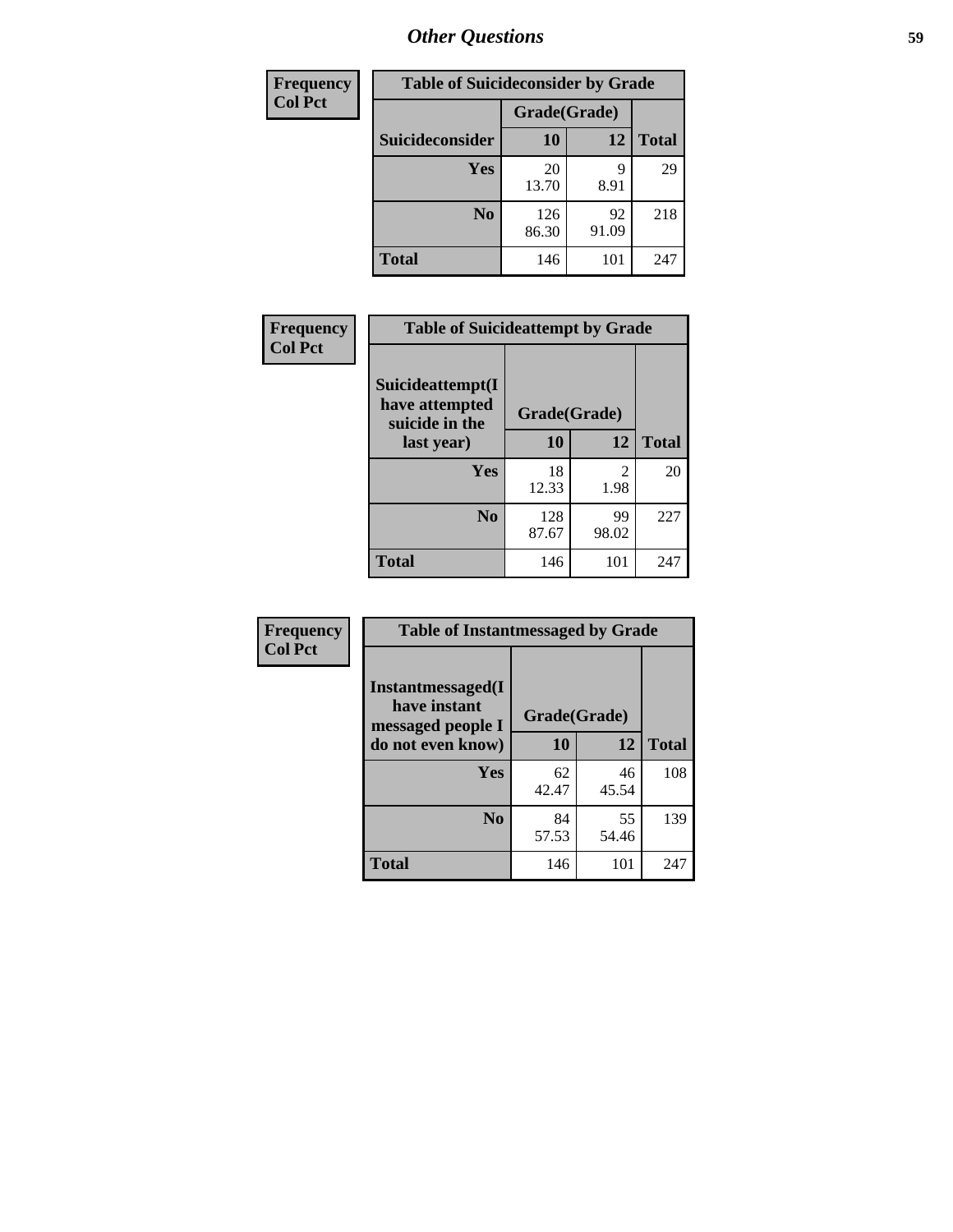| Frequency      | <b>Table of Getsalong by Grade</b>                                     |                       |             |                |
|----------------|------------------------------------------------------------------------|-----------------------|-------------|----------------|
| <b>Col Pct</b> | <b>Getsalong</b> (I get<br>along with other<br>students and<br>adults) | Grade(Grade)<br>10    | 12          | <b>Total</b>   |
|                | <b>Strongly Agree</b>                                                  | 71<br>48.63           | 67<br>66.34 | 138            |
|                | <b>Somewhat Agree</b>                                                  | 67<br>45.89           | 31<br>30.69 | 98             |
|                | <b>Somewhat Disagree</b>                                               | 6<br>4.11             | 3<br>2.97   | 9              |
|                | <b>Strongly Disagree</b>                                               | $\mathcal{L}$<br>1.37 | 0<br>0.00   | $\mathfrak{D}$ |
|                | <b>Total</b>                                                           | 146                   | 101         | 247            |

| Frequency      | <b>Table of Safehome by Grade</b> |                    |             |              |
|----------------|-----------------------------------|--------------------|-------------|--------------|
| <b>Col Pct</b> | Safehome(I feel<br>safe at home)  | Grade(Grade)<br>10 | 12          | <b>Total</b> |
|                | <b>Strongly Agree</b>             | 97<br>66.44        | 78<br>77.23 | 175          |
|                | <b>Somewhat Agree</b>             | 38<br>26.03        | 19<br>18.81 | 57           |
|                | <b>Somewhat Disagree</b>          | 4.79               | 3<br>2.97   | 10           |
|                | <b>Strongly Disagree</b>          | 4<br>2.74          | 0.99        | 5            |
|                | <b>Total</b>                      | 146                | 101         | 247          |

| Frequency      |                                                                                     | <b>Table of Adulttalk by Grade</b> |             |              |  |  |  |
|----------------|-------------------------------------------------------------------------------------|------------------------------------|-------------|--------------|--|--|--|
| <b>Col Pct</b> | <b>Adulttalk(I</b><br>know an<br>adult at<br>school that<br>I can talk<br>with if I | Grade(Grade)                       |             |              |  |  |  |
|                | need help)                                                                          | 10                                 | 12          | <b>Total</b> |  |  |  |
|                | <b>Yes</b>                                                                          | 109<br>74.66                       | 88<br>87.13 | 197          |  |  |  |
|                | N <sub>0</sub>                                                                      | 37<br>25.34                        | 13<br>12.87 | 50           |  |  |  |
|                | <b>Total</b>                                                                        | 146                                | 101         | 247          |  |  |  |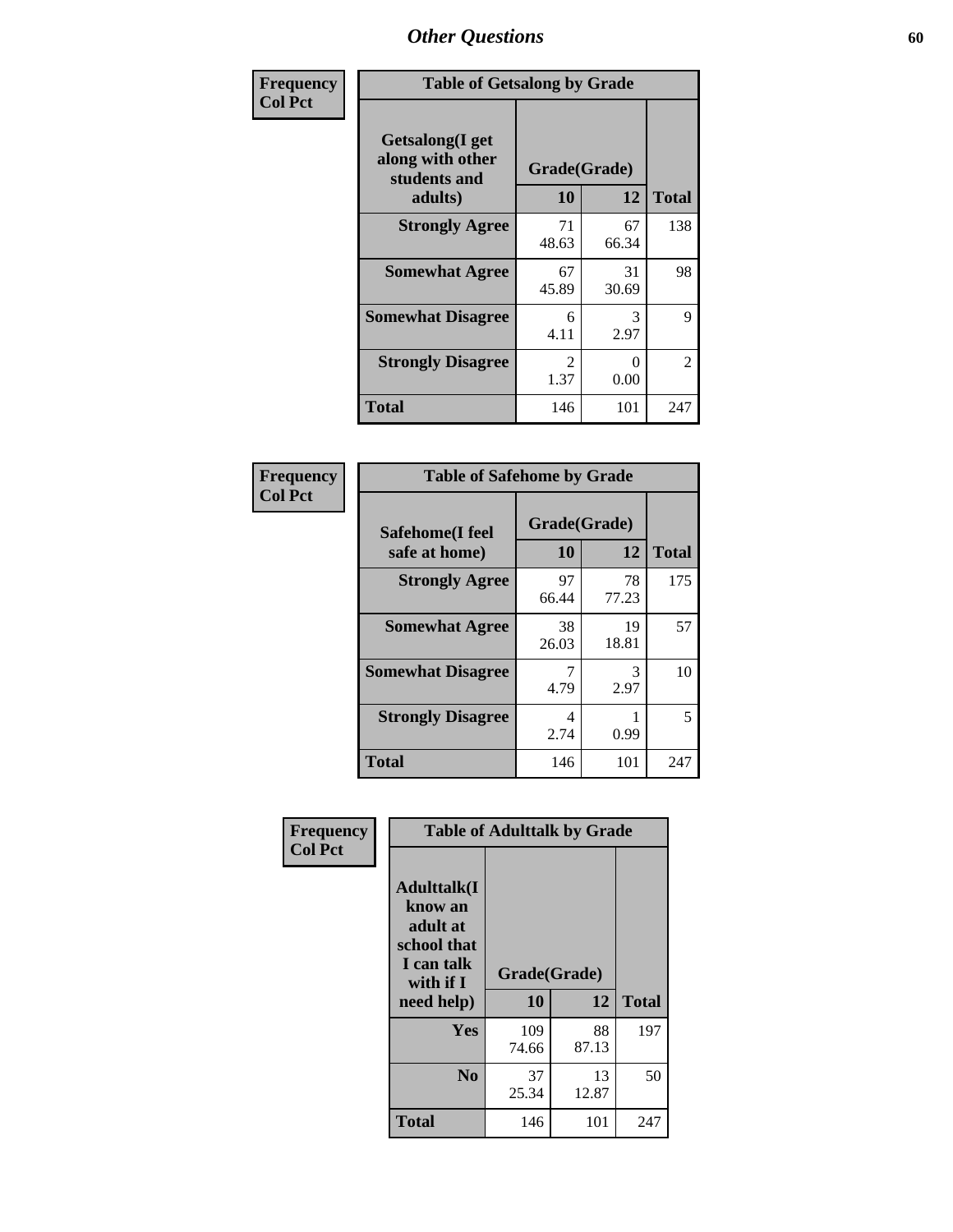**Frequency Row Pct**

| <b>Table of Grade by Tytime</b> |             |                                                                                                                             |             |             |            |           |     |  |  |
|---------------------------------|-------------|-----------------------------------------------------------------------------------------------------------------------------|-------------|-------------|------------|-----------|-----|--|--|
|                                 |             | Tytime (On an average school day,<br>how much unsupervised time do I spend watching TV)                                     |             |             |            |           |     |  |  |
| Grade(Grade)   None             |             | <b>Less that</b><br>$2 - 3$<br>$4 - 5$<br>$6+$<br>$hour/day$   hour/day   hours/day   hours/day   hours/day<br><b>Total</b> |             |             |            |           |     |  |  |
| 10                              | 18<br>12.33 | 29<br>19.86                                                                                                                 | 35<br>23.97 | 43<br>29.45 | 13<br>8.90 | 8<br>5.48 | 146 |  |  |
| 12                              | 15<br>14.85 | 23<br>22.77                                                                                                                 | 19<br>18.81 | 31<br>30.69 | 6<br>5.94  | 6.93      | 101 |  |  |
| <b>Total</b>                    | 33          | 52                                                                                                                          | 54          | 74          | 19         | 15        | 247 |  |  |

**Frequency Row Pct**

| <b>Table of Grade by Computertime</b> |             |                                                                                                   |             |                      |                      |                   |              |  |  |
|---------------------------------------|-------------|---------------------------------------------------------------------------------------------------|-------------|----------------------|----------------------|-------------------|--------------|--|--|
|                                       |             | Computertime (On an average school day,<br>how much unsupervised time do I spend on the computer) |             |                      |                      |                   |              |  |  |
| Grade(Grade)                          | None        | <b>Less that</b><br>hour/day                                                                      | hour/day    | $2 - 3$<br>hours/day | $4 - 5$<br>hours/day | $6+$<br>hours/day | <b>Total</b> |  |  |
| 10                                    | 27<br>18.49 | 31<br>21.23                                                                                       | 29<br>19.86 | 42<br>28.77          | 10<br>6.85           | 4.79              | 146          |  |  |
| 12                                    | 18<br>17.82 | 27<br>26.73                                                                                       | 22<br>21.78 | 21<br>20.79          | 6<br>5.94            | 6.93              | 101          |  |  |
| <b>Total</b>                          | 45          | 58                                                                                                | 51          | 63                   | 16                   | 14                | 247          |  |  |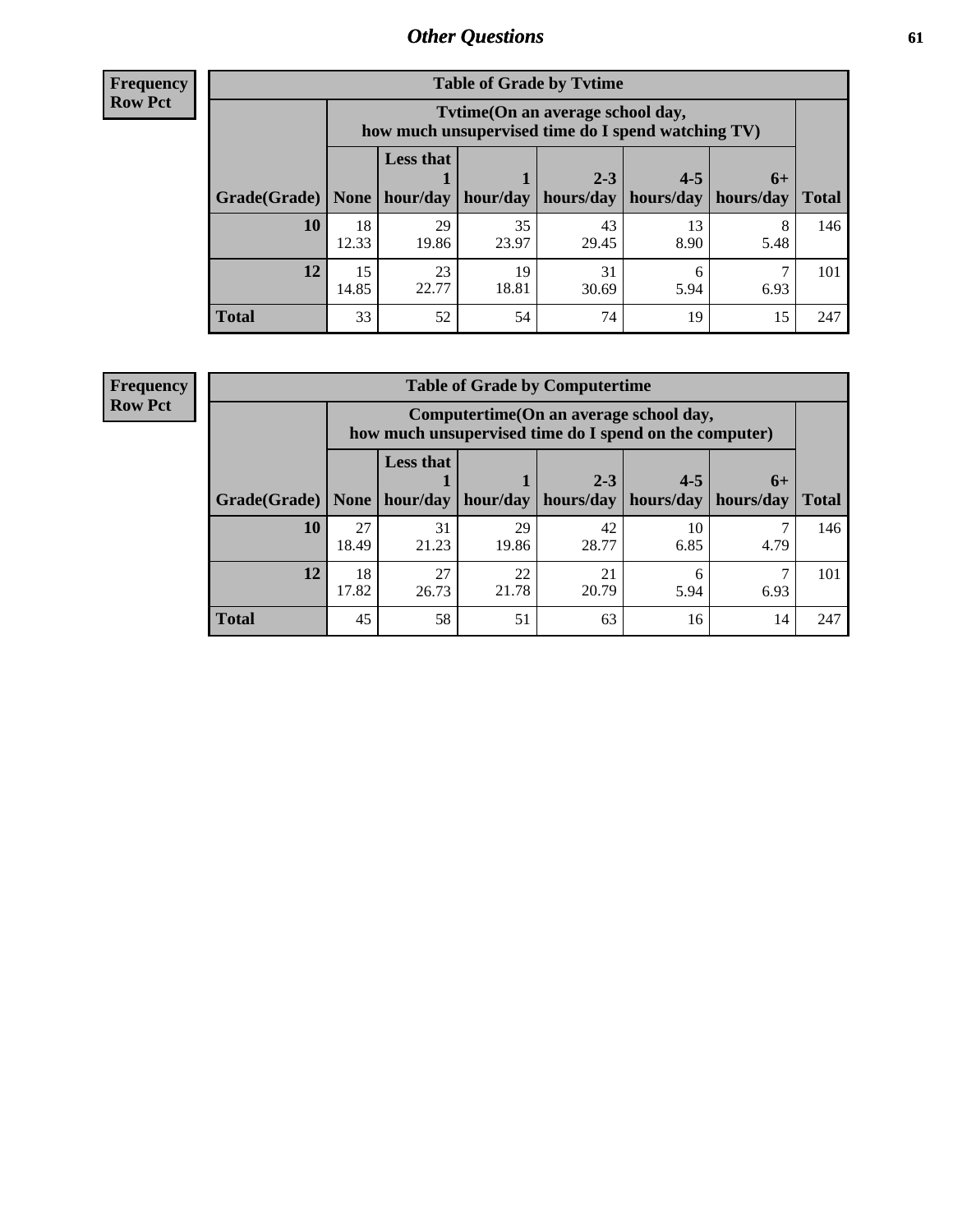#### *Questions about Driving Laws* **62** *Driving Questions were asked only of high school students.*

| <b>Frequency</b> |
|------------------|
| <b>Row Pct</b>   |

| <b>Table of Grade by License1</b> |                                                                      |                                                                                                                                           |           |      |            |     |  |  |  |
|-----------------------------------|----------------------------------------------------------------------|-------------------------------------------------------------------------------------------------------------------------------------------|-----------|------|------------|-----|--|--|--|
|                                   |                                                                      | License1(During the first 6 months of driving<br>with a provisional license,<br>the only passengers who can ride with the<br>driver are:) |           |      |            |     |  |  |  |
| Grade(Grade)                      | <b>Parent or</b><br><b>Guardian</b>                                  | Don't<br>Family<br><b>Members</b><br><b>Friends</b><br><b>Total</b><br>Know<br><b>Anyone</b>                                              |           |      |            |     |  |  |  |
| 10                                | 32<br>21.92                                                          | 92<br>63.01                                                                                                                               | 2<br>1.37 | 4.79 | 13<br>8.90 | 146 |  |  |  |
| 12                                | 25<br>72<br>$\mathfrak{D}$<br>71.29<br>0.99<br>0.99<br>1.98<br>24.75 |                                                                                                                                           |           |      |            |     |  |  |  |
| Total                             | 57                                                                   | 164                                                                                                                                       | 3         | 8    | 15         | 247 |  |  |  |

| <b>Frequency</b> |              | <b>Table of Grade by License2</b> |                  |                         |                                                                                                          |               |              |
|------------------|--------------|-----------------------------------|------------------|-------------------------|----------------------------------------------------------------------------------------------------------|---------------|--------------|
| <b>Row Pct</b>   |              |                                   |                  |                         | License2(17 yr old drivers with a<br>provisional driver's license cannot<br>drive between the hours of:) |               |              |
|                  | Grade(Grade) | <b>Midnight</b><br>to 6am         | 1am<br>to<br>5am | 1am<br>to<br><b>6am</b> | N <sub>0</sub><br>curfew<br>for $17$<br>year<br>olds                                                     | Don't<br>Know | <b>Total</b> |
|                  | 10           | 92<br>63.01                       | 12<br>8.22       | 6<br>4.11               | 13<br>8.90                                                                                               | 23<br>15.75   | 146          |
|                  | 12           | 75<br>74.26                       | 11<br>10.89      | 4<br>3.96               | 7<br>6.93                                                                                                | 4<br>3.96     | 101          |
|                  | <b>Total</b> | 167                               | 23               | 10                      | 20                                                                                                       | 27            | 247          |

| Frequency      | <b>Table of Grade by License3</b> |                                                                                        |             |             |             |             |               |              |
|----------------|-----------------------------------|----------------------------------------------------------------------------------------|-------------|-------------|-------------|-------------|---------------|--------------|
| <b>Row Pct</b> |                                   | License3(For drivers under the age of 21,<br>what level of alcohol is considered DUI?) |             |             |             |             |               |              |
|                | Grade(Grade)                      | Any<br><b>Amount</b>                                                                   | 0.02        | 0.04        | 0.06        | 0.08        | Don't<br>know | <b>Total</b> |
|                | <b>10</b>                         | 26<br>17.81                                                                            | 25<br>17.12 | 17<br>11.64 | 11<br>7.53  | 24<br>16.44 | 43<br>29.45   | 146          |
|                | 12                                | 29<br>28.71                                                                            | 26<br>25.74 | 9<br>8.91   | 11<br>10.89 | 10<br>9.90  | 16<br>15.84   | 101          |
|                | Total                             | 55                                                                                     | 51          | 26          | 22          | 34          | 59            | 247          |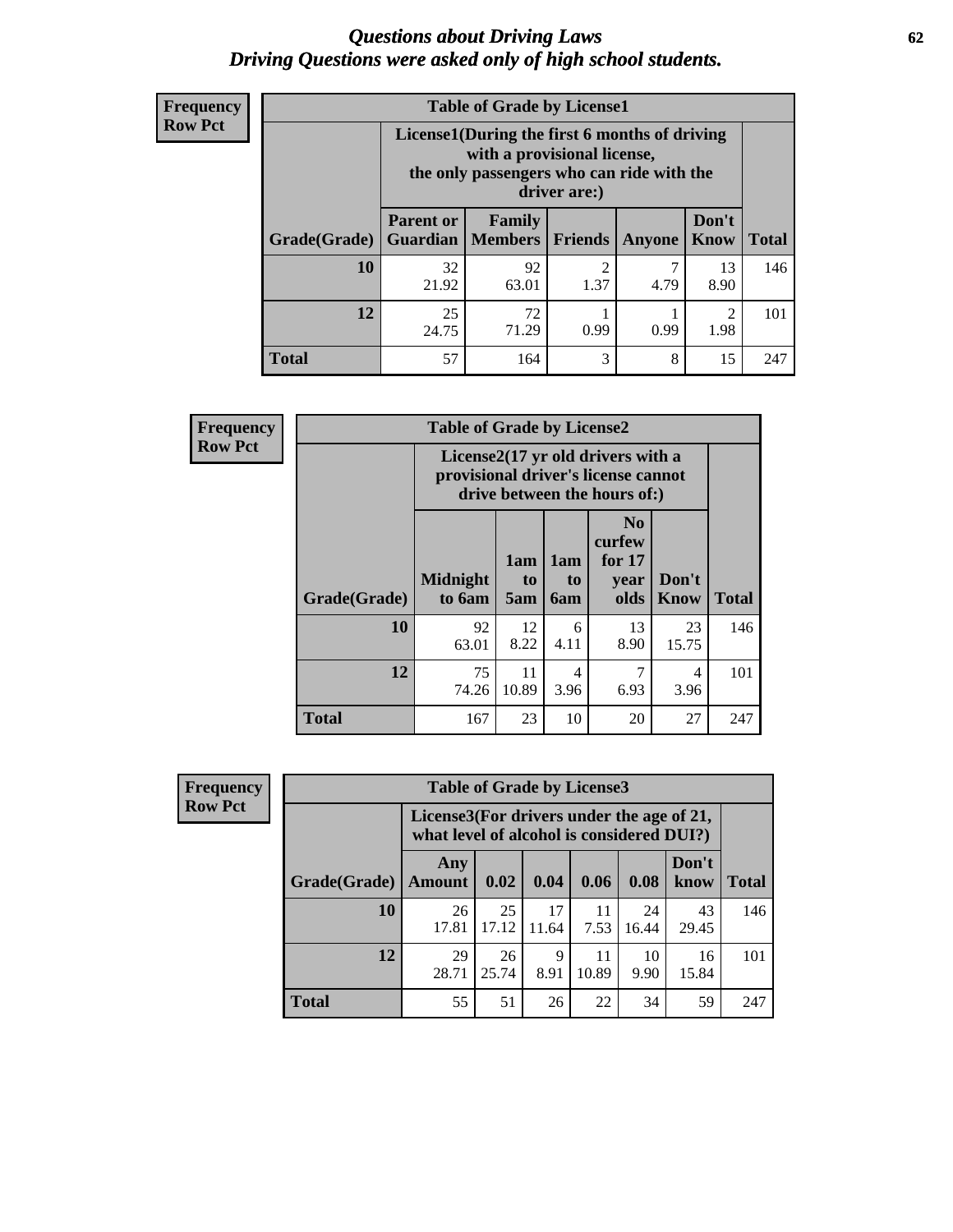#### *Questions about Driving Laws* **63** *Driving Questions were asked only of high school students.*

**Frequency Row Pct**

| <b>Table of Grade by License4</b> |              |                                                                                                                                      |             |             |            |             |     |  |
|-----------------------------------|--------------|--------------------------------------------------------------------------------------------------------------------------------------|-------------|-------------|------------|-------------|-----|--|
|                                   |              | License4(A driver under 21 automatically<br>loses his/her license if caught exceeding the<br>posted speet limit by:)                 |             |             |            |             |     |  |
| Grade(Grade)                      | $15+$<br>mph | Can't<br>lose<br><b>Depends</b><br>license<br>$25+$<br>$35+$<br>Don't<br>for<br><b>on</b><br>speeding<br>mph<br>know<br>mph<br>judge |             |             |            |             |     |  |
| 10                                | 26<br>17.81  | 30<br>20.55                                                                                                                          | 15<br>10.27 | 8<br>5.48   | 14<br>9.59 | 53<br>36.30 | 146 |  |
| 12                                | 16<br>15.84  | 42<br>41.58                                                                                                                          | 15<br>14.85 | 12<br>11.88 | 0.99       | 15<br>14.85 | 101 |  |
| <b>Total</b>                      | 42           | 72                                                                                                                                   | 30          | 20          | 15         | 68          | 247 |  |

| Frequency      | <b>Table of Grade by License5</b> |             |                                                                                                                                      |                     |       |  |
|----------------|-----------------------------------|-------------|--------------------------------------------------------------------------------------------------------------------------------------|---------------------|-------|--|
| <b>Row Pct</b> |                                   |             | License5(A)<br>Georgia teenager<br>with family<br>connections or a<br>good lawyer can<br>break a teen<br>driving law and<br>license) | keep their driver's |       |  |
|                | Grade(Grade)                      | Yes         | N <sub>0</sub>                                                                                                                       | Don't<br>know       | Total |  |
|                | 10                                | 25<br>17.12 | 73<br>50.00                                                                                                                          | 48<br>32.88         | 146   |  |
|                | 12                                | 24<br>23.76 | 52<br>51.49                                                                                                                          | 25<br>24.75         | 101   |  |
|                | <b>Total</b>                      | 49          | 125                                                                                                                                  | 73                  | 247   |  |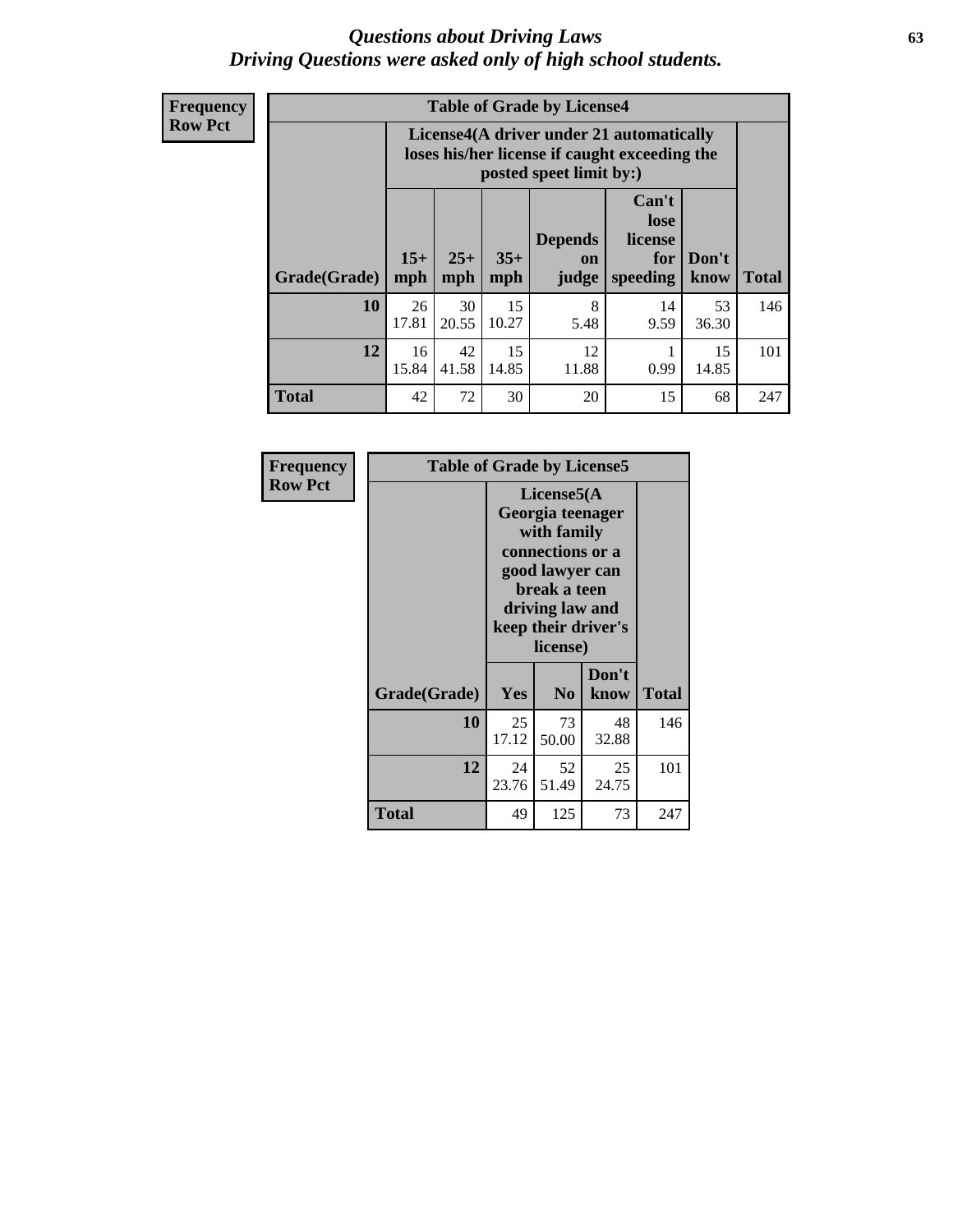#### *Questions about Driving Laws* **64** *Driving Questions were asked only of high school students.*

| <b>Frequency</b> | <b>Table of Grade by License6</b> |             |                                                                                                                           |                    |              |  |  |
|------------------|-----------------------------------|-------------|---------------------------------------------------------------------------------------------------------------------------|--------------------|--------------|--|--|
| <b>Row Pct</b>   |                                   |             | License <sub>6</sub> (I know a<br>friend or<br>classmate that<br>broke a teen<br>driving law,<br>keep his/her<br>license) | but was allowed to |              |  |  |
|                  | Grade(Grade)                      | <b>Yes</b>  | N <sub>0</sub>                                                                                                            | Don't<br>know      | <b>Total</b> |  |  |
|                  | 10                                | 47<br>32.19 | 56<br>38.36                                                                                                               | 43<br>29.45        | 146          |  |  |
|                  | 12                                | 43<br>42.57 | 39<br>38.61                                                                                                               | 19<br>18.81        | 101          |  |  |
|                  | <b>Total</b>                      | 90          | 95                                                                                                                        | 62                 | 247          |  |  |

| <b>Frequency</b> |              |                                                                             | <b>Table of Grade by License7</b>                                                             |                                                   |                        |              |  |  |  |
|------------------|--------------|-----------------------------------------------------------------------------|-----------------------------------------------------------------------------------------------|---------------------------------------------------|------------------------|--------------|--|--|--|
| <b>Row Pct</b>   |              |                                                                             | License7(A student under the age of 18 cam loser<br>his/her driving privileges if he or she:) |                                                   |                        |              |  |  |  |
|                  | Grade(Grade) | <b>Have</b><br>more than<br>10<br>unexcused<br>absences<br>per school<br>yr | Drop out<br>without  <br>graduating                                                           | <b>Bring</b><br>alcohol/drugs/weapon<br>to school | All of<br>the<br>above | <b>Total</b> |  |  |  |
|                  | 10           | 13<br>8.90                                                                  | 19<br>13.01                                                                                   | 6<br>4.11                                         | 108<br>73.97           | 146          |  |  |  |
|                  | 12           | 7<br>6.93                                                                   | 8<br>7.92                                                                                     | 0.99                                              | 85<br>84.16            | 101          |  |  |  |
|                  | <b>Total</b> | 20                                                                          | 27                                                                                            |                                                   | 193                    | 247          |  |  |  |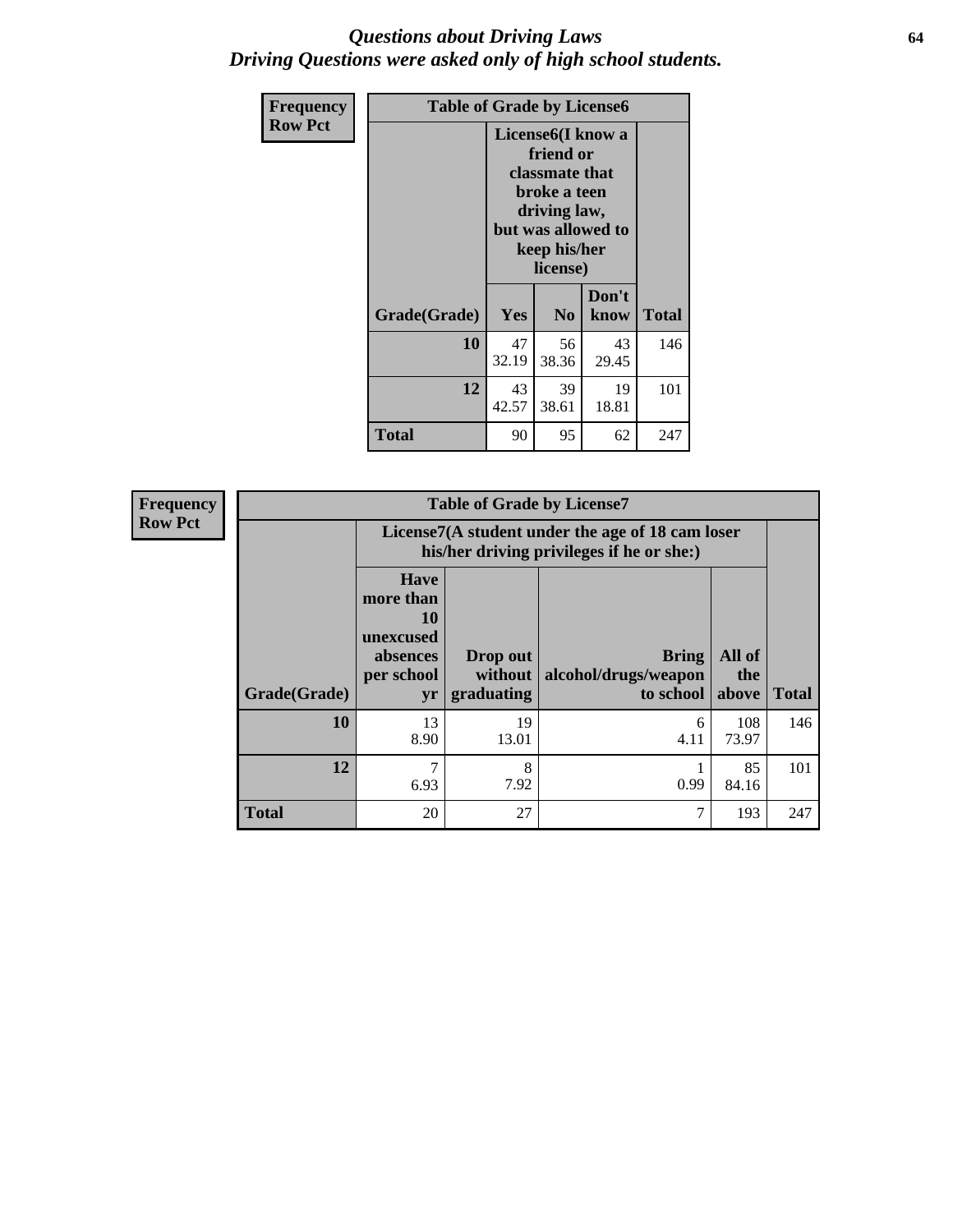# *Select Results by Gender* **65**

| Frequency      | <b>Table of SchoolClimate2 by Gender</b>          |                                 |             |              |
|----------------|---------------------------------------------------|---------------------------------|-------------|--------------|
| <b>Col Pct</b> | SchoolClimate2(I<br>feel successful at<br>school) | Gender(Gender)<br><b>Female</b> | <b>Male</b> | <b>Total</b> |
|                | <b>Strongly Agree</b>                             | 41<br>30.60                     | 24<br>21.24 | 65           |
|                | <b>Somewhat Agree</b>                             | 80<br>59.70                     | 73<br>64.60 | 153          |
|                | <b>Somewhat Disagree</b>                          | 12<br>8.96                      | 12<br>10.62 | 24           |
|                | <b>Strongly Disagree</b>                          | 0.75                            | 4<br>3.54   | 5            |
|                | <b>Total</b>                                      | 134                             | 113         | 247          |

| <b>Frequency</b> | <b>Table of SchoolClimate6 by Gender</b>                 |                          |             |              |  |
|------------------|----------------------------------------------------------|--------------------------|-------------|--------------|--|
| <b>Col Pct</b>   | <b>SchoolClimate6(Teachers</b><br>treat me with respect) | Gender(Gender)<br>Female | <b>Male</b> | <b>Total</b> |  |
|                  | <b>Strongly Agree</b>                                    | 50<br>37.31              | 34<br>30.09 | 84           |  |
|                  | <b>Somewhat Agree</b>                                    | 71<br>52.99              | 52<br>46.02 | 123          |  |
|                  | <b>Somewhat Disagree</b>                                 | 10<br>7.46               | 15<br>13.27 | 25           |  |
|                  | <b>Strongly Disagree</b>                                 | 3<br>2.24                | 12<br>10.62 | 15           |  |
|                  | <b>Total</b>                                             | 134                      | 113         | 247          |  |

| <b>Frequency</b> | <b>Table of SchoolClimate8 by Gender</b>                                             |               |                               |              |  |
|------------------|--------------------------------------------------------------------------------------|---------------|-------------------------------|--------------|--|
| <b>Col Pct</b>   | <b>SchoolClimate8(Students</b><br>are frequently<br>recognized for good<br>behavior) | <b>Female</b> | Gender(Gender)<br><b>Male</b> | <b>Total</b> |  |
|                  |                                                                                      |               |                               |              |  |
|                  | <b>Strongly Agree</b>                                                                | 23<br>17.16   | 16<br>14.16                   | 39           |  |
|                  | <b>Somewhat Agree</b>                                                                | 56<br>41.79   | 57<br>50.44                   | 113          |  |
|                  | <b>Somewhat Disagree</b>                                                             | 45<br>33.58   | 33<br>29.20                   | 78           |  |
|                  | <b>Strongly Disagree</b>                                                             | 10<br>7.46    | 7<br>6.19                     | 17           |  |
|                  | Total                                                                                | 134           | 113                           | 247          |  |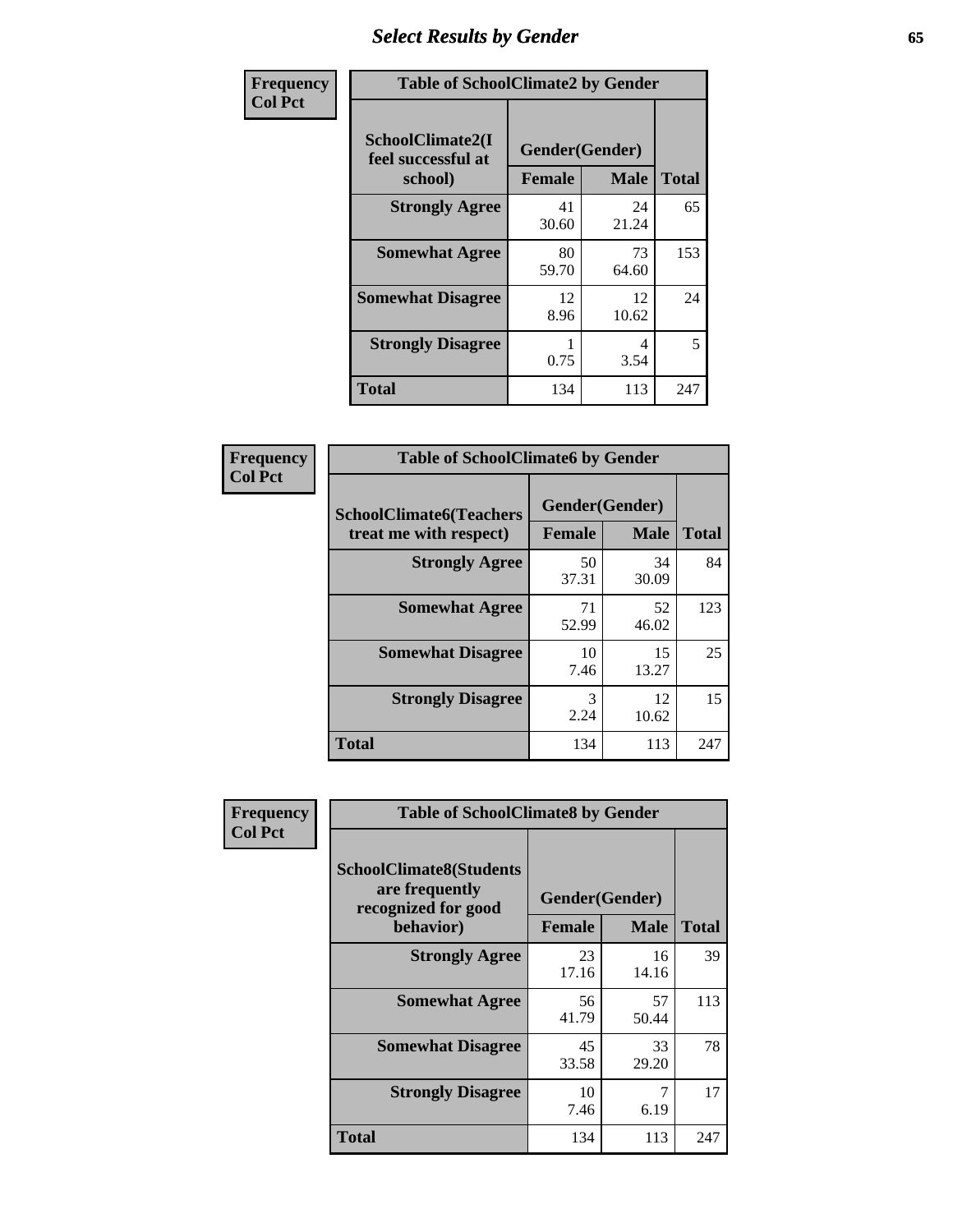## *Select Results by Gender* **66**

| Frequency      | <b>Table of Gender by Dropout</b> |                                                                        |                |              |
|----------------|-----------------------------------|------------------------------------------------------------------------|----------------|--------------|
| <b>Row Pct</b> |                                   | Dropout(I<br>have<br>thought<br>about<br>dropping<br>out of<br>school) |                |              |
|                | Gender(Gender)                    | Yes                                                                    | N <sub>0</sub> | <b>Total</b> |
|                | <b>Female</b>                     | 30<br>22.39                                                            | 104<br>77.61   | 134          |
|                | <b>Male</b>                       | 31<br>27.43                                                            | 82<br>72.57    | 113          |
|                | <b>Total</b>                      | 61                                                                     | 186            | 247          |

| <b>Frequency</b> | <b>Table of Gender by Dropoutreason</b> |                             |              |                                                                    |                                |              |              |
|------------------|-----------------------------------------|-----------------------------|--------------|--------------------------------------------------------------------|--------------------------------|--------------|--------------|
| <b>Row Pct</b>   |                                         |                             |              | Dropoutreason(If I dropped out the<br>reason would most likely be) |                                |              |              |
|                  | <b>Gender</b> (Gender)                  | Won't<br><b>Drop</b><br>out | <b>Bored</b> | <b>Family</b><br><b>Reasons</b>                                    | <b>Being</b><br><b>Bullied</b> | <b>Other</b> | <b>Total</b> |
|                  | Female                                  | 85<br>63.43                 | 19<br>14.18  | 12<br>8.96                                                         | 3<br>2.24                      | 15<br>11.19  | 134          |
|                  | <b>Male</b>                             | 58<br>51.33                 | 27<br>23.89  | 13<br>11.50                                                        | $\Omega$<br>0.00               | 15<br>13.27  | 113          |
|                  | <b>Total</b>                            | 143                         | 46           | 25                                                                 | 3                              | 30           | 247          |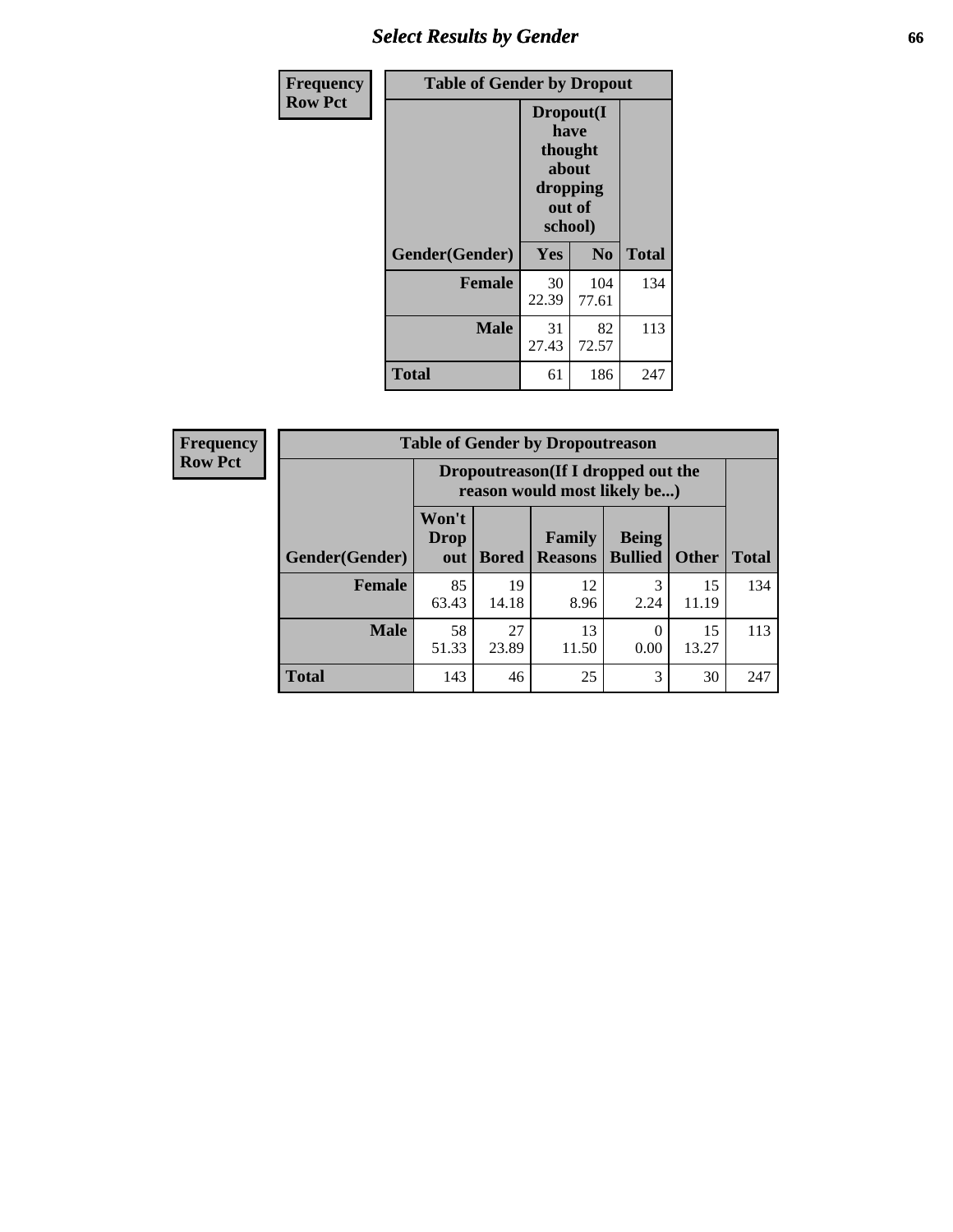*School Safety* **67**

| Frequency      | <b>Table of Gender by Bullied2</b> |                 |                |              |
|----------------|------------------------------------|-----------------|----------------|--------------|
| <b>Row Pct</b> |                                    | <b>Bullied2</b> |                |              |
|                | Gender(Gender)                     | <b>Yes</b>      | N <sub>0</sub> | <b>Total</b> |
|                | <b>Female</b>                      | 10<br>7.46      | 124<br>92.54   | 134          |
|                | <b>Male</b>                        | 15<br>13.27     | 98<br>86.73    | 113          |
|                | <b>Total</b>                       | 25              | 222            | 247          |

| Frequency      | <b>Table of Gender by Bulliedothers2</b> |                       |                |              |
|----------------|------------------------------------------|-----------------------|----------------|--------------|
| <b>Row Pct</b> |                                          | <b>Bulliedothers2</b> |                |              |
|                | Gender(Gender)                           | Yes                   | N <sub>0</sub> | <b>Total</b> |
|                | <b>Female</b>                            | 6<br>4.48             | 128<br>95.52   | 134          |
|                | <b>Male</b>                              | 13<br>11.50           | 100<br>88.50   | 113          |
|                | <b>Total</b>                             | 19                    | 228            | 247          |

| Frequency      | <b>Table of Gender by Weaponschool2</b> |                      |                |              |
|----------------|-----------------------------------------|----------------------|----------------|--------------|
| <b>Row Pct</b> |                                         | <b>Weaponschool2</b> |                |              |
|                | Gender(Gender)                          | Yes                  | N <sub>0</sub> | <b>Total</b> |
|                | <b>Female</b>                           | 1.49                 | 132<br>98.51   | 134          |
|                | <b>Male</b>                             | 3<br>2.65            | 110<br>97.35   | 113          |
|                | <b>Total</b>                            | 5                    | 242            | 247          |

| Frequency      | <b>Table of Gender by Absentunsafe2</b> |               |                |              |  |
|----------------|-----------------------------------------|---------------|----------------|--------------|--|
| <b>Row Pct</b> |                                         | Absentunsafe2 |                |              |  |
|                | Gender(Gender)                          | Yes           | N <sub>0</sub> | <b>Total</b> |  |
|                | <b>Female</b>                           | 2.24          | 131<br>97.76   | 134          |  |
|                | <b>Male</b>                             | 0.88          | 112<br>99.12   | 113          |  |
|                | <b>Total</b>                            | 4             | 243            | 247          |  |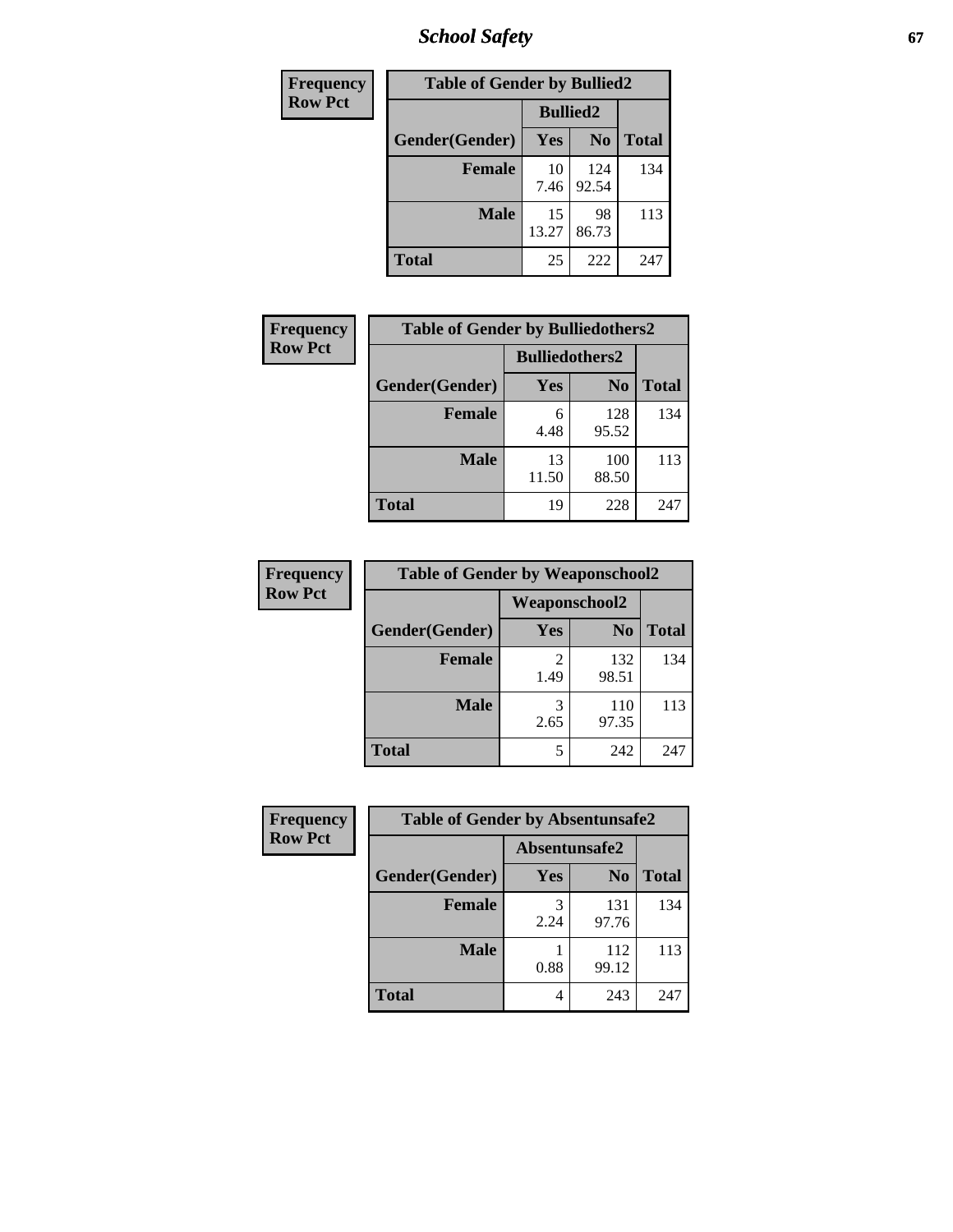*School Safety* **68**

| Frequency      | <b>Table of Gender by Gangself</b> |                                                                                                        |              |              |
|----------------|------------------------------------|--------------------------------------------------------------------------------------------------------|--------------|--------------|
| <b>Row Pct</b> |                                    | <b>Gangself</b> (I<br>have<br>participated<br>in illegal gang<br>activities in<br>the past 30<br>days) |              |              |
|                | Gender(Gender)                     | Yes                                                                                                    | $\bf No$     | <b>Total</b> |
|                | <b>Female</b>                      | 0.75                                                                                                   | 133<br>99.25 | 134          |
|                | <b>Male</b>                        | 9<br>7.96                                                                                              | 104<br>92.04 | 113          |
|                | <b>Total</b>                       | 10                                                                                                     | 237          | 247          |

| Frequency      | <b>Table of Gender by Gangpeers</b> |                                                                                                                             |                |              |
|----------------|-------------------------------------|-----------------------------------------------------------------------------------------------------------------------------|----------------|--------------|
| <b>Row Pct</b> |                                     | <b>Gangpeers</b> (I<br>have friends<br>who have<br>participated<br>in illegal gang<br>activities in<br>the past 30<br>days) |                |              |
|                | Gender(Gender)                      | Yes                                                                                                                         | N <sub>0</sub> | <b>Total</b> |
|                | <b>Female</b>                       | 15<br>11.19                                                                                                                 | 119<br>88.81   | 134          |
|                | <b>Male</b>                         | 24<br>21.24                                                                                                                 | 89<br>78.76    | 113          |
|                | <b>Total</b>                        | 39                                                                                                                          | 208            | 247          |

| Frequency      | <b>Table of Gender by Pickedon2</b> |             |                |              |
|----------------|-------------------------------------|-------------|----------------|--------------|
| <b>Row Pct</b> |                                     | Pickedon2   |                |              |
|                | Gender(Gender)                      | Yes         | N <sub>0</sub> | <b>Total</b> |
|                | <b>Female</b>                       | 37<br>27.61 | 97<br>72.39    | 134          |
|                | <b>Male</b>                         | 30<br>26.55 | 83<br>73.45    | 113          |
|                | <b>Total</b>                        | 67          | 180            | 247          |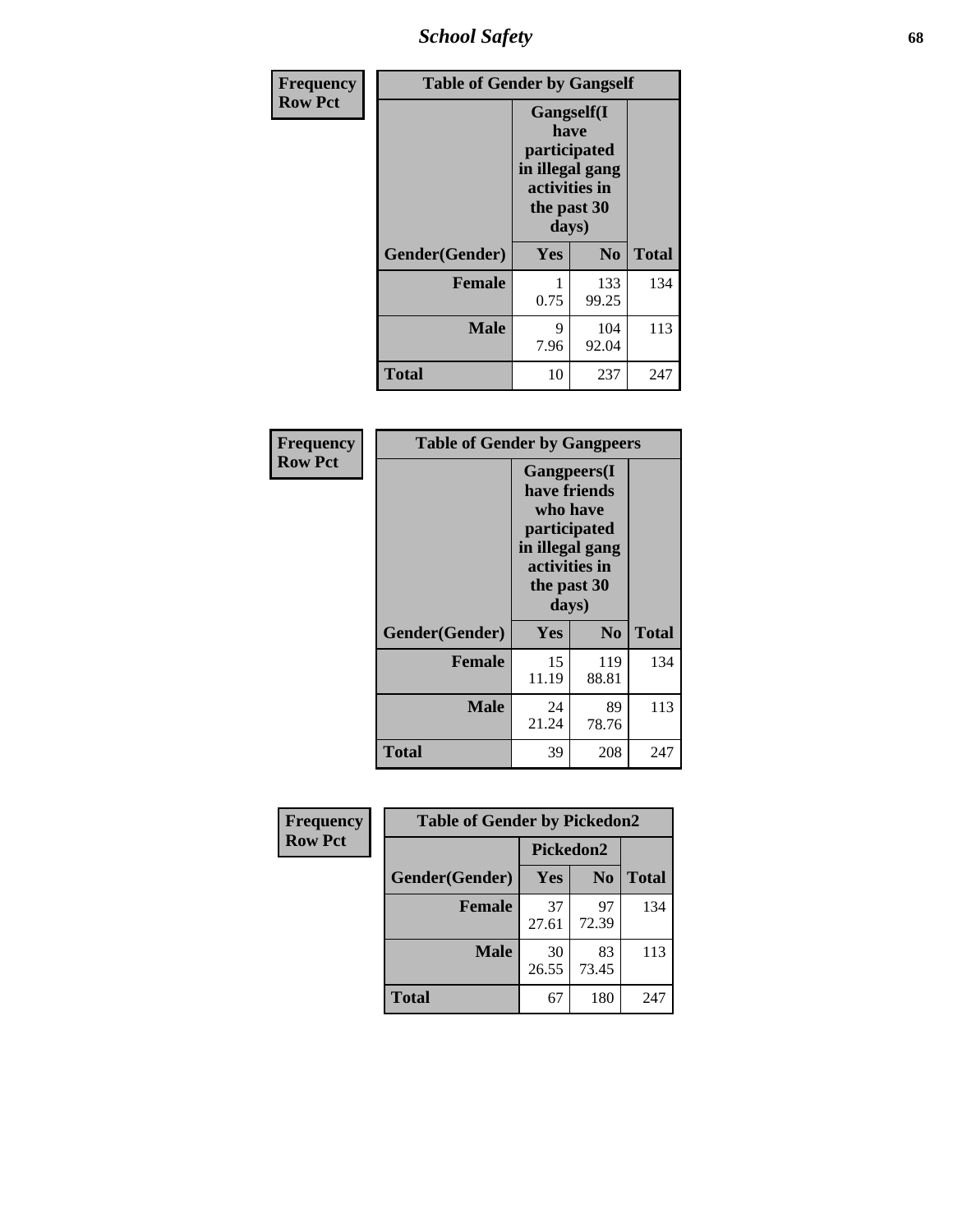*School Safety* **69**

| Frequency      | <b>Table of Gender by Safeschool2</b> |              |                |              |  |
|----------------|---------------------------------------|--------------|----------------|--------------|--|
| <b>Row Pct</b> |                                       | Safeschool2  |                |              |  |
|                | Gender(Gender)                        | Yes          | N <sub>0</sub> | <b>Total</b> |  |
|                | <b>Female</b>                         | 116<br>86.57 | 18<br>13.43    | 134          |  |
|                | <b>Male</b>                           | 86<br>76.11  | 27<br>23.89    | 113          |  |
|                | <b>Total</b>                          | 202          | 45             | 247          |  |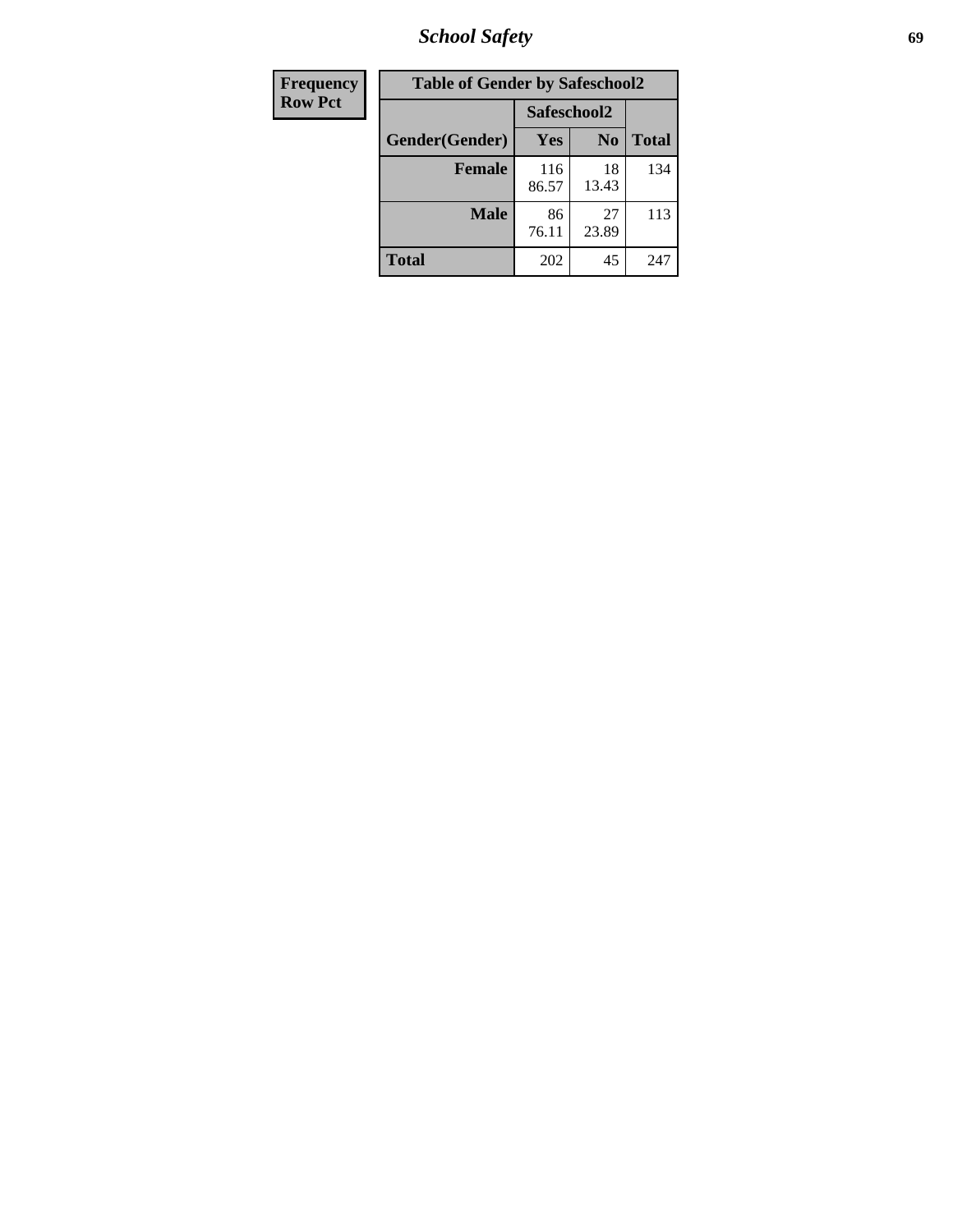# *Incidence of Drug Use* **70**

| <b>Frequency</b> | <b>Table of Gender by AlcoholAlt</b> |                                          |                |              |  |
|------------------|--------------------------------------|------------------------------------------|----------------|--------------|--|
| <b>Row Pct</b>   |                                      | AlcoholAlt(Alcohol<br>use, past 30 days) |                |              |  |
|                  | Gender(Gender)                       | <b>Yes</b>                               | N <sub>0</sub> | <b>Total</b> |  |
|                  | <b>Female</b>                        | 32<br>23.88                              | 102<br>76.12   | 134          |  |
|                  | <b>Male</b>                          | 35<br>30.97                              | 78<br>69.03    | 113          |  |
|                  | <b>Total</b>                         | 67                                       | 180            | 247          |  |

| Frequency      | <b>Table of Gender by TobaccoAny</b> |                                          |                |              |  |
|----------------|--------------------------------------|------------------------------------------|----------------|--------------|--|
| <b>Row Pct</b> |                                      | TobaccoAny(Tobacco<br>use, past 30 days) |                |              |  |
|                | Gender(Gender)                       | Yes                                      | N <sub>0</sub> | <b>Total</b> |  |
|                | <b>Female</b>                        | 21<br>15.67                              | 113<br>84.33   | 134          |  |
|                | <b>Male</b>                          | 37<br>32.74                              | 76<br>67.26    | 113          |  |
|                | Total                                | 58                                       | 189            | 247          |  |

| <b>Frequency</b> | <b>Table of Gender by MarijuanaAlt</b> |                                              |                |              |
|------------------|----------------------------------------|----------------------------------------------|----------------|--------------|
| <b>Row Pct</b>   |                                        | MarijuanaAlt(Marijuana<br>use, past 30 days) |                |              |
|                  | Gender(Gender)                         | <b>Yes</b>                                   | N <sub>0</sub> | <b>Total</b> |
|                  | <b>Female</b>                          | 14<br>10.45                                  | 120<br>89.55   | 134          |
|                  | <b>Male</b>                            | 11<br>9.73                                   | 102<br>90.27   | 113          |
|                  | <b>Total</b>                           | 25                                           | 222            | 247          |

| <b>Frequency</b> | <b>Table of Gender by OtherDrugAny</b> |                                                      |                |              |
|------------------|----------------------------------------|------------------------------------------------------|----------------|--------------|
| <b>Row Pct</b>   |                                        | <b>OtherDrugAny(Other</b><br>drug use, past 30 days) |                |              |
|                  | Gender(Gender)                         | <b>Yes</b>                                           | N <sub>0</sub> | <b>Total</b> |
|                  | <b>Female</b>                          | 15<br>11.19                                          | 119<br>88.81   | 134          |
|                  | <b>Male</b>                            | 18<br>15.93                                          | 95<br>84.07    | 113          |
|                  | <b>Total</b>                           | 33                                                   | 214            | 247          |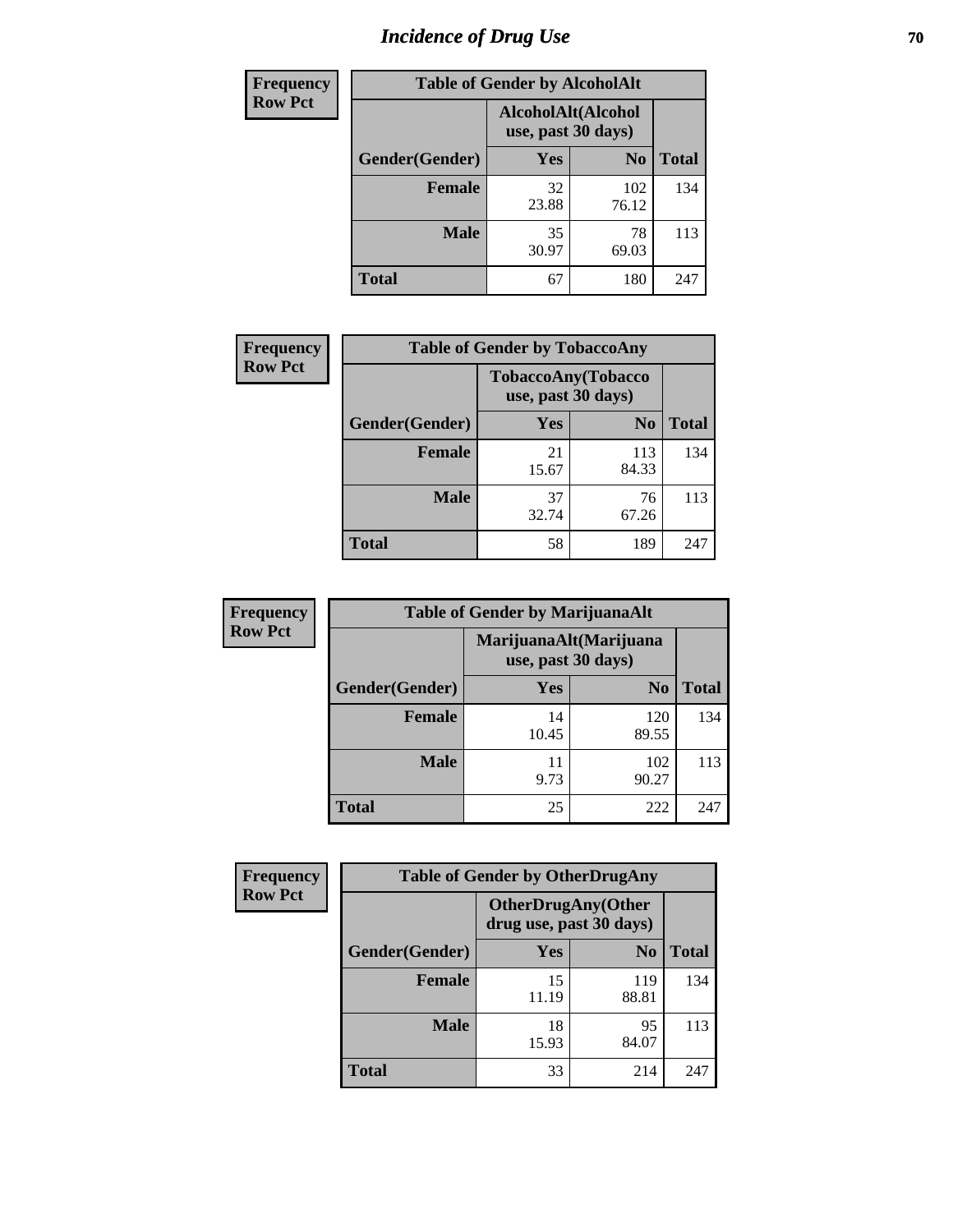### *Average Age at Onset of Use* **71** *Results for "Average Age at Onset of Use" questions exclude students who said they did not use that substance*

#### **Gender=Female**

| <b>Variable</b>    | <b>Label</b>                                                       | <b>Mean</b> |
|--------------------|--------------------------------------------------------------------|-------------|
| Alcoholinit2       | I started using alcohol when I was                                 | 14.51       |
| Cigarettesinit2    | I started smoking tobacco when I was                               | 13.76       |
| Smokelessinit2     | I started chewing tobacco when I was                               | 12.67       |
| Marijuanainit2     | I started using marijuana when I was                               | 14.04       |
| Cocaineinit2       | I started using cocaine when I was                                 | 16.50       |
| Inhalantsinit2     | I started using inhalants when I was                               | 13.83       |
| Steroidsinit2      | I started using steroids when I was                                | 8.00        |
| Ecstasyinit2       | I started using ecstasy when I was                                 |             |
| Methinit2          | I started using methamphetamines when I was                        | 14.00       |
| Hallucinogensinit2 | I started using hallucinogens when I was                           | 15.00       |
| Prescription in t2 | I started using prescription drugs not prescribed to me when I was | 13.83       |

#### **Gender=Male**

| <b>Variable</b>    | Label                                                              | <b>Mean</b> |
|--------------------|--------------------------------------------------------------------|-------------|
| Alcoholinit2       | I started using alcohol when I was                                 | 13.98       |
| Cigarettesinit2    | I started smoking tobacco when I was                               | 14.00       |
| Smokelessinit2     | I started chewing tobacco when I was                               | 13.13       |
| Marijuanainit2     | I started using marijuana when I was                               | 14.23       |
| Cocaineinit2       | I started using cocaine when I was                                 | 14.00       |
| Inhalantsinit2     | I started using inhalants when I was                               | 15.75       |
| Steroidsinit2      | I started using steroids when I was                                | 16.00       |
| Ecstasyinit2       | I started using ecstasy when I was                                 | 14.00       |
| Methinit2          | I started using methamphetamines when I was                        | 14.00       |
| Hallucinogensinit2 | I started using hallucinogens when I was                           |             |
| Prescriptioninit2  | I started using prescription drugs not prescribed to me when I was | 14.42       |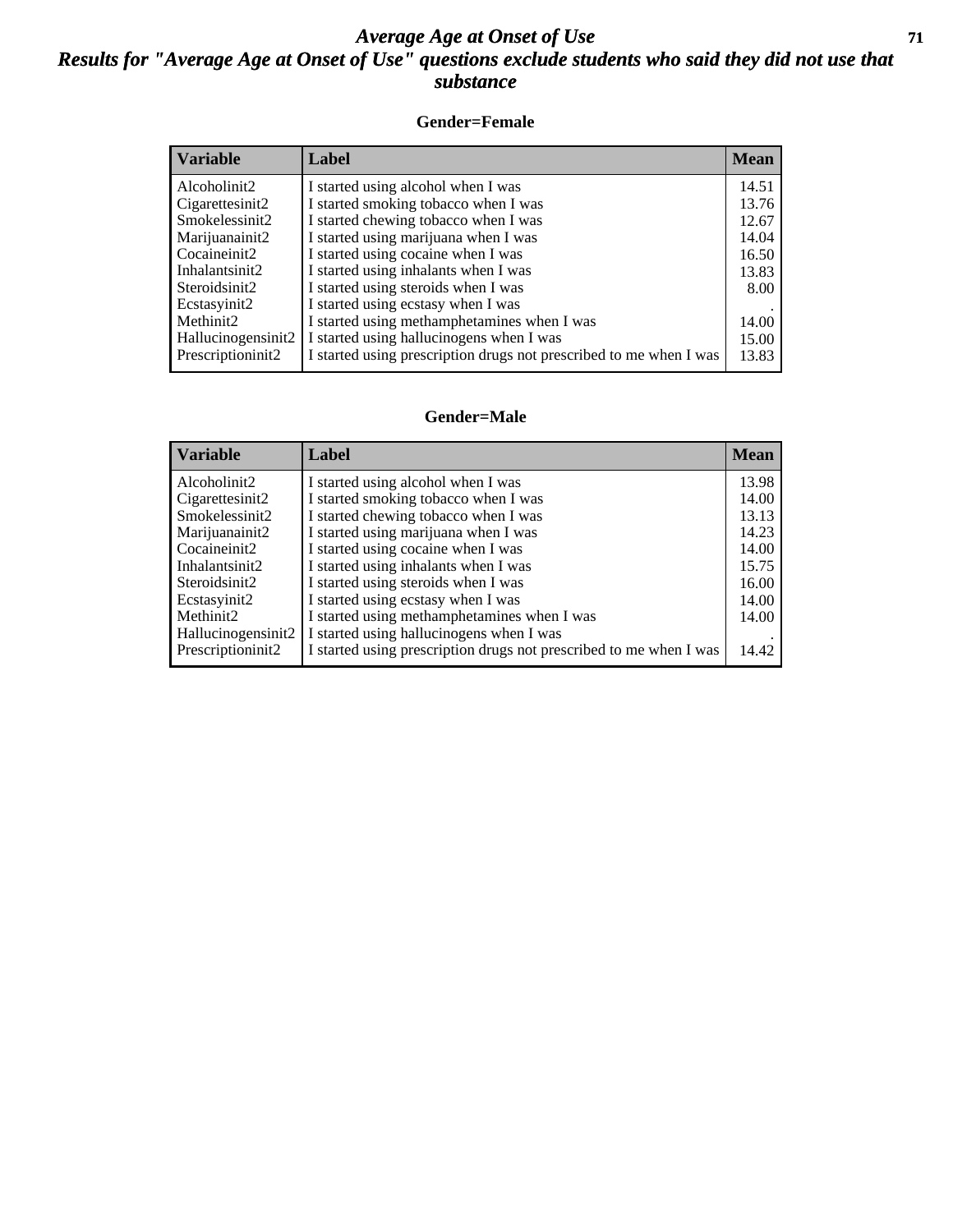## *I Think These Drugs are Harmful* **72**

| <b>Frequency</b> | <b>Table of Gender by Alcoholharmdich</b> |                                                   |                |              |  |
|------------------|-------------------------------------------|---------------------------------------------------|----------------|--------------|--|
| <b>Row Pct</b>   |                                           | Alcoholharmdich(I<br>think alcohol is<br>harmful) |                |              |  |
|                  | Gender(Gender)                            | <b>Yes</b>                                        | N <sub>0</sub> | <b>Total</b> |  |
|                  | Female                                    | 117<br>87.31                                      | 17<br>12.69    | 134          |  |
|                  | <b>Male</b>                               | 89<br>78.76                                       | 24<br>21.24    | 113          |  |
|                  | <b>Total</b>                              | 206                                               | 41             | 247          |  |

| Frequency      | <b>Table of Gender by Tobaccoharmdich</b> |                                                   |                |              |  |
|----------------|-------------------------------------------|---------------------------------------------------|----------------|--------------|--|
| <b>Row Pct</b> |                                           | Tobaccoharmdich(I<br>think tobacco is<br>harmful) |                |              |  |
|                | Gender(Gender)                            | <b>Yes</b>                                        | N <sub>0</sub> | <b>Total</b> |  |
|                | <b>Female</b>                             | 132<br>98.51                                      | 2<br>1.49      | 134          |  |
|                | <b>Male</b>                               | 105<br>92.92                                      | 8<br>7.08      | 113          |  |
|                | <b>Total</b>                              | 237                                               | 10             | 247          |  |

| Frequency      | <b>Table of Gender by Marijuanaharmdich</b> |                                                       |                |              |  |
|----------------|---------------------------------------------|-------------------------------------------------------|----------------|--------------|--|
| <b>Row Pct</b> |                                             | Marijuanaharmdich(I<br>think marijuana is<br>harmful) |                |              |  |
|                | Gender(Gender)                              | <b>Yes</b>                                            | N <sub>0</sub> | <b>Total</b> |  |
|                | <b>Female</b>                               | 111<br>82.84                                          | 23<br>17.16    | 134          |  |
|                | <b>Male</b>                                 | 85<br>75.22                                           | 28<br>24.78    | 113          |  |
|                | <b>Total</b>                                | 196                                                   | 51             | 247          |  |

| Frequency      | <b>Table of Gender by Otherdrugharmdich</b> |                                                          |                        |              |  |
|----------------|---------------------------------------------|----------------------------------------------------------|------------------------|--------------|--|
| <b>Row Pct</b> |                                             | Otherdrugharmdich(I<br>think other drugs are<br>harmful) |                        |              |  |
|                | Gender(Gender)                              | <b>Yes</b>                                               | N <sub>0</sub>         | <b>Total</b> |  |
|                | <b>Female</b>                               | 132<br>98.51                                             | $\overline{c}$<br>1.49 | 134          |  |
|                | <b>Male</b>                                 | 110<br>97.35                                             | 3<br>2.65              | 113          |  |
|                | <b>Total</b>                                | 242                                                      | 5                      | 247          |  |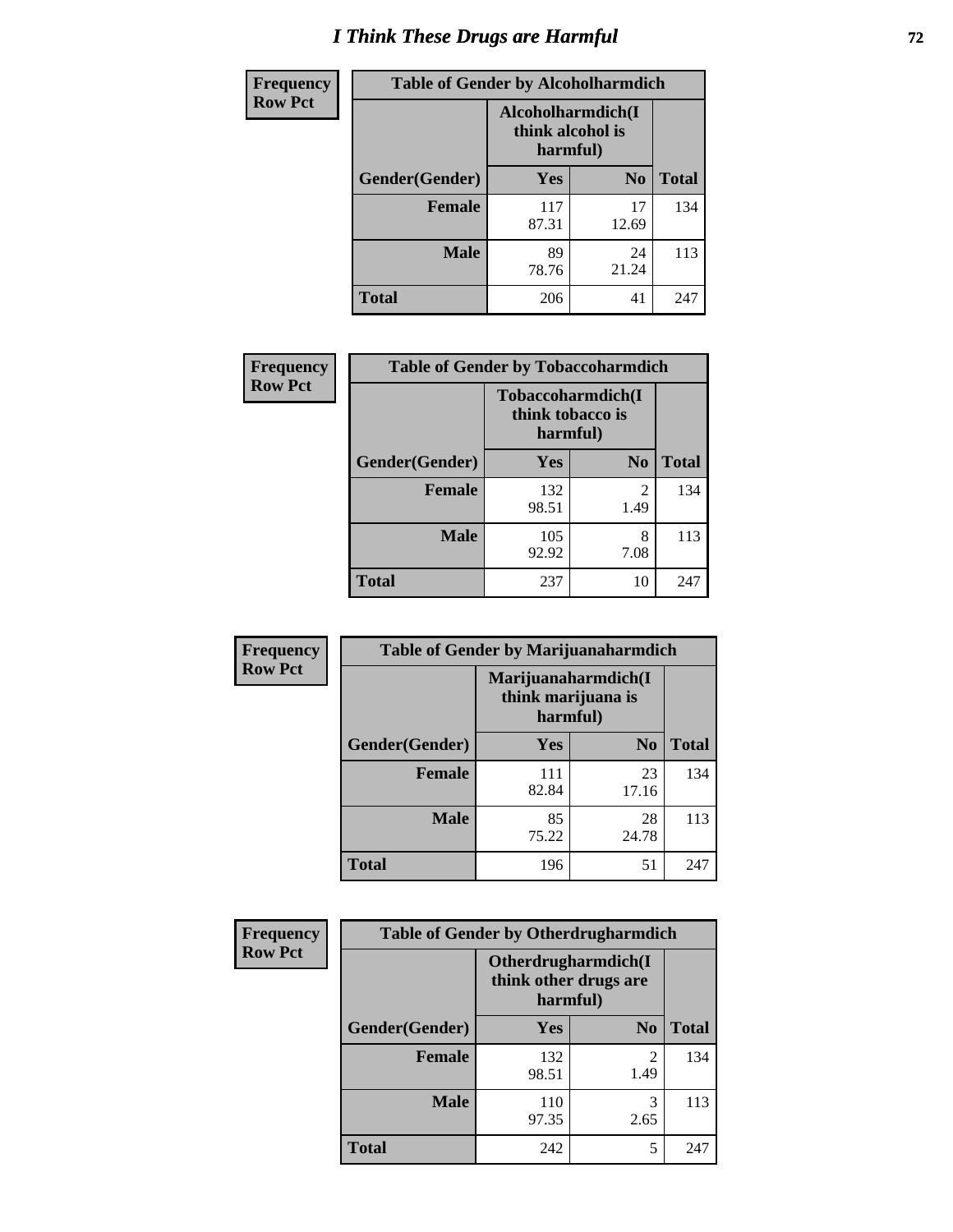| <b>Frequency</b> | <b>Table of Gender by Alcohollocation1</b> |                                                               |             |              |
|------------------|--------------------------------------------|---------------------------------------------------------------|-------------|--------------|
| <b>Row Pct</b>   |                                            | <b>Alcohollocation1(Places</b><br><b>Friends Use Alcohol)</b> |             |              |
|                  | Gender(Gender)                             |                                                               | Do Not Use  | <b>Total</b> |
|                  | <b>Female</b>                              | 89<br>66.42                                                   | 45<br>33.58 | 134          |
|                  | <b>Male</b>                                | 82<br>72.57                                                   | 31<br>27.43 | 113          |
|                  | Total                                      | 171                                                           | 76          | 247          |

| <b>Frequency</b> | <b>Table of Gender by Alcohollocation2</b> |             |                                                               |              |
|------------------|--------------------------------------------|-------------|---------------------------------------------------------------|--------------|
| <b>Row Pct</b>   |                                            |             | <b>Alcohollocation2(Places</b><br><b>Friends Use Alcohol)</b> |              |
|                  | Gender(Gender)                             |             | Home                                                          | <b>Total</b> |
|                  | <b>Female</b>                              | 82<br>61.19 | 52<br>38.81                                                   | 134          |
|                  | <b>Male</b>                                | 65<br>57.52 | 48<br>42.48                                                   | 113          |
|                  | <b>Total</b>                               | 147         | 100                                                           | 247          |

| Frequency      | <b>Table of Gender by Alcohollocation3</b> |                                                               |               |              |
|----------------|--------------------------------------------|---------------------------------------------------------------|---------------|--------------|
| <b>Row Pct</b> |                                            | <b>Alcohollocation3(Places</b><br><b>Friends Use Alcohol)</b> |               |              |
|                | Gender(Gender)                             |                                                               | <b>School</b> | <b>Total</b> |
|                | <b>Female</b>                              | 129<br>96.27                                                  | 3.73          | 134          |
|                | <b>Male</b>                                | 105<br>92.92                                                  | 8<br>7.08     | 113          |
|                | <b>Total</b>                               | 234                                                           | 13            | 247          |

| Frequency      | <b>Table of Gender by Alcohollocation4</b> |                                                               |             |              |
|----------------|--------------------------------------------|---------------------------------------------------------------|-------------|--------------|
| <b>Row Pct</b> |                                            | <b>Alcohollocation4(Places</b><br><b>Friends Use Alcohol)</b> |             |              |
|                | Gender(Gender)                             |                                                               | Car         | <b>Total</b> |
|                | <b>Female</b>                              | 117<br>87.31                                                  | 17<br>12.69 | 134          |
|                | <b>Male</b>                                | 101<br>89.38                                                  | 12<br>10.62 | 113          |
|                | <b>Total</b>                               | 218                                                           | 29          | 247          |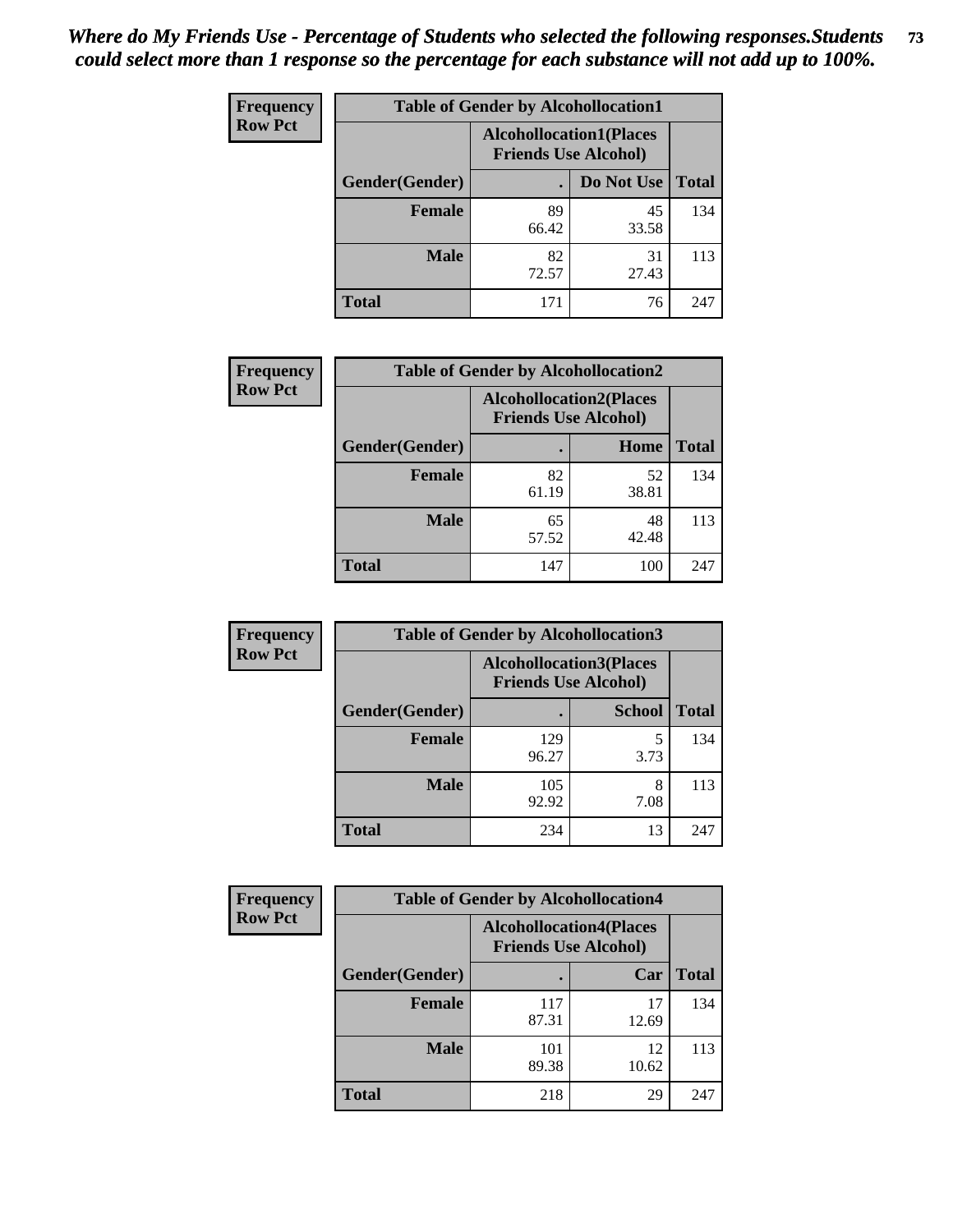| <b>Frequency</b> | <b>Table of Gender by Alcohollocation5</b> |                                                                |                                 |              |
|------------------|--------------------------------------------|----------------------------------------------------------------|---------------------------------|--------------|
| <b>Row Pct</b>   |                                            | <b>Alcohollocation5</b> (Places<br><b>Friends Use Alcohol)</b> |                                 |              |
|                  | Gender(Gender)                             | $\bullet$                                                      | <b>Friend's</b><br><b>House</b> | <b>Total</b> |
|                  | <b>Female</b>                              | 59<br>44.03                                                    | 75<br>55.97                     | 134          |
|                  | <b>Male</b>                                | 51<br>45.13                                                    | 62<br>54.87                     | 113          |
|                  | <b>Total</b>                               | 110                                                            | 137                             | 247          |

| <b>Frequency</b> | <b>Table of Gender by Alcohollocation6</b> |                                |                             |              |
|------------------|--------------------------------------------|--------------------------------|-----------------------------|--------------|
| <b>Row Pct</b>   |                                            | <b>Alcohollocation6(Places</b> | <b>Friends Use Alcohol)</b> |              |
|                  | <b>Gender</b> (Gender)                     |                                | <b>Other</b>                | <b>Total</b> |
|                  | Female                                     | 81<br>60.45                    | 53<br>39.55                 | 134          |
|                  | <b>Male</b>                                | 82<br>72.57                    | 31<br>27.43                 | 113          |
|                  | <b>Total</b>                               | 163                            | 84                          | 247          |

| Frequency      | <b>Table of Gender by Tobaccolocation1</b> |                                                               |             |              |
|----------------|--------------------------------------------|---------------------------------------------------------------|-------------|--------------|
| <b>Row Pct</b> |                                            | <b>Tobaccolocation1(Places</b><br><b>Friends Use Tobacco)</b> |             |              |
|                | Gender(Gender)                             |                                                               | Do Not Use  | <b>Total</b> |
|                | <b>Female</b>                              | 74<br>55.22                                                   | 60<br>44.78 | 134          |
|                | <b>Male</b>                                | 72<br>63.72                                                   | 41<br>36.28 | 113          |
|                | <b>Total</b>                               | 146                                                           | 101         | 247          |

| <b>Frequency</b> |                | <b>Table of Gender by Tobaccolocation2</b>                    |             |              |
|------------------|----------------|---------------------------------------------------------------|-------------|--------------|
| <b>Row Pct</b>   |                | <b>Tobaccolocation2(Places</b><br><b>Friends Use Tobacco)</b> |             |              |
|                  | Gender(Gender) |                                                               | Home        | <b>Total</b> |
|                  | Female         | 75<br>55.97                                                   | 59<br>44.03 | 134          |
|                  | <b>Male</b>    | 51<br>45.13                                                   | 62<br>54.87 | 113          |
|                  | <b>Total</b>   | 126                                                           | 121         | 247          |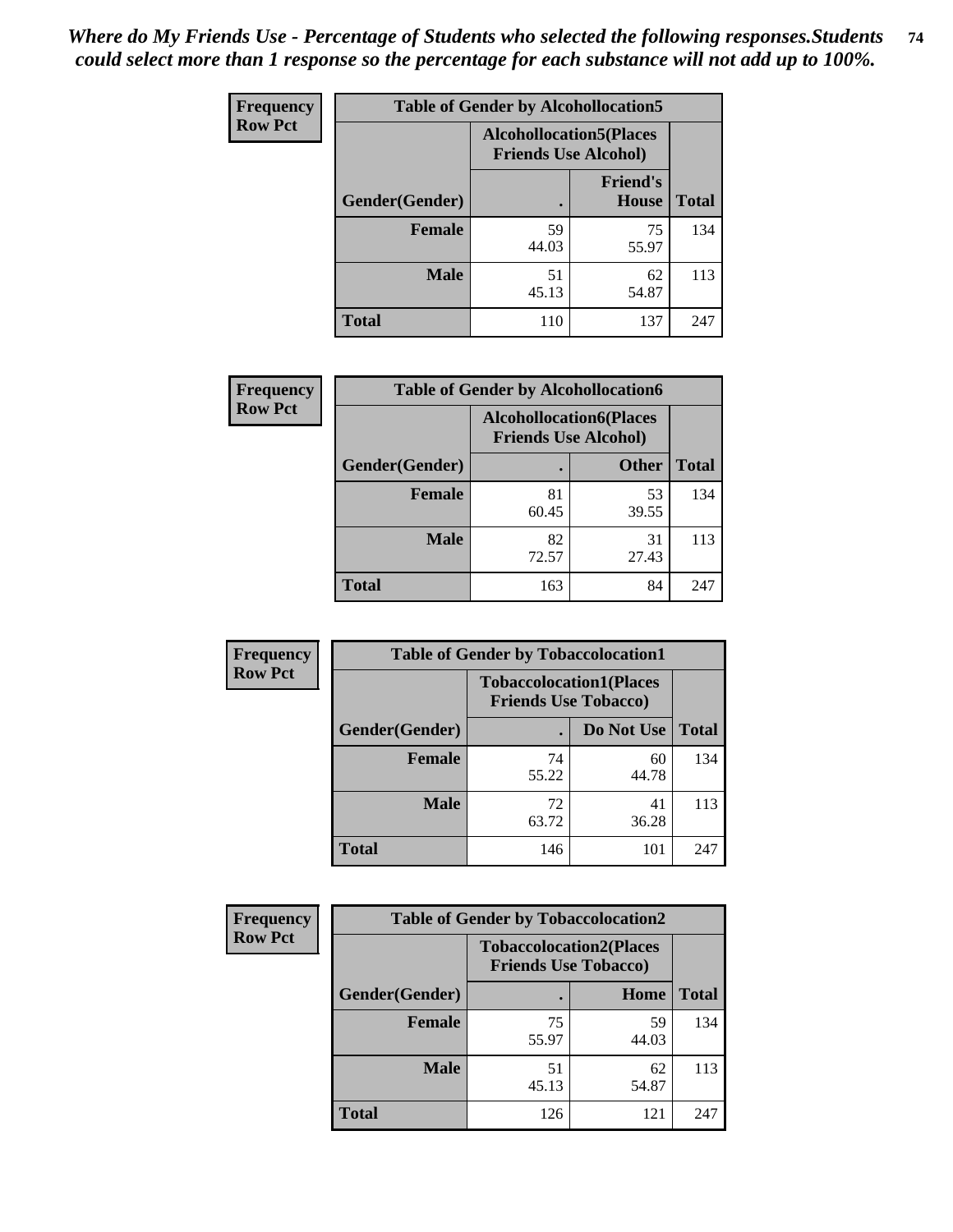| <b>Frequency</b> | <b>Table of Gender by Tobaccolocation3</b> |                                                               |               |              |
|------------------|--------------------------------------------|---------------------------------------------------------------|---------------|--------------|
| <b>Row Pct</b>   |                                            | <b>Tobaccolocation3(Places</b><br><b>Friends Use Tobacco)</b> |               |              |
|                  | Gender(Gender)                             |                                                               | <b>School</b> | <b>Total</b> |
|                  | <b>Female</b>                              | 108<br>80.60                                                  | 26<br>19.40   | 134          |
|                  | <b>Male</b>                                | 76<br>67.26                                                   | 37<br>32.74   | 113          |
|                  | Total                                      | 184                                                           | 63            | 247          |

| <b>Frequency</b> | <b>Table of Gender by Tobaccolocation4</b> |                             |                                |              |
|------------------|--------------------------------------------|-----------------------------|--------------------------------|--------------|
| <b>Row Pct</b>   |                                            | <b>Friends Use Tobacco)</b> | <b>Tobaccolocation4(Places</b> |              |
|                  | Gender(Gender)                             |                             | Car                            | <b>Total</b> |
|                  | <b>Female</b>                              | 80<br>59.70                 | 54<br>40.30                    | 134          |
|                  | <b>Male</b>                                | 65<br>57.52                 | 48<br>42.48                    | 113          |
|                  | <b>Total</b>                               | 145                         | 102                            | 247          |

| <b>Frequency</b> | <b>Table of Gender by Tobaccolocation5</b> |                                                               |                                 |              |
|------------------|--------------------------------------------|---------------------------------------------------------------|---------------------------------|--------------|
| <b>Row Pct</b>   |                                            | <b>Tobaccolocation5(Places</b><br><b>Friends Use Tobacco)</b> |                                 |              |
|                  | <b>Gender</b> (Gender)                     |                                                               | <b>Friend's</b><br><b>House</b> | <b>Total</b> |
|                  | <b>Female</b>                              | 79<br>58.96                                                   | 55<br>41.04                     | 134          |
|                  | <b>Male</b>                                | 58<br>51.33                                                   | 55<br>48.67                     | 113          |
|                  | <b>Total</b>                               | 137                                                           | 110                             | 247          |

| <b>Frequency</b> | <b>Table of Gender by Tobaccolocation6</b> |                             |                                |              |
|------------------|--------------------------------------------|-----------------------------|--------------------------------|--------------|
| <b>Row Pct</b>   |                                            | <b>Friends Use Tobacco)</b> | <b>Tobaccolocation6(Places</b> |              |
|                  | Gender(Gender)                             |                             | <b>Other</b>                   | <b>Total</b> |
|                  | Female                                     | 84<br>62.69                 | 50<br>37.31                    | 134          |
|                  | <b>Male</b>                                | 70<br>61.95                 | 43<br>38.05                    | 113          |
|                  | <b>Total</b>                               | 154                         | 93                             | 247          |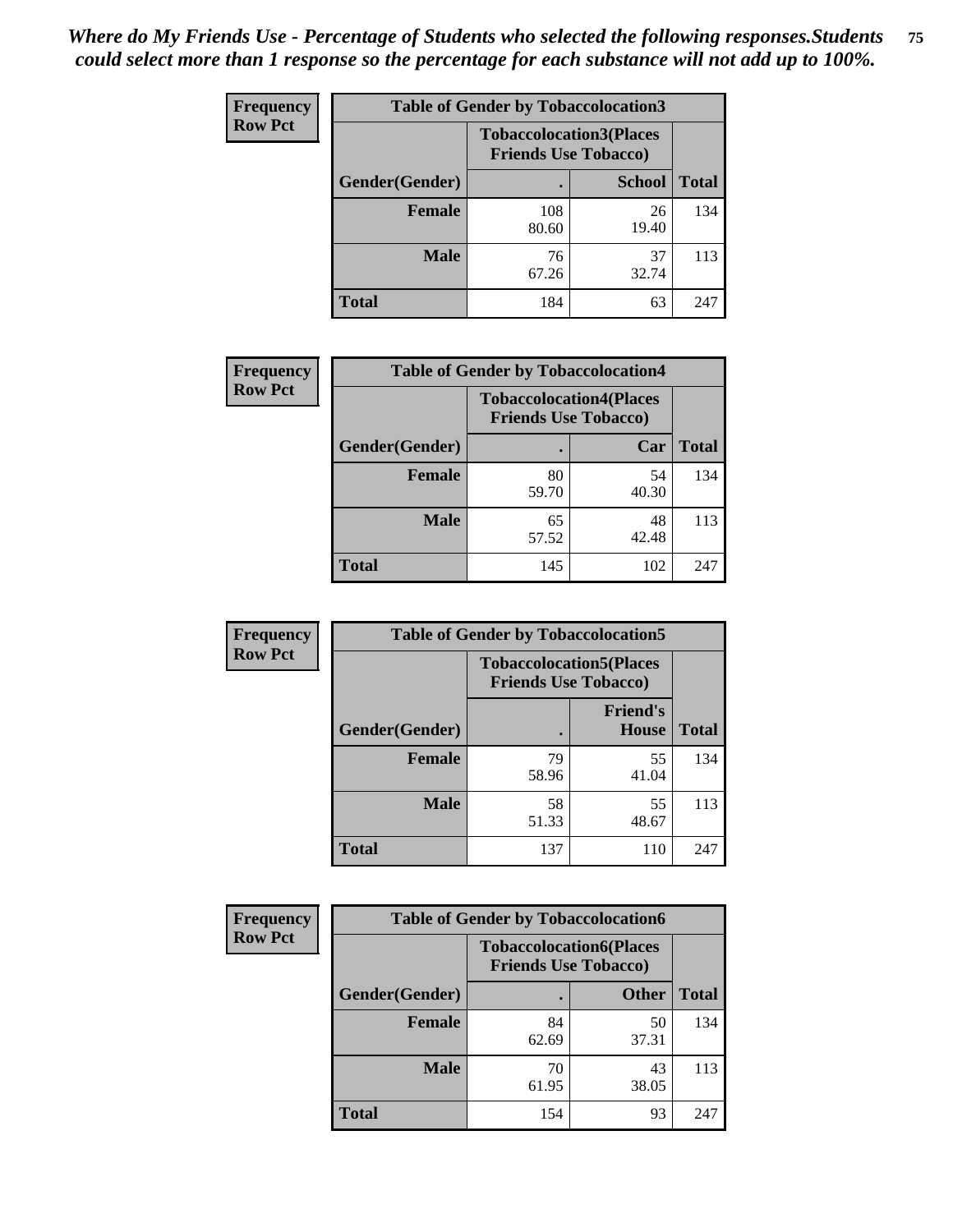| <b>Frequency</b> | <b>Table of Gender by Marijuanalocation1</b> |                                                                    |             |              |
|------------------|----------------------------------------------|--------------------------------------------------------------------|-------------|--------------|
| <b>Row Pct</b>   |                                              | <b>Marijuanalocation1(Places</b><br><b>Friends Use Marijuana</b> ) |             |              |
|                  | Gender(Gender)                               |                                                                    | Do Not Use  | <b>Total</b> |
|                  | <b>Female</b>                                | 47<br>35.07                                                        | 87<br>64.93 | 134          |
|                  | <b>Male</b>                                  | 48<br>42.48                                                        | 65<br>57.52 | 113          |
|                  | Total                                        | 95                                                                 | 152         | 247          |

| <b>Frequency</b> | <b>Table of Gender by Marijuanalocation2</b> |                                                                    |             |              |
|------------------|----------------------------------------------|--------------------------------------------------------------------|-------------|--------------|
| <b>Row Pct</b>   |                                              | <b>Marijuanalocation2(Places</b><br><b>Friends Use Marijuana</b> ) |             |              |
|                  | Gender(Gender)                               |                                                                    | Home        | <b>Total</b> |
|                  | <b>Female</b>                                | 107<br>79.85                                                       | 27<br>20.15 | 134          |
|                  | <b>Male</b>                                  | 78<br>69.03                                                        | 35<br>30.97 | 113          |
|                  | <b>Total</b>                                 | 185                                                                | 62          | 247          |

| Frequency      | <b>Table of Gender by Marijuanalocation3</b> |                                                                     |               |              |
|----------------|----------------------------------------------|---------------------------------------------------------------------|---------------|--------------|
| <b>Row Pct</b> |                                              | <b>Marijuanalocation3(Places)</b><br><b>Friends Use Marijuana</b> ) |               |              |
|                | Gender(Gender)                               |                                                                     | <b>School</b> | <b>Total</b> |
|                | Female                                       | 126<br>94.03                                                        | 8<br>5.97     | 134          |
|                | <b>Male</b>                                  | 103<br>91.15                                                        | 10<br>8.85    | 113          |
|                | <b>Total</b>                                 | 229                                                                 | 18            | 247          |

| <b>Frequency</b> |                |                                | <b>Table of Gender by Marijuanalocation4</b> |              |  |
|------------------|----------------|--------------------------------|----------------------------------------------|--------------|--|
| <b>Row Pct</b>   |                | <b>Friends Use Marijuana</b> ) | <b>Marijuanalocation4(Places</b>             |              |  |
|                  | Gender(Gender) |                                | Car                                          | <b>Total</b> |  |
|                  | <b>Female</b>  | 117<br>87.31                   | 17<br>12.69                                  | 134          |  |
|                  | <b>Male</b>    | 90<br>79.65                    | 23<br>20.35                                  | 113          |  |
|                  | <b>Total</b>   | 207                            | 40                                           | 247          |  |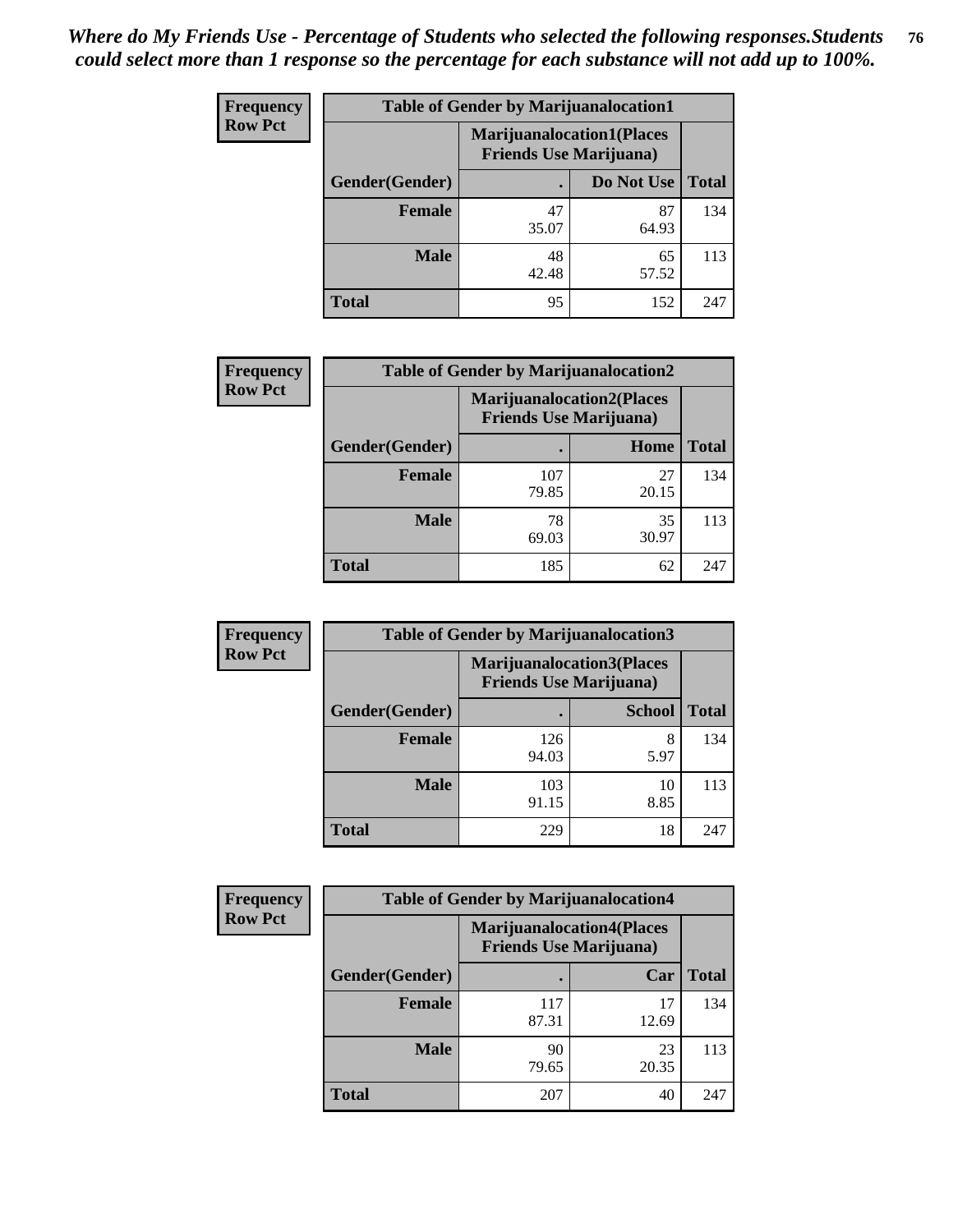| <b>Frequency</b> | <b>Table of Gender by Marijuanalocation5</b> |                                                                     |                                 |              |
|------------------|----------------------------------------------|---------------------------------------------------------------------|---------------------------------|--------------|
| <b>Row Pct</b>   |                                              | <b>Marijuanalocation5</b> (Places<br><b>Friends Use Marijuana</b> ) |                                 |              |
|                  | Gender(Gender)                               |                                                                     | <b>Friend's</b><br><b>House</b> | <b>Total</b> |
|                  | <b>Female</b>                                | 99<br>73.88                                                         | 35<br>26.12                     | 134          |
|                  | <b>Male</b>                                  | 77<br>68.14                                                         | 36<br>31.86                     | 113          |
|                  | <b>Total</b>                                 | 176                                                                 | 71                              | 247          |

| <b>Frequency</b> | <b>Table of Gender by Marijuanalocation6</b> |                                |                                  |              |  |
|------------------|----------------------------------------------|--------------------------------|----------------------------------|--------------|--|
| <b>Row Pct</b>   |                                              | <b>Friends Use Marijuana</b> ) | <b>Marijuanalocation6(Places</b> |              |  |
|                  | <b>Gender</b> (Gender)                       |                                | <b>Other</b>                     | <b>Total</b> |  |
|                  | <b>Female</b>                                | 100<br>74.63                   | 34<br>25.37                      | 134          |  |
|                  | <b>Male</b>                                  | 89<br>78.76                    | 24<br>21.24                      | 113          |  |
|                  | <b>Total</b>                                 | 189                            | 58                               | 247          |  |

| <b>Frequency</b> | <b>Table of Gender by Otherdruglocation1</b> |                                                                                |              |              |
|------------------|----------------------------------------------|--------------------------------------------------------------------------------|--------------|--------------|
| <b>Row Pct</b>   |                                              | <b>Otherdruglocation1(Places</b><br><b>Friends Use Other Illegal</b><br>Drugs) |              |              |
|                  | Gender(Gender)                               |                                                                                | Do Not Use   | <b>Total</b> |
|                  | <b>Female</b>                                | 29<br>21.64                                                                    | 105<br>78.36 | 134          |
|                  | <b>Male</b>                                  | 29<br>25.66                                                                    | 84<br>74.34  | 113          |
|                  | <b>Total</b>                                 | 58                                                                             | 189          | 247          |

| <b>Frequency</b> | <b>Table of Gender by Otherdruglocation2</b> |                                            |                                  |              |
|------------------|----------------------------------------------|--------------------------------------------|----------------------------------|--------------|
| <b>Row Pct</b>   |                                              | <b>Friends Use Other Illegal</b><br>Drugs) | <b>Otherdruglocation2(Places</b> |              |
|                  | Gender(Gender)                               |                                            | Home                             | <b>Total</b> |
|                  | <b>Female</b>                                | 118<br>88.06                               | 16<br>11.94                      | 134          |
|                  | <b>Male</b>                                  | 92<br>81.42                                | 21<br>18.58                      | 113          |
|                  | <b>Total</b>                                 | 210                                        | 37                               | 247          |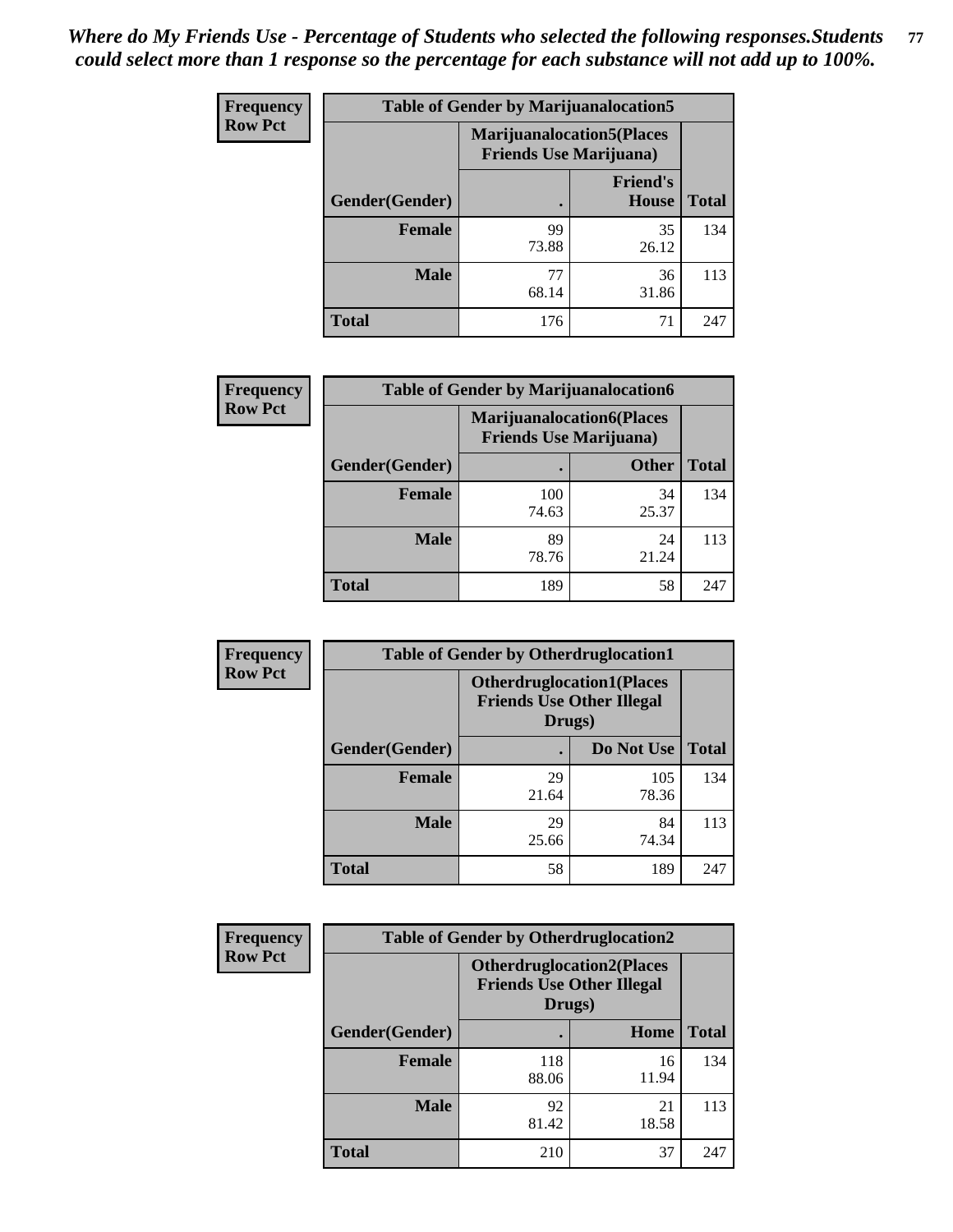| Frequency      | <b>Table of Gender by Otherdruglocation3</b> |                                                                                |               |              |
|----------------|----------------------------------------------|--------------------------------------------------------------------------------|---------------|--------------|
| <b>Row Pct</b> |                                              | <b>Otherdruglocation3(Places</b><br><b>Friends Use Other Illegal</b><br>Drugs) |               |              |
|                | Gender(Gender)                               |                                                                                | <b>School</b> | <b>Total</b> |
|                | <b>Female</b>                                | 126<br>94.03                                                                   | 8<br>5.97     | 134          |
|                | <b>Male</b>                                  | 104<br>92.04                                                                   | q<br>7.96     | 113          |
|                | <b>Total</b>                                 | 230                                                                            | 17            | 247          |

| Frequency      | <b>Table of Gender by Otherdruglocation4</b> |                                                                                |             |              |
|----------------|----------------------------------------------|--------------------------------------------------------------------------------|-------------|--------------|
| <b>Row Pct</b> |                                              | <b>Otherdruglocation4(Places</b><br><b>Friends Use Other Illegal</b><br>Drugs) |             |              |
|                | Gender(Gender)                               |                                                                                | Car         | <b>Total</b> |
|                | <b>Female</b>                                | 117<br>87.31                                                                   | 17<br>12.69 | 134          |
|                | <b>Male</b>                                  | 99<br>87.61                                                                    | 14<br>12.39 | 113          |
|                | <b>Total</b>                                 | 216                                                                            | 31          | 247          |

| Frequency      | <b>Table of Gender by Otherdruglocation5</b> |                                                                                |                                 |              |
|----------------|----------------------------------------------|--------------------------------------------------------------------------------|---------------------------------|--------------|
| <b>Row Pct</b> |                                              | <b>Otherdruglocation5(Places</b><br><b>Friends Use Other Illegal</b><br>Drugs) |                                 |              |
|                | Gender(Gender)                               |                                                                                | <b>Friend's</b><br><b>House</b> | <b>Total</b> |
|                | <b>Female</b>                                | 110<br>82.09                                                                   | 24<br>17.91                     | 134          |
|                | <b>Male</b>                                  | 90<br>79.65                                                                    | 23<br>20.35                     | 113          |
|                | <b>Total</b>                                 | 200                                                                            | 47                              | 247          |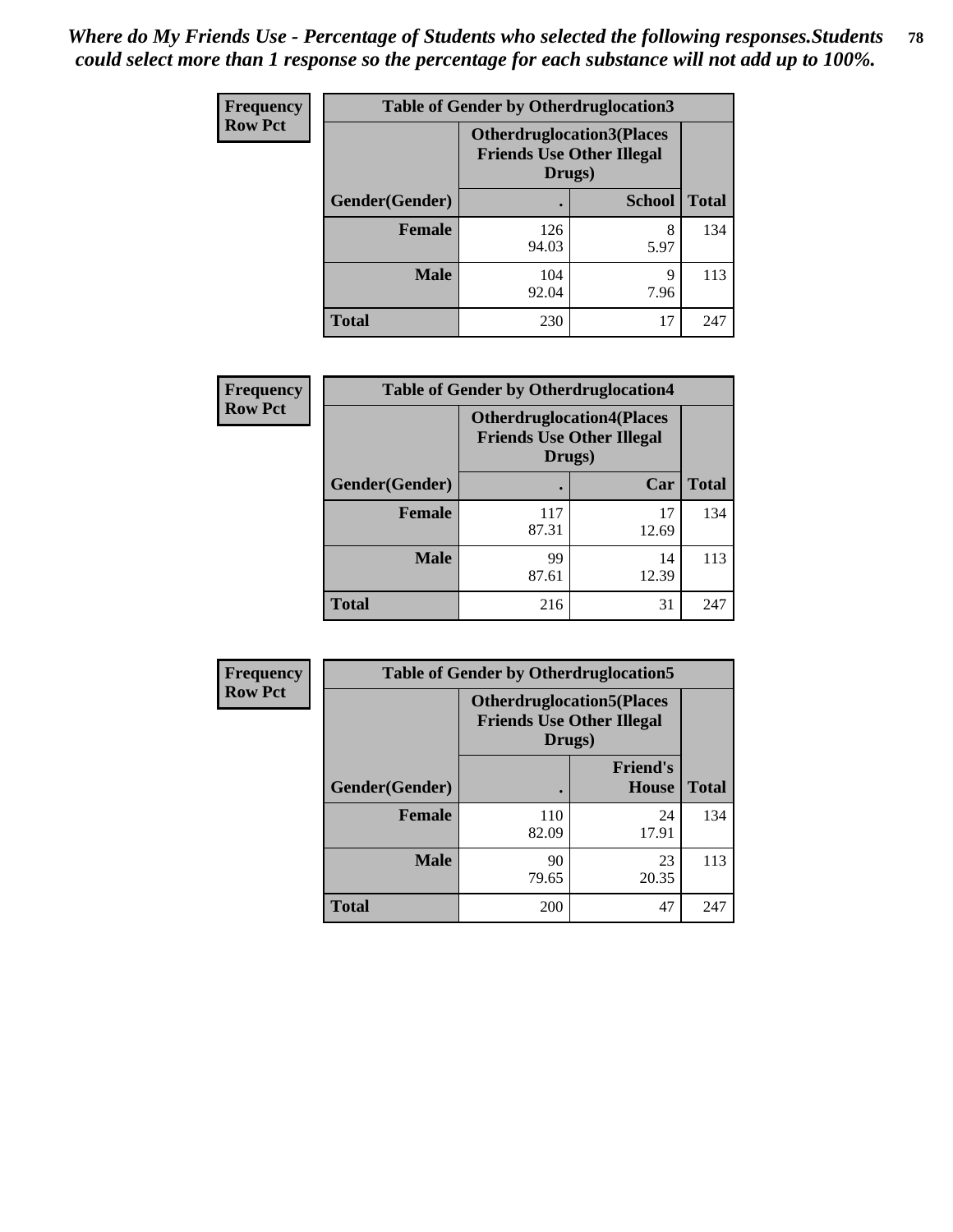| Frequency      | <b>Table of Gender by Otherdruglocation6</b> |                                            |                                  |              |
|----------------|----------------------------------------------|--------------------------------------------|----------------------------------|--------------|
| <b>Row Pct</b> |                                              | <b>Friends Use Other Illegal</b><br>Drugs) | <b>Otherdruglocation6(Places</b> |              |
|                | Gender(Gender)                               |                                            | <b>Other</b>                     | <b>Total</b> |
|                | <b>Female</b>                                | 109<br>81.34                               | 25<br>18.66                      | 134          |
|                | <b>Male</b>                                  | 93<br>82.30                                | 20<br>17.70                      | 113          |
|                | <b>Total</b>                                 | 202                                        | 45                               | 247          |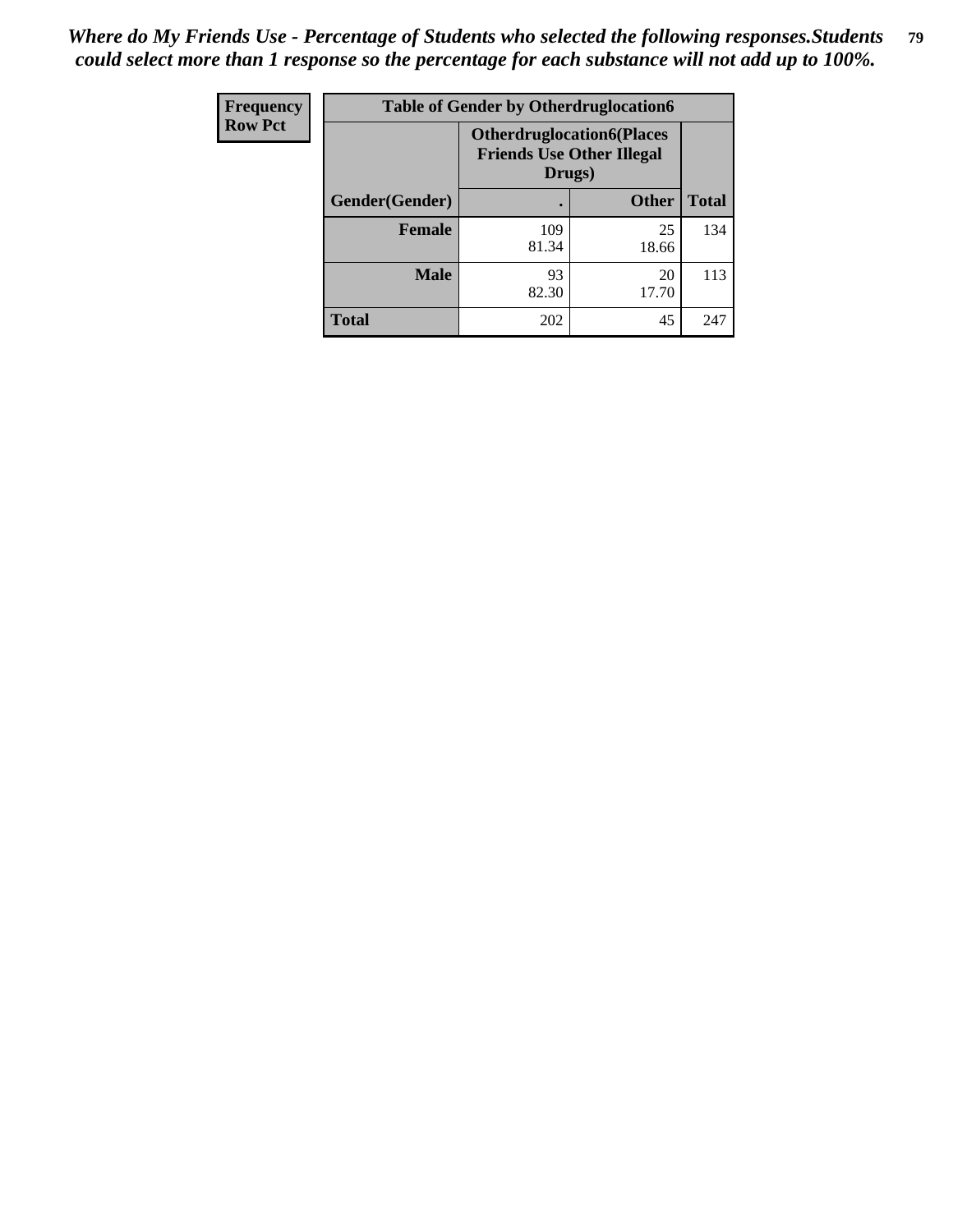| Frequency      | <b>Table of Gender by Alcoholtime1</b> |                                                          |                      |              |
|----------------|----------------------------------------|----------------------------------------------------------|----------------------|--------------|
| <b>Row Pct</b> |                                        | <b>Alcoholtime1(Times</b><br><b>Friends Use Alcohol)</b> |                      |              |
|                | Gender(Gender)                         | $\bullet$                                                | Do Not<br><b>Use</b> | <b>Total</b> |
|                | <b>Female</b>                          | 98<br>73.13                                              | 36<br>26.87          | 134          |
|                | <b>Male</b>                            | 86<br>76.11                                              | 27<br>23.89          | 113          |
|                | <b>Total</b>                           | 184                                                      | 63                   | 247          |

| Frequency      | <b>Table of Gender by Alcoholtime2</b> |                                                          |                            |              |
|----------------|----------------------------------------|----------------------------------------------------------|----------------------------|--------------|
| <b>Row Pct</b> |                                        | <b>Alcoholtime2(Times</b><br><b>Friends Use Alcohol)</b> |                            |              |
|                | Gender(Gender)                         |                                                          | <b>On Way</b><br>to School | <b>Total</b> |
|                | Female                                 | 129<br>96.27                                             | 5<br>3.73                  | 134          |
|                | <b>Male</b>                            | 107<br>94.69                                             | 6<br>5.31                  | 113          |
|                | <b>Total</b>                           | 236                                                      | 11                         | 247          |

| Frequency      | <b>Table of Gender by Alcoholtime3</b> |                                                          |                                |              |
|----------------|----------------------------------------|----------------------------------------------------------|--------------------------------|--------------|
| <b>Row Pct</b> |                                        | <b>Alcoholtime3(Times</b><br><b>Friends Use Alcohol)</b> |                                |              |
|                | Gender(Gender)                         |                                                          | <b>During</b><br><b>School</b> | <b>Total</b> |
|                | <b>Female</b>                          | 131<br>97.76                                             | 3<br>2.24                      | 134          |
|                | <b>Male</b>                            | 107<br>94.69                                             | 6<br>5.31                      | 113          |
|                | <b>Total</b>                           | 238                                                      | 9                              | 247          |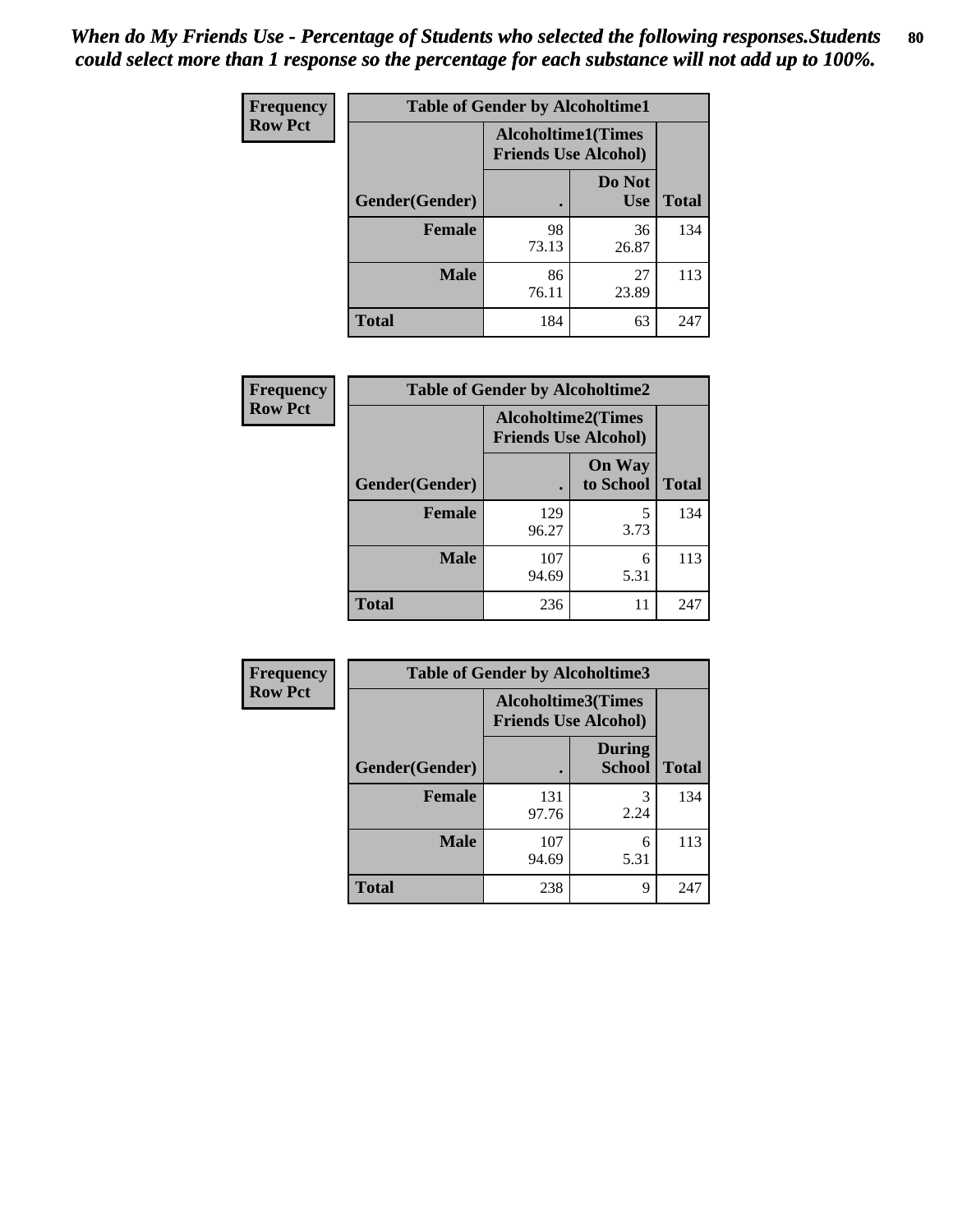*When do My Friends Use - Percentage of Students who selected the following responses.Students could select more than 1 response so the percentage for each substance will not add up to 100%.* **81**

| <b>Frequency</b> | <b>Table of Gender by Alcoholtime4</b> |                                                          |                                                |              |
|------------------|----------------------------------------|----------------------------------------------------------|------------------------------------------------|--------------|
| <b>Row Pct</b>   |                                        | <b>Alcoholtime4(Times</b><br><b>Friends Use Alcohol)</b> |                                                |              |
|                  | Gender(Gender)                         |                                                          | <b>On Way</b><br>Home<br>From<br><b>School</b> | <b>Total</b> |
|                  | <b>Female</b>                          | 128<br>95.52                                             | 6<br>4.48                                      | 134          |
|                  | <b>Male</b>                            | 107<br>94.69                                             | 6<br>5.31                                      | 113          |
|                  | <b>Total</b>                           | 235                                                      | 12                                             | 247          |

| <b>Frequency</b> | <b>Table of Gender by Alcoholtime5</b> |                                                           |                   |              |
|------------------|----------------------------------------|-----------------------------------------------------------|-------------------|--------------|
| <b>Row Pct</b>   |                                        | <b>Alcoholtime5</b> (Times<br><b>Friends Use Alcohol)</b> |                   |              |
|                  | Gender(Gender)                         |                                                           | <b>Weeknights</b> | <b>Total</b> |
|                  | <b>Female</b>                          | 102<br>76.12                                              | 32<br>23.88       | 134          |
|                  | <b>Male</b>                            | 86<br>76.11                                               | 27<br>23.89       | 113          |
|                  | <b>Total</b>                           | 188                                                       | 59                | 247          |

| <b>Frequency</b> | <b>Table of Gender by Alcoholtime6</b> |             |                                                           |              |  |
|------------------|----------------------------------------|-------------|-----------------------------------------------------------|--------------|--|
| <b>Row Pct</b>   |                                        |             | <b>Alcoholtime6</b> (Times<br><b>Friends Use Alcohol)</b> |              |  |
|                  | Gender(Gender)                         |             | Weekends                                                  | <b>Total</b> |  |
|                  | Female                                 | 34<br>25.37 | 100<br>74.63                                              | 134          |  |
|                  | <b>Male</b>                            | 23<br>20.35 | 90<br>79.65                                               | 113          |  |
|                  | <b>Total</b>                           | 57          | 190                                                       | 247          |  |

| Frequency      | <b>Table of Gender by Tobaccotime1</b> |                                                          |                      |              |
|----------------|----------------------------------------|----------------------------------------------------------|----------------------|--------------|
| <b>Row Pct</b> |                                        | <b>Tobaccotime1(Times</b><br><b>Friends Use Tobacco)</b> |                      |              |
|                | Gender(Gender)                         |                                                          | Do Not<br><b>Use</b> | <b>Total</b> |
|                | <b>Female</b>                          | 76<br>56.72                                              | 58<br>43.28          | 134          |
|                | <b>Male</b>                            | 77<br>68.14                                              | 36<br>31.86          | 113          |
|                | <b>Total</b>                           | 153                                                      | 94                   | 247          |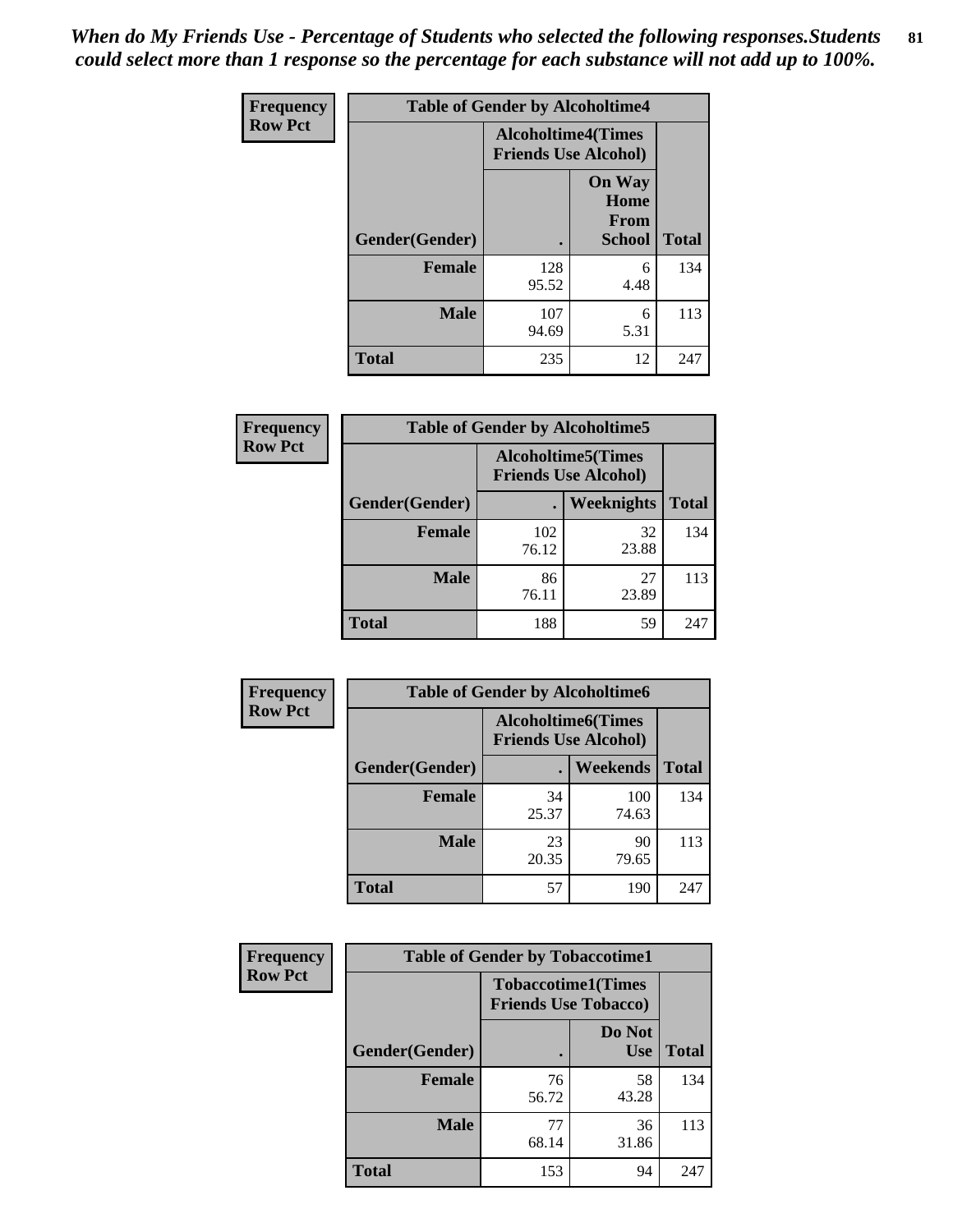| Frequency      | <b>Table of Gender by Tobaccotime2</b> |                                                          |                            |              |
|----------------|----------------------------------------|----------------------------------------------------------|----------------------------|--------------|
| <b>Row Pct</b> |                                        | <b>Tobaccotime2(Times</b><br><b>Friends Use Tobacco)</b> |                            |              |
|                | Gender(Gender)                         | $\bullet$                                                | <b>On Way</b><br>to School | <b>Total</b> |
|                | <b>Female</b>                          | 93<br>69.40                                              | 41<br>30.60                | 134          |
|                | <b>Male</b>                            | 69<br>61.06                                              | 44<br>38.94                | 113          |
|                | <b>Total</b>                           | 162                                                      | 85                         | 247          |

| Frequency      | <b>Table of Gender by Tobaccotime3</b> |                                                          |                                |              |
|----------------|----------------------------------------|----------------------------------------------------------|--------------------------------|--------------|
| <b>Row Pct</b> |                                        | <b>Tobaccotime3(Times</b><br><b>Friends Use Tobacco)</b> |                                |              |
|                | Gender(Gender)                         |                                                          | <b>During</b><br><b>School</b> | <b>Total</b> |
|                | Female                                 | 111<br>82.84                                             | 23<br>17.16                    | 134          |
|                | <b>Male</b>                            | 75<br>66.37                                              | 38<br>33.63                    | 113          |
|                | <b>Total</b>                           | 186                                                      | 61                             | 247          |

| <b>Frequency</b> | <b>Table of Gender by Tobaccotime4</b> |                                                          |                                                       |              |
|------------------|----------------------------------------|----------------------------------------------------------|-------------------------------------------------------|--------------|
| <b>Row Pct</b>   |                                        | <b>Tobaccotime4(Times</b><br><b>Friends Use Tobacco)</b> |                                                       |              |
|                  | Gender(Gender)                         |                                                          | <b>On Way</b><br>Home<br><b>From</b><br><b>School</b> | <b>Total</b> |
|                  | <b>Female</b>                          | 128<br>95.52                                             | 6<br>4.48                                             | 134          |
|                  | <b>Male</b>                            | 107<br>94.69                                             | 6<br>5.31                                             | 113          |
|                  | <b>Total</b>                           | 235                                                      | 12                                                    | 247          |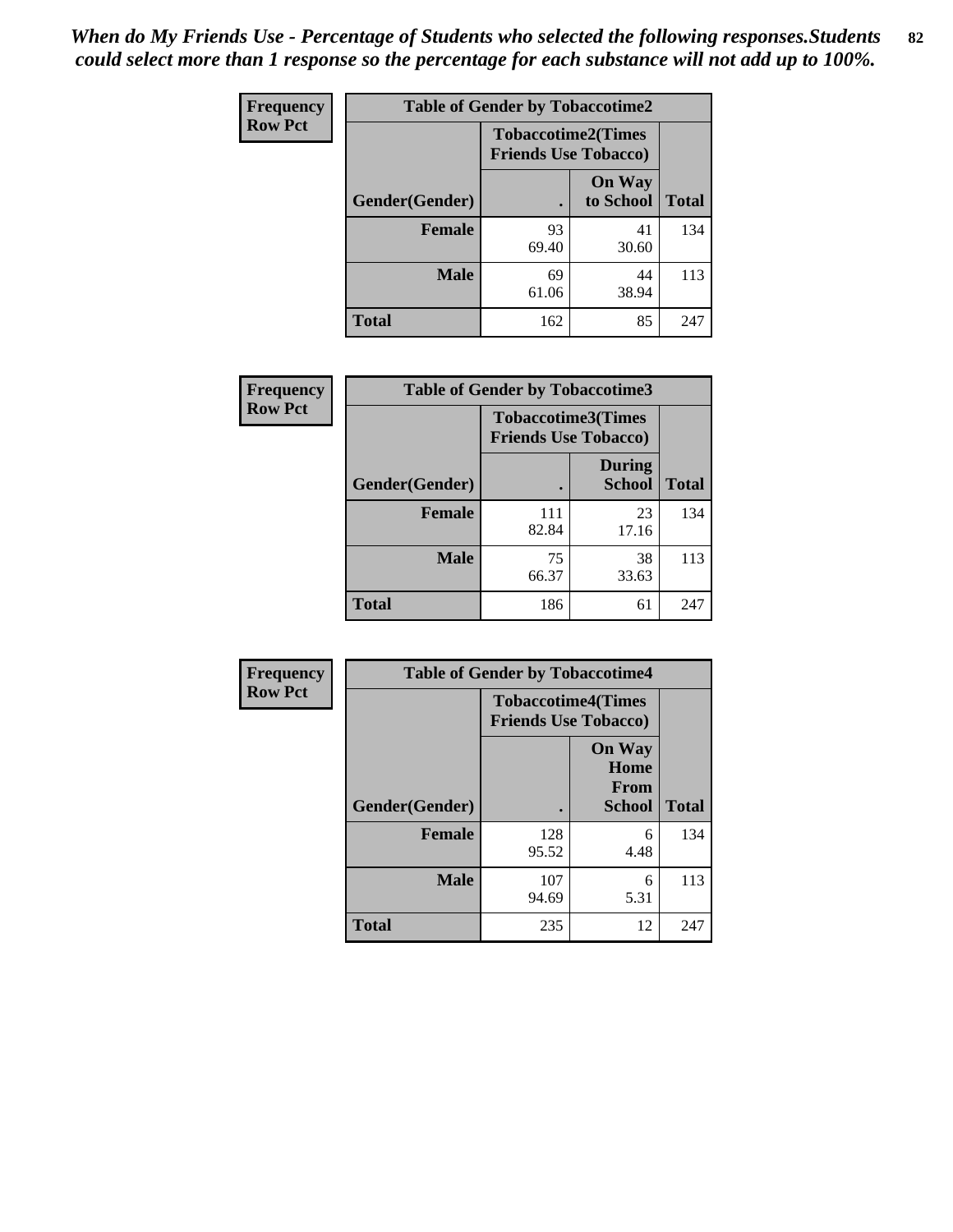| Frequency      | <b>Table of Gender by Tobaccotime5</b> |             |                                                           |              |  |
|----------------|----------------------------------------|-------------|-----------------------------------------------------------|--------------|--|
| <b>Row Pct</b> |                                        |             | <b>Tobaccotime5</b> (Times<br><b>Friends Use Tobacco)</b> |              |  |
|                | Gender(Gender)                         |             | Weeknights                                                | <b>Total</b> |  |
|                | <b>Female</b>                          | 76<br>56.72 | 58<br>43.28                                               | 134          |  |
|                | <b>Male</b>                            | 54<br>47.79 | 59<br>52.21                                               | 113          |  |
|                | <b>Total</b>                           | 130         | 117                                                       | 247          |  |

| <b>Frequency</b> |                | <b>Table of Gender by Tobaccotime6</b>                   |             |              |
|------------------|----------------|----------------------------------------------------------|-------------|--------------|
| <b>Row Pct</b>   |                | <b>Tobaccotime6(Times</b><br><b>Friends Use Tobacco)</b> |             |              |
|                  | Gender(Gender) |                                                          | Weekends    | <b>Total</b> |
|                  | Female         | 65<br>48.51                                              | 69<br>51.49 | 134          |
|                  | <b>Male</b>    | 49<br>43.36                                              | 64<br>56.64 | 113          |
|                  | <b>Total</b>   | 114                                                      | 133         | 247          |

| <b>Frequency</b> | <b>Table of Gender by Marijuanatime1</b> |                                |                             |              |
|------------------|------------------------------------------|--------------------------------|-----------------------------|--------------|
| <b>Row Pct</b>   |                                          | <b>Friends Use Marijuana</b> ) | <b>Marijuanatime1(Times</b> |              |
|                  | Gender(Gender)                           |                                | Do Not Use                  | <b>Total</b> |
|                  | <b>Female</b>                            | 47<br>35.07                    | 87<br>64.93                 | 134          |
|                  | <b>Male</b>                              | 45<br>39.82                    | 68<br>60.18                 | 113          |
|                  | <b>Total</b>                             | 92                             | 155                         | 247          |

| <b>Frequency</b> | <b>Table of Gender by Marijuanatime2</b> |                                                               |                            |              |
|------------------|------------------------------------------|---------------------------------------------------------------|----------------------------|--------------|
| <b>Row Pct</b>   |                                          | <b>Marijuanatime2(Times</b><br><b>Friends Use Marijuana</b> ) |                            |              |
|                  | Gender(Gender)                           |                                                               | On Way to<br><b>School</b> | <b>Total</b> |
|                  | <b>Female</b>                            | 124<br>92.54                                                  | 10<br>7.46                 | 134          |
|                  | <b>Male</b>                              | 100<br>88.50                                                  | 13<br>11.50                | 113          |
|                  | <b>Total</b>                             | 224                                                           | 23                         | 247          |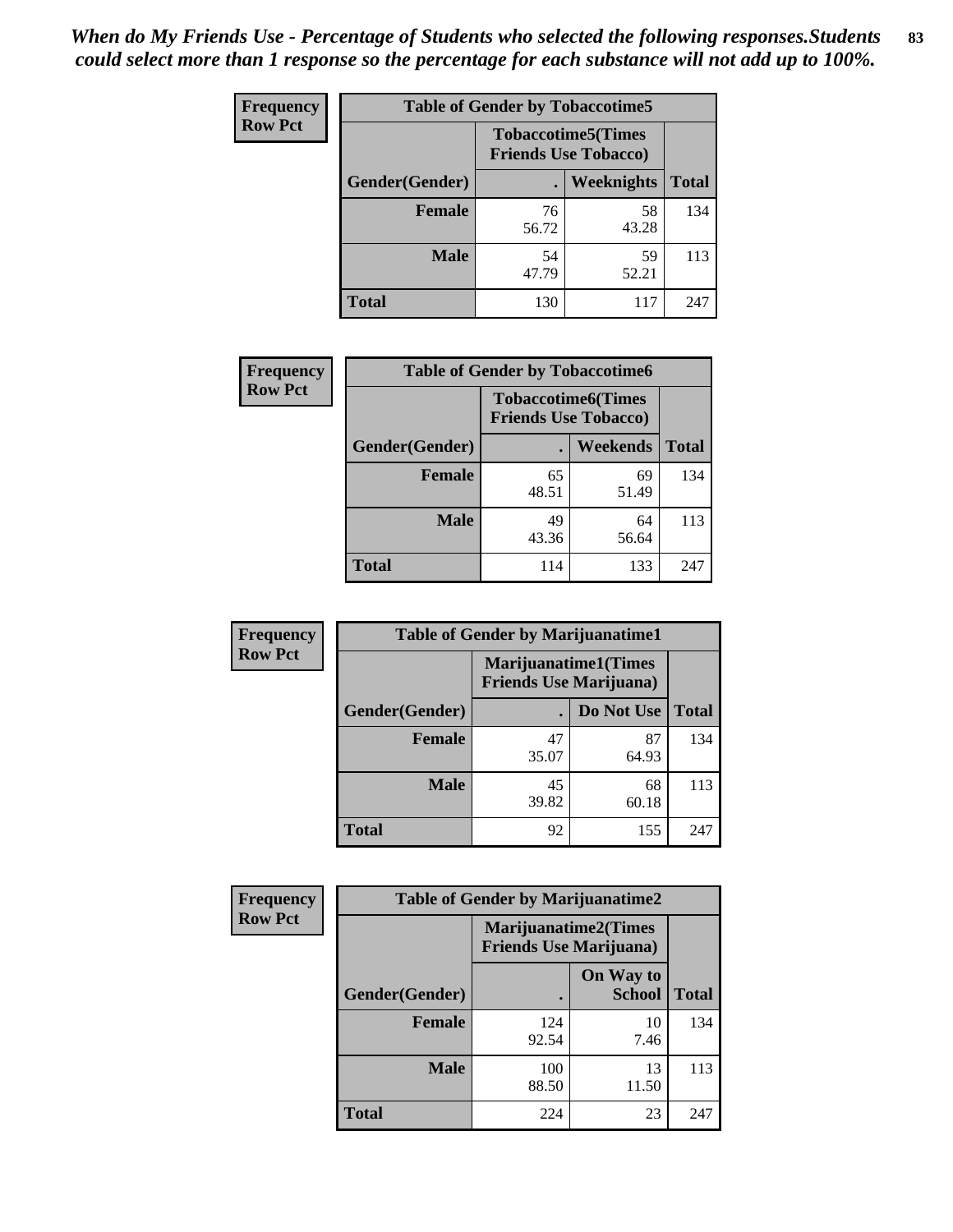*When do My Friends Use - Percentage of Students who selected the following responses.Students could select more than 1 response so the percentage for each substance will not add up to 100%.* **84**

| <b>Frequency</b> | Table of Gender by Marijuanatime3 |                                                        |                                |              |
|------------------|-----------------------------------|--------------------------------------------------------|--------------------------------|--------------|
| <b>Row Pct</b>   |                                   | Marijuanatime3(Times<br><b>Friends Use Marijuana</b> ) |                                |              |
|                  | Gender(Gender)                    |                                                        | <b>During</b><br><b>School</b> | <b>Total</b> |
|                  | <b>Female</b>                     | 133<br>99.25                                           | 0.75                           | 134          |
|                  | <b>Male</b>                       | 105<br>92.92                                           | 8<br>7.08                      | 113          |
|                  | <b>Total</b>                      | 238                                                    | 9                              | 247          |

| Frequency      | <b>Table of Gender by Marijuanatime4</b> |                                                               |                                                       |              |
|----------------|------------------------------------------|---------------------------------------------------------------|-------------------------------------------------------|--------------|
| <b>Row Pct</b> |                                          | <b>Marijuanatime4(Times</b><br><b>Friends Use Marijuana</b> ) |                                                       |              |
|                | Gender(Gender)                           |                                                               | <b>On Way</b><br>Home<br><b>From</b><br><b>School</b> | <b>Total</b> |
|                | <b>Female</b>                            | 125<br>93.28                                                  | 9<br>6.72                                             | 134          |
|                | <b>Male</b>                              | 101<br>89.38                                                  | 12<br>10.62                                           | 113          |
|                | <b>Total</b>                             | 226                                                           | 21                                                    | 247          |

| Frequency      | <b>Table of Gender by Marijuanatime5</b> |                                                                |             |              |  |
|----------------|------------------------------------------|----------------------------------------------------------------|-------------|--------------|--|
| <b>Row Pct</b> |                                          | <b>Marijuanatime5</b> (Times<br><b>Friends Use Marijuana</b> ) |             |              |  |
|                | Gender(Gender)                           | ٠                                                              | Weeknights  | <b>Total</b> |  |
|                | <b>Female</b>                            | 107<br>79.85                                                   | 27<br>20.15 | 134          |  |
|                | <b>Male</b>                              | 85<br>75.22                                                    | 28<br>24.78 | 113          |  |
|                | <b>Total</b>                             | 192                                                            | 55          | 247          |  |

| Frequency      | <b>Table of Gender by Marijuanatime6</b> |                                                               |                 |              |
|----------------|------------------------------------------|---------------------------------------------------------------|-----------------|--------------|
| <b>Row Pct</b> |                                          | <b>Marijuanatime6(Times</b><br><b>Friends Use Marijuana</b> ) |                 |              |
|                | Gender(Gender)                           |                                                               | <b>Weekends</b> | <b>Total</b> |
|                | Female                                   | 82<br>61.19                                                   | 52<br>38.81     | 134          |
|                | <b>Male</b>                              | 69<br>61.06                                                   | 44<br>38.94     | 113          |
|                | <b>Total</b>                             | 151                                                           | 96              | 247          |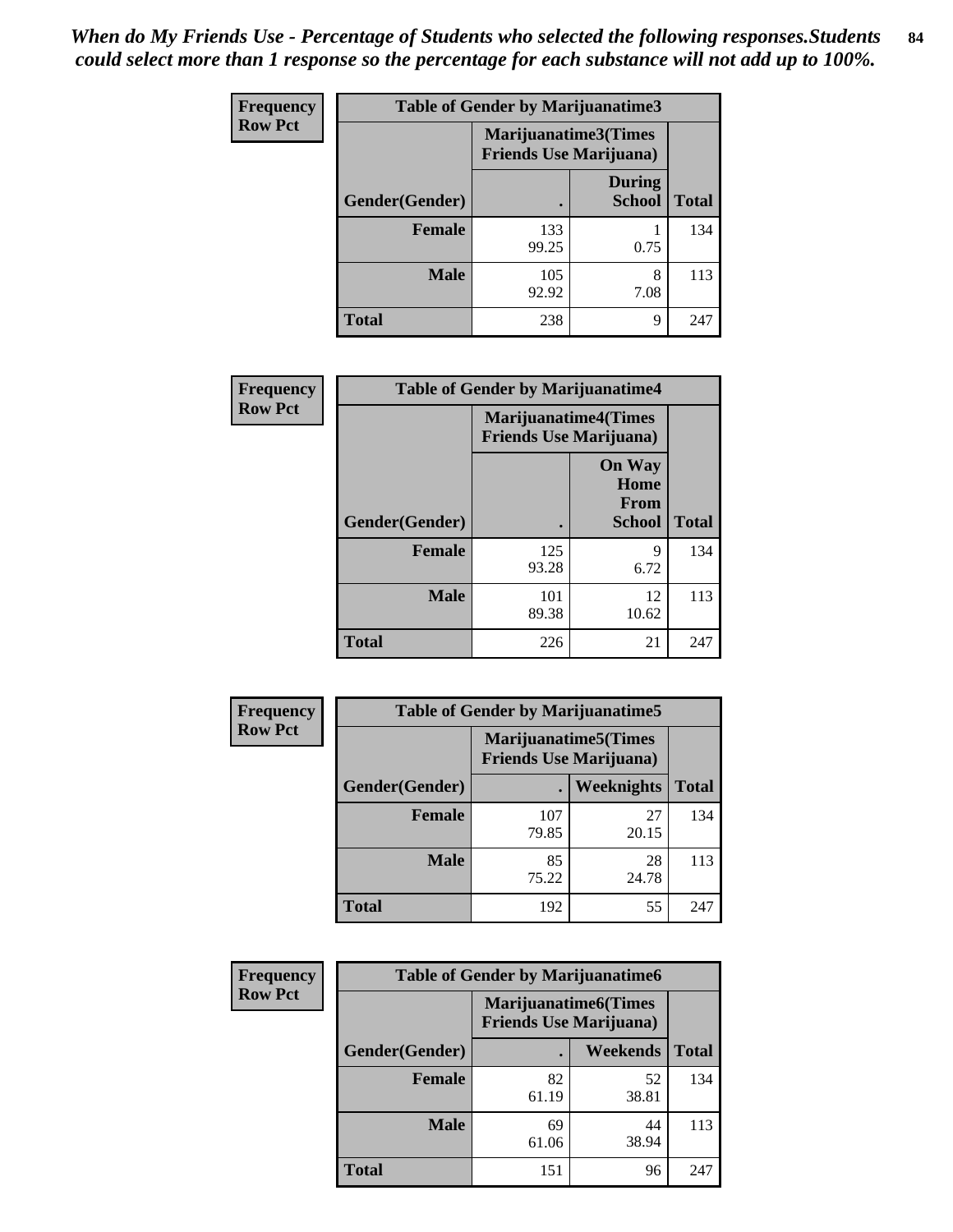*When do My Friends Use - Percentage of Students who selected the following responses.Students could select more than 1 response so the percentage for each substance will not add up to 100%.* **85**

| <b>Frequency</b> | <b>Table of Gender by Otherdrugtime1</b> |                                                    |                              |     |
|------------------|------------------------------------------|----------------------------------------------------|------------------------------|-----|
| <b>Row Pct</b>   |                                          | <b>Friends Use Other</b><br><b>Illegal Drugs</b> ) | <b>Otherdrugtime1</b> (Times |     |
|                  | Gender(Gender)                           |                                                    | Do Not Use   Total           |     |
|                  | <b>Female</b>                            | 31<br>23.13                                        | 103<br>76.87                 | 134 |
|                  | <b>Male</b>                              | 24<br>21.24                                        | 89<br>78.76                  | 113 |
|                  | <b>Total</b>                             | 55                                                 | 192                          | 247 |

| Frequency      | <b>Table of Gender by Otherdrugtime2</b> |                                                                                   |                            |              |
|----------------|------------------------------------------|-----------------------------------------------------------------------------------|----------------------------|--------------|
| <b>Row Pct</b> |                                          | <b>Otherdrugtime2(Times</b><br><b>Friends Use Other</b><br><b>Illegal Drugs</b> ) |                            |              |
|                | Gender(Gender)                           |                                                                                   | On Way to<br><b>School</b> | <b>Total</b> |
|                | <b>Female</b>                            | 125<br>93.28                                                                      | 9<br>6.72                  | 134          |
|                | <b>Male</b>                              | 106<br>93.81                                                                      | 6.19                       | 113          |
|                | <b>Total</b>                             | 231                                                                               | 16                         | 247          |

| Frequency      |                | <b>Table of Gender by Otherdrugtime3</b> |                                                         |              |
|----------------|----------------|------------------------------------------|---------------------------------------------------------|--------------|
| <b>Row Pct</b> |                | <b>Illegal Drugs</b> )                   | <b>Otherdrugtime3(Times</b><br><b>Friends Use Other</b> |              |
|                | Gender(Gender) |                                          | <b>During</b><br><b>School</b>                          | <b>Total</b> |
|                | <b>Female</b>  | 129<br>96.27                             | 5<br>3.73                                               | 134          |
|                | <b>Male</b>    | 106<br>93.81                             | 7<br>6.19                                               | 113          |
|                | <b>Total</b>   | 235                                      | 12                                                      | 247          |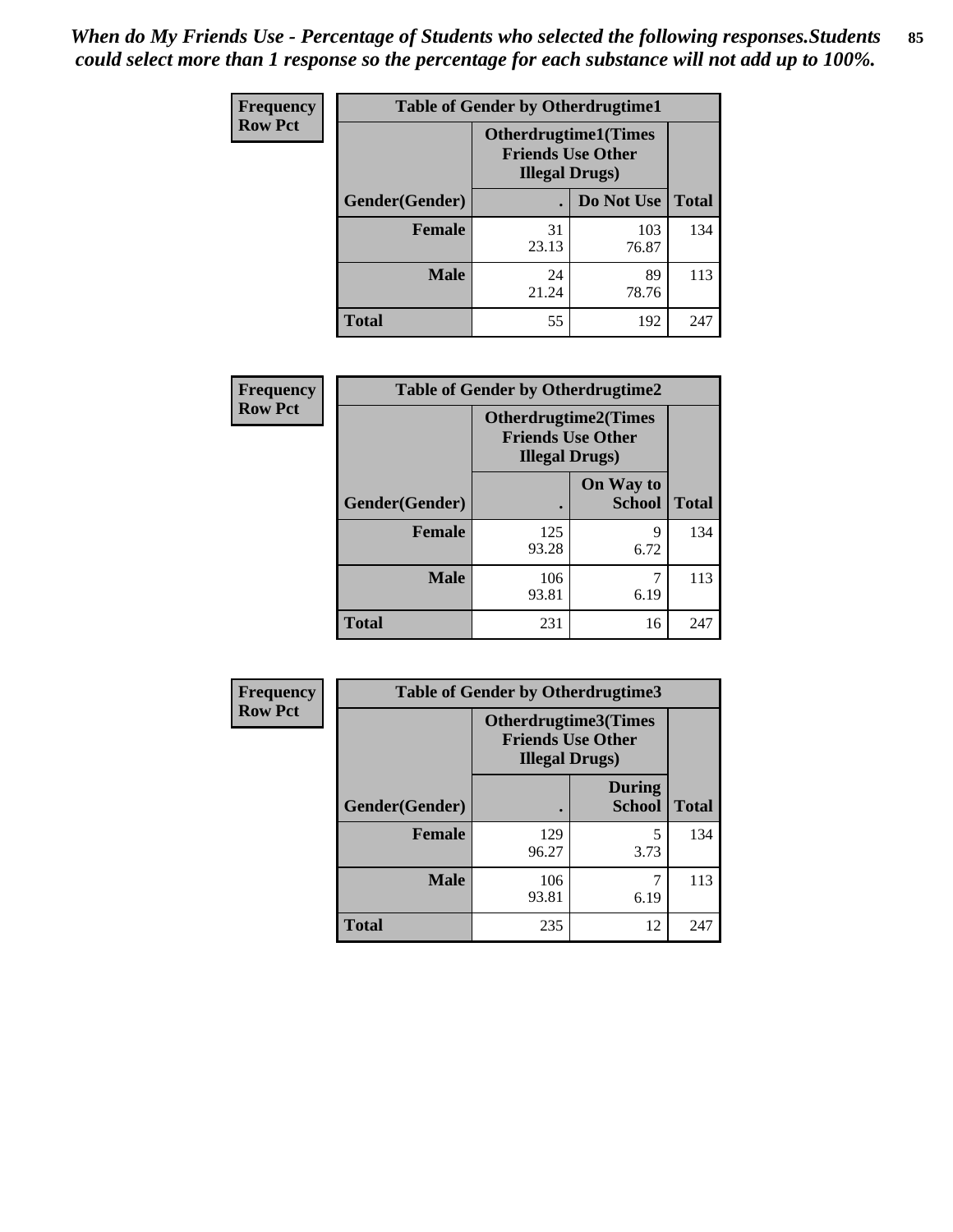*When do My Friends Use - Percentage of Students who selected the following responses.Students could select more than 1 response so the percentage for each substance will not add up to 100%.* **86**

| <b>Frequency</b> | <b>Table of Gender by Otherdrugtime4</b> |                                                    |                                                       |              |
|------------------|------------------------------------------|----------------------------------------------------|-------------------------------------------------------|--------------|
| <b>Row Pct</b>   |                                          | <b>Friends Use Other</b><br><b>Illegal Drugs</b> ) | <b>Otherdrugtime4(Times</b>                           |              |
|                  | Gender(Gender)                           |                                                    | <b>On Way</b><br>Home<br><b>From</b><br><b>School</b> | <b>Total</b> |
|                  | Female                                   | 127<br>94.78                                       | 5.22                                                  | 134          |
|                  | <b>Male</b>                              | 106<br>93.81                                       | 6.19                                                  | 113          |
|                  | <b>Total</b>                             | 233                                                | 14                                                    | 247          |

| Frequency      | <b>Table of Gender by Otherdrugtime5</b> |                                                                                    |             |              |
|----------------|------------------------------------------|------------------------------------------------------------------------------------|-------------|--------------|
| <b>Row Pct</b> |                                          | <b>Otherdrugtime5</b> (Times<br><b>Friends Use Other</b><br><b>Illegal Drugs</b> ) |             |              |
|                | Gender(Gender)                           |                                                                                    | Weeknights  | <b>Total</b> |
|                | <b>Female</b>                            | 114<br>85.07                                                                       | 20<br>14.93 | 134          |
|                | <b>Male</b>                              | 96<br>84.96                                                                        | 17<br>15.04 | 113          |
|                | <b>Total</b>                             | 210                                                                                | 37          | 247          |

| <b>Frequency</b> | <b>Table of Gender by Otherdrugtime6</b> |                                                                                   |                 |              |  |
|------------------|------------------------------------------|-----------------------------------------------------------------------------------|-----------------|--------------|--|
| <b>Row Pct</b>   |                                          | <b>Otherdrugtime6(Times</b><br><b>Friends Use Other</b><br><b>Illegal Drugs</b> ) |                 |              |  |
|                  | Gender(Gender)                           |                                                                                   | <b>Weekends</b> | <b>Total</b> |  |
|                  | <b>Female</b>                            | 101<br>75.37                                                                      | 33<br>24.63     | 134          |  |
|                  | <b>Male</b>                              | 88<br>77.88                                                                       | 25<br>22.12     | 113          |  |
|                  | <b>Total</b>                             | 189                                                                               | 58              | 247          |  |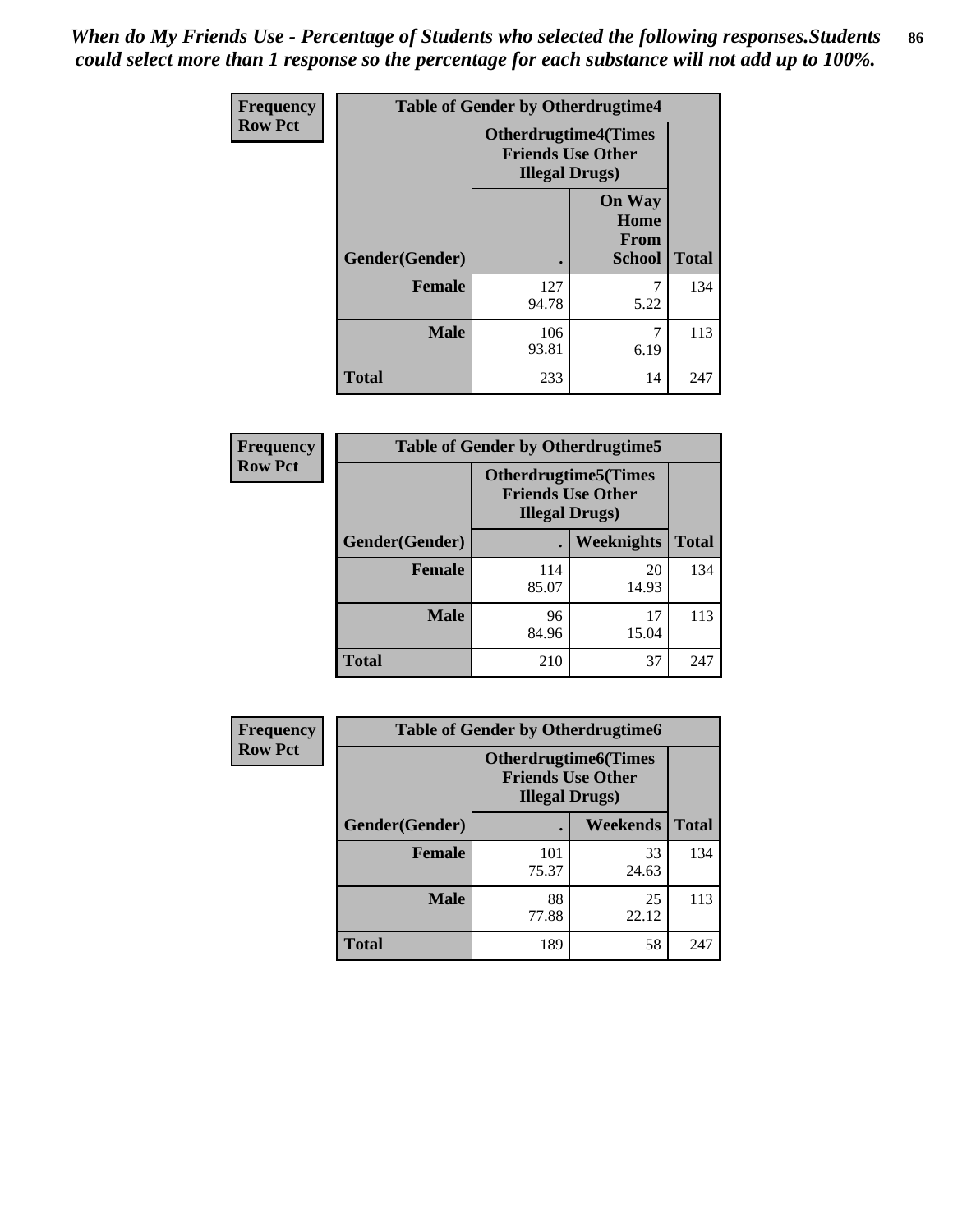# *Other Questions* **87**

| <b>Frequency</b> | <b>Table of Gender by Educationalcohol</b> |                                                                                                                                       |                |              |  |
|------------------|--------------------------------------------|---------------------------------------------------------------------------------------------------------------------------------------|----------------|--------------|--|
| <b>Row Pct</b>   |                                            | <b>Educationalcohol</b> (I<br>have been taught<br>about alcohol,<br>tobacco,<br>and other drugs<br>within the last year<br>at school) |                |              |  |
|                  | Gender(Gender)                             | <b>Yes</b>                                                                                                                            | N <sub>0</sub> | <b>Total</b> |  |
|                  | <b>Female</b>                              | 101<br>75.37                                                                                                                          | 33<br>24.63    | 134          |  |
|                  | <b>Male</b>                                | 83<br>73.45                                                                                                                           | 30<br>26.55    | 113          |  |
|                  | <b>Total</b>                               | 184                                                                                                                                   | 63             | 247          |  |

| Frequency      | <b>Table of Gender by Rodedrinking</b> |                                                                                                                     |                |              |  |  |
|----------------|----------------------------------------|---------------------------------------------------------------------------------------------------------------------|----------------|--------------|--|--|
| <b>Row Pct</b> |                                        | Rodedrinking(In<br>the past 30 days I<br>have ridden in a<br>car with a driver<br>who had been<br>drinking alcohol) |                |              |  |  |
|                | Gender(Gender)                         | Yes                                                                                                                 | N <sub>0</sub> | <b>Total</b> |  |  |
|                | <b>Female</b>                          | 17<br>12.69                                                                                                         | 117<br>87.31   | 134          |  |  |
|                | <b>Male</b>                            | 17<br>15.04                                                                                                         | 96<br>84.96    | 113          |  |  |
|                | <b>Total</b>                           | 34                                                                                                                  | 213            | 247          |  |  |

| Frequency      | <b>Table of Gender by Drugsschool</b> |                                                                                                                                     |                |              |  |
|----------------|---------------------------------------|-------------------------------------------------------------------------------------------------------------------------------------|----------------|--------------|--|
| <b>Row Pct</b> |                                       | <b>Drugsschool</b> (During<br>the past 12 months,<br>I have been offered,<br>sold,<br>or given illegal drugs<br>on school property) |                |              |  |
|                | Gender(Gender)                        | <b>Yes</b>                                                                                                                          | N <sub>0</sub> | <b>Total</b> |  |
|                | <b>Female</b>                         | 19<br>14.18                                                                                                                         | 115<br>85.82   | 134          |  |
|                | <b>Male</b>                           | 30<br>26.55                                                                                                                         | 83<br>73.45    | 113          |  |
|                | <b>Total</b>                          | 49                                                                                                                                  | 198            | 247          |  |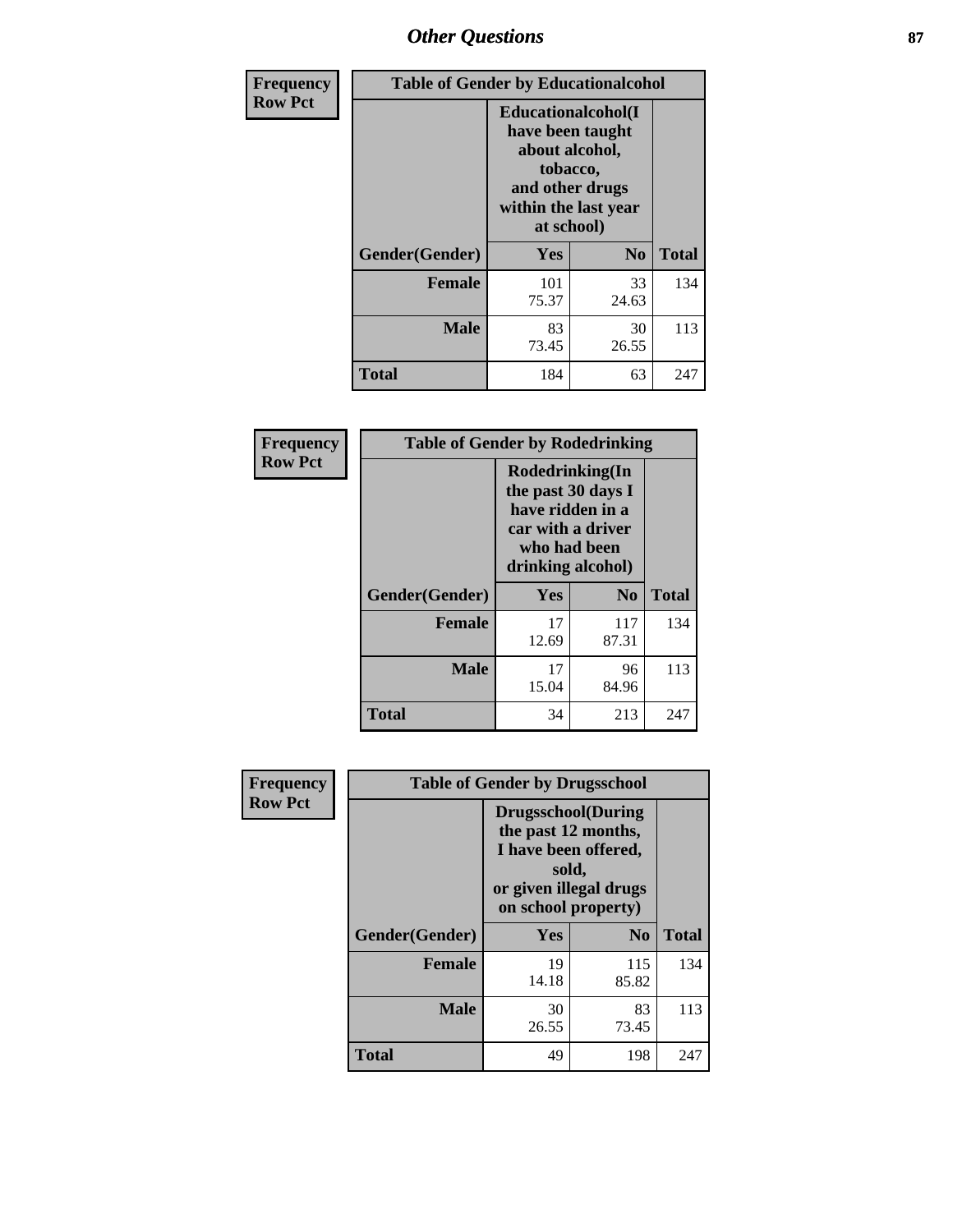# *Other Questions* **88**

**Frequency Row Pct**

| <b>Table of Gender by Bingedrinking</b> |                         |                                                                                                         |                   |                   |                        |                               |                        |              |
|-----------------------------------------|-------------------------|---------------------------------------------------------------------------------------------------------|-------------------|-------------------|------------------------|-------------------------------|------------------------|--------------|
|                                         |                         | Bingedrinking(I have drunk five or more<br>drinks of alcohol at one sitting during the<br>last 30 days) |                   |                   |                        |                               |                        |              |
| <b>Gender</b> (Gender)                  | $\bf{0}$<br><b>Days</b> | $1$ or<br>days                                                                                          | 3 to<br>5<br>days | 6 to<br>9<br>days | 10<br>to<br>19<br>days | <b>20</b><br>to<br>29<br>days | All<br>30<br>days      | <b>Total</b> |
| <b>Female</b>                           | 112<br>83.58            | 5<br>3.73                                                                                               | 6<br>4.48         | 2<br>1.49         | 3<br>2.24              | 4<br>2.99                     | $\mathfrak{D}$<br>1.49 | 134          |
| <b>Male</b>                             | 91                      | 4                                                                                                       | 4                 | 0<br>0.00         | 9                      | 4<br>3.54                     | 0.88                   | 113          |
|                                         | 80.53                   | 3.54                                                                                                    | 3.54              |                   | 7.96                   |                               |                        |              |

| Frequency      | <b>Table of Gender by Educationaids</b> |                                                                                                 |             |              |  |  |
|----------------|-----------------------------------------|-------------------------------------------------------------------------------------------------|-------------|--------------|--|--|
| <b>Row Pct</b> |                                         | <b>Educationaids</b> (I<br>have been taught<br>about HIV/AIDS<br>at school in the<br>past year) |             |              |  |  |
|                | Gender(Gender)                          | Yes                                                                                             | $\bf N_0$   | <b>Total</b> |  |  |
|                | <b>Female</b>                           | 108<br>80.60                                                                                    | 26<br>19.40 | 134          |  |  |
|                | <b>Male</b>                             | 82<br>72.57                                                                                     | 31<br>27.43 | 113          |  |  |
|                | <b>Total</b>                            | 190                                                                                             | 57          | 247          |  |  |

| <b>Frequency</b> | <b>Table of Gender by Suicideconsider</b> |                 |                |              |  |
|------------------|-------------------------------------------|-----------------|----------------|--------------|--|
| <b>Row Pct</b>   |                                           | Suicideconsider |                |              |  |
|                  | Gender(Gender)                            | Yes             | N <sub>0</sub> | <b>Total</b> |  |
|                  | <b>Female</b>                             | 18<br>13.43     | 116<br>86.57   | 134          |  |
|                  | <b>Male</b>                               | 11<br>9.73      | 102<br>90.27   | 113          |  |
|                  | <b>Total</b>                              | 29              | 218            | 247          |  |